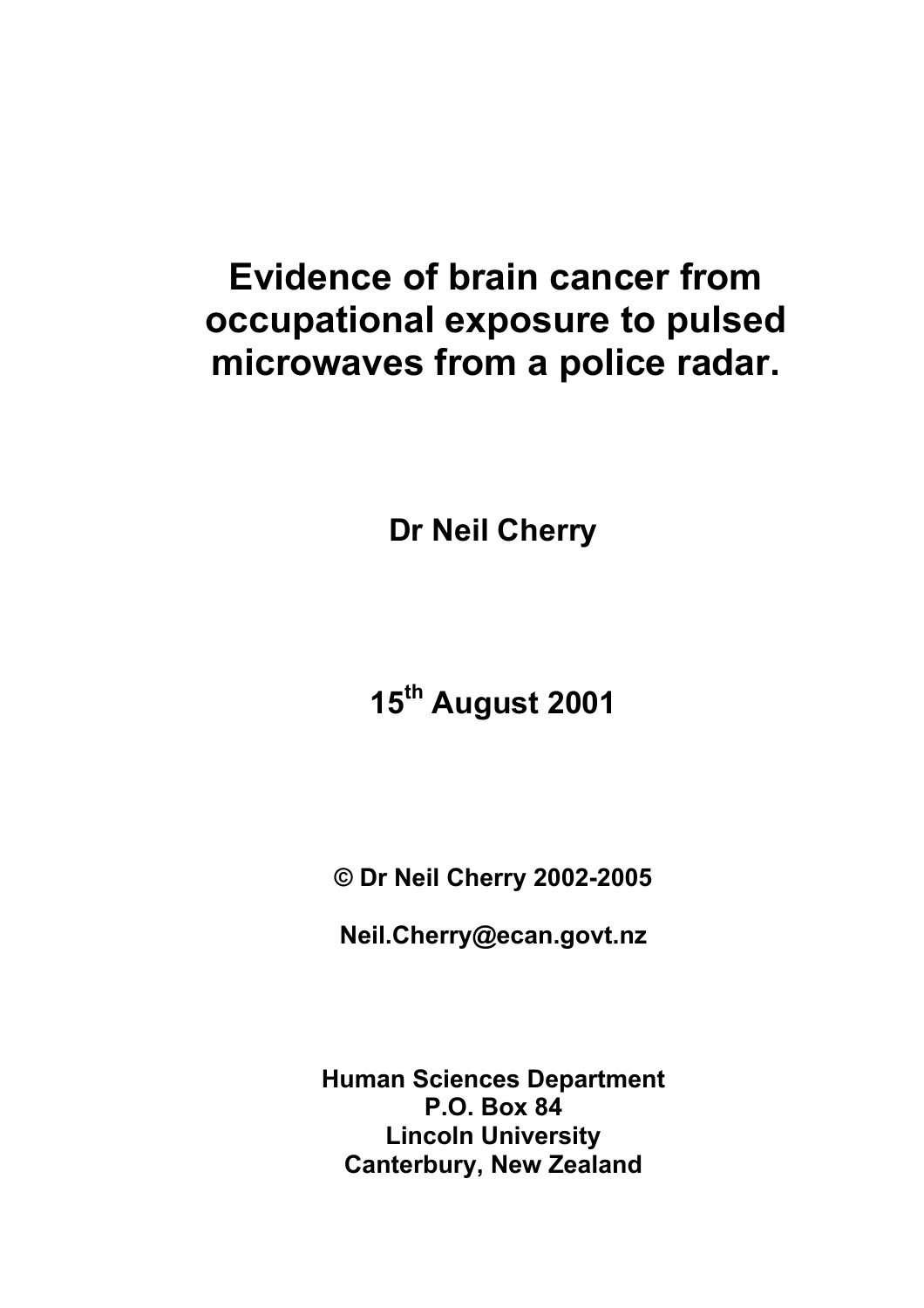## **Evidence of brain cancer from occupational exposure to pulsed microwaves from a police radar.**

**Dr Neil Cherry Human Sciences Department Lincoln University, New Zealand** 

**15th August 2001** 

#### **Abstract**

**Since the first evidence that RF radiation damages chromosomes in 1959, many independent studies have identified broken DNA stands, chromosome aberrations and altered gene expression in animal cells, human cells and in living animals and humans from EMR exposure. This confirms that RF/MW radiation is genotoxic with a safe exposure level of zero. Scores of epidemiological studies show that EMR increases brain tumors, including 16 studies with dose-response relationships and at least six specifically identifying astrocytomas. Exposure to RF/MW is consistently associated with headaches, fatigue, loss of concentration and memory loss. These symptoms have been called "The Radiofrequency Sickness Syndrome" or "Microwave Syndrome". These symptoms are now shown with cell phone use in a significant dose-response manner. Cellphone use has also been associated with increases brain tumor in 4 studies and eye cancer in one study. Police traffic radar is also shown to be genotoxic through studies associating it with increases testicular cancer. This is a consistent and coherent set of studies confirming that microwaves, radar and police radar is genotoxic and when exposing an officer's head over many months, will produce a significantly increased risk of producing an Astrocytoma brain tumor. All of these effects occur for exposures well within existing standards. The standards are based on tissue heating and ignore the evidence of genotoxicity, cancer and neurological effects.** 

## **1. Introduction:**

## **1.1 A traffic radar caused this officers brain tumor:**

A 32 year old police officer has been chronically exposed over years to a pulsed microwave signal from a Doppler radar used for traffic speed detection. The officer has developed an astrocytoma tumor in his left frontal lobe on the side of his head exposed by the radar. Documents obtained claim that the maximum exposures comply with safety standards, Kustrom Signals Inc. This is accepted. The United States occupational standard for microwave exposure is 10 mW/cm<sup>2</sup>. The Kustrom report also states that the maximum exposure of the officer's seat was 0.021 mW/cm<sup>2</sup>, 250 times lower than the safety standard, p56. The Battelle report for a Kustrom KR 10 SP radar reports an average leakage of 0.139 mW/cm<sup>2</sup>, in the range 0.055 to 0.400 mW/cm<sup>2</sup>.

Dr Virginia Weaver is of the opinion that this situation could not have caused this officer's brain tumor. It is my expert scientific opinion that the scientific evidence soundly and comprehensively challenges this opinion with extensive evidence of causal microwave genotoxicity and strong epidemiological evidence of EMR induced brain tumors.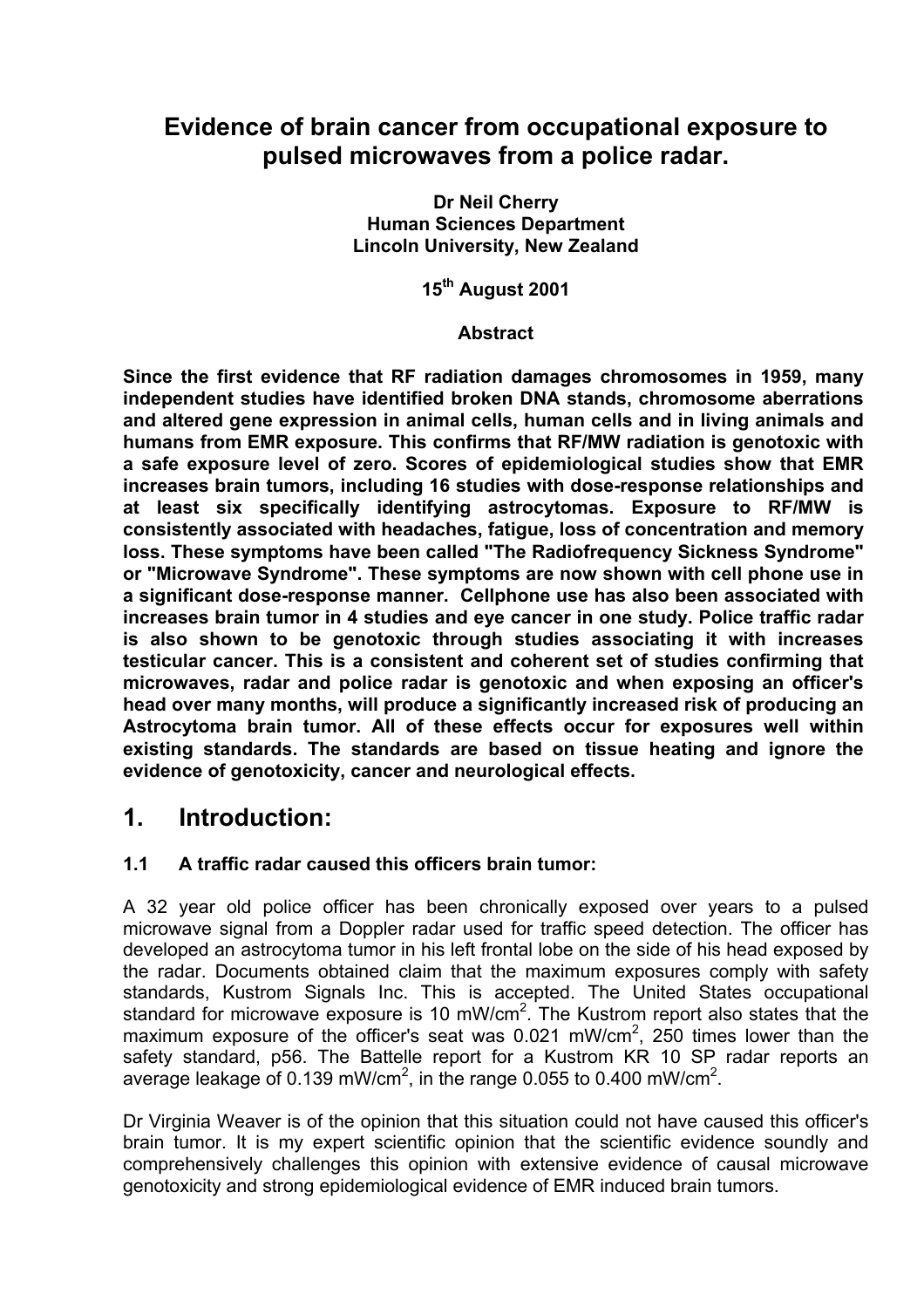Since brain tumor is quite rare at this young age, microwaves and radar are causally related to chromosome aberration and DNA-strand breakage, and consistently cause brain tumors, including Astrocytoma, it is my expert opinion that the chronic exposure to the traffic radar to his head has caused his brain cancer.

For example, digital mobile phone radiation uses a signal that is similar to radar, i.e. a pulsed microwave signal. Mobile phone radiation severely breaks DNA strands, p<0.0001, at an exposure level of 0.0024 W/kg (0.0012 mW/cm<sup>2</sup>), Phillips et al. (1998). Compared to the US occupational safety standard of 4 W/kg (10 mW/cm<sup>2</sup>), this is 1666 times lower and 8.8 times higher than the lowest estimate of the radar head exposure. For this and many other reasons, the meeting the US standard is totally irreverent to this case.

The US safety standard is based on avoiding tissue heat. The extremely significant (p<0.0001) DNA strand breakage is shown to occur over 2000 times lower than microwaves produce measurable heat. Since this is one of over 20 studies showing that RF/Microwaves damage DNA, and at least 4 show dose-response relationships, microwaves are causally genotoxic. This means that RF/MW is carcinogenic. This is confirmed by many studies particularly showing that exposed people get leukaemia and brain tumors. A substance that is genotoxic damages the DNA in cell-by-cell. Therefore a genotoxic substance, such as microwaves, has no safe threshold, UKRCEP (1998). Any exposure above zero exposed cells with quantum microwaves damaging cell-by-cell. Despite the body's highly efficient DNA-strand repair mechanisms, mistakes are made and cancer develops, usually over a few years to decades. Continuing day-by-day exposure to a genotoxic radiation signal accelerated the cancer promotion and progression to a tumor. This happened to Officer Wayne Dixon and produced his astrocytoma brain tumor.

To confirm this I will summarize the studies showing that radar exposure causes cancer. I will present strong and consistent evidence that RF/MW radiation causes DNA damage and hence is causing cancer through being genotoxic. That electromagnetic radiation across the spectrum confirms that EMR causes brain tumors and microwaves cause astrocytomas. I will also give evidence that shows why brain tumors occur because brains are sensitive to EMR across the spectrum and causes many neurological effects, diseases and mortality.

#### **1.2 Radar is carcinogenic at very low to high exposure:**

Radar exposure is significantly linked to cancer in military personnel and in residents of cities close to US Air Force bases. Lester and Moore tested the hypothesis that microwaves from radar caused cancer at the level of exposure experienced in residential situations. They confirmed that it radar does significantly elevate cancer in two studies covered by three papers, Lester and Moore (1982a,b) and Lester (1985). The 1982 study used the fact that Wichita, Kansas had an airport radar to the east and to the west of the city. They reasoned that the undulating hill pattern produced people living on the ridges residentially exposed to two radars, people living on east or west facing slopes exposed to one radar and people in the valleys exposed to no radar. In this order the cancer incidence rates were 470, 423 and 303 per 100,000 person-yrs. The rate ratios of 1.55, 1.42 and 1.0 respectively, Lester and Moore (1982). This dose-response strongly supported their hypothesis.

They then predicted that counties with Air Force Bases (AFBs), because they all had radar sets operating almost continuously, should have higher cancer rates than those counties without AFBs. They found that the counties with AFBs had significantly higher cancer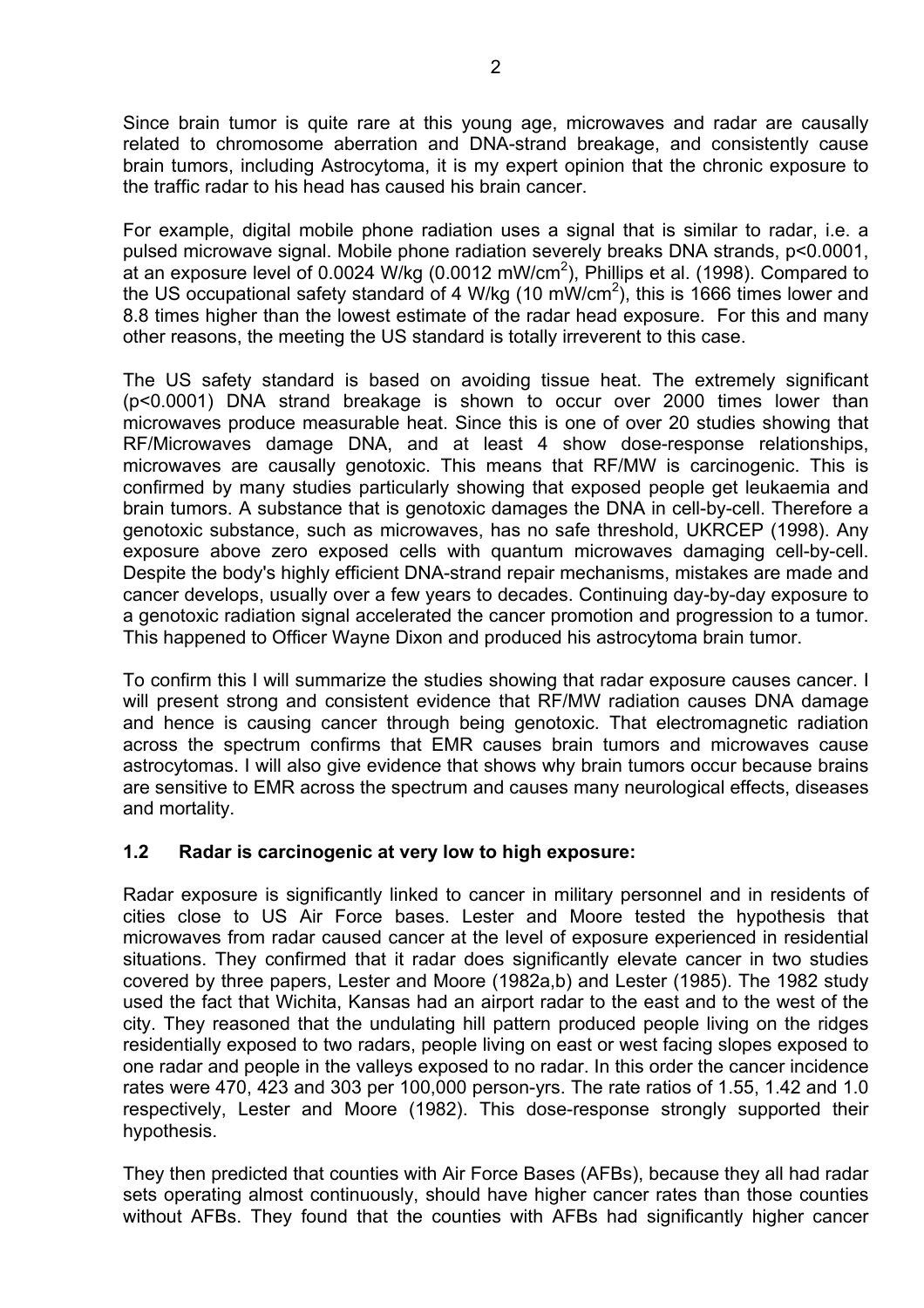rates, Lester and Moore (1982b). Polson and Merritt (1985) criticized this study. For example, they pointed out quite reasonably that some AFBs were close to a city that was in another county. Lester (1985) compared the cancer rates of cities in proximity to AFBs with radars and found that this significantly strengthened their result. He thus concluded that they confirmed their observation that cities near AFBs (and radars) had significantly higher cancer rates in the period 1950-69, Lester (1985).

Two large military studies confirm that radar and radio radiofrequency/microwave (RF/MW) exposures significantly increase overall cancer and death rates. Robinette et al. (1980) studied the US Navy technical staff who had been exposed to radar and radio while they served on ships in the Korean War. Health and mortality records from about 20 years were used. Over 40,000 naval personnel were studied. Occupational groups were rank according to their work in relation to RF/MW exposures. A 5 % sample from the three "high exposure" groups, were studied in detail to carry out a job matrix exposure assessment. When this selected sample had their health records matched to their hazard index, a significant dose-response for all mortality resulted, trend p=0.03. This exposure survey revealed a strong exposure gradient between the three "high exposure" groups, Electronics Technician (ET), Fire Control Technician (FT) and Aviation Electronics Technician (AT). Their mean radar hazard indices were 1610, 2870 and 3700 respectively. Hence a good exposure dichotomy can be obtained by comparing the high exposure AT group with the lower exposure ET group, using the data from Table 5 in Robinette et al. (1980).

From Table 5 the high exposure AT group has 3273 members, 198 of who had died within the defined period, 1950-1974. The low exposure ET group had 13078 members of whom 441 had died in the same period. This gives:

RR = 1.79, 95% CI: 1.52-2.11, Chi Squared = 49.97, p<0.0000001

For all cancer mortality:

RR = 1.66, 95%CI: 1.06-2.60, Chi Squared = 5.03, p = 0.025

These are extremely and highly significant mortality effects from radar exposure. The sample was too small to detect significant increases in other individual cancers, except lymphoma/leukaemia. It does confirm that radar exposure significantly increases mortality and malignant tumors. When low, intermediate and high exposure groups were combined, dose-response increases of mortality occurred, Figure 1.

Dose-response mortality for all death, all diseases, all cancer and lymphoma/leukaemia are shown in figure 1. The smallest group, Aviation Electrician's Mate (AE), 1412 members, has been omitted. This was because of the probable misclassification of this group as a "low" exposure group when low exposure is based on groups who operate the radars and radios when the AE group is obviously a repairer group and therefore is a "high exposure" group. However, its exposure hazard index was not assessed in the 5 % survey and therefore it cannot be ranked like the other three high exposure groups.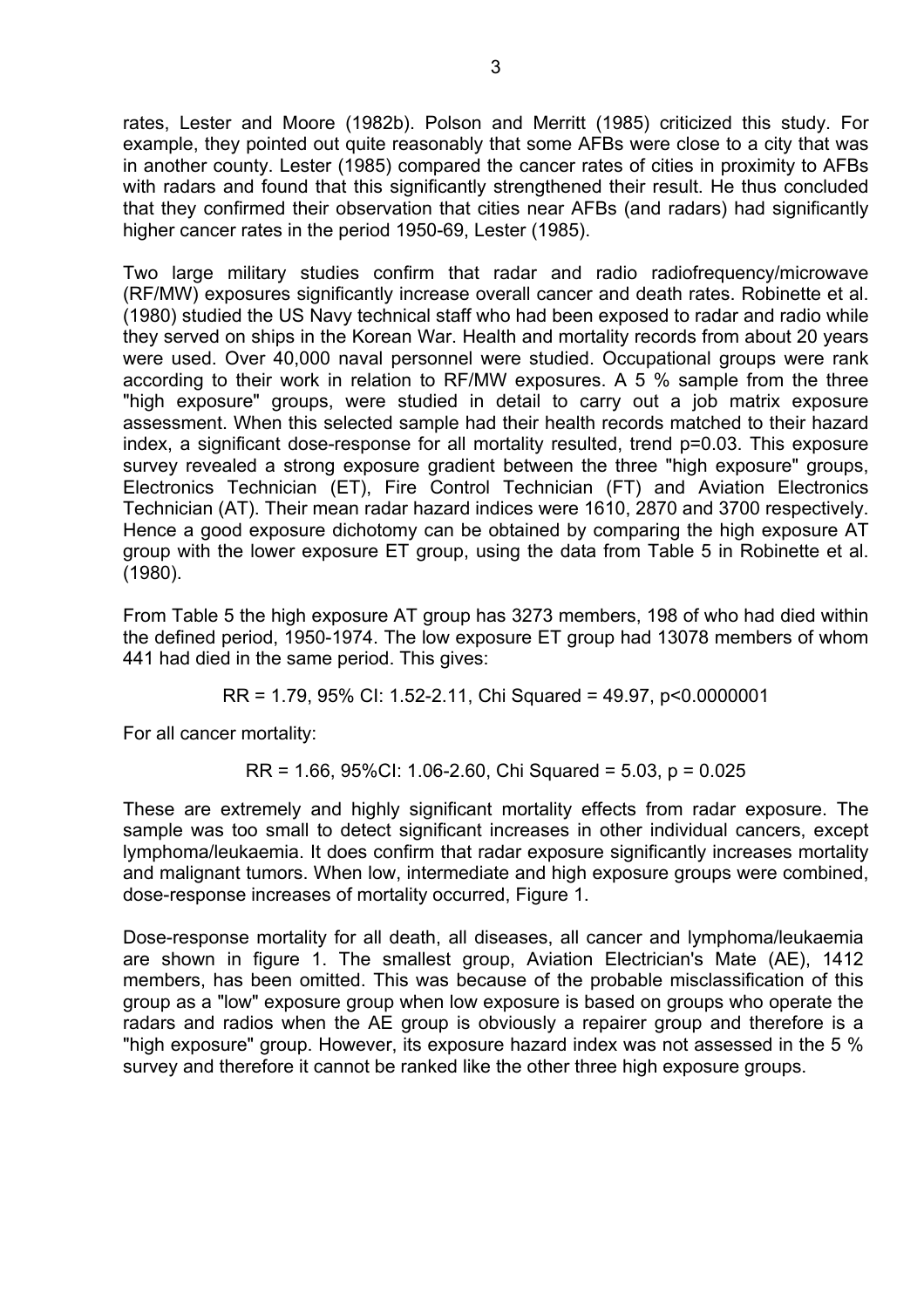

Figure 1: Naval occupations grouped by exposure category, showing dose response increases in mortality for all mortality, all disease, cancer and Lymphatic/Leukaemia. Low exposure (RM+RD), Intermediate exposure (ET+FT), High exposure (AT).

The Polish Military Study, Szmigielski (1996), involves a larger sample and has a clear and distinct process to add people to the exposed group through reported and recorded RF/MW exposures. The remaining "unexposed" Polish military personnel form the control group involving 1.5 million p-yrs. The exposed group includes over 55,000 p-yrs.

This study found extremely significant increases in Leukaemia/Lymphoma, RR = 6.31, 95%CI: 3.12-14.21, p<0.001, with the highest rate ratio of RR = 13.9, 95%CI: 6.72-22.12, p<0.00001, for Chronic Myelocytic Leukaemia. The sample size was large enough to have a reasonable individual cancer site breakdown. For Brain and CNS tumors, RR = 1.90, 95%CI: 1.08-3.47, p<0.05.

While these military personnel had occasional high exposures. Between 80 and 85% of then had intermittent exposures of less than  $0.2$ mW/cm<sup>2</sup>. Their hourly mean exposures were likely to be less than 10 % of this and daily mean exposures are less than a third of the hourly mean, i.e. less than 0.0067mW/cm<sup>2</sup>. This is likely to be somewhat less than the exposure of a police officer who has worked day after day for several years, with a radar less than 3 feet from his head and pointed forward past his head.

In 1977 Dr Milton Zaret reported a cluster of 2 astrocytomas in a group of 18 workers who were servicing microwave communication equipment, Zaret (1977). Compared to the rate of astrocytomas in male workers in the 35-50 year old age range, this is extremely significant. RR = 74.1 (15.0-367), p<0.0001, n=2.

In 1987 the National Cancer Institute published a study of microwave exposed workers in electrical and electronic industries on the east coast of the United States, Thomas et al. (1987). They found that workers who were jointly exposed to solder fumes and RF/microwave radiation had a dose response increase in Astrocytoma with years of exposed work: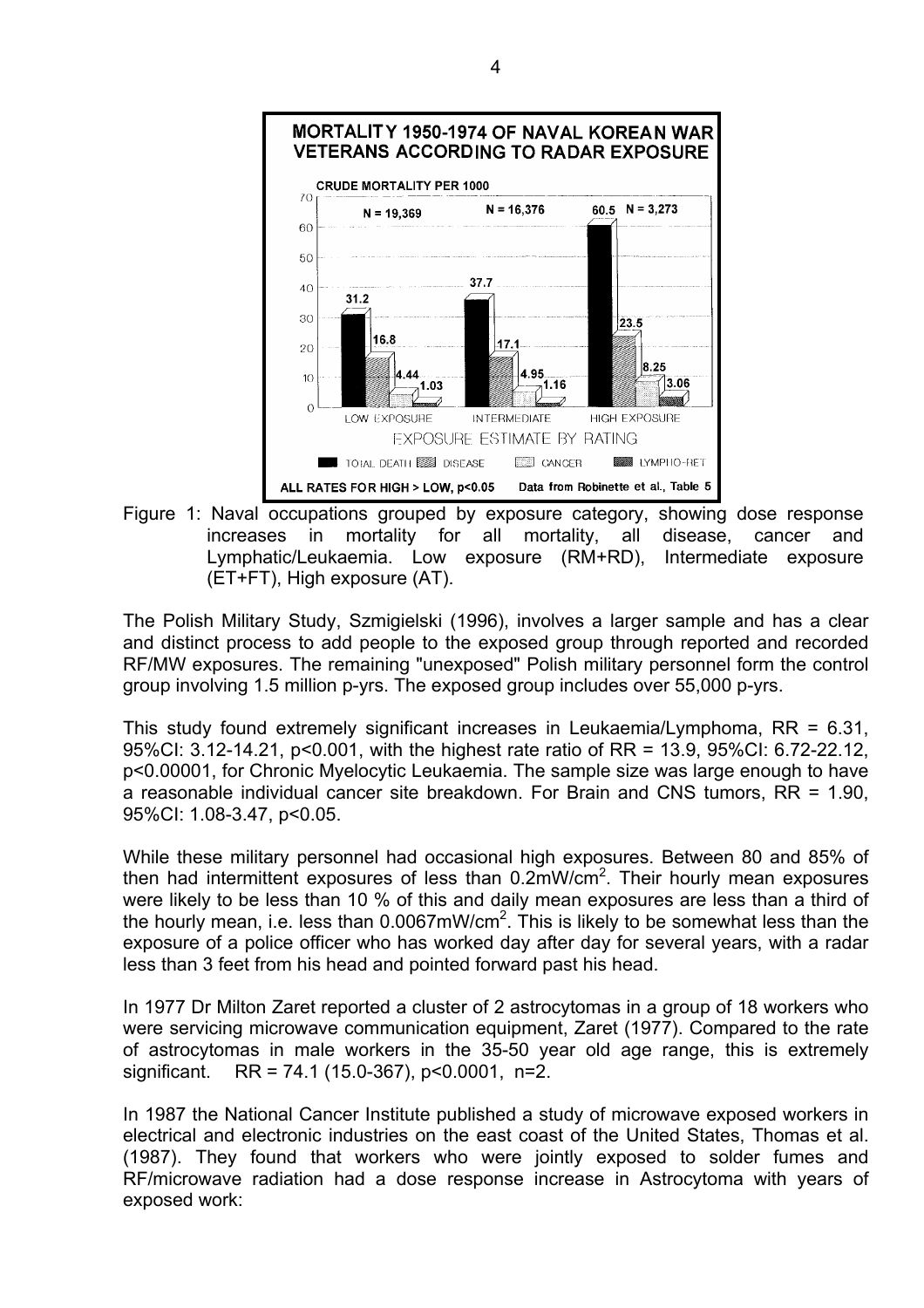Overall incidence of Astrocytic brain tumours: RR=4.9 (1.9-13.2)

Dose-response trend with years of employment.

|                      |           |           | Duration Employed (yr) |                |      |
|----------------------|-----------|-----------|------------------------|----------------|------|
|                      |           | Unexposed | $\leq 5$               | $5-19$         | > 20 |
|                      | RR        | 1 በ       | 3.3                    | 76             | 10.4 |
| Solder fume adjusted | <b>RR</b> | 1.0       | 1 65                   | 38             | 5.2  |
| by a factor of 2     |           |           |                        | (trend p<0.05) |      |

This police officer was on traffic duty for hundreds of days in traffic. Hence he was continually exposed to toxic traffic fumes such as benzene. When he is also chronically exposed to a pulsed microwave radar signal released near to his head height, then his risk is the same as shown here to a produce an astrocytoma brain tumor.

These cited studies show that RF/MW exposure of people does significantly increase the risk of brain cancer, including specific risk of developing an astrocytoma.

Over 75 studies have reported increases in brain cancer over 157 human groups exposed to electromagnetic radiation across the EMR spectrum. Over 50 of the studies show statistically significant increases in brain and CNS cancer in 66 groups. To date 16 studies have been published showing dose-response increases. The vast majority of these studies involve mean exposures that are over 1000 times lower than the 10mW/cm<sup>2</sup> standard and well below the exposure range of the police officer exposed to the traffic radar.

This evidence taken together gives overwhelming evidence of a causal association between chronic low level exposure to RF/MW radiation, including that produced by police traffic radar, and brain tumors, including Astrocytomas.

## **2. Methods:**

In this report the sequence of evidence will be as follows:

- The scientific principles used in this report will be laid out.
- The evidence that radiofrequency/microwave (RF/MW) electromagnetic radiation (EMR) is genotoxic will be presented.
- Evidence that the protective effect of melatonin is reduced by EMR exposure is presented.
- Epidemiological evidence of EMR causing cancer in is outlined and summarised. It is contended that the brain is a very electromagnetically sensitive organ that is vulnerable to electrical interference and cellular damage from electromagnetic radiation. Evidence that EMR exposure of the brain causes neurological effects is consistent with and supportive of the vulnerability of the brain to brain tumors. The large body of epidemiologic studies on Brain tumors will be especially considered. This evidence is consistent with and confirms that EMR is genotoxic and carcinogenic.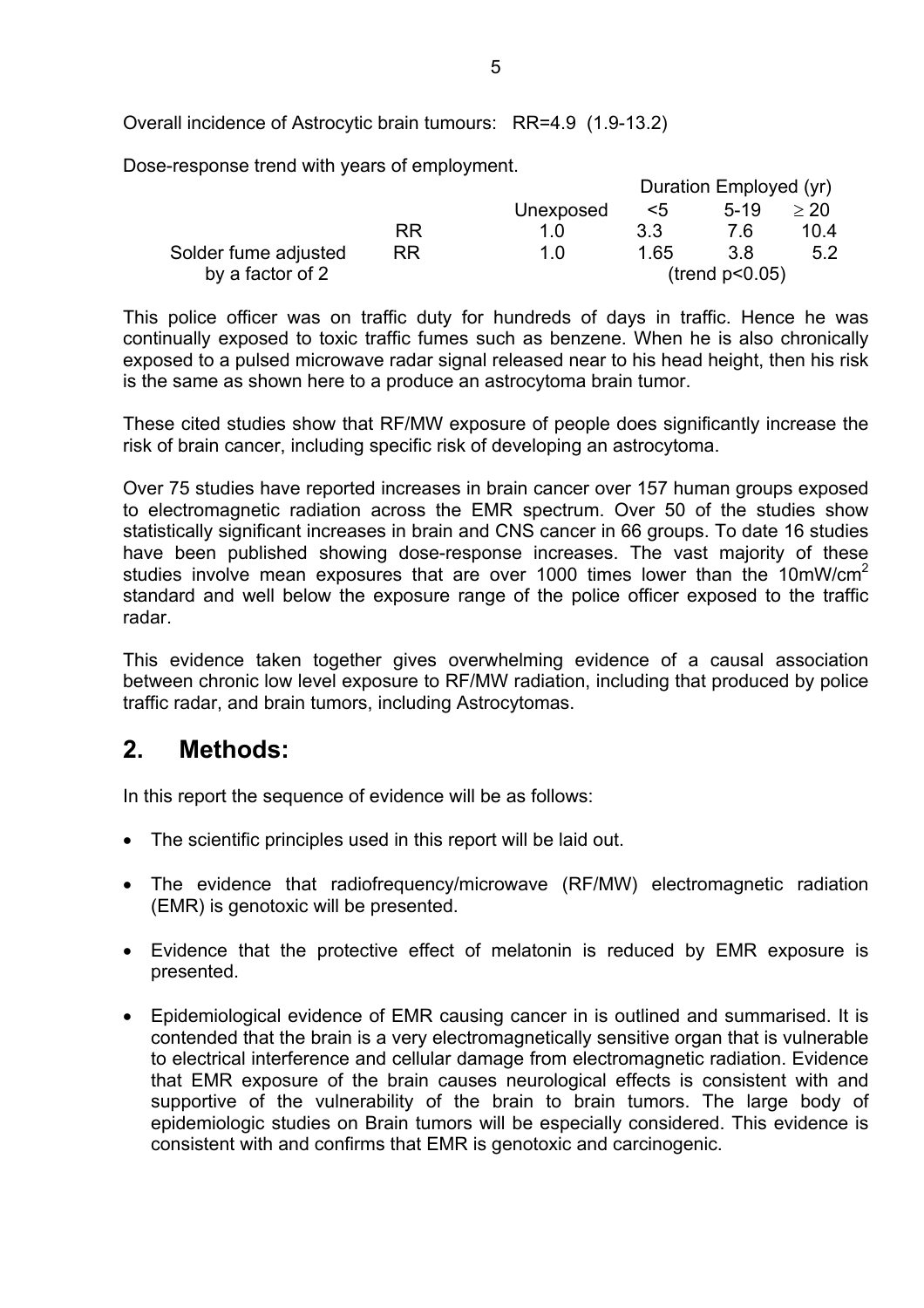- Consideration of police radar exposures will also be considered and they confirm, as expected since microwaves and radar are genotoxic and carcinogenic, that they have been observed to cause cancer (testicular) in police officers using traffic radars.
- The evidence is then summarized and conclusions are drawn.

# **3. Scientific Principles:**

## **3.1 Biostatistical principles:**

#### **3.1.1 Significance:**

Statistical tests are used to test the null hypothesis. The null hypothesis is that any observed effects are entirely due to sampling errors (i.e. due to chance). The tests are set up to evaluate whether the null hypothesis is true or is reliably rejected. A threshold of p=0.05 is typically chosen for acceptance or rejection of the null hypothesis.

For p=0.05, there is only a 5% chance that it is random and 95% that it is not random. If p=0.05 or less, then null hypothesis is rejected because the result is not caused by chance. The smaller the p-value is the stronger is this conclusion.

- Hence  $p \leq 0.05$  shows the result is significant so it could be causal.
	- $p \leq 0.01$  shows the result is highly significant it is probably causal.
	- $p \leq 0.001$  shows the result is extremely significant and it supports a causal relationship.

#### **3.1.2 One- and two-tail t-test:**

In the analysis of variance the common test of significance uses the t-test, using the Student t distribution. A study is looking for a single-direction effect such as is this exposure increasing the risk of brain cancer? In this case a single-tail test is appropriate. If the study is open to the possibility that the exposure could increase or decrease the incidence of a disease then it is appropriate to test a two-directional effect using a two-tail test. A two-tail test has higher thresholds for t-values than the one-tail test.

For example, for 5 degrees of freedom the t-value of a two-tail test for p=0.05 is 2.571, for a one-tail test the t-value for p=0.05 is 2.015. If the t-value was 2.571 for a one-direction effect then p=0.025, half the value and twice as significant compared with the two-tail assessment.

For determining the significance of fitted trends in dose-response relationships the data falls on both sides of the fitted line and a two-tail test is appropriate.

Some authors favour a position that a non-significant elevation shows "no effects". This is not true since, as Hill (1965) shows, a consistent elevation of respiratory disease, never achieving statistical significance because of the small sample size, was concluded to be causal for cardroom workers in a cotton mill exposed to dust. To maintain this "no effect" position some researchers choose to apply a two-tailed test to a one-direction effect to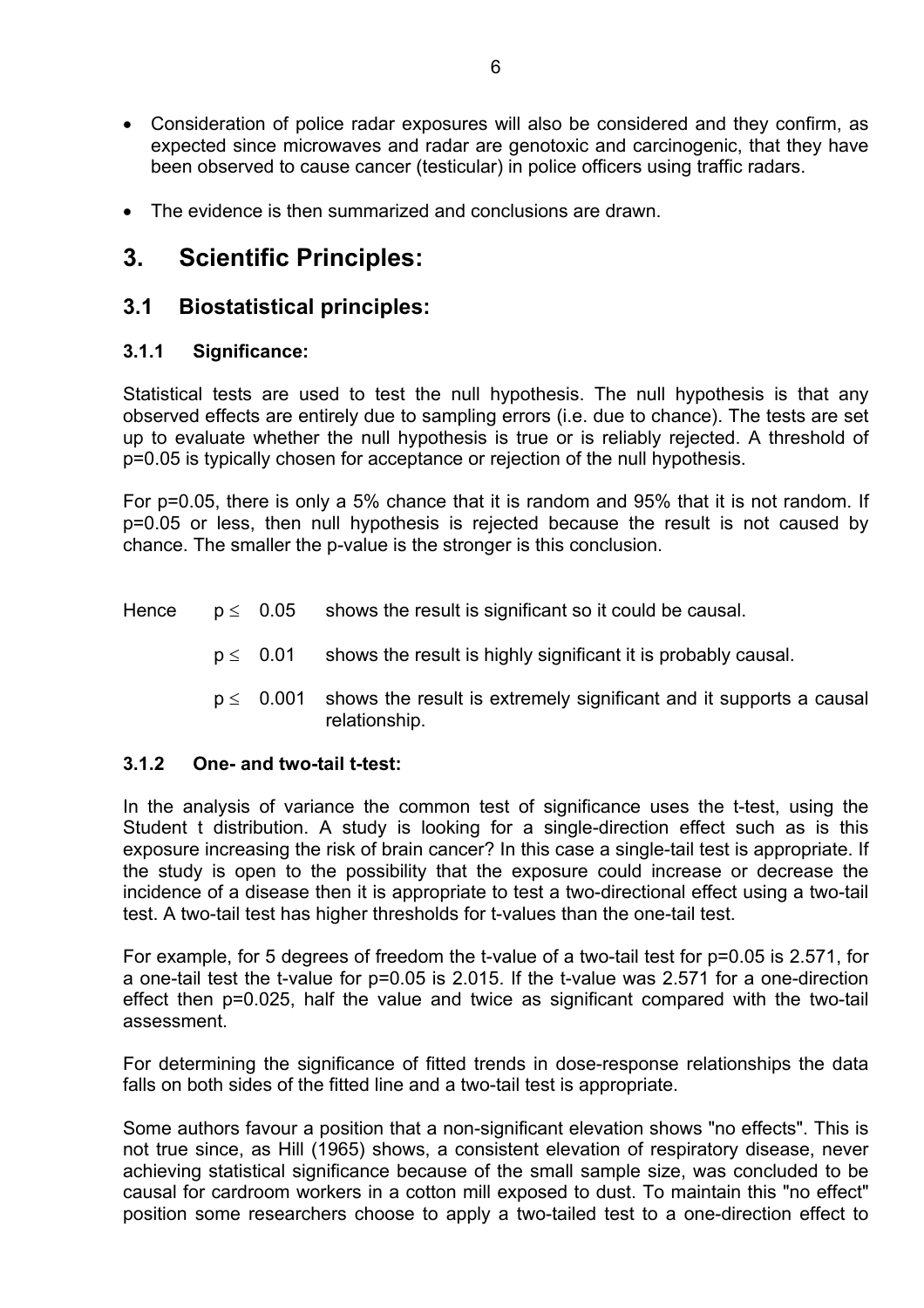half the level of significance (double the p-value). For example with the data given above for 5 degrees of freedom, a t-value of 2.5 would be significant from a one-tail test and not for a two-tail test.

## **3.1.3 Danish Cellphone study:**

For example, Johansen et al. (2001) investigated the Danish population using cellphones with an *a priori* assumption that cellphones could produce cancer, especially brain tumor. They used a two-tail t-test to evaluate a one-direction effect. Throughout the paper not a single significant increase of cancer is shown by using the two-tail test. Some would have been significant if a one-tail test was used.

The level of individual cellphone usage was not investigated. Period of ownership was used. For over 67 % of the cellphone users this was 2 years or less. This does not give sufficient time for cancer to develop for most of the study group.

The effects would have been even higher and more significant if a more appropriate reference group was used. They also used more general population cancer rates to calculate Specific Incidence Rates (SIR). In doing so the brain tumor rate of people who had cell phones for less than 1 year was 70 % of the reference rate, SIR =0.7. Some of the SIRs for particular cancers are <0.5. This indicates that the chosen reference group had much higher cancer rates than the cellphone group. An appropriate reference group would have less than half of cancer rates than the group chosen as a reference group. This was confirmed by Danish neurologist, Dr Albert Gedde, who criticized the paper saying that the observed brain tumor rate was significantly higher than the average Danish rate.

For example, the given data for female cancer had 515 cases with 497.6 expected, giving SIR = 1.03, 95%CI: 0.95-1.13. If the reference group had half the expected cancer rate to bring it closer to the age distribution of the cell phone users then the expected cases would be 249, and SIR = 2.02, 95%CI: 1.74-2.34. p<0.0000001.

Despite the fact that the group consisted of people who had used phones for less than 3 years, the elevated rates of a number of cancers is quite serious. The authors also state that no dose-responses in brain tumors were observed. That is incorrect. As a function of the duration of using a GSM phone the brain tumor rate was SIR =  $0.7$  for  $\leq 1$  yr, SIR =  $0.9$ for 1-2 years and 1.2 for ≥3 yrs. If the <1 year group is used as an internal reference group then the SIRs would be 1.0, 1.29 and 1.71, respectively. If the reference group had half the assumed cancer rate then the SIRs would be 1.4, 1.8 and 2.4 respectively.

The direct relevance of the Danish study to this case is the results of exposing a large group of people to a pulsed microwave signal primarily in the region of the head. The women have elevated cancers of the Pharynx (SIR = 2.43, 95%CI: 0.65-6.72) and Esophagus (SIR = 1.53, 95%CI: 0.31 - 4.46). Cellphones also expose other body parts, especially when carried on the belt. Women have elevated cancer of the cervix (SIR = 1.34, 95%CI: 0.95-1.85) and men of the testis (SIR = 1.12, 95%CI: 0.97-1.30), and together they experienced a dose-response increase in brain cancer.

## **3.1.4 Statistical errors in medical studies:**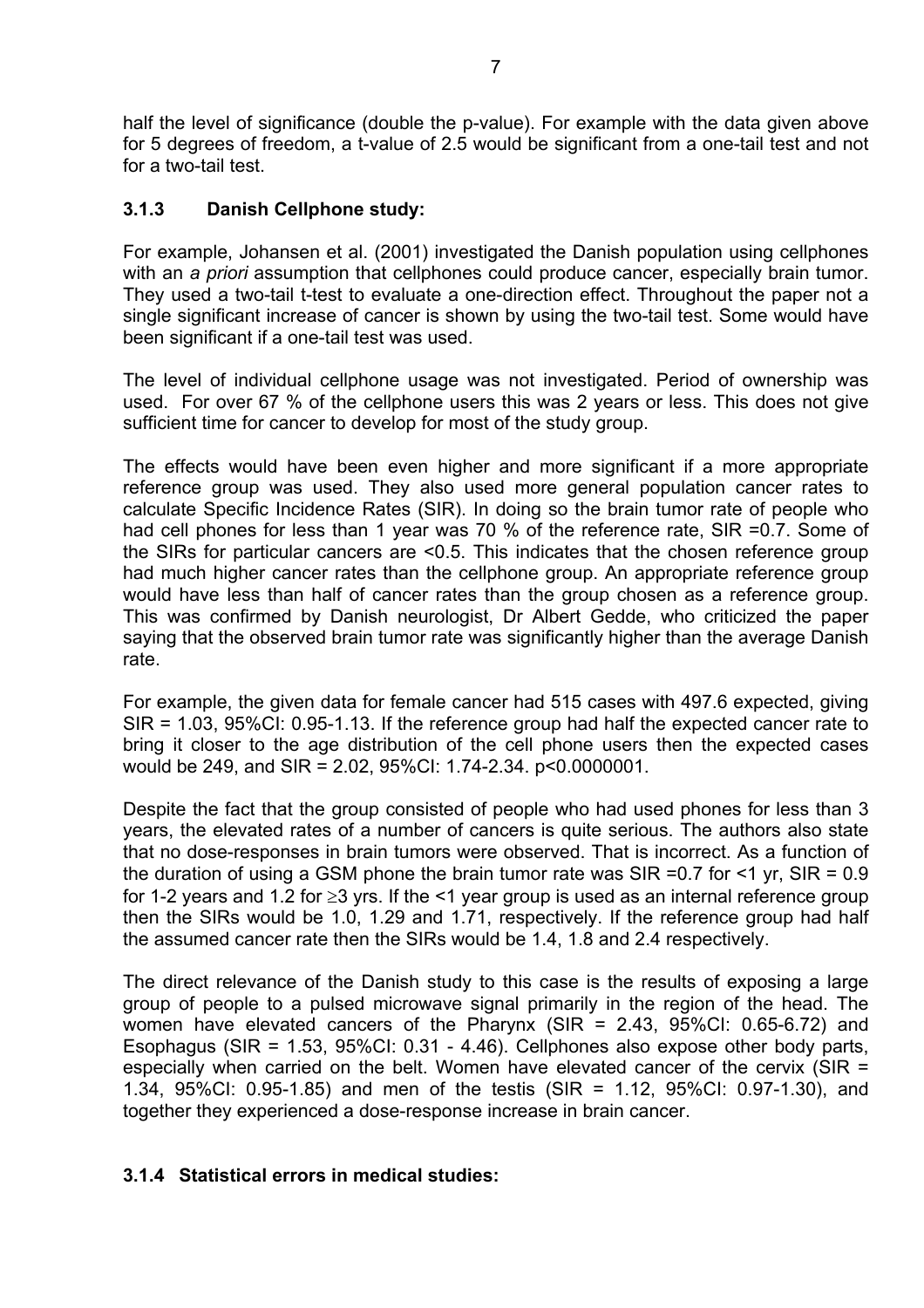Gantz (1997) reviewed the studies of assessments of statistical methods used in medical studies. Between 40 % and 70 % contained statistical errors, particularly in their use of ttest and Chi Squared interpretation, Gore, Jones and Rytter (1977).

#### **3.1.5 Comparative 2x2 Analysis:**

The standard table of the 2x2 analysis compares the exposed and non-exposed groups who do and do not have the disease.

|                | Exposed | Unexposed |
|----------------|---------|-----------|
| <b>Disease</b> |         |           |
| No Disease     |         |           |

Here a is the number of people who were exposed and do have the disease while b are those who were not exposed and do have the disease, etc.. The Odds Ratio (OR) is the ratio of odds of being exposed and having disease to those of being exposed who have no disease:  $OR = (a/c)/(b/d) = ad/bc$ 

The Relative Risk or Rate Ratio (RR) is the ratio of occurrence of disease in exposed to non-exposed populations:  $RR = [(a/(a+b)] / [(c/(c+d))]$ .

An indication of significance is given by considering the 95% confidence interval:

95% Confidence Interval =  $\exp (\log_e (OR) \pm 1.96 \sqrt{1/a + 1/b + 1/c + 1/d})$ 

 $\mathcal{L}_\text{max} = \frac{1}{2} \sum_{i=1}^n \mathcal{L}_\text{max}(\mathcal{L}_\text{max}(\mathcal{L}_\text{max}(\mathcal{L}_\text{max}(\mathcal{L}_\text{max}(\mathcal{L}_\text{max}(\mathcal{L}_\text{max}(\mathcal{L}_\text{max}(\mathcal{L}_\text{max}(\mathcal{L}_\text{max}(\mathcal{L}_\text{max}(\mathcal{L}_\text{max}(\mathcal{L}_\text{max}(\mathcal{L}_\text{max}(\mathcal{L}_\text{max}(\mathcal{L}_\text{max}(\mathcal{L}_\text{max}(\mathcal{L$ 

 $\mathcal{L}_\text{max}$  and  $\mathcal{L}_\text{max}$  and  $\mathcal{L}_\text{max}$  and  $\mathcal{L}_\text{max}$  and  $\mathcal{L}_\text{max}$ 95% Confidence Interval = exp (log<sub>e</sub> (RR)  $\pm$  1.96  $\sqrt{[1/x_{o} + 1/x_{e}]}$  )

where  $x_0$  is the non-exposed number of people (b + d) and  $x_e$  is the exposed number of people  $(a + c)$ .

If the lower limit of the 95% confidence interval is  $\geq 1.0$  then it is significant.

The Chi Squared statistic ( $\chi^2$ ) is given by:

 $\chi^2$  = (ad-bc)<sup>2</sup> N/[(a+c)(a+b)(b+d)(c+d)]

The probability is obtained from a table of  $\chi^2$  values and p-values in texts. For a 2x2 table the number of degrees of freedom is 1. The thresholds for significance of  $\chi^2$  are 3.84 for p=0.05, 5.02 for p=0.025, 6.63 for p=0.01 and 7.88 for p=0.005.

This shows that the width of the confidence interval is dependent on the size of the Odds or Rate ratios and closely dependent on the size of the study samples. Small samples produce wide widths and large sample a narrow width.

For example, a study samples two groups of 1000. One is exposed and one is nonexposed, i.e. treated in the same way in all respects except the exposure. The biological effect is measured in 20 of the exposed samples and 10 of the unexposed (sham exposed) sample. The statistical analysis using the Woolf method from Silman (1995) is

n=20 OR = 2.02 RR = 2.0 95%CI: 0.94 - 4.25  $\chi^2$  = 3.38 p = 0.066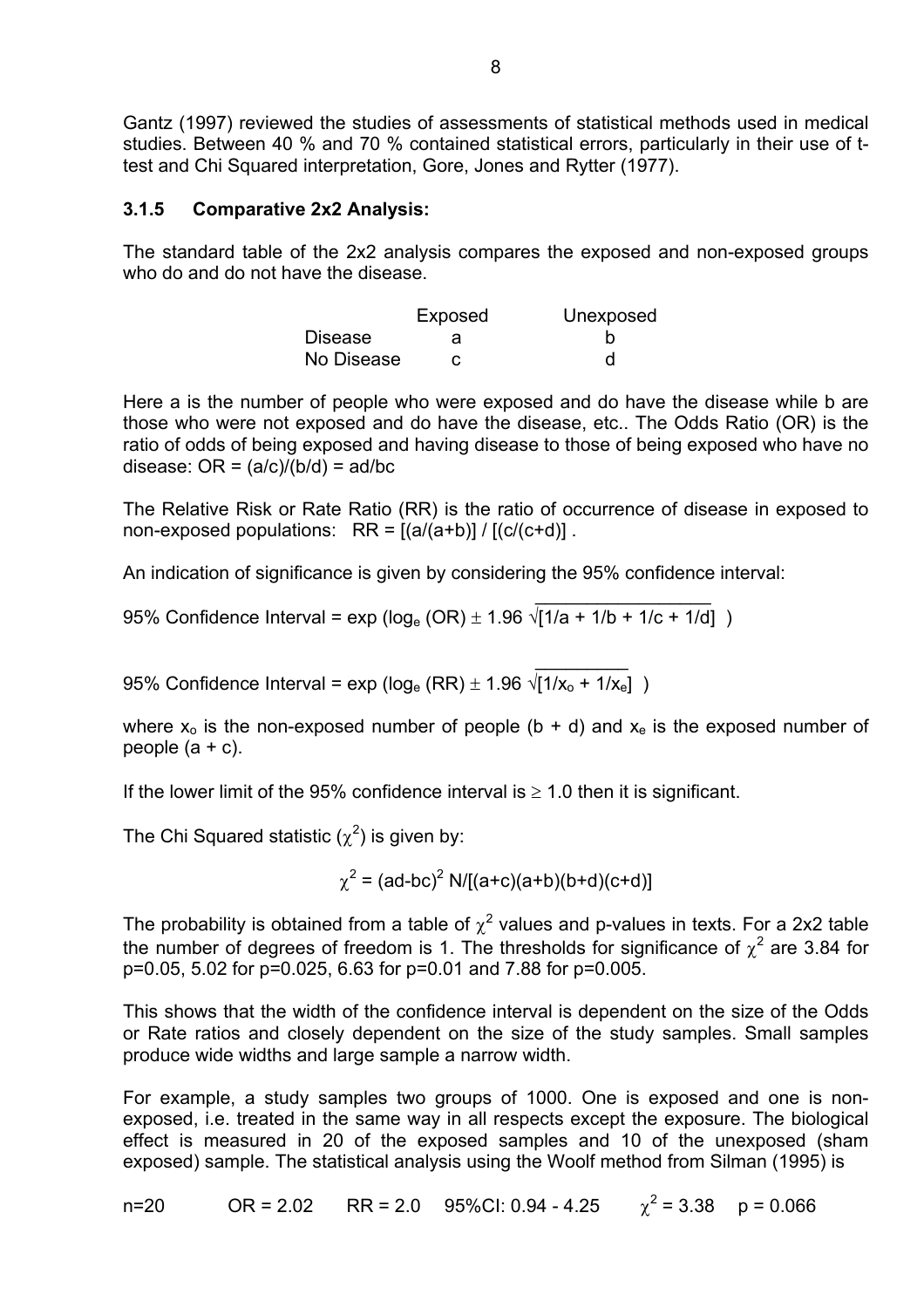For a situation where there are  $n = 20$  cases, the rate of the effect is doubled and the result is not statistically significant, p>0.05. The statistical package used the Mantel-Haenszel Chi Squared estimate.

Halving and doubling the sample size yields:

n = 10 OR = 2.01 RR = 2.0 95%CI: 0.69 - 5.83  $\gamma^2$  = 1.68  $p = 0.195$ n = 40  $\,$  OR = 2.04  $\,$  RR = 2.0  $\,$  95%CI: 1.18 - 3.40  $\,$   $\chi^2$  = 6.87  $\,$  p = 0.0088

The actual effect is the same in every case doubling the Relative Risk. The exposure doubles the effect. For n=20 the sample is just below the selected level for statistical significance. By halving the sample size the p-value is highly non-significant and by doubling the sample size the p-value is highly significant.

Sir Austin Bradford Hill, Hill (1965), sets out the guidance for assessing the causal effect. He asks the question *"is there any other way of explaining the set of facts before us, is there any other answer equally, or more, likely than cause and effect?"* Sir Austin is very aware of the problem of statistics and sample size. He states: "*No test of significance can answer these questions. Such tests, can and should, remind us of the effects that the play of chance can create, and they will instruct us in the likely magnitude of those effects. Beyond that they contribute nothing to the 'proof' of our hypothesis*."

## **3.2 Epidemiological Principles:**

## **3.2.1 Setting Standards:**

Setting standards for protection of public and occupational health are based on using studies involving human exposures to disease agents, epidemiological studies. In the absence of epidemiological studies, animal and cell-lines studies can be used to determine whether an agent is genotoxic. However, human studies are much more powerful when considering public health protection standards.

Eminent Epidemiologist, Professor Abraham Lilienfeld states, Lilienfeld (1983),

## **"The proper study of man is man."**

This is paraphrased as:

## **"Public Health Standards should be based on Public Health Studies"**

In consideration of the question: *"is there any other way of explaining the set of facts before us, is there any other answer equally, or more, likely than cause and effect"*, Sir Austin Bradford Hill set out very helpful guidance, Hill (1965). This is primarily based on epidemiological studies. For example, the exposure must precede the effect. It is helpful if there is consistency and specific effects. However, these are not necessary because some agents cause several effects and some effects are caused by several agents.

Current Western EMR standards are based on the biological effect of tissue heating and ignoring or inappropriately dismissing epidemiological evidence. In Sir Austin's assessment, biological mechanisms play a very minor role. Of "Biological Plausibility" he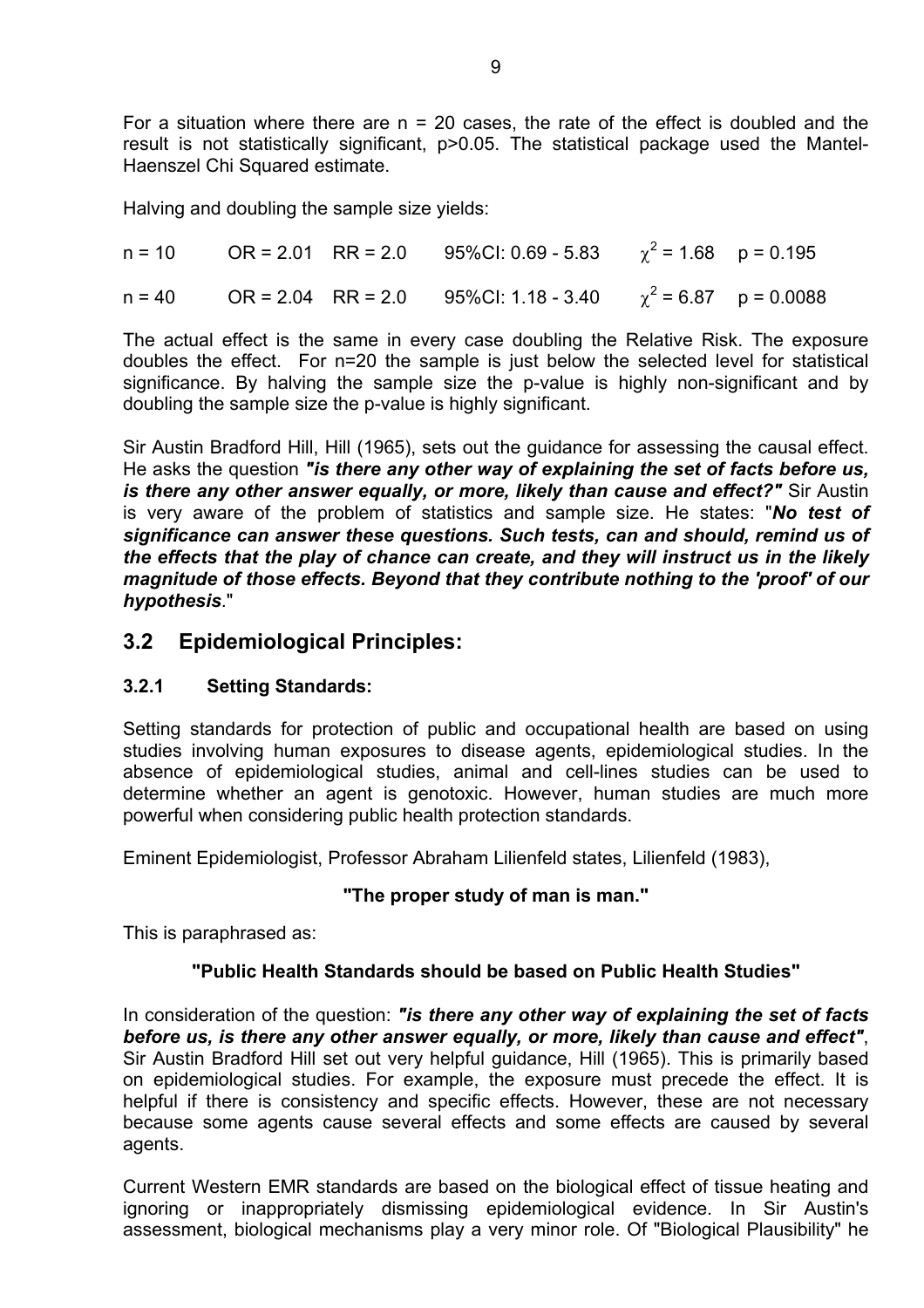states: *"It will be helpful if the causation we suspect is biologically plausible. But this is a feature I am convinced we cannot demand. What is biologically plausible*  depends upon the biological knowledge of the day". This statement ranks biological plausibility as the weakest evidence in considering causality.

Strength of Association can be helpful is assessing a causal effect. However, just because an effect is small doesn't exclude it from being causal. However, highly significantly strong relationships, without feasible confounders, point strongly to a causal effect. The strongest single assessment indicating a causal effect is the biological gradient or dose-response increase in effect with increased exposures.

## **3.2.2 Dose-response trends:**

Dose-response relationships are the strongest epidemiological evidence, Hill (1965). In his paper Sir Austin states: **"the clear dose-response curve admits of a simple explanation and obviously puts the case in a clearer light."**

A WHO document, Beaglehole, Bonita and Kjellstrom (1993) states: *"The demonstration of a clear dose-response relationship in unbiased studies provides strong evidence for a causal relationship between exposure or dose and disease".* 

This is generally interpreted as accepting a dose-response relationship as a causal effect of a disease agent, Beale et al. (1997). The dose-response is also valuable in determining acceptable exposure levels for public and occupation protection standards.

## **3.2.2 Healthy worker effect:**

The healthy worker effect is a well established feature of occupational epidemiological studies. Workers usually exhibit lower overall sickness and death rates than the general population. The effect is much stronger in uniformed services because of the physical requirements of the jobs and the selection processes. Fire and Police Officers are in this category. Hence occupational exposures, such as to radar, must be related to carefully chosen reference groups or internal cohorts.

## **3.3 Genotoxicity:**

The protection or repair of DNA molecules is of paramount importance and damaged cells need to be repaired "at all costs", Elliott and Elliott (1997). A substance is defined as "genotoxic" if it damages DNA, thereby causing mutations or cancer, Dorland's (1994). DNA is folded into chromosomes that contain thousands of genes. Hence any evidence that a substance causes chromosome aberrations, micronuclei formation, DNA strand breaks or altered genetic activity (especially proto-oncogenes) is direct evidence of genotoxicity.

Because chromosomes are visible in microscopes, chromosome aberrations are visible evidence of genotoxicity. In the past decade assay methods to detect single and double DNA strand breakage have been developed. Because DNA damage is common and repair is paramount, biological systems have highly developed DNA repair mechanisms. An earlier assay searched for evidence of chemical changes associated with DNA repair as an indication of DNA damage, Meltz (1995). Hence induced DNA repair is evidence of DNA damage and the over expression of the DNA repair processes.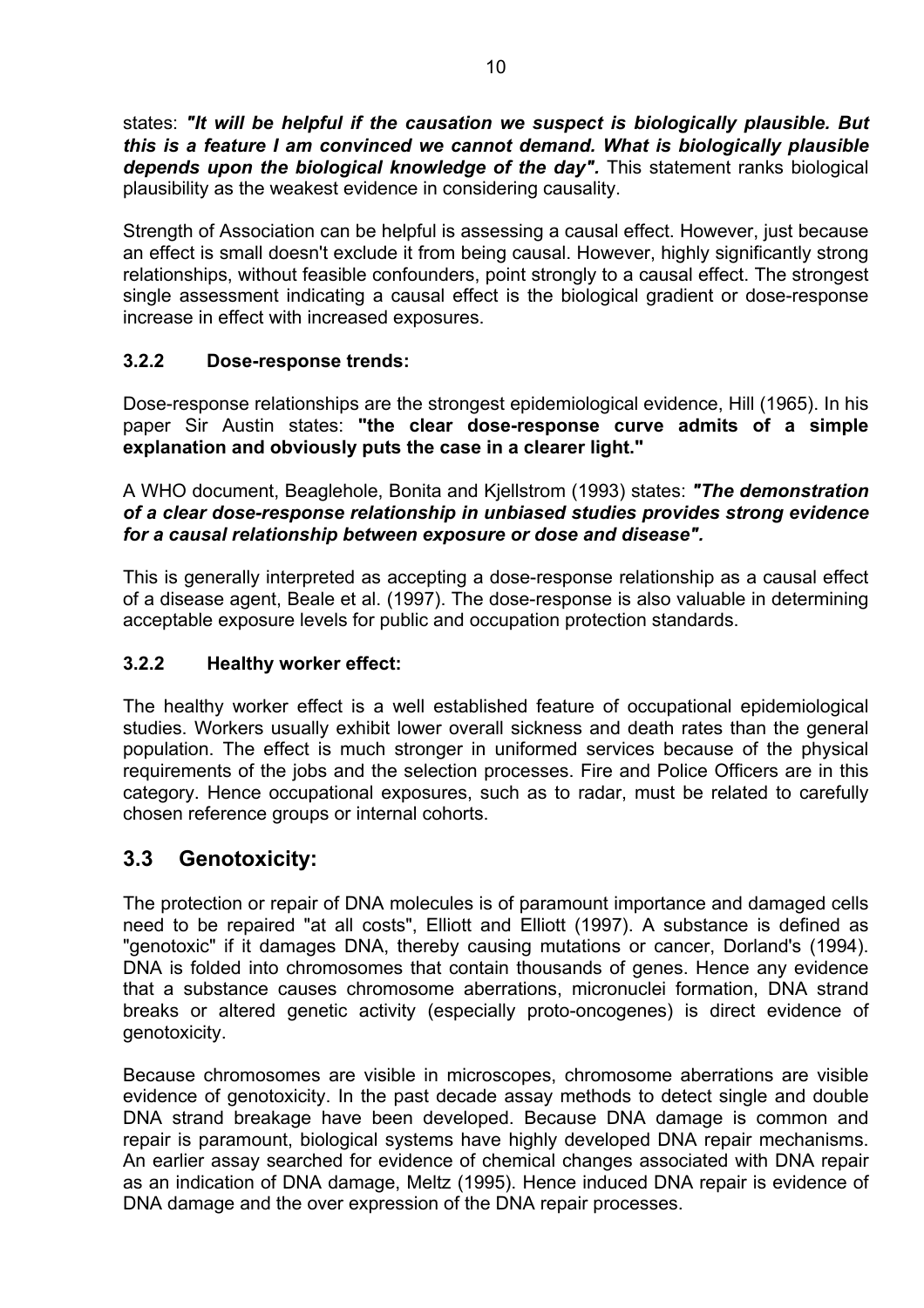When the cellular processes fail to repair damaged DNA, cell-to-cell communication systems may detect a damaged cell. A damaged cell, through its own processes, or through cell-to-cell communication processes, can initiate programmed cell death, Apoptosis. One cell-to-cell communication process involves oscillating calcium ion currents flowing through gap-junctions. Electromagnetic fields close gap junctions in a dose-response manner, forming another path towards cancer, Li et al. (1999). When the cellular calcium ion concentrations are elevated they can change the cellular response from cell death to cell proliferation, causing the propagation and survival of mutated cells. Chemical cancer promoters, such as phorbol esters (e.g. TPA), act by elevating cellular calcium ion levels, Balcer-Kubiczek (1995).

Two backup cell protection systems involve the immune system. The immune system has the ability to detect a "foreign cell" and Natural Killer (NK) cells eliminate them. Alternatively, enhanced cell damage can stimulate the production of "toxic shock" proteins, such as heat shock proteins. Some carcinogens act through impairing the immune system competence or inhibiting the activity of toxic shock proteins. Hence carcinogens are agents that can cause genetic damage that enhances the production of mutated cells, can impair the cellular repair or apoptosis by changing the cellular calcium ions, for example, or can impair the immune system or any of the repair processes.

For any given level of exposure to a genotoxic and/or carcinogenic agent, only a proportion of exposed individuals will develop cancer, Spitz and Bondy (1993). One contributing factor is variation in the activity of metabolizing enzymes responsible for conversion of procarcinogens to proximate carcinogens. There is also a wide spectrum of DNA repair capability within the general population. Hence not all police officers exposed to radar radiation will necessarily develop a brain tumor. But since radar signals are genotoxic then they do cause some officer(s) to get a brain tumor.

## **3.4 Bioelectromagnetic exposure principles:**

Extremely low frequency (ELF) fields that are used in power supplies, e.g. 50/60 Hz fields, induce electric and magnetic fields within exposed people. The electric field gradient induces currents that flow down the gradient to earth. The magnetic field component induces currents circulating around the magnetic fields lines. Both of these electromagnetic components induce ELF oscillations from the primary frequency, as well as harmonics and sub-harmonics.

Natural systems such as lightning, and invented systems such as radio, TV, radar and cellular telephones, produce radiant fields that travel at the speed of light. They tend to carry information in the form of modulations of frequency or amplitude that is encoded in the carrier signal. The radiation speed (c) is the product of the frequency (f) and the wavelength ( $\lambda$ ) {c = f  $\lambda$  }. In a given medium c is nearly constant and therefore the frequency and wavelength are inversely proportional. High frequencies have short wavelengths and long wavelengths have low frequencies.

When the carrier wavelength is much longer than the body dimension then it passes easily through the body with little absorption, unless the modulation frequency is close to a natural oscillating frequency. In the UHF (0.3 to 3 GHz) and SHF (3 GHz to 30 GHz) microwave range the wavelengths are 1 m to 0.1 m and 0.1 to 0.01 m, respectively.

Radiofrequency/microwave signals interact with whole bodies like an aerial. Aerials have strong resonant absorption characteristics when their length is a proportion of the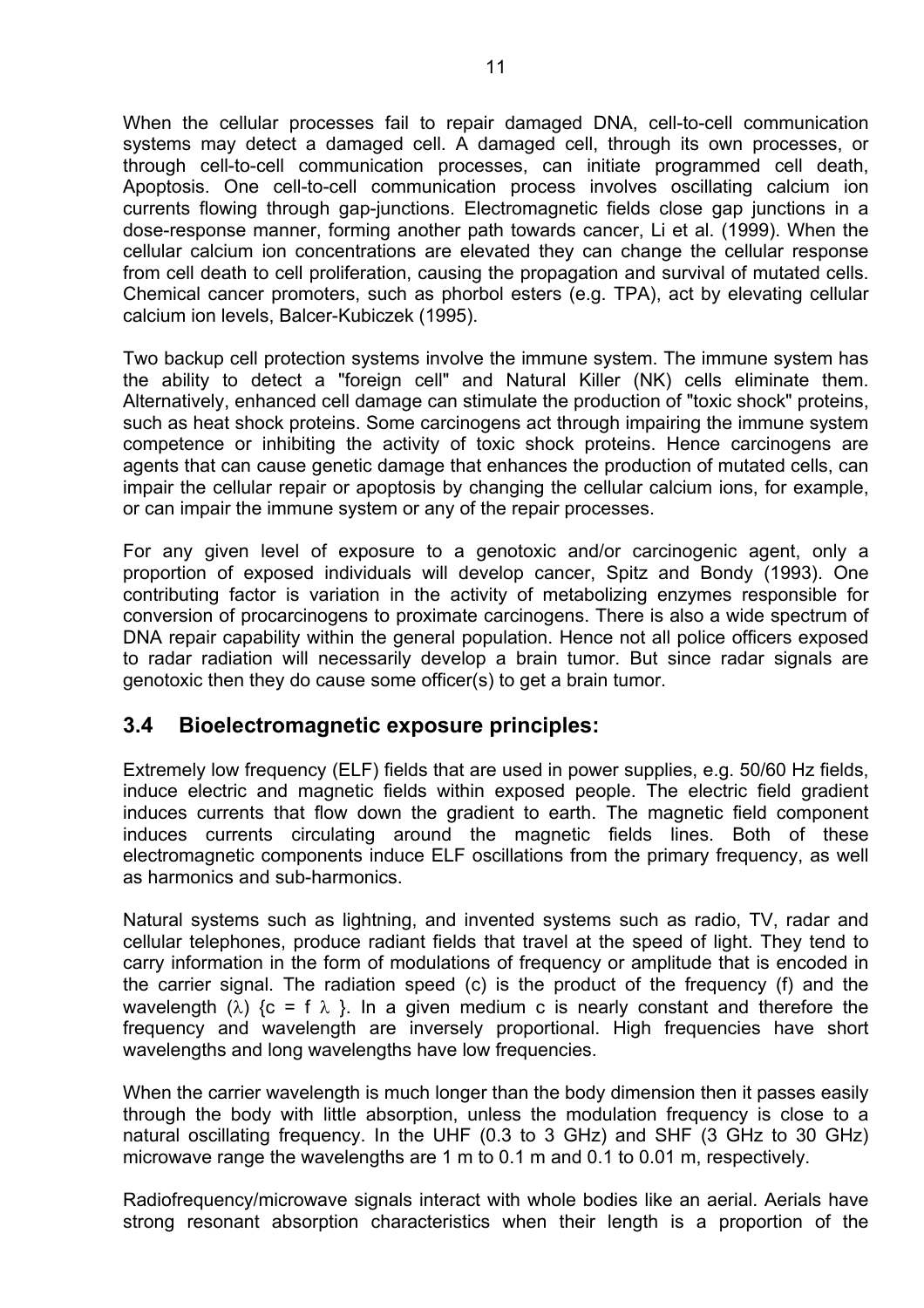wavelength. Common aerials are called half-wave and quarter-wave dipoles because their length is equal to one half or one quarter of the wavelength of the signal they are tuned in to. Thus low frequency signals, with very long wavelengths, pass through bodies with little absorption. As the wavelength approaches the body dimension, broad peak resonant absorption takes place, Figure 2.



Figure 2: Average SAR for 3 species exposed to 10 W/m<sup>2</sup> with E parallel to the long axis of the body, WHO (1993).

Figure 2 shows a broad absorption peak for "man" at 70 MHz, Monkey at 300 MHz and mouse at 2450 MHz. The amount of energy absorbed is expressed as the Specific Absorption Rate (SAR) in W/kg. Above these frequencies resonant absorption occurs in body parts, creating what is known as "Hot Spots", WHO (1993). Individual body parts have resonant absorption peaks relative to their dimensions. The optimal absorption frequency for adult heads is close to 400 MHz, Spiegel (1984).

In the microwave range resonant absorption occurs at the cell membrane and signals are absorbed quite strongly and penetrate less and less as the frequency rises and the wavelength gets smaller and smaller.

This means that in the microwave range absorption rates in tissue are quite strong. Cellphone and radar signals in the GHz range penetrate the brain in a number of centimeters (cm), Figure 3. Penetration depths are reduced as the absorption rate increases as a function of the frequency as indicated by the dielectric constant in Figure 4.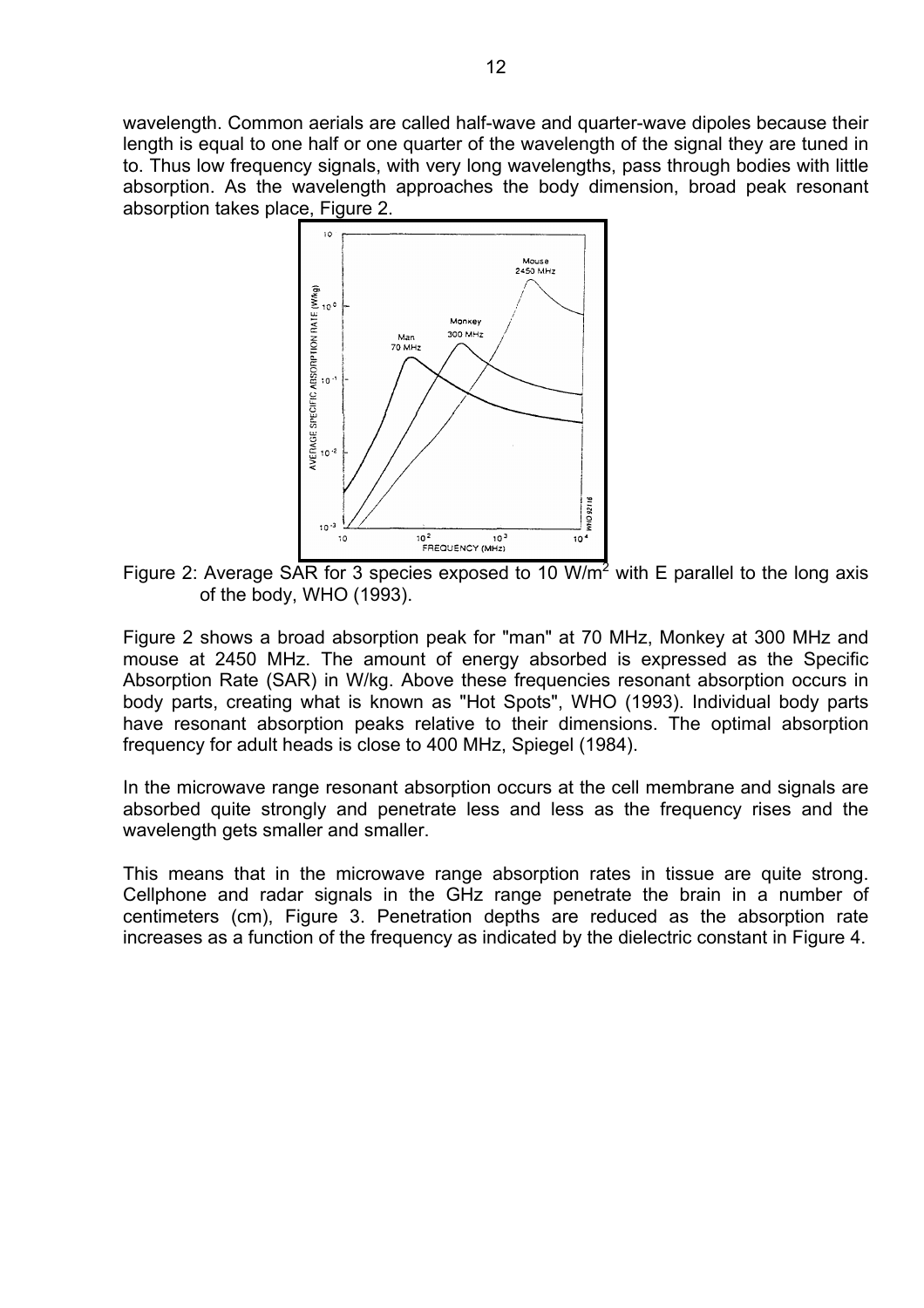

Figure 3: SAR distribution for a model of an adult male with exposure to a cellphone, frequency = 835 MHz and radiated power = 600 mW.

The edge of the inner white band in Figure 3 is 0.11 W/kg. The level of DNA breakage shown by Phillips et al. (1998) was extremely significant (p<0.0001) at 0.0024 W/kg, 45.8 times lower than this. Such an exposure level would be exceeded in more than half of the brain. With the extremely significant effect it is most likely to damage DNA over the whole brain. This would kick-in the DNA repair processes but leave some mutations and enhance apoptosis.

The basic equations relations to SAR and the exposure intensity (S,  $\mu$ W/cm<sup>2</sup>) for about 1 GHz are:

SAR =  $\sigma E^2/2\rho$ , and S =  $E^2/3.77 \mu W/cm^2$  : S = 504 SAR

Where E is in V/m,  $\sigma$ =1 S/m and the density  $\rho$ =950 kg/m<sup>3</sup>.

Hence SARs of 0.0024 and 0.026 W/kg are 1.2 and 13.1 $\mu$ W/cm<sup>2</sup> (0.0012 and 0.0131  $mW/cm<sup>2</sup>$ ).

## **3.5 EMR Spectrum Principle:**

It is observed that both biological effects and epidemiological effects are the same or very similar from ELF exposure and from RF/MW exposures, including calcium ion efflux, melatonin reduction, DNA strand breakage, chromosome aberrations, leukaemia, brain cancer, breast cancer, miscarriage and neurological effects. The biophysical principle behind this is shown by the way in which the dielectric constant, the alternating current equivalent of resistance, varies in tissue with the frequency of the signal, Figure 4.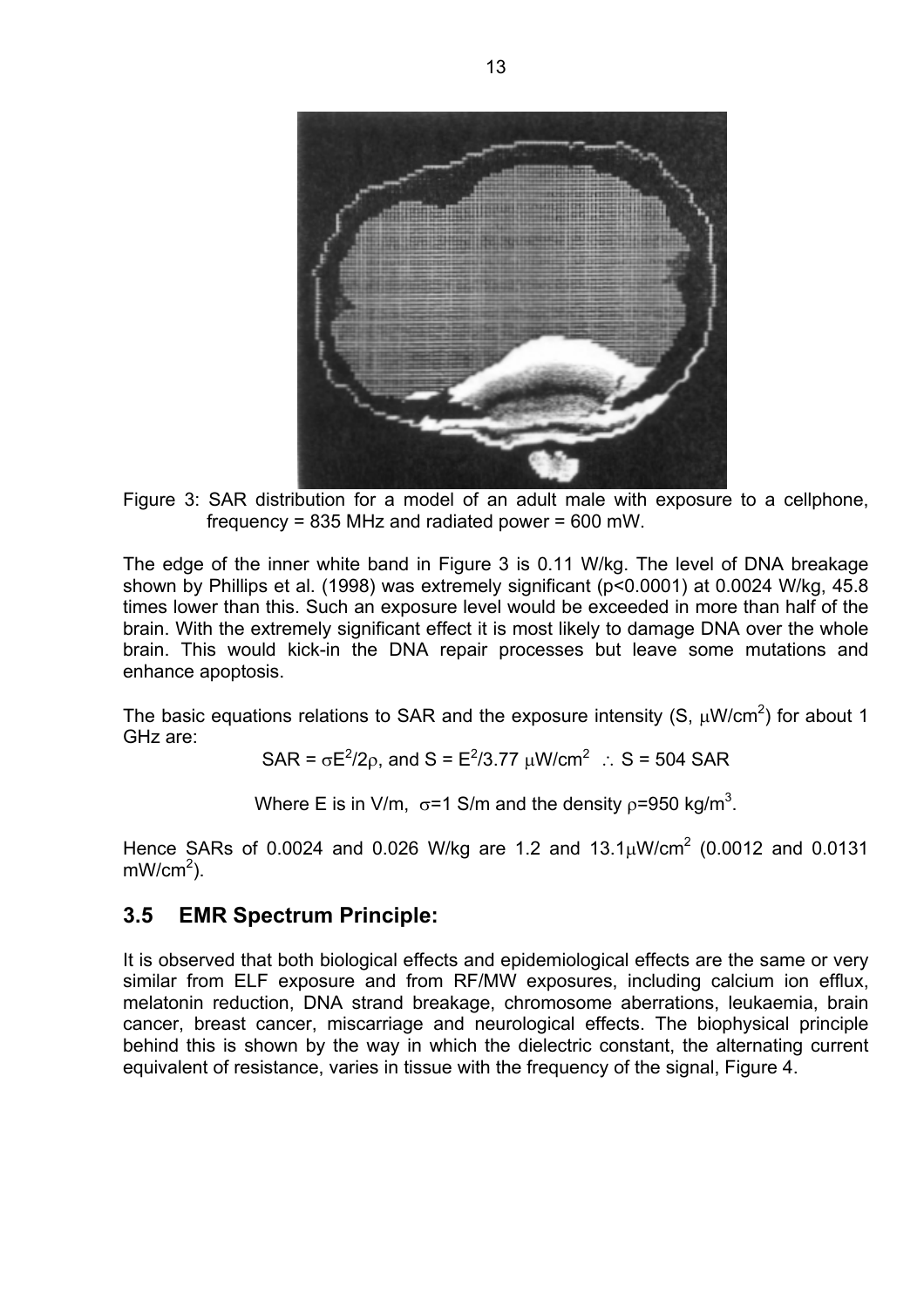

Figure 4: The dielectric constant of muscular tissue as a function of frequency decreases in 3 major phases from about 3 x 10 $<sup>6</sup>$  to about 30 as the frequency increases</sup> from 10 Hz to 20 GHz, Schwan (1985).

With the decrease in the dielectric constant with increasing frequency, the induction of electric fields and induced currents for a constant external field strength, should increase with increasing frequency. This was confirmed by Vignati and Giuliani (1997). They show that a unit field exposure induced the current increases significantly as a function of frequency, Figure 5.



Figure 5: Capacitive current density in a toroid of human muscle tissue of unitary radius, to a unitary magnetic induction, Vignati and Giuliani (1997).

Bawin and Adey (1976) show that a 56 V/m ELF field induces a tissue gradient of  $10^{-7}$ V/cm, whereas a 56 V/m 147 MHz signal induces a tissue gradient of  $10^{-1}$  V/cm, a million times higher. This is a very large factor but it is slightly smaller than that given by Figure 5.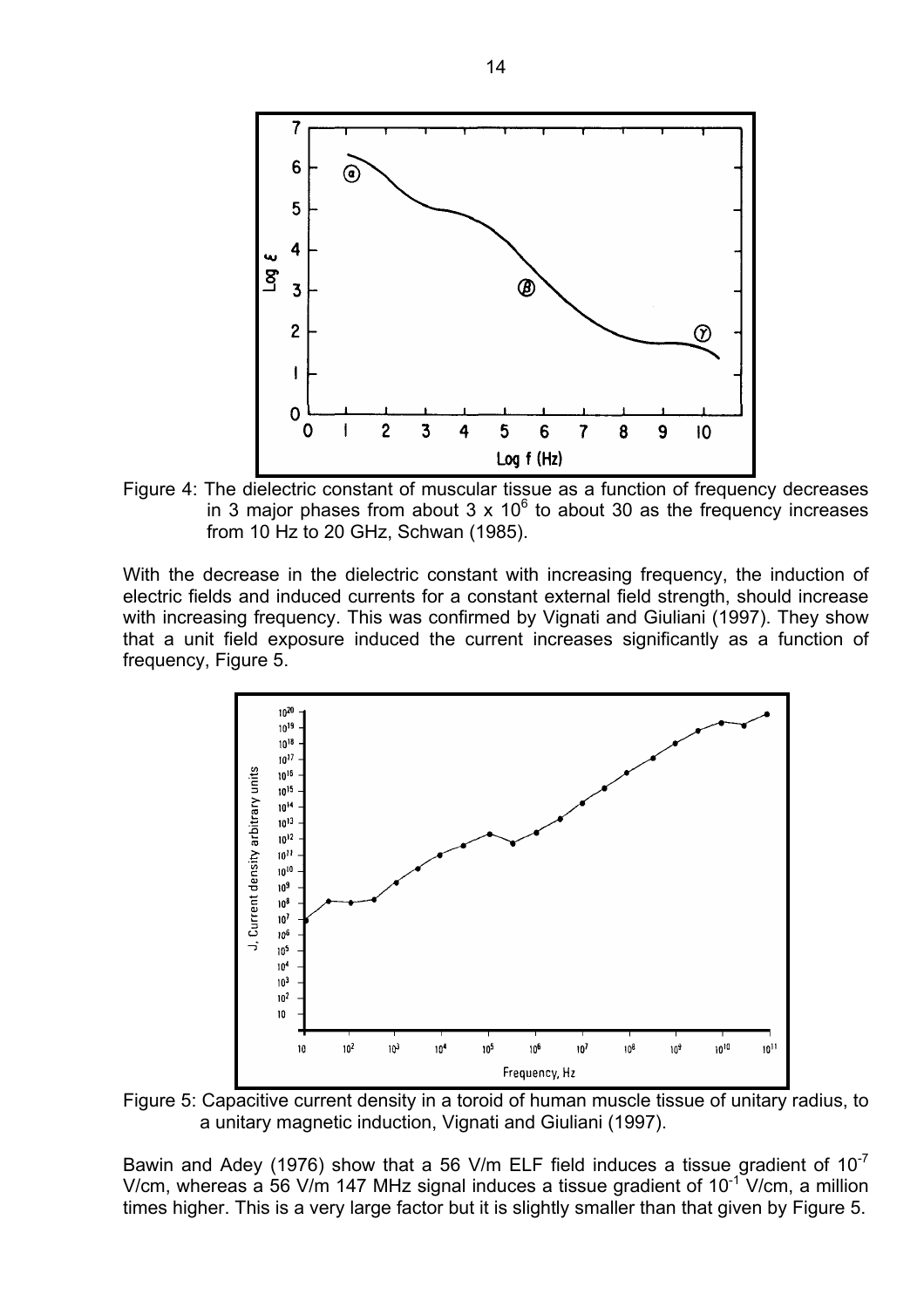The KR-10SP radar operates at 24.15 GHz. Compared to a 1 GHz cellphone signal the 24.15 GHz signal induces about 10 times higher current, Figure 4. The cellphone radiation at 813-837 MHz highly significantly (p<0.0001) damages DNA at very low exposure levels (SAR = 0.0024 W/kg), Phillips et al. (1998). Hence the police traffic radar microwave radiation will strongly damage DNA much higher rates but penetrate the brain less.

This biophysics phenomenon shows that it is inappropriate to separate considerations of effects of EMR into small frequency and intensity bands. The EMR interaction in tissues is primarily at the cell membrane, Adey (1988, 1990a). At the membrane the EMR interaction is resonantly non-linearly absorbed. This creates exposure "windows", Blackman et al. (1988, 1989, 1991,1992). The "windows" involve the field intensity, carrier and modulation frequencies, ambient temperature and the local earth's magnetic field. Exposure window responses have been documented for EMR induced calcium ion efflux and EMR induced oncogene activity. This explains why some laboratory replication experiments show different results, probably because the local geomagnetic field or temperature is different.

People are constantly moving through changing exposures, temperature and geomagnetic field changes. By passing though exposure windows of effect and no effect, the average is biological and health effects. On average the high the carrier frequency the higher the biophysical impact. The smoothing effect produces a near continuous variation across the spectrum.

The EMR Spectrum Principle predicts that effects that are associated with ELF exposure are reasonably expected to be found, but with much lower intensities, from RF/MW exposure. This is demonstrated for calcium ion efflux, Bawin and Adey (1976). The studies of genotoxicity and epidemiological studies of brain tumours show that they occur across the spectrum over a wide range of frequencies. The EMR Spectrum Principle counters the approach that tries to dismiss evidence by dividing exposures into small specific regions of exposure, frequency and modulation. The effects are similar across the spectrum and integration of results is much more scientifically appropriate.

## **3.6 Our brains are exquisitely sensitive:**

Our brains are exquisitely sensitive bioelectrochemical organs that are the seat of human creativity, memory, emotions and intelligence. We use electrical signals, including charged ions, to think, remember and see, to regulate the beating of our heart, and for communication in our central nervous system and between and within our cells. Human brains were proven to be very sensitive to and reactive to extremely small, naturally occurring Schumann Resonances in the 1950's and 1960's, KÖnig (1974) and Wever (1974). The Schumann Resonance signal is produced by tropical thunderstorms, propagates around the world in the resonant cavity formed between the ionosphere and the earth, and has a mean intensity of around 0.1 pW/cm<sup>2</sup>, 0.0000000001mW/cm<sup>2</sup>. That our brains detect and respond to the Schumann Resonance signal it is biophysically reasonable because it shares the same frequency spectrum range as the human EEG.

Brain functions are monitored using the electroencephalogram (EEG). At the individual neuron level the oscillating electrical currents are dominated by calcium ions within the neurons. The calcium ions regulate the release of neurotransmitters that communicate between neurons. Electromagnetic signals whose frequencies, their harmonics and subharmonics, occur within the natural frequency range of the brain cells, the EEG frequency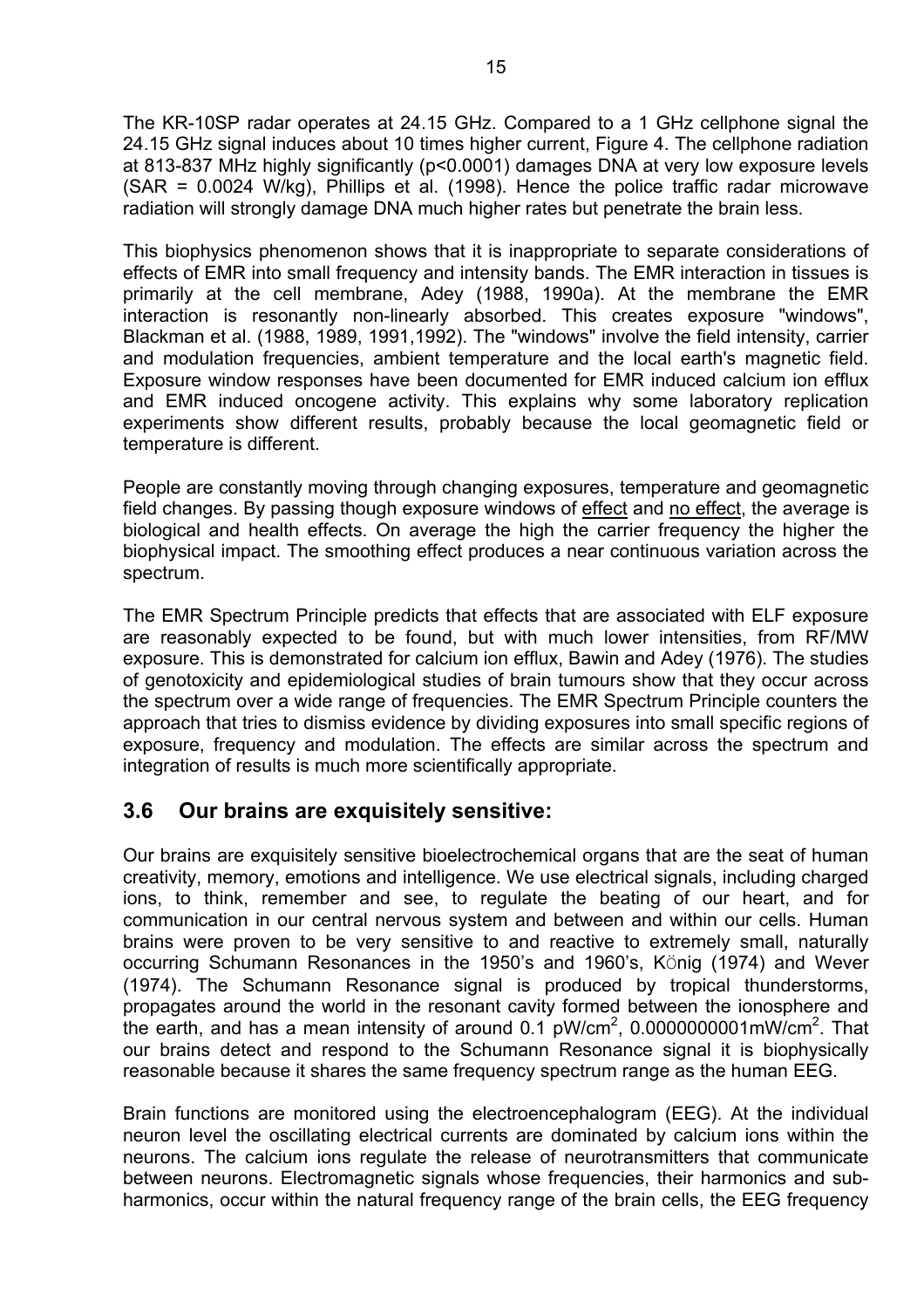range from 0 to 50 Hz, primarily from 2 to 40 Hz, resonantly interact with neurons at extremely low intensities.

Biological Systems detect and respond to external ULF/ELF signals using their built-in receiving and decoding systems (cell-to-cell communication, EEG, ECG). Table 1 summarizes observations of actual field levels involved in biological processes, Adey 1990.

Early claims that living cells could not detect fields less than the membrane potential,  $10<sup>5</sup>$ V/cm, are demonstrably wrong. Not only does the brain's EEG signals operate using ELF oscillating signals whose field strength is a million times lower,  $10^{-1}$  V/cm, but fish, birds, primates and humans detect and respond to ELF oscillating signals over a million times smaller than the EEG signal,  $10^{-7}$  to  $10^{-8}$  V/cm.

|                      | Function                                                          | <b>Tissue Gradient</b>           | Imposed field                  |
|----------------------|-------------------------------------------------------------------|----------------------------------|--------------------------------|
| Sharks and rays      | Navigation and<br>predation                                       | $10^{-8}$ V/cm                   | $DC$ to $10$ Hz                |
| <b>Birds</b>         | Navigation<br>Circadian rhythms                                   | $10^{-7}$ V/cm<br>$10^{-7}$ V/cm | $0.3$ gauss                    |
| Monkeys              | Subjective time<br>estimations                                    | $10^{-7}$ V/cm                   | 10 Hz, 2.5 V/m<br>7 Hz, 10 V/m |
| Humans               | Circadian rhythms                                                 | $10^{-7}$ V/cm                   | 10 Hz, $2.5$ V/m               |
|                      | Comparison With Intrinsic Cell and Tissue Neuroelectric Gradients |                                  |                                |
| Membrane potential   | $10^5$ V/cm                                                       |                                  |                                |
| Synaptic potential   | $10^3$ V/cm                                                       |                                  |                                |
| Electroencephalogram | $10^{-1}$ V/cm                                                    |                                  |                                |

These processes involve non-linear, non-equilibrium reactions to resonant absorption of oscillating signals, Adey (1990). The oscillating signal oscillates across the cell membrane, triggering ion channels to increase or decrease the natural ion flows. In the brain this alters the neurotransmitters signals, changing the EEG pattern.

The relevance of this evidence to brain cancer is two-fold. The observations confirm biological interactions at extremely low induced electric field intensities. Radar signals induced very high proportional intensities in tissues. The alteration of cellular calcium ions, a well established EMR interaction phenomenon, Blackman (1990), is a determinant of the survival or programmed cell death of genetically damaged cells, Fanelli et al. (1999).

## **4. EMR Reduces Melatonin in People:**

Melatonin is the most potent natural antioxidant agent in our bodies. Many processes produce free radials that can damage DNA. Melatonin at night strong scavenges the free radicals as part of the cells genotoxic protection. Agents that reduce melatonin produce many diseases, Reiter and Robinson (1995), including neurological damage and cancer.

Many animal studies find that ELF fields reduce melatonin, Rosen, Barber and Lyle (1998). More than 15 studies from show that ELF and RF/MW exposure reduces melatonin in people and/or increases serotonin. Evidence that EMR altered the melatonin/serotonin balance in human beings commenced with Wang (1989) who found that workers who were more highly exposed to RF/MW had a dose-response increase in serotonin, and hence indicates a reduction in melatonin.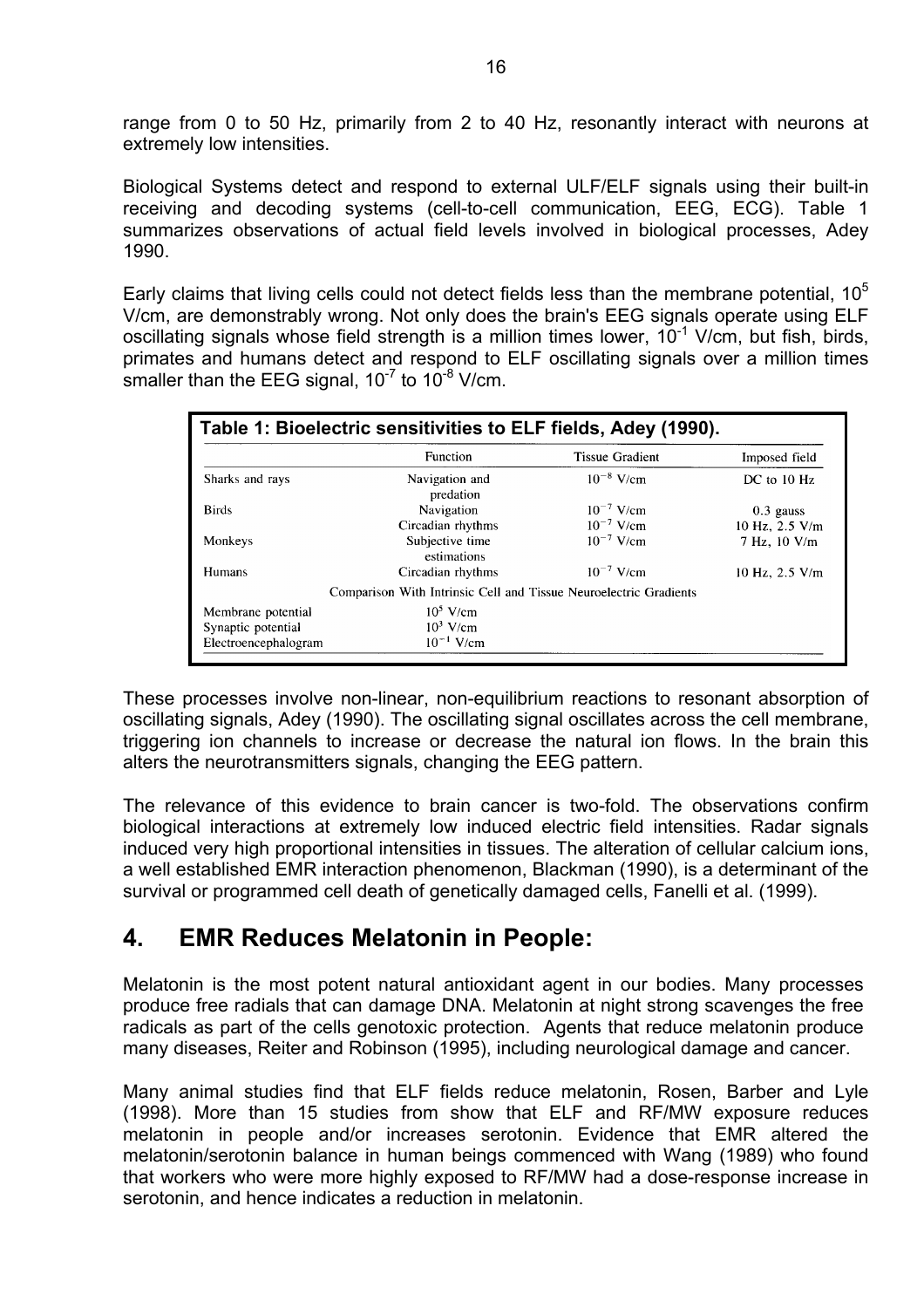EMR melatonin reduction studies involve a wide range of exposure situations, including:

- 50/60 Hz fields, Wilson et al. (1990), Graham et al. (1994), Davis (1997) [in a dose response manner], Wood et al. (1998), Karasek et al. (1998), and Burch et al. (1997, 1998, 1999a, 2000), Juutilainen et al. (2000) and Graham et al. (2000);
- 16.7 Hz fields, Pfluger and Minder (1996);
- VDTs, with a wide range of ELF to RF exposures, Arnetz et al. (1996);
- a combination of 60 Hz fields and cell phone use, Burch et al. (1997), and
- increased geomagnetic activity around 30nT, Burch et al. (1999b)

Burch et al. (1999b) found an extremely significant dose-response, Figure 6.



Figure 6: Reduction in the melatonin metabolite 6-OHMS in  $\mu$ g in urine from U.S. electric utility workers, as a function of the 36 hr global GMA aa-index, Burch et al. (1999b).

A similar effect is found in workers exposed to 60 Hz fields, Figure 7.

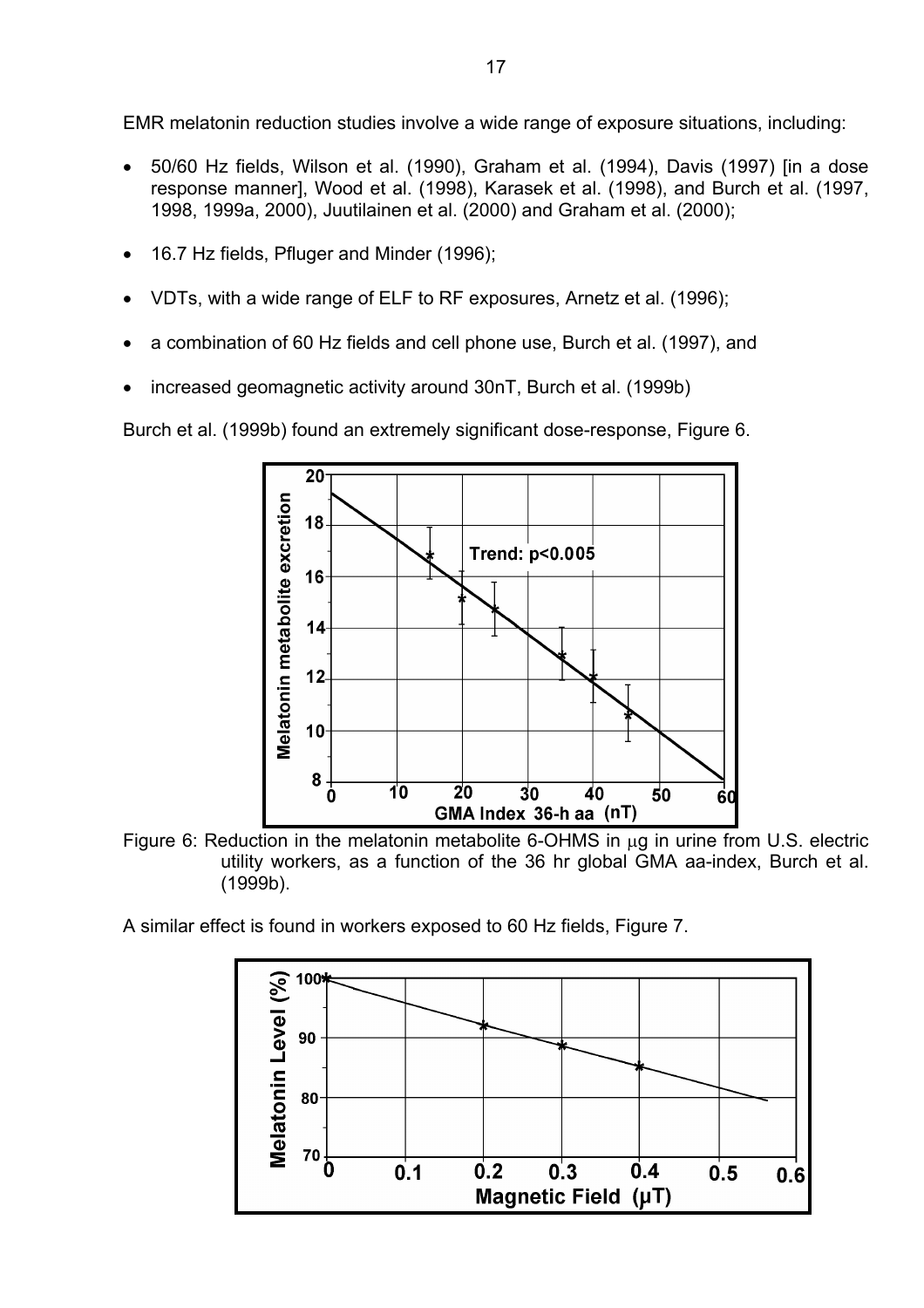Figure 7: Reduction in melatonin in electrical workers exposed to 60 Hz magnetic fields, Davis (1997). Note  $0.1 \mu T = 1 \text{ mG}$ ., Trend p<0.005.

Because of the EMR spectrum principle effect, if ELF signals reduce melatonin, then it is much more probable the RF/MW will reduce melatonin. This is confirmed by VDT and cellphone exposures.

A further study showed that RF exposure reduced human melatonin. Urinary melatonin was measure in humans prior to and after the Schwarzenburg shortwave radio tower was turned off, Theo Abelin (seminar and pers.comm.). This showed a significant rise in melatonin after the RF SW signal was turned off. The primary health effect of this study, Altpeter et al. (1995), was sleep disturbance which is a direct consequence of melatonin reduction. The RF exposure at down to extremely low levels  $(0.0004 \mu W/cm^2)$  caused significant sleep disturbance.

Melatonin, because of its vital diurnal functions in the daily cycle, has receptors in all of the body's vital organs, including the central nervous system, the brain, heart, lungs, liver, uterus, testes and fetus.

**Hence it is established from multiple, independent studies, that EMR from ELF to RF/MW reduces melatonin in animals and human beings in a causal manner. Since melatonin is a potent antioxidant this establishes an independent mechanism showing the EMR is neurologically, reproductively and cardiologically active and genotoxic.** 

# **5. Direct evidence of EMR genotoxicity:**

## **5.1 Background:**

Because EMR alters calcium ion signalling and reduces melatonin it is predicted to be genotoxic and to cause enhanced cell death through apoptosis. This is also a process of premature aging. Substances that damage cellular genetic material, such as DNA-strands, chromosomes, and genes are called "genotoxic". Genotoxic substances cause cancer, cardiac and reproductive health effects and neurological damage. Chromosome aberrations are visible through powerful microscopes. Chromosomes are formed from folded segments of DNA. Damage to chromosomes is therefore evidence of damage to DNA. The genes are a section of the DNA in the chromosomes. Hence DNA damage damages chromosomes and alters genes.

DNA-strands are frequently damaged by natural substances, such as oxygen free radicals. Gey (1993) observes that free radicals may be involved in the etiology of cancer and cardiovascular diseases. In epidemiological studies poor plasma levels of antioxidants (free radical scavengers) are associated with increased relative risks of cancer and ischemic heart disease. Cells have elaborate DNA repair mechanisms because DNA stability is vital for species survival. Uncorrected DNA damage is mutation, Alberts et al. (1994). Alberts et al. outline many DNA repair mechanisms, including Repair Enzymes. They also outline the way apoptosis can digest and destroy damaged cells by internal "programming" of the process. The Immune System has B lymphocytes that produce antibody proteins to protect against 'foreign' cells, such as mutated cells. Natural Killer (NK) cells kill some types of tumours and some virus-infected cells, Alberts et al. (1994).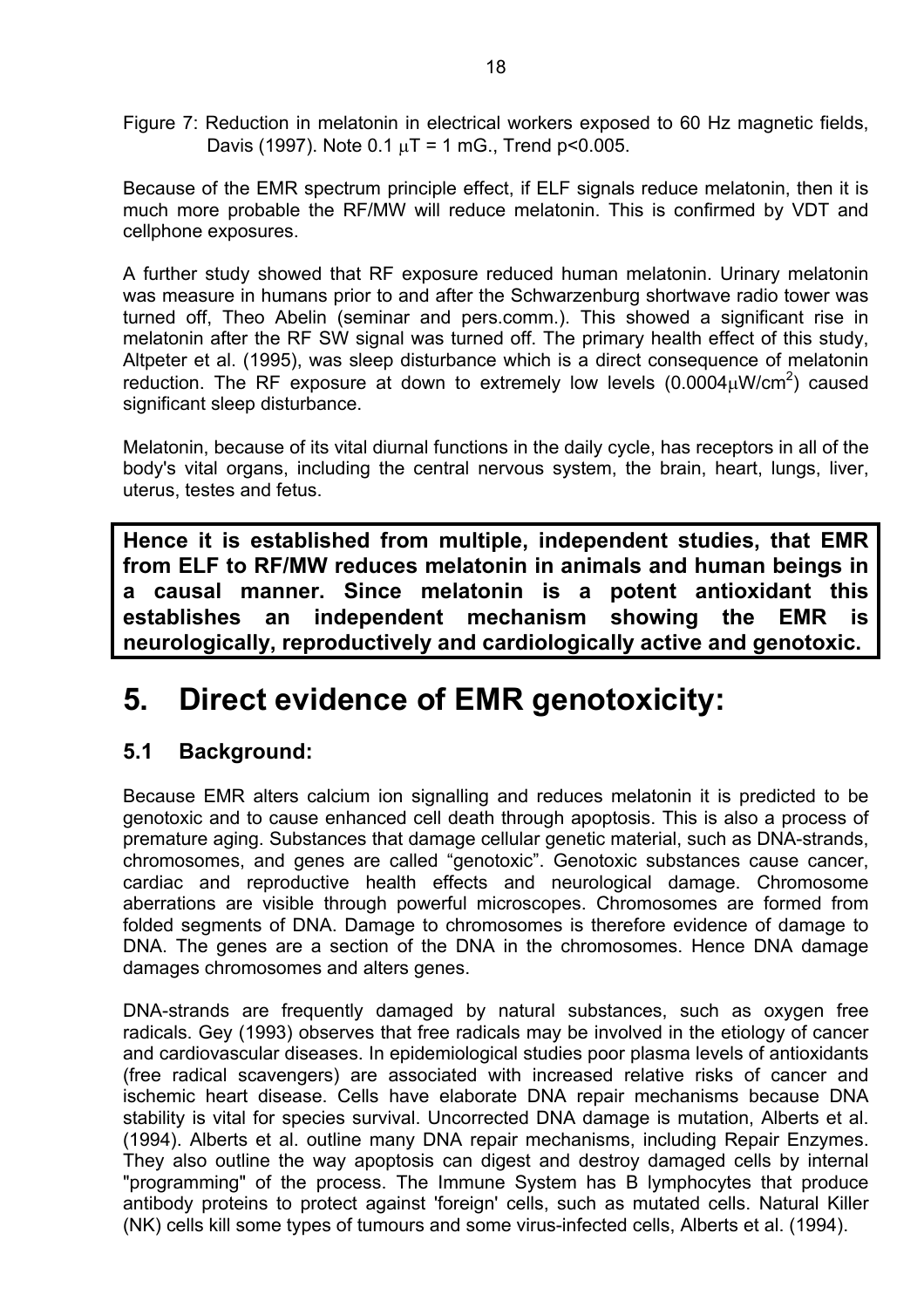Enhanced DNA strand breakage leads to enhanced DNA repair. Hence enhanced DNA repair rates are also used as evidence of DNA damage, Meltz (1995).

Many studies have shown that radiofrequency/microwave (RF/MW) radiation and extremely low frequency (ELF) fields cause increased DNA strand breakage and chromosome aberrations. This has been shown in cell lines, human blood, animals and living human beings. This means that epidemiological studies of people exposed to electromagnetic radiation (EMR) are likely to show increased cancer, miscarriage and reproductive adverse effects. In fact many epidemiological studies have shown these effects, Goldsmith (1995, 1996, 1997a,b,c), Szmigielski (1996).

Two plausible biological mechanisms involving free radicals are involved in this effect. The first involves increased free radical activity and genetic damage as a response to exposure. The second involves increased free radical activity and genetic damage because of an induced reduction of a free radical scavenger, e.g. reduced melatonin, Reiter (1994). It is clear however, that both mechanisms have the same effect of damaging the DNA and chromosomes. Another established biological mechanism, EMRinduced alteration of cellular calcium ion homeostasis, Blackman (1990), is also involved in cell regulation, cell survival and apoptosis, DNA synthesis and melatonin regulation.

## **5.2 Direct measurements of Chromosome aberrations:**

Direct evidence that EMR induces significant increases in chromosome damage, with significant dose response relationships, is evidence of a causal effect when replicated or extended by independent laboratories.

#### **5.2.1 Chromosome damage from RF/MW exposure:**

The first identified study that showed that pulsed RF radiation cause significant chromosome aberrations was Heller and Teixeira-Pinto (1959). Garlic roots were exposed to 27 MHz pulsed at 80 to 180 Hz. for 5 min and then they were examined 24 hrs later. The concluded that this RF signal mimicked the chromosomal aberration produced by ionizing radiation and c-mitotic substances. No increased temperature was observed.

Blood samples were taken from the staff of the U.S. Embassy in Moscow. They had been chronically exposed to a low intensity radar signal. Significant increases in chromosome damage was reported, Tonascia and Tonascia (1966) cited in Goldsmith (1997a).

Yao (1978) found a dose-response elevation chromosome damage in Chinese Hamster cells with exposure time in minutes, Figure 8.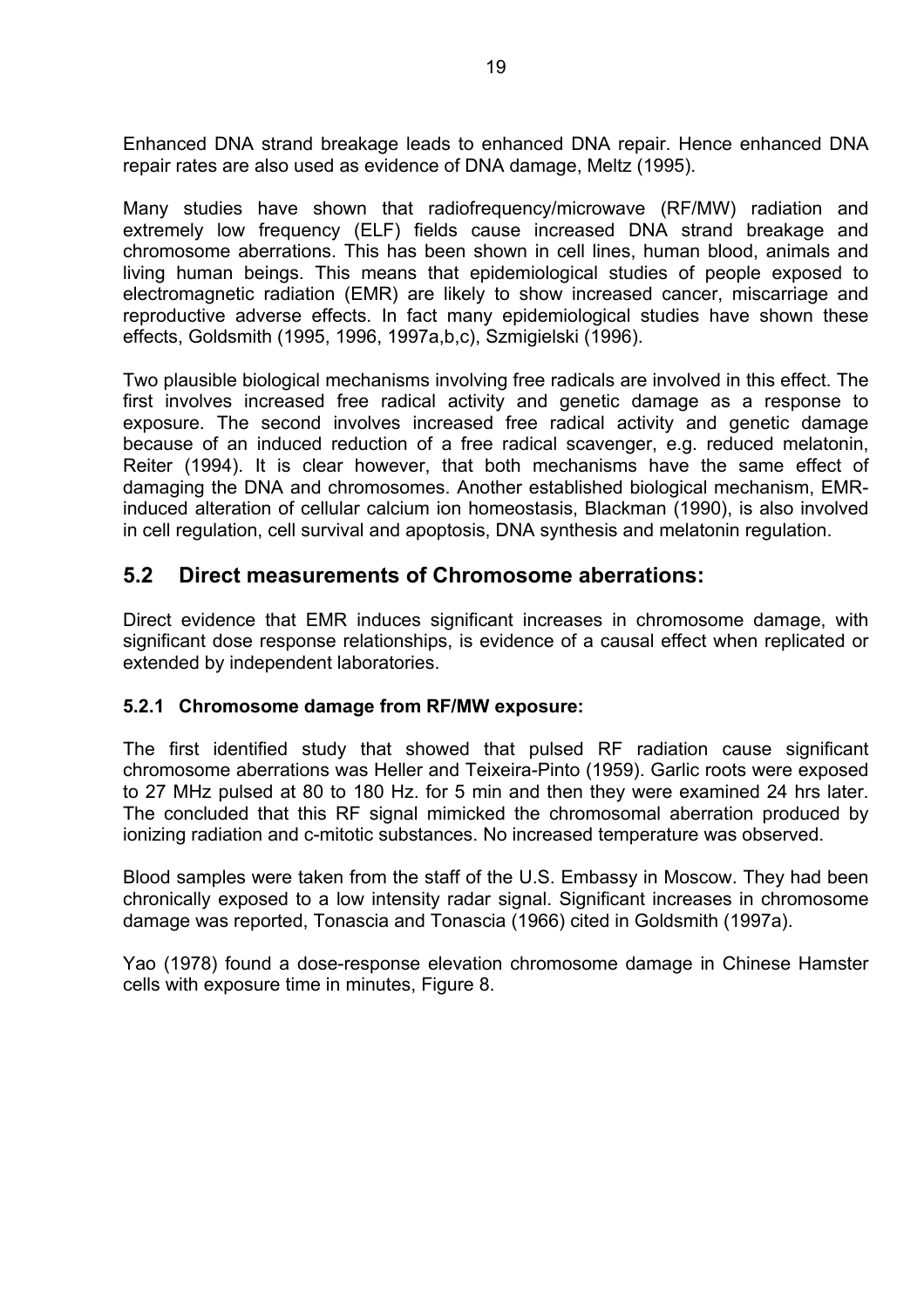

Figure 8: Chromosome aberrations, per 100 cells, in live female Chinese Hamsters eyes, exposed to 2.45 GHz microwaves at 75 mW/cm<sup>2</sup> for 10 minutes and then 1 month later to 100 mw/cm<sup>2</sup> for 5, 10, 20 and 30 minutes, Yao (1978). Trend, p<0.05.

Yao (1982) exposed rat kangaroo RH5 and RH16 cells to 2.45 GHz microwaves, maintaining the temperature at 37°C in the incubator. After 50 subculture passages with microwave exposure there we 30 passages without. Significant chromosome aberrations were measured after 20 microwave exposed subculture passages.

Elevated and significantly elevated (\*) chromosome damage with RF/MW exposure has been observed by Chen, Samuel and Hoopingarner (1974), Manikowska et al. (1979), Nawrot, McRee and Staples (1981\*), Banerjee, Goldfeder and Mitra (1983a,b\*), Antipenko, Koveshnikova and Timchenko (1984), Manikowska-Czerska, Czerska and Leach (1985), and Beechey et al. (1986). Thus before the end of the 1980's at least 12 studies had reported increased or significantly increased chromosome aberrations (CAs) from RF/MW exposure. Since then many more studies have found that RF/MW is genotoxic by damaging chromosomes and DNA and increases cell death.

Garaj-Vrhovac et al. (1990) noted the differences and similarities between the mutagenicity of microwaves and VCM (vinyl chloride monomer). They studied a group of workers who were exposed to 10 to 50  $\mu$ W/cm<sup>2</sup> of radar produced microwaves. Some were also exposed to about 5 ppm of VCM, a known carcinogen. Exposure to each of these substances (microwaves and VCM) produced highly significant (p<0.01 to p<0.001) increases in Chromatid breaks, Chromosome breaks, acentric and dicentric breaks in human lymphocytes from blood taken from exposed workers. The results were consistent across two assays, a micronuclei test and chromosome aberration assay.

Chromosome aberrations and micronuclei are significantly higher than the controls, (p<0.05, p<0.001, p<0.0001), for each of the exposure intensity. All people are exposed to toxins in the air and in water and so evidence of synergistic effects is relevant. The exposure levels showing highly significant chromosome aberrations and micronuclei in this study are within the range of exposures to police radar. The micronuclei test is strongly indicative of genotoxicity, Berwick and Vineis (2000).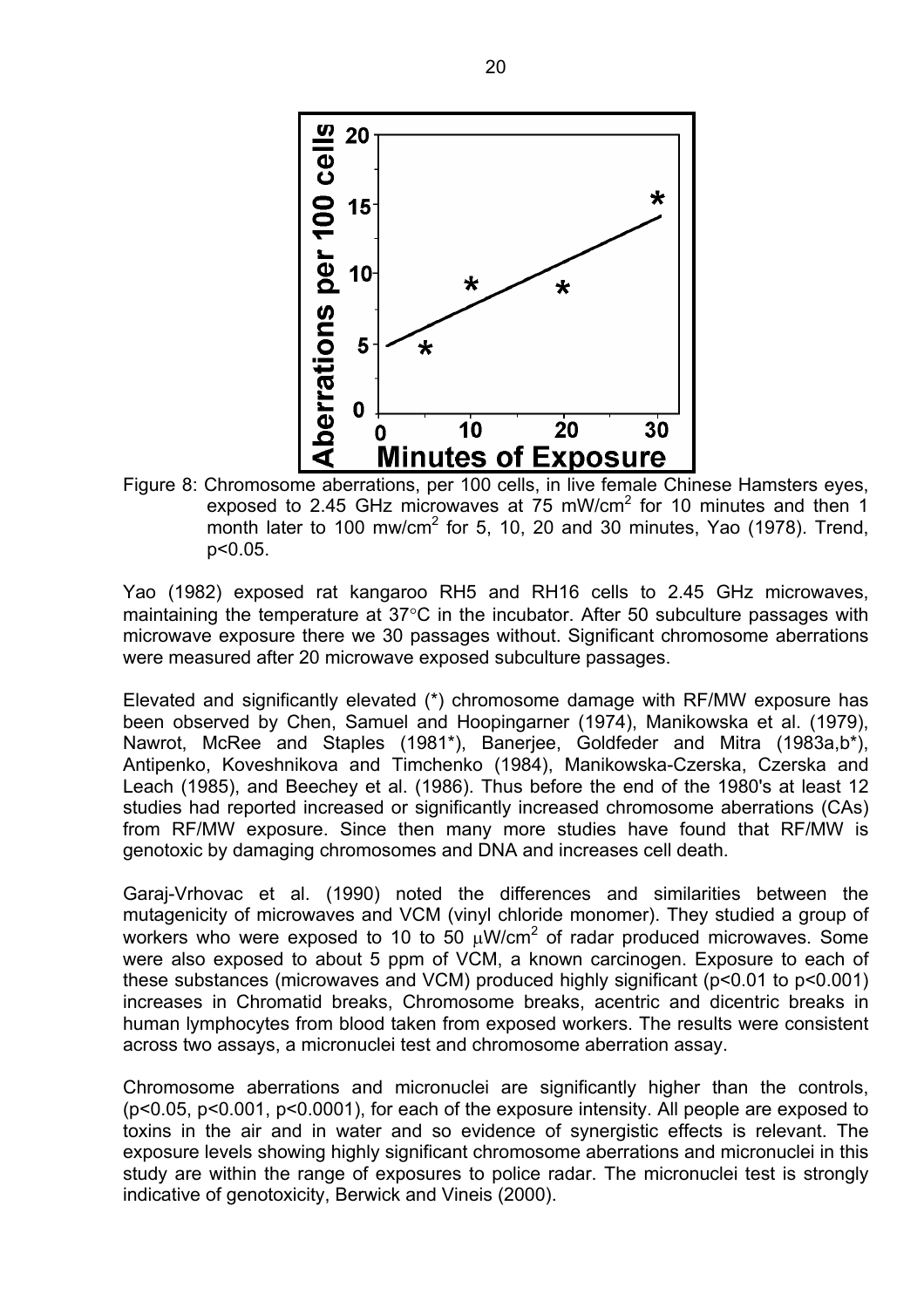To extend the result found in microwave exposed workers, Garaj-Vrhovac, Horvat and Koren (1991) exposed Chinese hamster cells to 7.7 GHz microwave radiation in a constant temperature system, to determine cell survival (cell death) and chromosome damage. They assayed chromosome aberrations and micronuclei and found that microwaves increased these in a dose-response manner, Figure 9, to levels that were highly significantly elevated (p<0.02 to p<0.01).



Figure 9: Chromosome aberrations in V79 Chinese hamster cells exposed to 7.7 GHz microwaves at 30 mW/cm<sup>2</sup>, Garaj-Vrhovac, Horvat and Koren (1991). Trend p<0.05.

An exposure level of 30 mW/cm<sup>2</sup> is usually able to slightly raise the temperature over an hour. This experiment was undertaken under isothermal conditions, with samples being kept within 0.4°C of 22°C. The consistency of the time exposure and the survival assay at non-thermal exposure levels, confirms that this is a non-thermal effect.

This is very strong evidence of genotoxic effects from RF/MW exposures. When chromosomes are damaged one of the primary protective measures is for the immune system natural killer cells to eliminate the damaged cells. Alternatively the cells can enter programmed cell suicide, apoptosis. Garaj-Vrhovac, Horvat and Koren (1991) measured the cell survival rates. They found that cell survival reduced and the cell death increased in a time dependent and exposure dose response manner, Figure 10.

 Figure 10 shows that cell death varies with time and intensity of exposure, down to very low exposure levels. An apparent 'saturation' at high levels also become apparent. This is probably because of the lethal effect of high intensity microwaves. Since this is an isothermal experiment it raised important questions about the reasons for the cell death as acute genetic damage which is continuously related to microwave exposure down to nonthermal levels.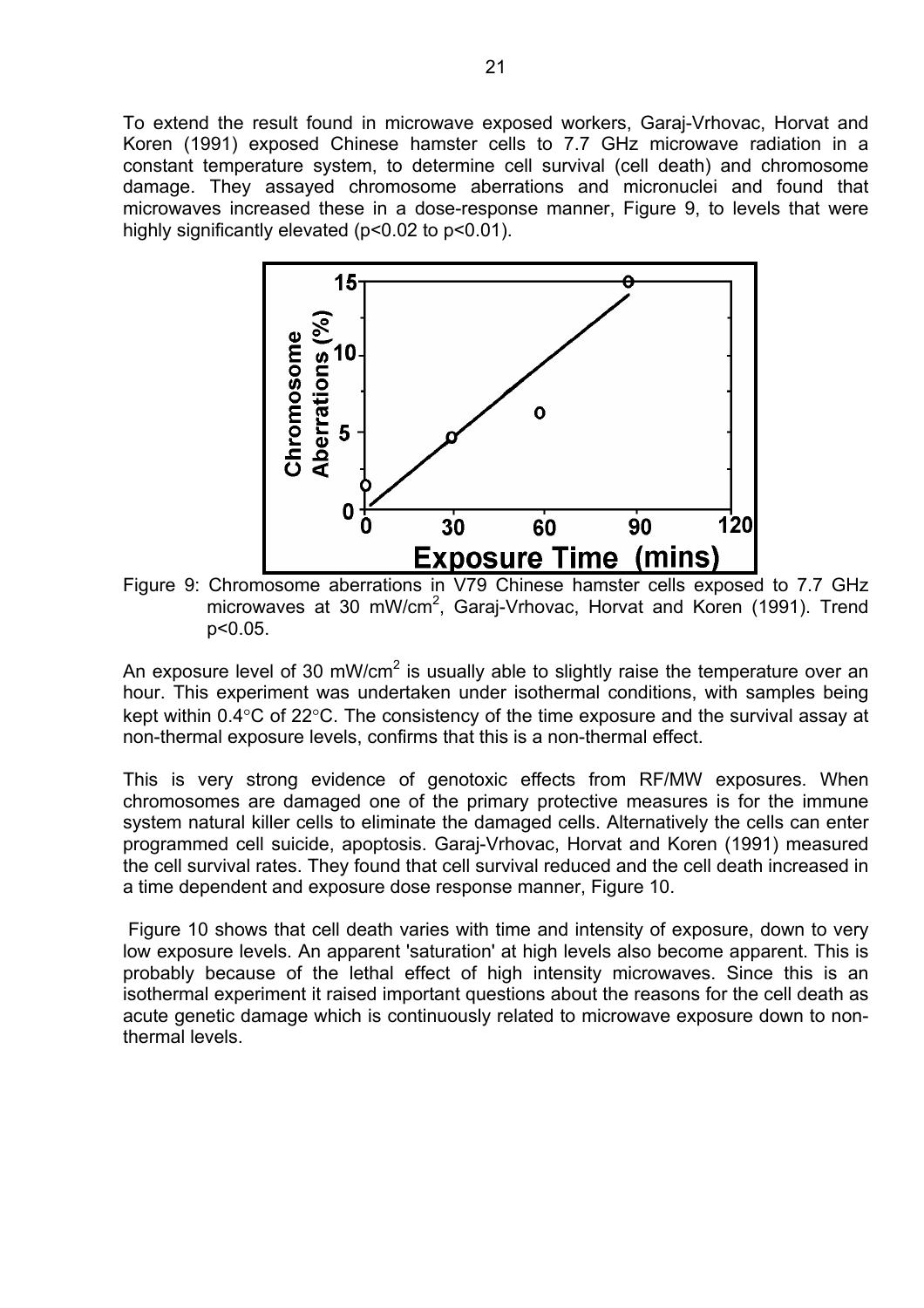

Figure 10: Cell death percentage of Chinese hamster cells exposed to 7.7 GHz microwaves (CW) for 30 minutes and 60 minutes in an isothermal exposure system, Garaj-Vrhovac, Horvat and Koren (1991).

Note that the US standard for microwaves above 2 GHz is 1 mW/cm<sup>2</sup>, and for workers is 10 mW/cm<sup>2</sup>. Even at 100 times below the public exposure guideline a 60 minute exposure kills 28% of the cells and 30 minutes kills 8 % of the cells. Garaj-Vrhovac et al. (1992) exposed human lymphocytes and showed that microwave radiation produced a dose response increase in various types of chromosome aberrations, Figure 11.



Figure 11: The relation of total chromosome aberrations. Micronuclei and specific chromosome aberrations for each cell in human lymphocyte cultures in the dose of microwave radiation in vitro, Garaj-Vrhovac et al. (1992).

For the micronuclei the dose-response trend is significant, p=0.03.

Having established that microwave exposure damaged chromosomes, this research group were asked to analyze blood samples from workers who had been exposed to pulsed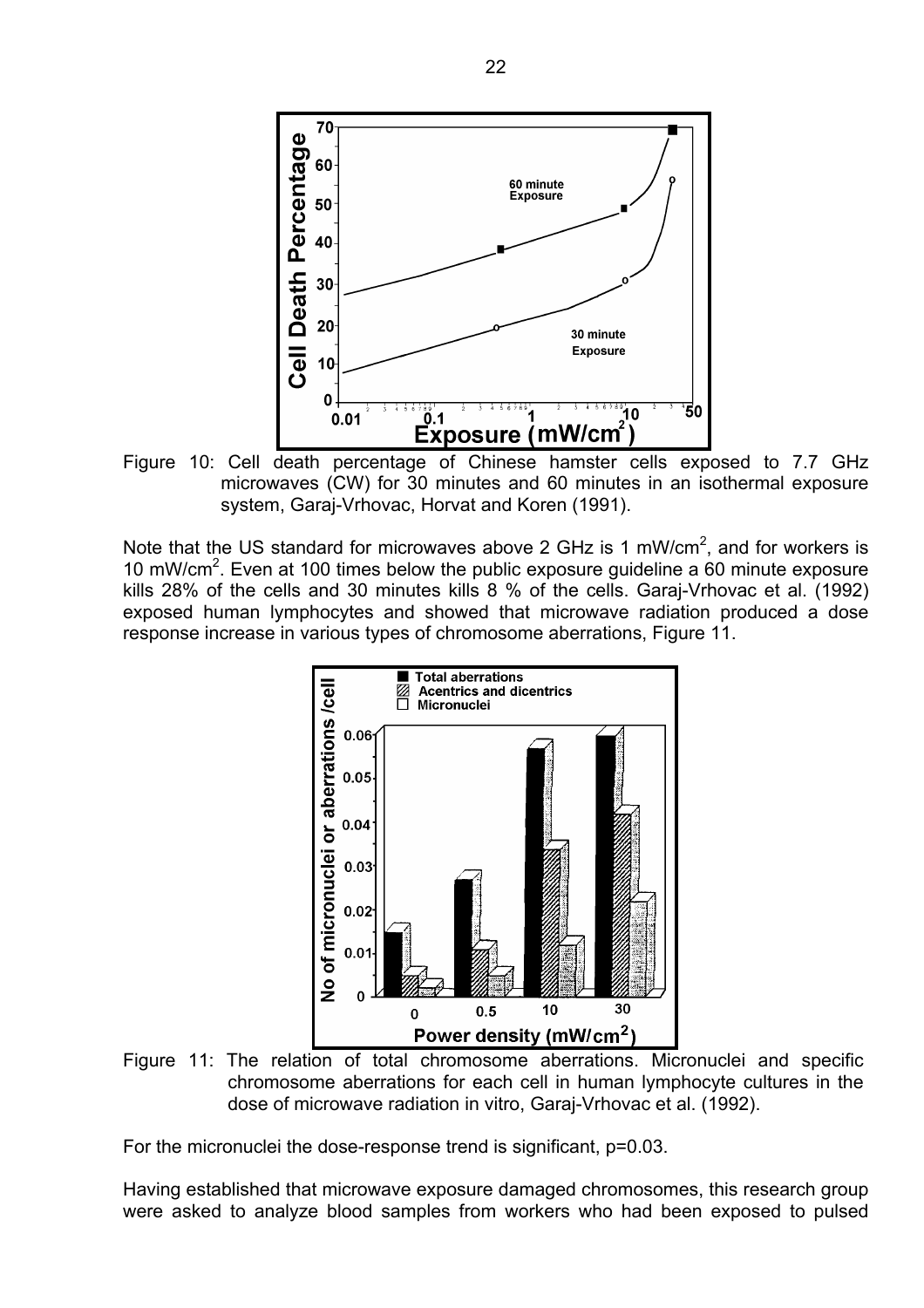microwaves generated by air traffic control radars while they were repairing them. Garaj-Vrhovac, Fucic and Pevalek-Kozlina (1993) analysed the chromosome aberration (CA) in 6 technical staff who had experienced accidental exposure to the radar. The initial CA percentage ranged from 3% to 33%, all being significantly higher than unexposed people. The repair rate over time was monitored.



Figure 12: The time-dependent decrease in the number of chromosome aberrations for subjects with high numbers of chromosomal impairments,  $y = 0.318$ - 0.010x, r=0.98. Garaj-Vrhovac, Fucic and Pevalek-Kozlina (1993).

Figure 12 shows the man who had 33 % CA which was followed over 30 weeks following this exposure. The repair rate follows a significant linear rate (r=0.98), dropping from 33% to 3% over 30 weeks, 1 %/week.

CA Repair rates in other workers are shown in Figure 13.



Figure 13: Decreases in human blood Chromosome Aberrations over time from microwave exposed radar repair workers, Garag-Vrhovac and Fucic (1993).

Two different repair rates are evident. Two at 0.6 to 1.1 %/week and two at 0.25 to 0.35 %/week. The authors note that Sagripanti and Swicord (1986) showed that microwave radiation damaged single-strand DNA and the Szmigielski (1991) showed that out of 29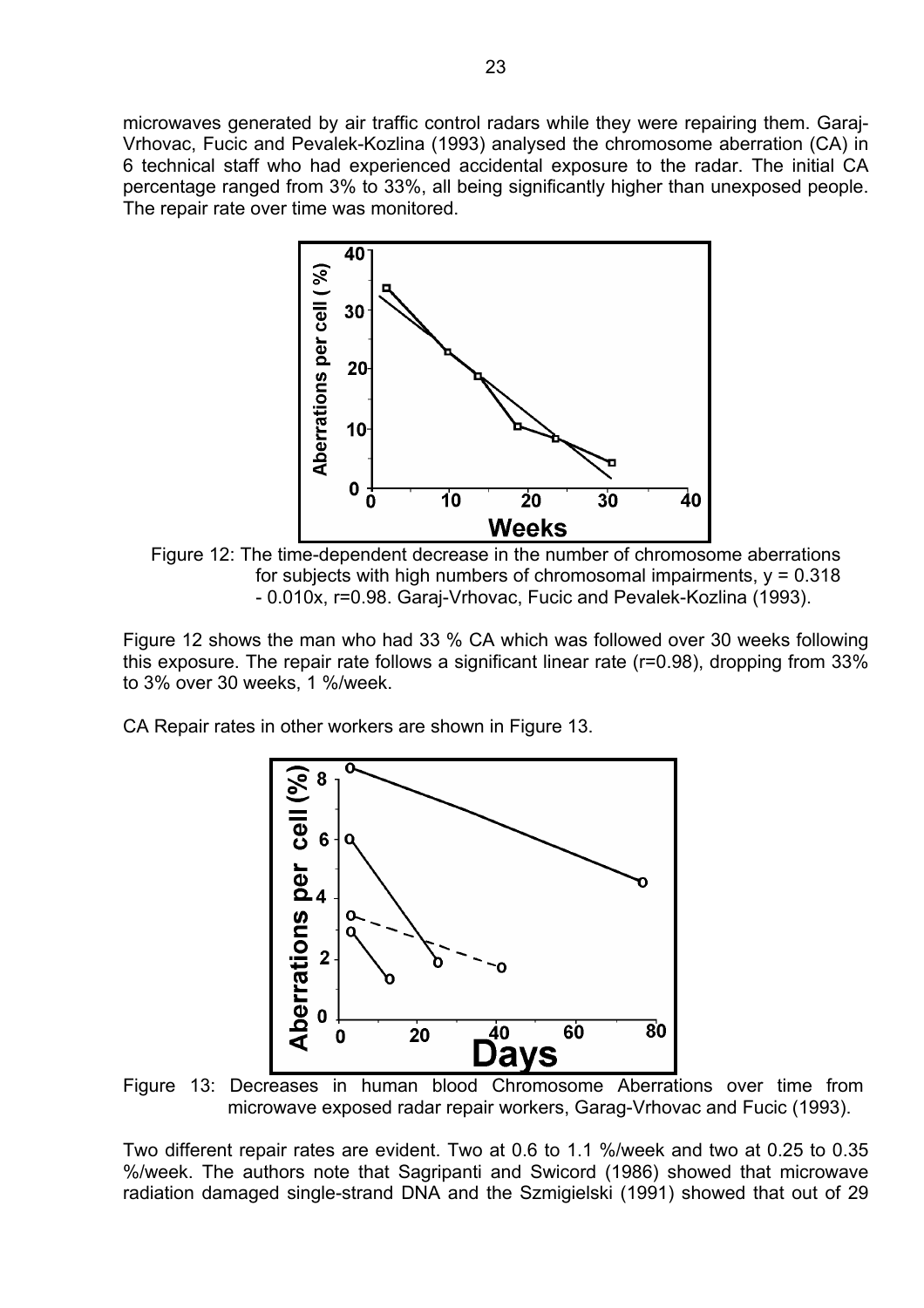epidemiological studies in the previous decade, 22 suggested a relationship between various neoplasms and exposure to electromagnetic fields.

Garaj-Vrhovac (1999) found that 12 workers occupationally exposed to microwave had significantly increased chromosome damage as well as disturbances in the distribution of cells over the first, second and third mitotic divisions.

Quite independently, Maes et al. (1993) found highly significant (p<0.001) increases is the frequency of chromosome aberrations (including dicentric and acentric fragments) and micronuclei in human blood exposed to 2.45 GHz microwaves to 30 to 120 minutes in vitro. The micronuclei assay showed a dose response with time, Figure 14.



donors, Maes et al. (1993). Exposure was to 75 W/kg, 2.45 GHz microwaves pulsed at 50 Hz, under controlled isothermal conditions

Maes et al. (1997) observed elevated CAs from microwave exposure. Koveshnikova and Antipenko (1991a,b), Haider et al. (1994) Timchenko and Ianchevskaia (1995), Balode (1996), Mailhas et al. (1997) and Vijayalaxmi et al. (1997), and Pavel et al. (1998) have reported significant chromosome aberrations from RF/MW exposures.

Vijayalaxmi et al. (1997) chronically exposed cancer prone mice to 2.45 GHz CW microwaves at an SAR of 1 W/kg for 20 hr/day, 7 days/week for 18 months. Their aim was to determine whether microwaves were genotoxic through determining if there was significant chromosome damage. They found highly significant increases in micronuclei in peripheral blood, from 8 per 2000 cells in sham exposed mice to 9 per 2000 cells microwave exposed mice, and increase of 12.5 %, p<0.001. There was a significant increase of 6.6%, p<0.025, of micronuclei in the bone marrow. They also observed a significant 41 % increase in tumours in the exposed mice compared to the sham exposed mice.

With the mobile phone introduction research into the signals used has shown a doseresponse increase in chromosome aberrations. Tice, Hook and McRee (1999) showed micronuclei formation from all cell phones tested. All were statistically significant and all but one highly significant with dose-response relationships up to a factor of three increase in micronuclei formation. They repeated the experiment and confirmed that the results were robust and not an artifact.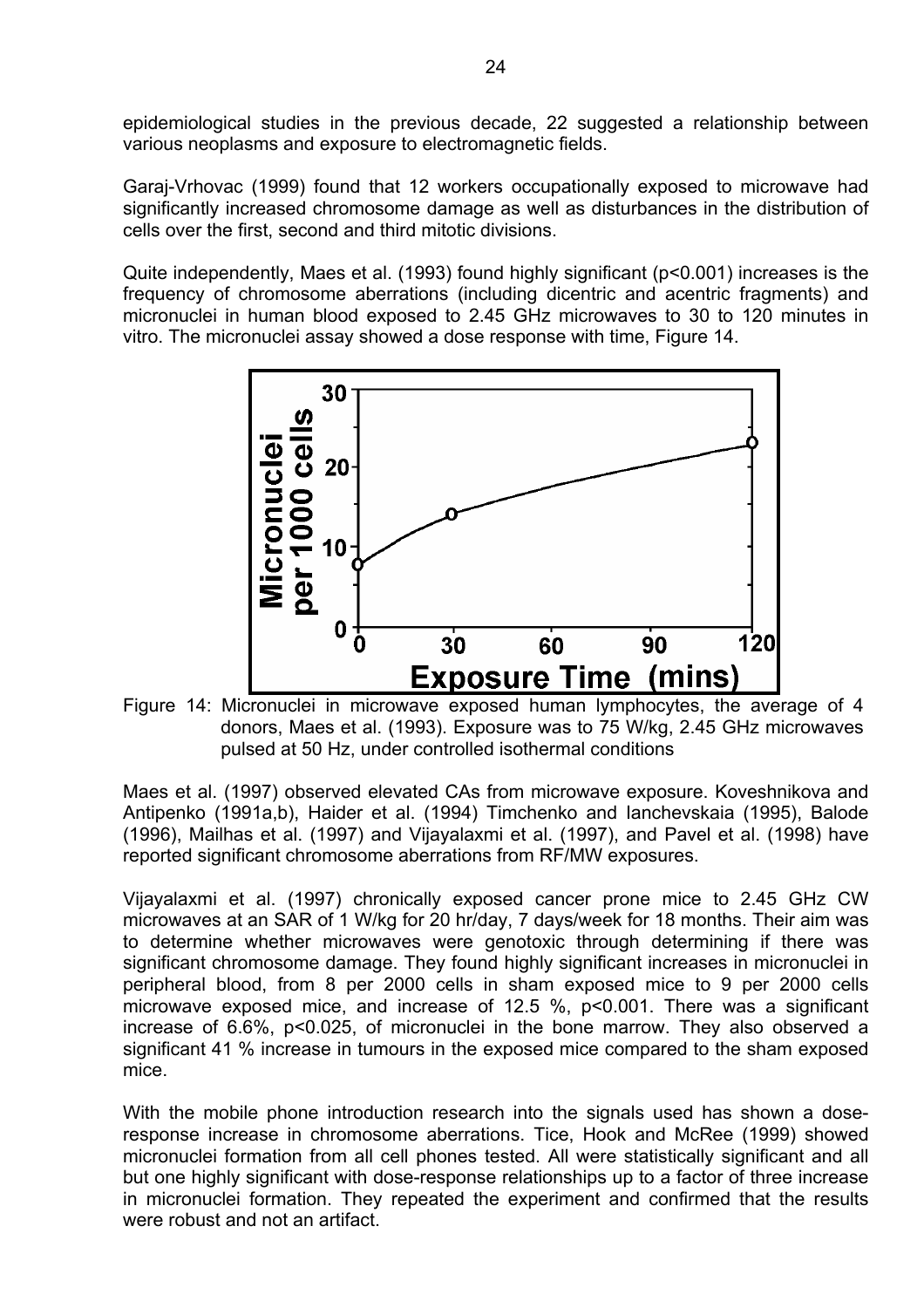Roti Roti (2000) found that cell phone radiation caused significant micronuclei formation, cited in Carlo and Schram (2001).

Micronuclei formation is very strong evidence of genotoxicity and the ability of an agent to produce cancer, Berwick and Vineis (2000). The published data shows multiple studies in which RF/MW radiation significantly damages the chromosomes and forms micronuclei in dose-response manner, showing a causal relationship.

 Maes et al. (1996) also showed that 954 MHz cell phone radiation significantly increased chromosome aberrations, Figure 15.



Figure 15: Cellphone radiation of 954 MHz significantly enhances several types of chromosome damage including gaps, acentric and dicentric aberrations, Maes et al. (1996)

Concerns about the health effects of cellphones led to three studies (Maes et al. (1996), Tice, Hook and McRee (1999) and Roti Roti (2000), found that cellphone-type radiation significantly damages chromosomes. This is not surprising given the very large evidence already published showing that RF/MW damages chromosomes in similar manners to cmitotic chemicals and ionizing radiation. This description was first given in 1959. Between 1990 and 2000 another 18 studies have been added to bring the total to at least 30.

Multiple independent studies, in over 30 papers, show increases and most show significant increases in chromosome aberrations from RF/MW exposure. Four studies show dose-response relationships. This is more than adequate to classify RF/MW radiation as causal genotoxic.

#### **5.2.2 Chromosome damage from ELF exposure:**

The results for RF/MW are reinforced from studies involving ELF exposures. El Nahas and Oraby (1989) observed significant dose-response dependent micronuclei increase in 50 Hz exposed mice somatic cells. Elevated CAs have been recorded in a number of workers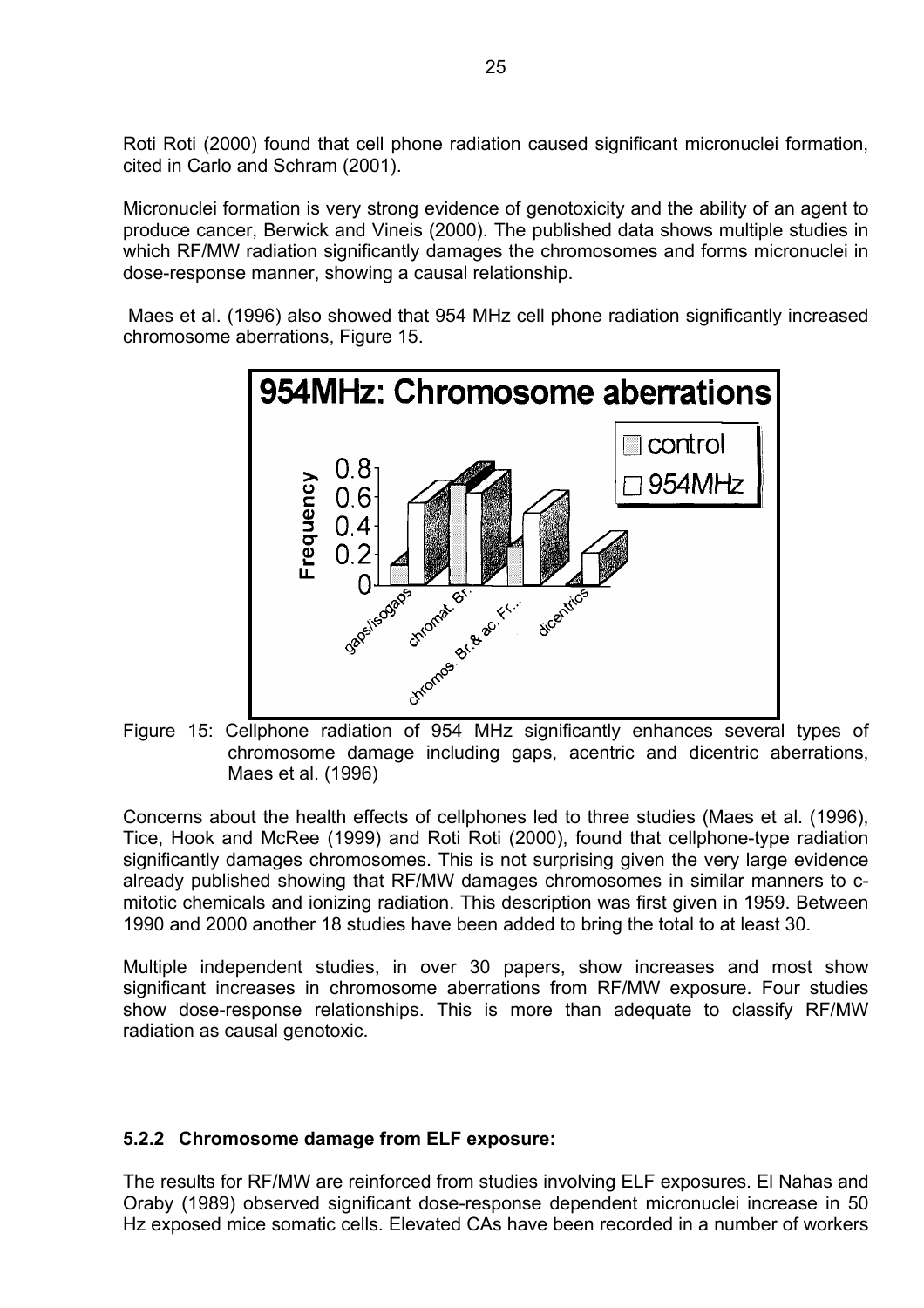in electrical occupations. In Sweden Nordenson et al. (1988) found significant CA in 400 kV-substation workers and with 50 Hz exposures to peripheral human lymphocytes, Nordenson et al. (1984) and human amniotic cells, Nordenson et al. (1994).

Significant CA in human lymphocytes exposed to 50 Hz fields are also reported by Rosenthal and Obe (1989), Khalil and Qassem (1991), Garcia-Sagredo and Monteagudo (1991), Valjus et al. (1993) and Skyberg et al. (1993). Skyberg et al. collected their samples from high-voltage laboratory cable splicers and Valjus et al. from power linesmen. Other studies showing ELF associated CAs include Cook and Morris (1981), Cohen et al. (1986 a,b), Lisiewicz (1993), Hintenlang (1993) and Timchenko and Ianchevskaia (1995). This currently involves 15 studies.

Hence chromosome damage has been recorded from exposures across the EMR spectrum from ELF to RF/MW exposures, in plants, mammal and human cells, animals and human beings, and from many independent laboratories. This confirms that EMR does damage chromosomes and establishes EMR induced chromosome aberrations as a biological effect. For a neoplastic cell to survive it must have an altered genetic structure to store the damage and to hide this from the immune system so that NK cells do not kill the neoplasm transformed cells.

## **5.2.3 Chromosome Aberrations Conclusions:**

Many studies, from independent laboratories, have shown that ELF, RF/MW and cell phone radiation, significantly increases chromosome aberrations in exposed cells and animals, and including cells taken from human beings who have been exposed to EMR in occupational situations. Even at very low intensity radar exposures that were experienced at the U.S. Embassy in Moscow, significant increases in chromosome damage was measured from human blood samples. This evidence shows conclusively that across the EMR spectrum, EMR is genotoxic. Hence it is carcinogenic and teratogenic. There is some support that pulsed microwaves are more genetically hazardous that CW microwaves though both are shown to be genotoxic. Hence radars, including police radars, that used pulsed and/or modulated microwaves, are strongly genotoxic and carcinogenic hazards.

## **5.3 Direct evidence of neoplasm in microwave exposed cells:**

Balcer-Kubiczek and Harrison (1991) observed a significant dose response increase of neoplastic transformation in a standard cell set (C3H/10T1/2) from a 24 hr exposure to 2.45 GHz microwaves. The transformation was assayed after 8 weeks of exposure to a known cancer promoter chemical TPA, Figure 16. The method was confirmed with a positive control using X-rays. This also showed that 60Hz magnetic fields also significantly increased neoplastic transformation.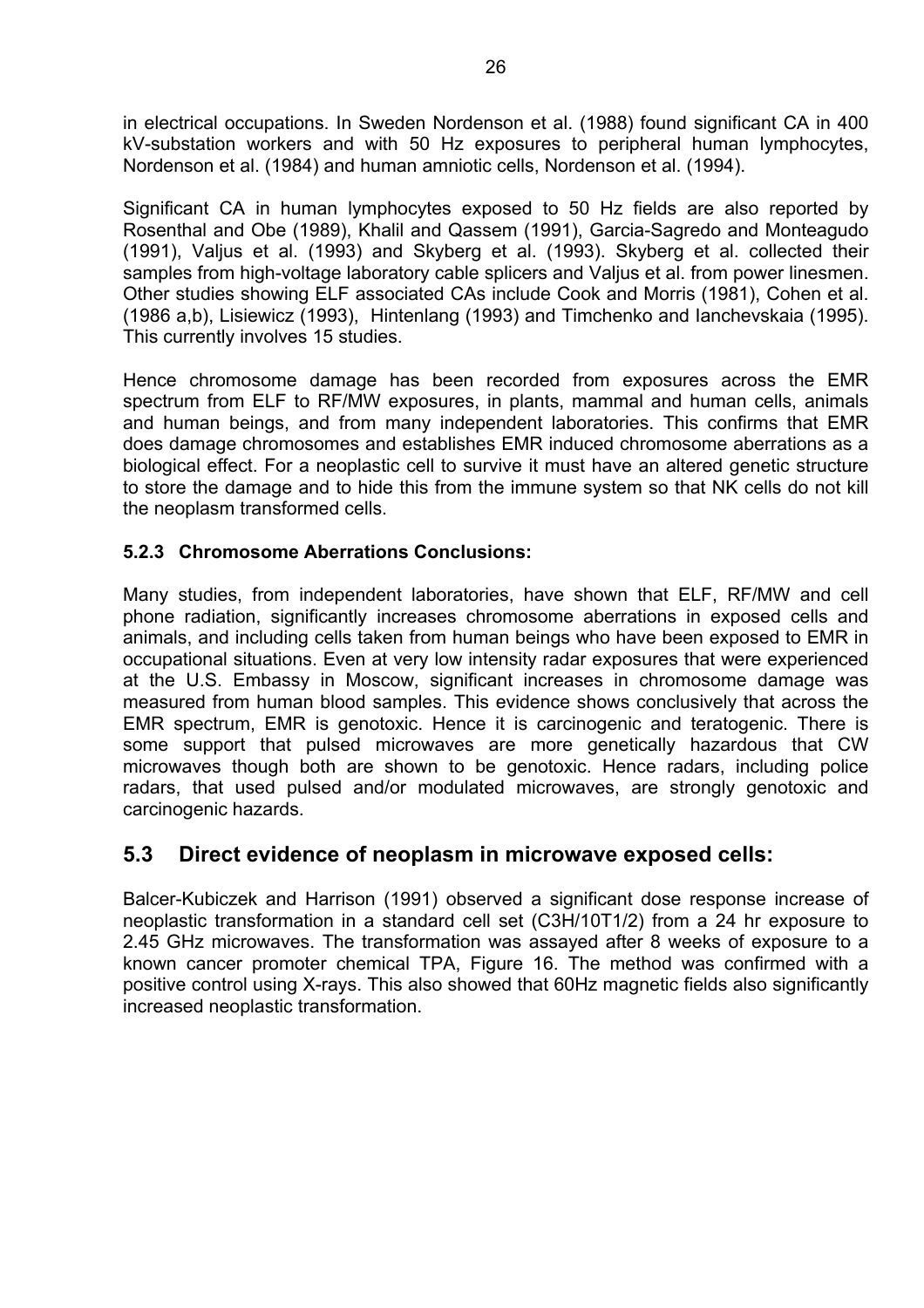

Figure 16: Dose-response relationship for induction of neoplastic transformation in C3H/10T1/2 cells by a 24h exposure to 2.45 GHz microwaves at the specific absorption rate (SAR) with and without TPA post-treatment for 8 weeks, Balcer-Kubiczek and Harrison (1991).

This research result confirms the observations of Stodolnik-Baranska (1967) that found a significant, non-thermal microwave induced transformation of human lymphocyte cells into lymphoblastoid and macrophages in a similar reaction to specific toxins.

## **5.4 Toxic Shock Proteins**

A class of proteins, called Heat Shock Proteins (HSPs) are produced when cells are over heated to the extent that DNA is damaged. They assist with the repair of the damaged DNA. These proteins are also produced when toxic chemicals damage the DNA. Hence they can also be called Toxic Shock Proteins. Toxic Shock Proteins are significantly enhanced by 0.001 W/kg 750 MHz microwaves, Figure 17.



Figure 17: Toxic shock proteins (heat shock proteins) in young adult PC72 soil nematode worms (*Caenorhabditis*) exposed to 750 MHz microwaves compared with at 15 °C control, at 24.0, 24.5, 25 and 25.5 °C, with 12 replicates for each condition (solid line). It was also run at 22, 26, 27 and 28 °C (dashed line). De Pomerai et al. (2000).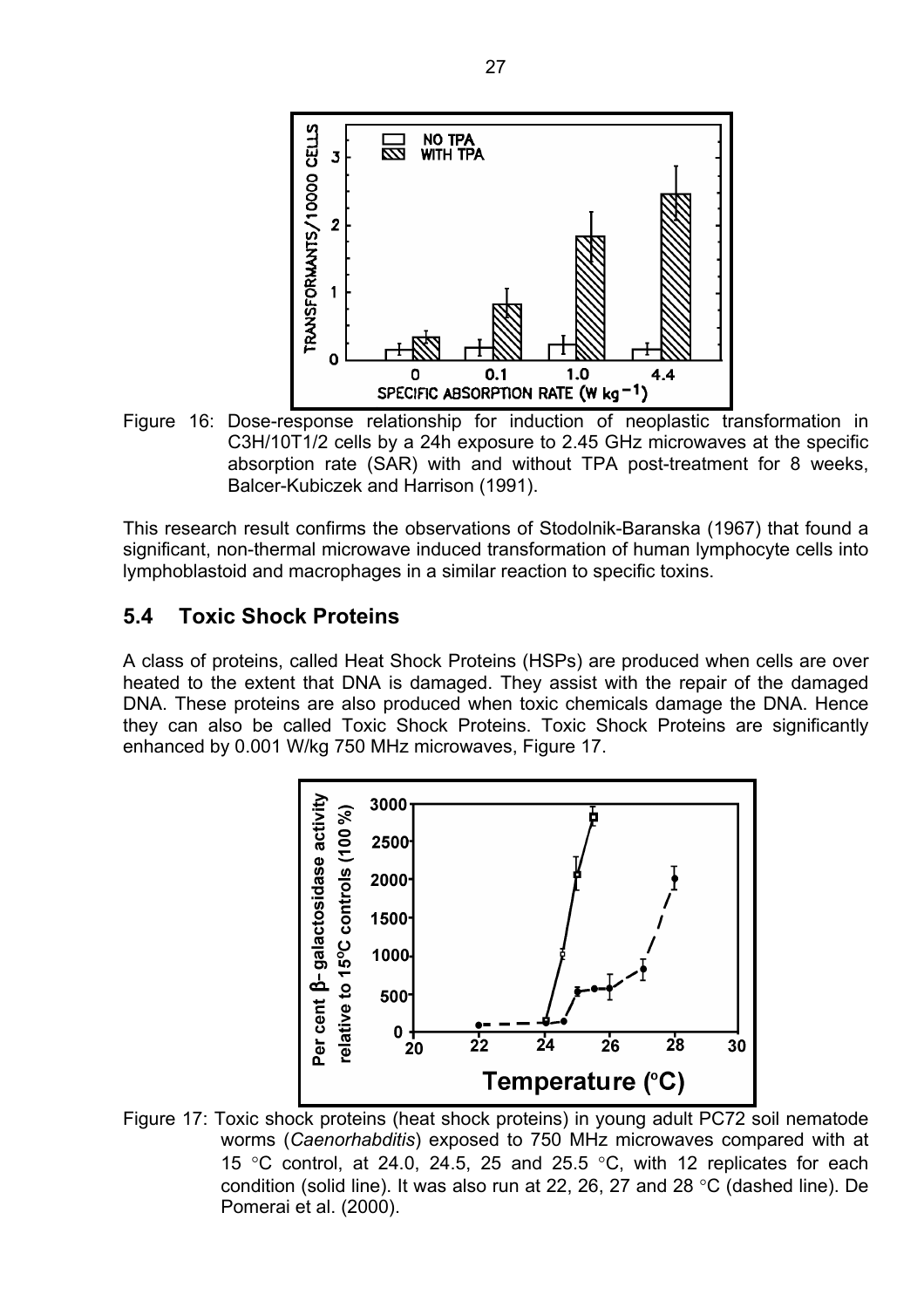The expression of HSP16 at 25°C under the low intensity microwave exposure produces the same level of HSP16 as heat alone at 28°C. This is extremely significantly different, p<0.001. The trend is also extremely significant, p<0.001. The exposure condition used is SAR = 0.001 W/kg. This is about  $0.5 \mu$ W/cm<sup>2</sup>. This is further direct evidence that microwaves are toxic by significantly stimulating the production of toxic (heat) shock proteins.

## **5.5 Direct evidence of RF/MW caused DNA strand breakage:**

#### **5.5.1 Altered genome by microwave exposure:**

Sarkar, Ali and Behari (1994) investigated the effect on DNA of exposures accepted a safe by the Non-ionizing Radiation Committee of IRPA (International Radiation Protection Association - the predecessor of ICNIRP). The exposure regime was a 2 hr exposure to 2.45 GHz CW microwaves at 1 mW/cm<sup>2</sup>, SAR = 1.18 W/kg. They observed significant alterations in the DNA from rat brains and testis in the 7 to 8 kb region of the DNA in the hybridization profile and in a densitometric analysis, Figure 18.



Figure 18: Densitometric analysis of the brain DNA, a and b are control DNA, c to g are DNA from microwave exposed animals. Peak 1 is present in both control and exposed animals while peak 2 appears only in all of the exposed animals.

#### **5.5.2 The Comet Assay Method:**

A very advanced assay of DNA strand breakage has been developed by Dr N.P. Singh at the University of Washington. This is called the microgel electrophoresis or Comet Assay, Singh et al. (1994). The Comet Assay involves migration of segments of DNA down an electric field gradient, Figure 19.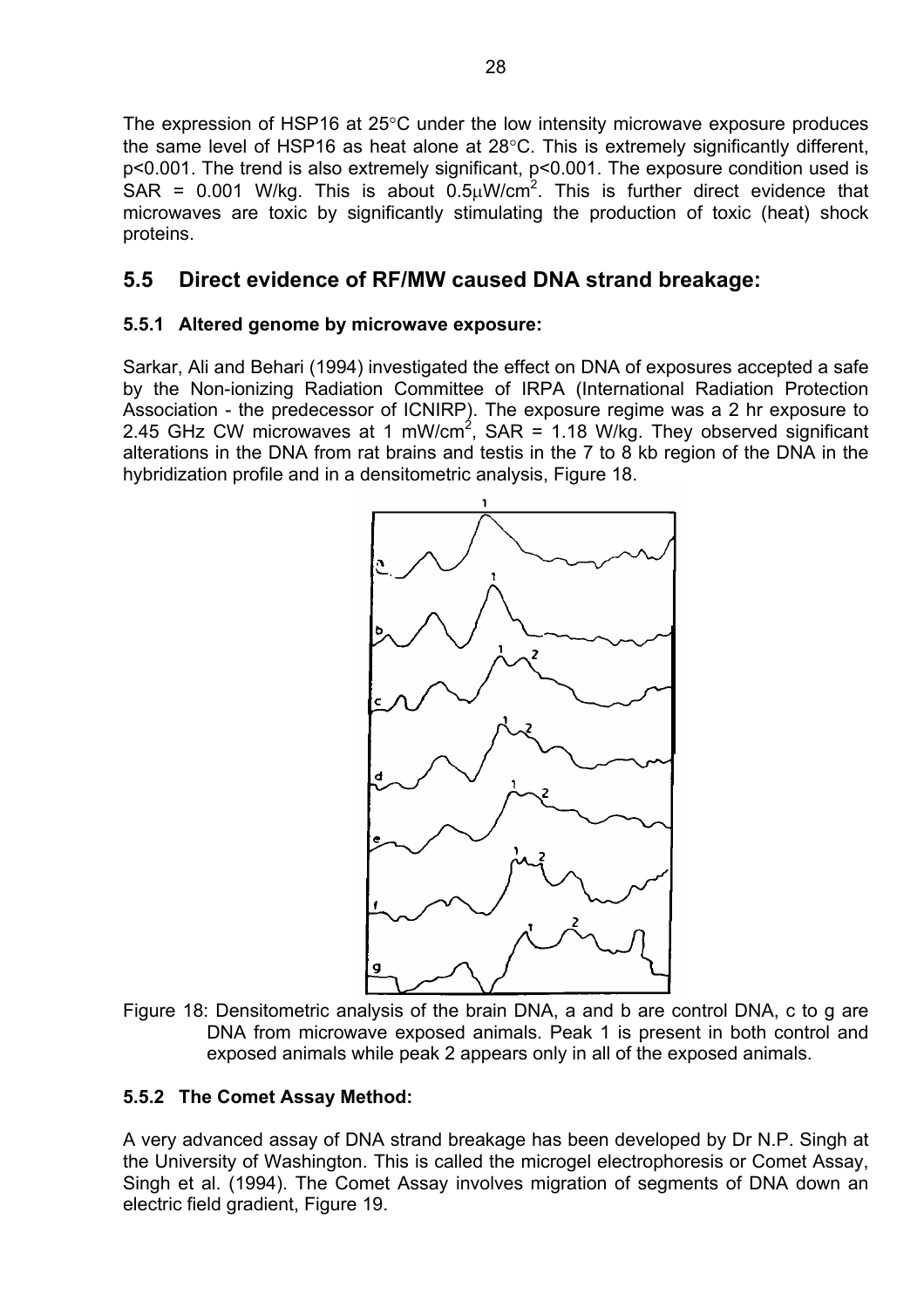

Figure 19: Photographs of double-strand break DNA migration pattern of individual brain cells from rats exposed to (a) bucking condition (0.1 mT), (b) magnetic fields of 0.1 mT, (c) 0.25 mT and (d) 0.5 mT, Lai and Singh (1997a). The "bucking mode" is the condition to reverse the field to cancel the magnetic fields with all else remaining constant.

The modified microgel electrophoresis assay or Comet Assay for single DNA-strand breaks, involves extraction of a sample of tissue, washing it several times to remove blood, snipping the tissue with sharp scissors to reduce the sample sizes and further washing to remove blood. Single cell suspensions are mixed with agarose to make a microgel on a slide that is cooled to form a gel. Slides are immersed in an ice-cold lysing solution and then stored in the dark at 4 °C.

DNA is closely associated with protein and RNA. They help to fold and bind the DNA. DNA is negatively charged and the bound protein is positively charged. To release DNA from these bonds, and to separate the charges, Proteinase K must be used to digest proteins and RNAase A to digest RNA. Hence in the morning the slides were treated with DNAasefree proteinase K for 2 hr at 37 °C to remove the bound protein from the DNA. They were then places on the horizontal slab of an electrophoretic assembly. An electrophoresis buffer is added and the sample is left for 20 min to allow the DNA to unwind. The buffer includes antioxidants to counter the free radicals produced by electrophoresis.

The electrophoresis was then carried out for 60 minutes with 0.4 V/m, 250 mA. During this process the fluid in the assembly is re-circulated at the rate of about 100 ml/min. The negatively charged segments of DNA migrate down the electric field gradient, forming a comet-like tail, the mass of which is proportional to the amount of damaged DNA material and the electric field gradient and time of exposure.

For DNA double-strand breaks the microgel preparation is the same as above. Slides are then treated with ribonuclease A for 2 hr and then proteinase K for 2 hr. They are then placed in the neutral electrophoresis buffer (pH 9) for 20 mins and then electrophorezed for 1 hr at 0.4 V/cm. For both single- and double- strand assays the sample are stained with an intense florescent dye solution of YOYO-1 and then examined in a vertical florescent microscope.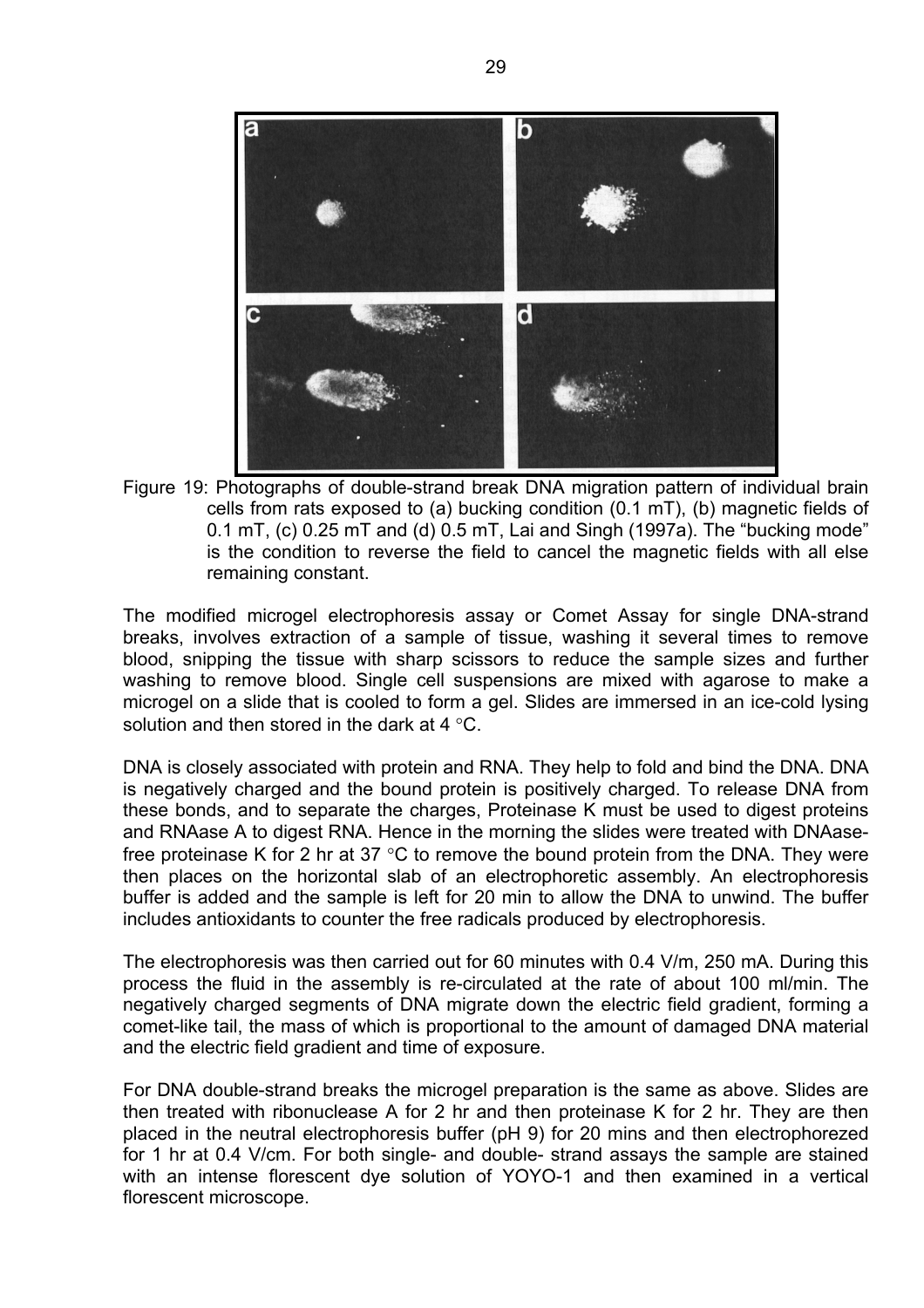The proteinase K treatment is vital. It removes the positive charged bound protein from the negative charged DNA strands. Because the DNA and bound protein have the opposite charged the protein must be removed so that the electric field gradient produces the migration of the broken DNA strands. Four slides were prepared for each animal, two for single and two for double-strand assays. Fifty representative cells were scored off each slide, giving 100 cells scored for each of the single and double-strand DNA breaks. Frequency distributions for the 100 assayed cells are presented, Figure 20, and the comet tail moment calculated.



Figure 20: Single-strand (left) and double-strand (right) DNA breaks frequency distribution for percentage of cells of a given tail length from pulsed RFR and sham exposed brain cells, from 8 animals and 100 cells per animal, Lai and Singh (1996).

Figure 20 clearly shows significant increases in single- and double-strand DNA breaks from the pulsed microwave exposed animal brains compared with the sham exposed animals. The tail DNA fragments extend out to 250 microns. The Comet tails in the Malyapa et al. assay extend to less than 40 microns, Figure 21. This clearly documents how less sensitive their method is.

## **5.5.3 Motorola Funded Counter Research on DNA breakage:**

Motorola funded Dr Joseph Roti Roti's group at Washington University, St Louis, to replicate the Lai/Singh DNA damage research and to extend it to cell phone frequencies, Malyapa et al. (1997a,b). "Replication" requires the work to very closely follow the method and conditions of the earlier study. It is usual to engage independent researchers who are well qualified. While both Lai and Singh and Dr Joseph Roti Roti's group used 2.45 GHz microwaves for exposure, the follow up study used a cell line (C3H/10T1/2) compared to Lai/Singh use of living rats. The St Louis group also used a very different DNA damage assay based on Olive et al. (1992) not Singh et al. (1988, 1994). This follow up study used a much weaker fluorescent stain, an overall weaker electrophoresis field (0.6 V/cm for 25 mins c.f. 0.4 V/cm for 60 mins) and most importantly, did not use proteinase K to separate the positively charged bound protein from the negatively charged DNA strands.

It is therefore not a "replication" study and could be seen as an attempt to deliberately avoid the results by using a much less sensitive assay. This less sensitive effect produces comet tails up to 38 microns, Figure 21, compared with the Lai and Singh assay having 250 microns tails, Figure 20.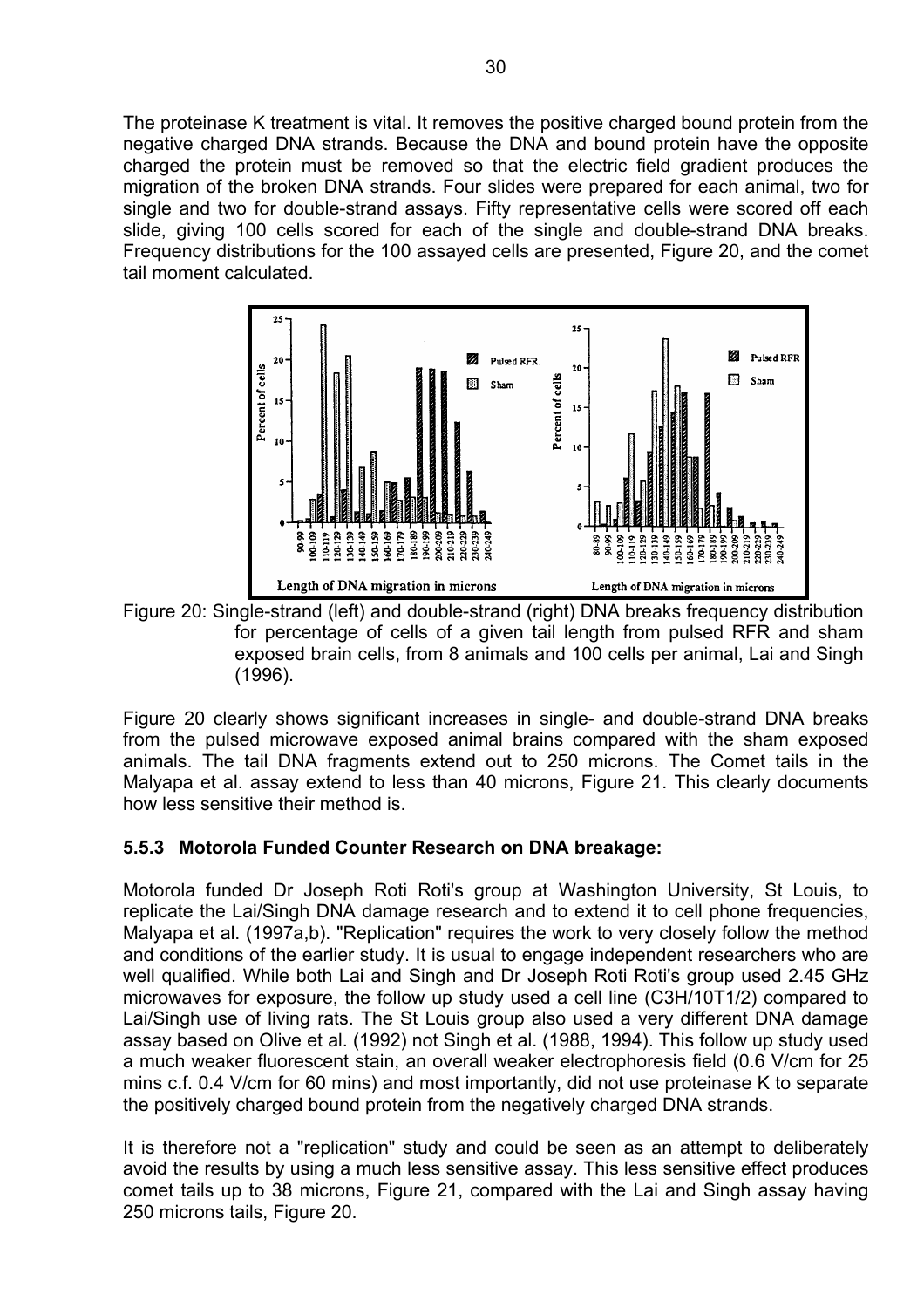A close consideration of the data presented in Malyapa et al. shows frequency distributions of comment tail lengths and moments that are clearly different after exposure to the microwave radiation. It was decided to analyse some of the data that was visually different to determine the time sequence of the DNA damage and repair process and to determine the significance of the changes. A 2x2 analysis was carried out with a cut-off point typically about 2/3rds of the way up the x-axis.

The first example was from Malyapa et al. (1997a), Figure 5, shown in Figure 21. The sham exposure distribution is very narrow with a maximum at 32 microns. The 2hr distribution has much less at 25 microns and more above 28 microns. The 2x2 analysis is presented in Table 1.



| Table 1: The 2x2 table of results for DNA strand breakage after<br>11: |                           |                               |           | exposure of U87MG cells to 2.45 GHz microwaves, Figure |      |                    |
|------------------------------------------------------------------------|---------------------------|-------------------------------|-----------|--------------------------------------------------------|------|--------------------|
| Time                                                                   | <b>Comet Length Class</b> | $\leq$ 28 $\mu$ m >28 $\mu$ m | <b>RR</b> | 95%Cl                                                  |      | $\gamma^2$ p-value |
| Sham                                                                   | 196                       | 29                            | 1.00      |                                                        |      |                    |
| 2 <sub>hr</sub>                                                        | 174                       | 51                            | 1.75      | $1.16 - 2.76$                                          | 7.34 | 0.0067             |
| 4 hr                                                                   | 206                       | 20                            | 0.06      | $0.40 - 1.18$                                          | 1.90 | 0.169              |
| 24 hr                                                                  | 197                       | 25                            | 0.87      | $0.53 - 1.44$                                          | 0.28 | 0.60               |

The time sequence of variations reveals a significant increase in DNA strand breakage after 2 hours and then the repair process kicks in and over compensates, Figure 22.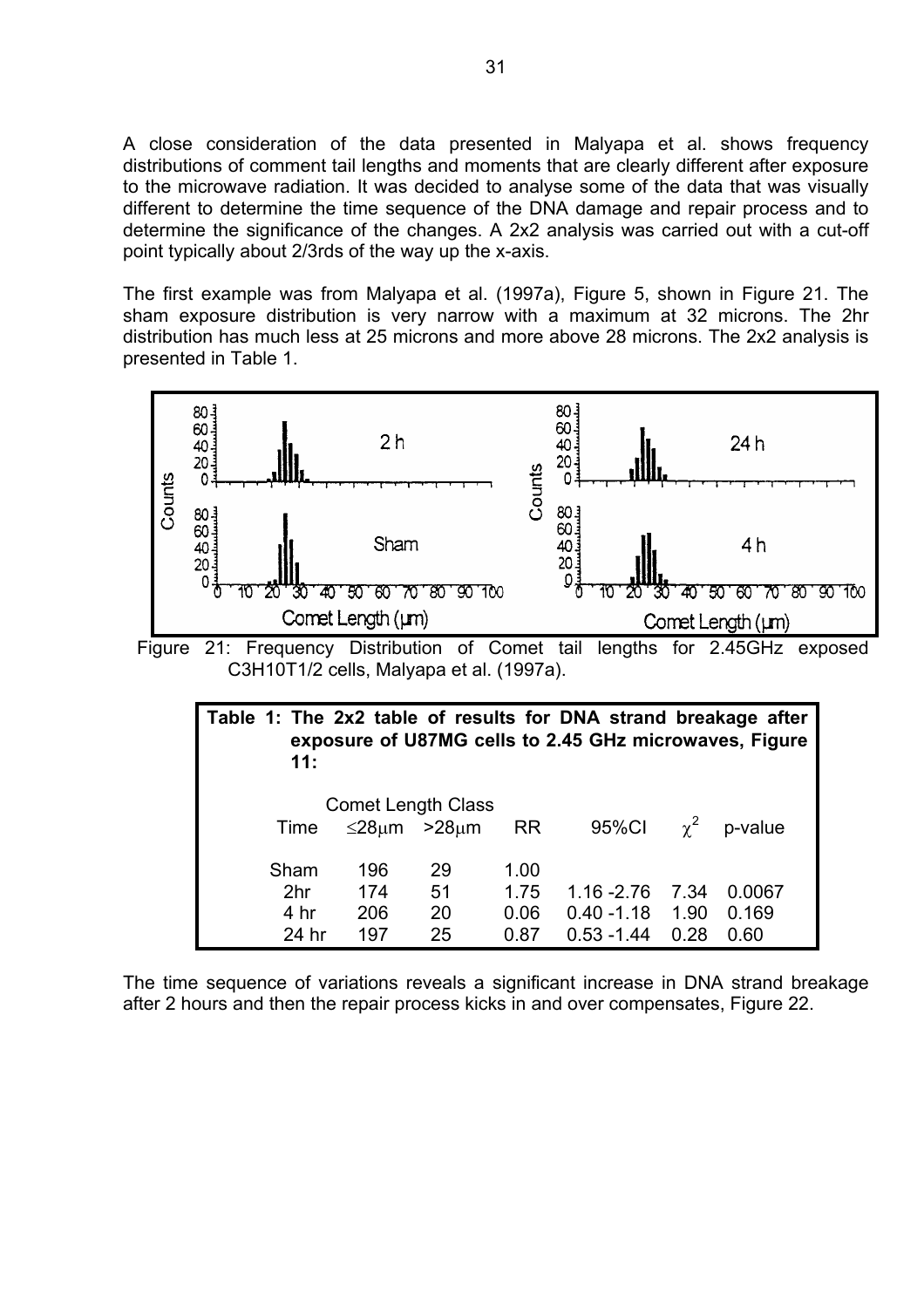

Figure 22: The time sequence of DNA damage and enhanced repair for Figure 5 in Malyapa et al. (1997a).

This confirms the Lai and Singh results rather than contradicting them. This shows significant DNA strand breakage after 2 hours.

Two other figures of frequency distributions in Malyapa et al. (1997a and b) were digitized and analysed using a 2x2 analysis of the Risk Ratio, Chi Squared and p-values, using a cut-level in the middle of the distribution. The following time courses of DNA breakage and repairs resulted. Figure 23 shows the frequency distribution of normalized comment moment for CW exposure of 2450 MHz at 0.7 W/kg of C3H 10T1/2 cells, Malyapa et al. (1997a), Figure 6.



Figure 23: The frequency distribution of normalized comment moment for CW exposure of 2450 MHz at 0.7 W/kg of C3H 10T1/2 cells, Malyapa et al. (1997a) Figure 6.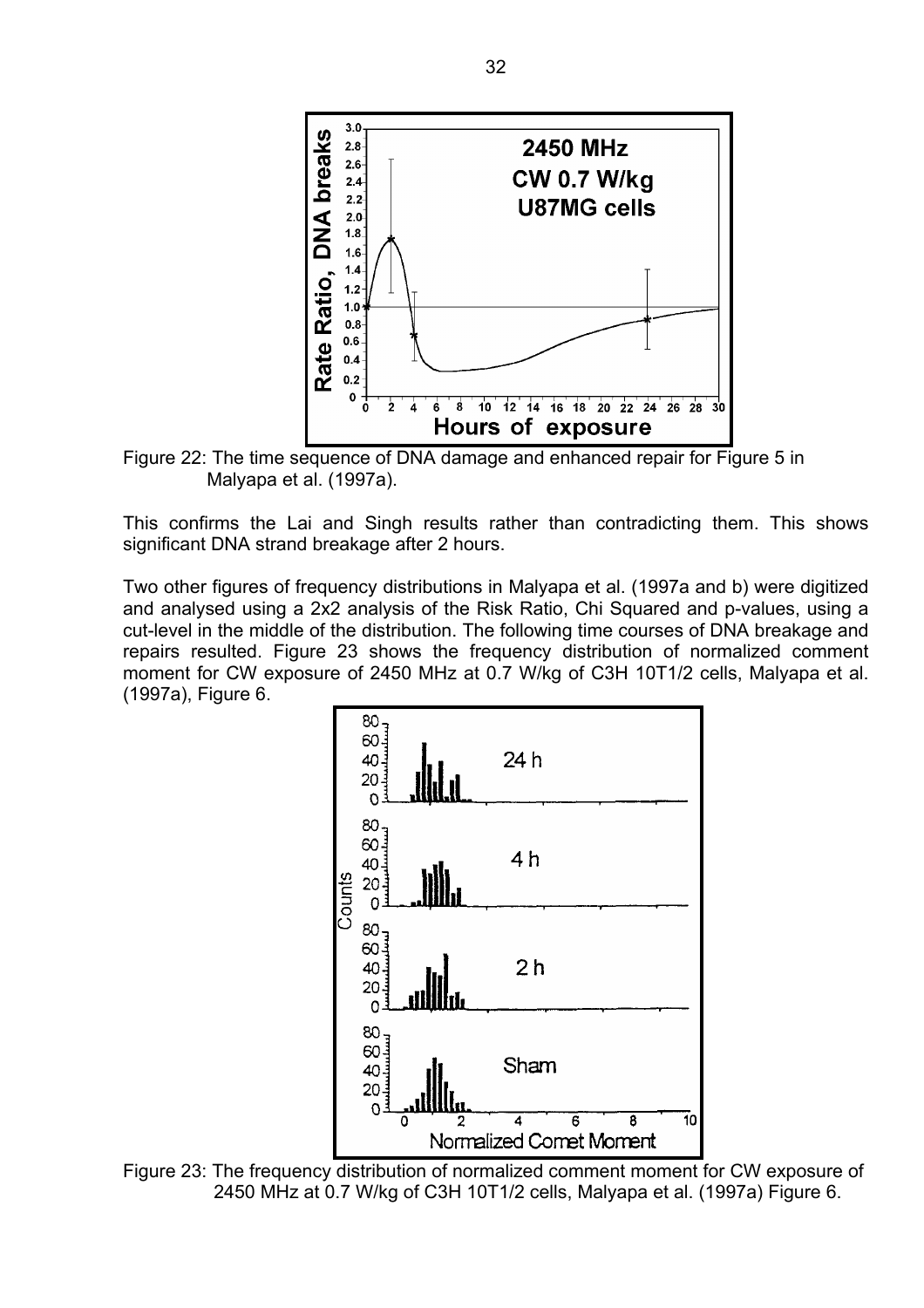| 13:             |     |                                     |           |               |            | Table 2: The 2x2 table of results for DNA strand breakage after<br>exposure of C3H 10T1/2 cells to 2.45 GHz microwaves, Figure |
|-----------------|-----|-------------------------------------|-----------|---------------|------------|--------------------------------------------------------------------------------------------------------------------------------|
|                 |     | <b>Comet Moment</b><br><b>Class</b> |           |               |            |                                                                                                                                |
| Time            | ≤6  | >6                                  | <b>RR</b> | 95%Cl         | $\gamma^2$ | p-value                                                                                                                        |
| Sham            | 194 | 75                                  | 1.00      |               |            |                                                                                                                                |
| 2 <sub>hr</sub> | 176 | 101                                 | 1.31      | $1.02 - 1.67$ | 4.59       | 0.0321                                                                                                                         |
| 4 hr            | 126 | 119                                 | 1.74      | $1.38 - 2.20$ | 23.31      | 0.0000014                                                                                                                      |
| 24 hr           | 159 | 132                                 | 1.63      | $1.29 - 2.05$ | 18.30      | 0.0000189                                                                                                                      |

The time sequence from Table 2 is plotted in Figure 24.



Figure 24: DNA strand breakage Risk Ratio and 95% confidence intervals for the frequency distribution of the Normalized Comet Moment of Malyapa et al. (1997a), Figure 6

Table 2 and Figure 24 shows significantly increased DNA strand breakage for more than 24 hours after a non-thermal microwave exposure of 0.7 W/kg of 2450MHz CW microwaves of C3H 10T1/2 cells.

The third example is derived from Figure 2 in Malyapa et al. (1997b) in which a cell phone signal, CDMA, at an exposure SAR of 0.6 W/kg of U87MG cells, Figure 25.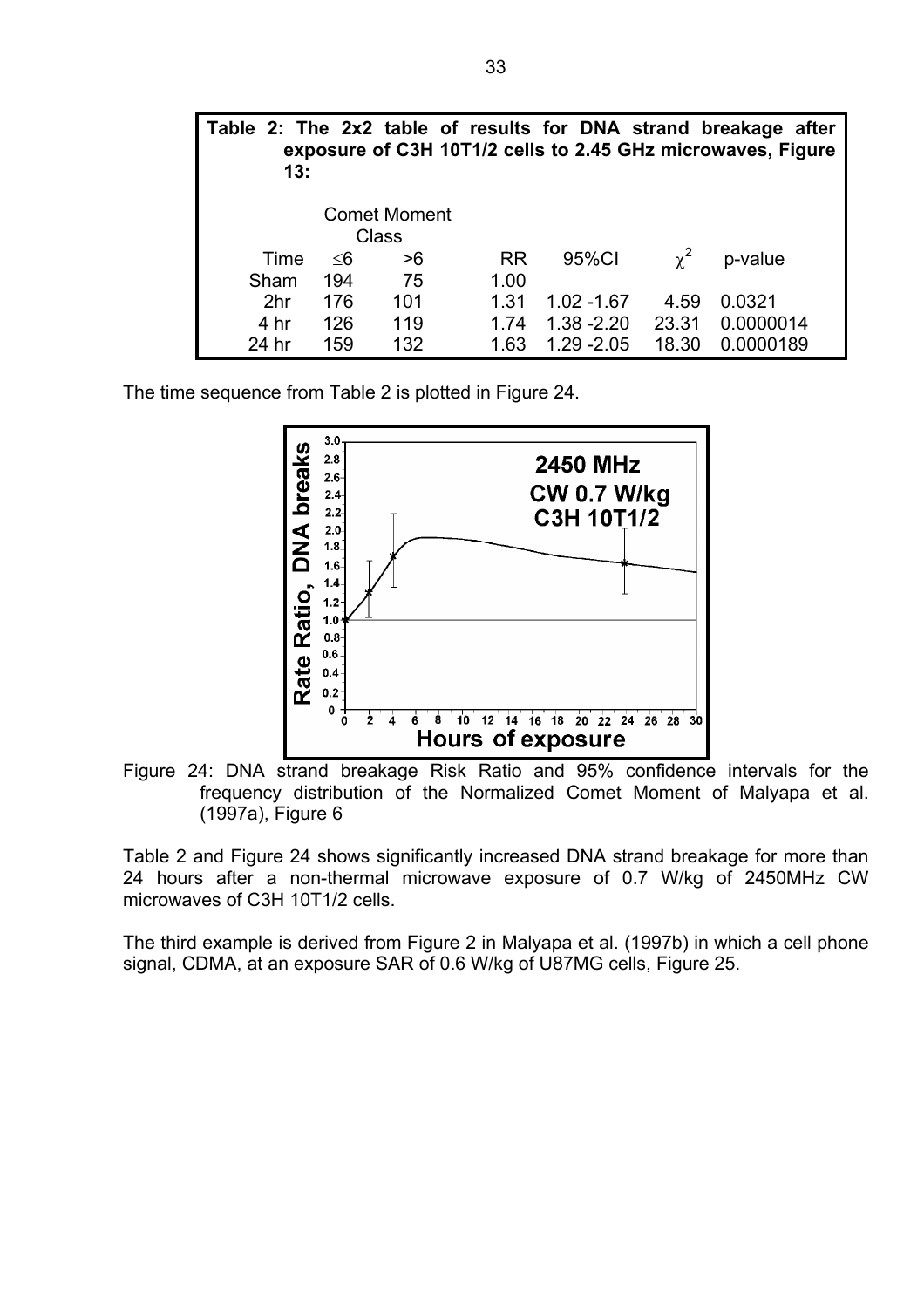

Figure 25: The frequency distribution of normalized comment moment for CW exposure of 847.72 MHz at 0.6 W/kg of U87MG cells, Malyapa et al. (1997b) Figure 2.

| Table 3: The 2x2 table of results for DNA strand breakage after<br>exposure of U87MG cells to 847.74 MHz microwaves, Figure<br>13: |     |                     |           |               |            |           |
|------------------------------------------------------------------------------------------------------------------------------------|-----|---------------------|-----------|---------------|------------|-----------|
|                                                                                                                                    |     | <b>Comet Moment</b> |           |               |            |           |
|                                                                                                                                    |     | Class               |           |               |            |           |
| Time                                                                                                                               | ≤6  | >6                  | <b>RR</b> | 95%CI         | $\gamma^2$ | p-value   |
| Sham                                                                                                                               | 168 | 42                  | 1.00      |               |            |           |
| 2 <sub>hr</sub>                                                                                                                    | 138 | 92                  | 2.00      | $1.46 - 2.74$ | 20.68      | 0.0000052 |
| 4 hr                                                                                                                               | 158 | 50                  | 1.20      | $0.84 - 1.73$ | 0.99       | 0.3196    |
| 24 hr                                                                                                                              | 195 | 24                  | 0.55      | $0.34 - 0.87$ | 6.72       | 0.00956   |

Table 3 shows an extremely significant increase in DNA strand breakage 2 hours after the cellphone radiation exposure, p<0.00001. The time sequence, Figure 26, shows the same general pattern as also seen for U87MG cells exposed to 2.45 MHz radiation in Figure 22 above.



Figure 26: DNA strand breakage Risk Ratio and 95% confidence intervals for the frequency distribution in Figure 2 Normalized Comet Moment of Malyapa et al. (1997b).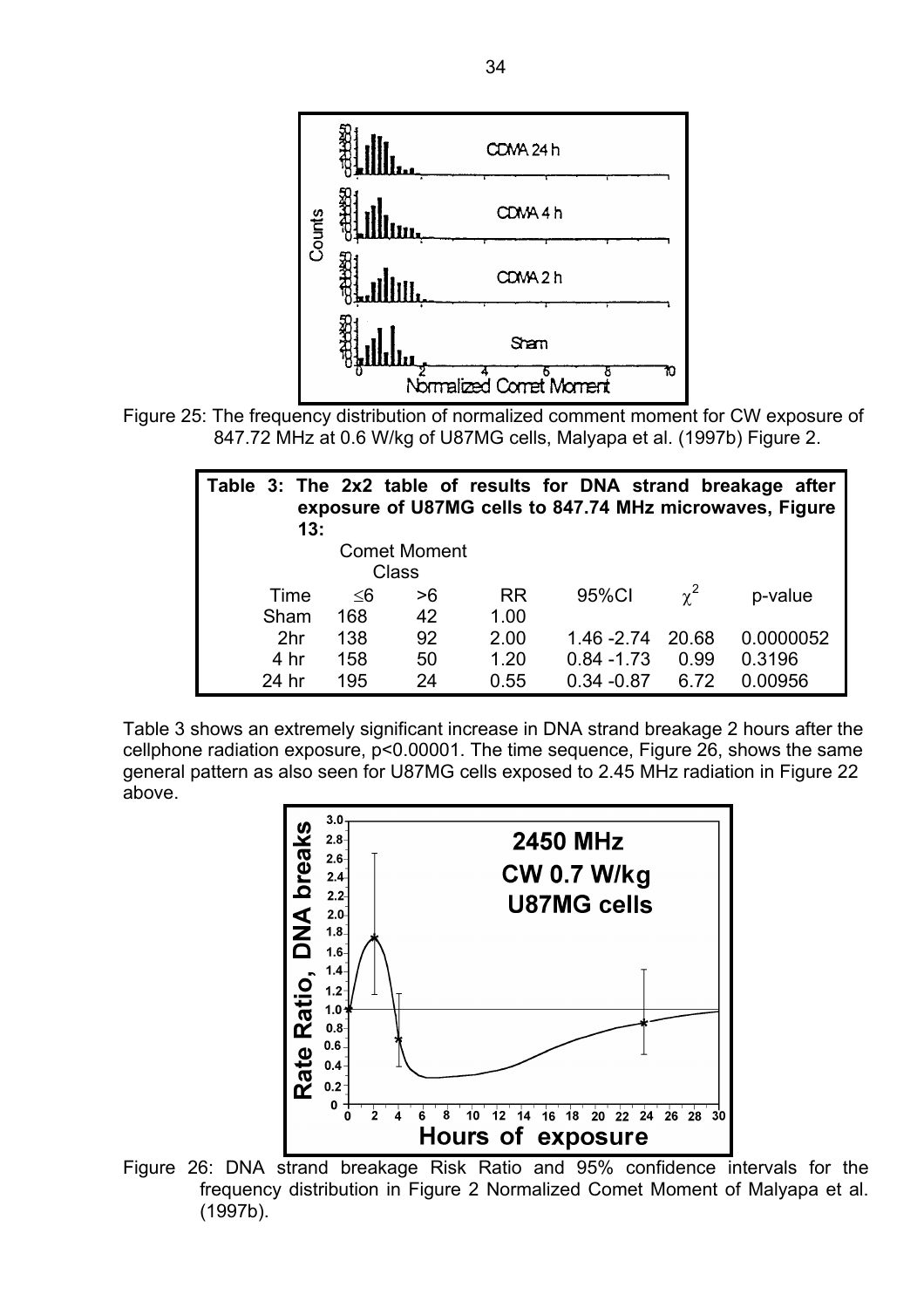These results confirms the Lai and Singh results and confirm that microwave radiation and cell phone radiation significantly damages DNA stands and induces repair and significant repair after 4 hours in some cases. The C3H 10T1/2 cells show much slower DNA repair rates then the U87MG cells, indication a cell-specific characteristic. It is also well known that the damage and repair rates are strongly dependent on the position in the cell cycle, Durante et al. (1994).

This also puts the results of Phillips et al. (1998) into context. They found highly significant (p<0.0001) DNA strand breakage at 0.0024 W/kg exposure to cell phone radiation. They also found significant DNA strand repair (p<0.0001) with other exposure regimes at a similar SAR level. Significant DNA strand repair is initiated by DNA strand breakage. This is why earlier assays were based on looking for induced DNA repair as an indicator of DNA damage, Meltz (1995).

#### **5.5.4 Lai and Singh extended results:**

Lai and Singh used a considerably more sensitive DNA comet assay. In Lai and Singh (1995) a significant level (p<0.001) of DNA single-strand breakage was measured 4 hours after the exposure of living rat brains. Using sham exposure, 0.6 W/kg and 1.2 W/kg they observed a dose-response increase in DNA single-strand breakage for the hippocampus and for the Rest of the Brain, Figure 27.





The dose-response increase in the Rest of the Brain immediately after exposure was not found in the Hippocampus showing the complex different rates of expressing the DNA damage that also depends on the position in the cell cycle, Durante et al. (1994).

The comet assay method was extended to measure DNA double-strand breakage by using ribonuclease A to remove the RNA before using the proteinase K to remove the bound protein. Lai and Singh (1996) reported that both continuous wave (CW) and pulsed microwaves caused significant (p<0.01) increased single-strand DNA breakage, and double-strand breakage, CW, p<0.05) and pulsed, p<0.01), Figure 28.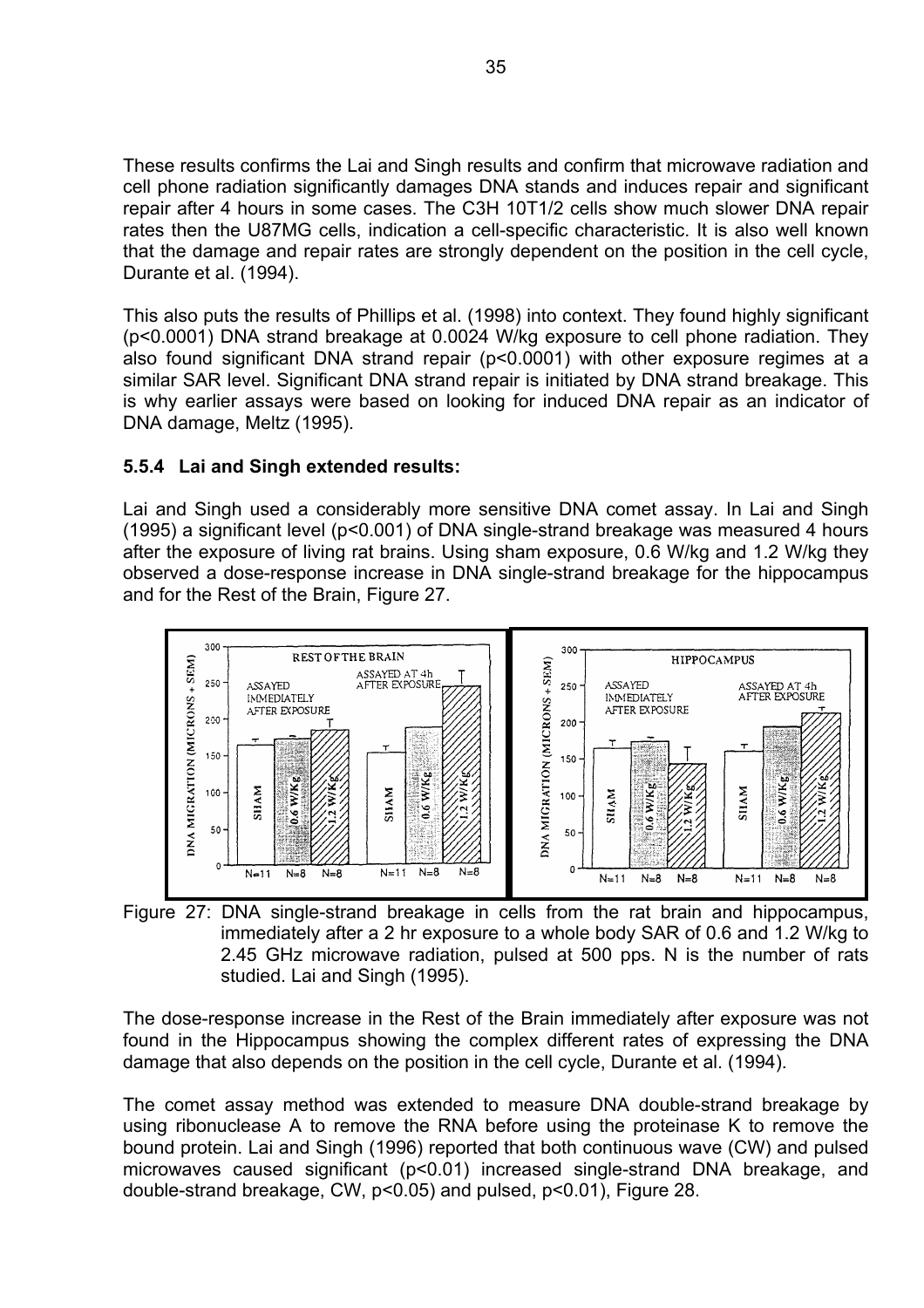

Figure 28: Single-strand (left) and double-strand (right) breaks in brain cells of rat after exposure to pulsed or continuous-wave RFR. Each bar represents data from 8 rats, Lai and Singh (1996).

This shows that both continuous and pulsed microwaves cause single and double DNA strand breakage, but pulsed microwaves cause more than continuous waves. Hence pulsed cell phone signals and radar signals cause significant DNA damage. This has been confirmed for radar causing significantly increased chromosome aberrations and for cell phones significantly damaging DNA, Phillips et al. (1998).

In the mean time Lai and Singh (1997) investigated the mechanism which is involved with this genotoxic effect of RF/MW radiation. They treated the microwave exposed rats with melatonin and a spin-trap compound (PBN) to determine the role of free radicals. They showed that both melatonin and PBN eliminated the microwave induced DNA damage. Figure 29 shows the effect of melatonin for single- and double-strand DNA breaks and Figure 30 the same for PBN.



Figure 29: Effect of treatment with melatonin for RFR-induced increase in DNA singlestrand (left) and double-strand (right) breaks in rats brain cells. Data was analysed using the one-way ANOVA, which showed a significant treatment effect (p<0.001) for both cases. "vehicle" involves injecting with the physiological saline without the active substance. Lai and Singh (1997)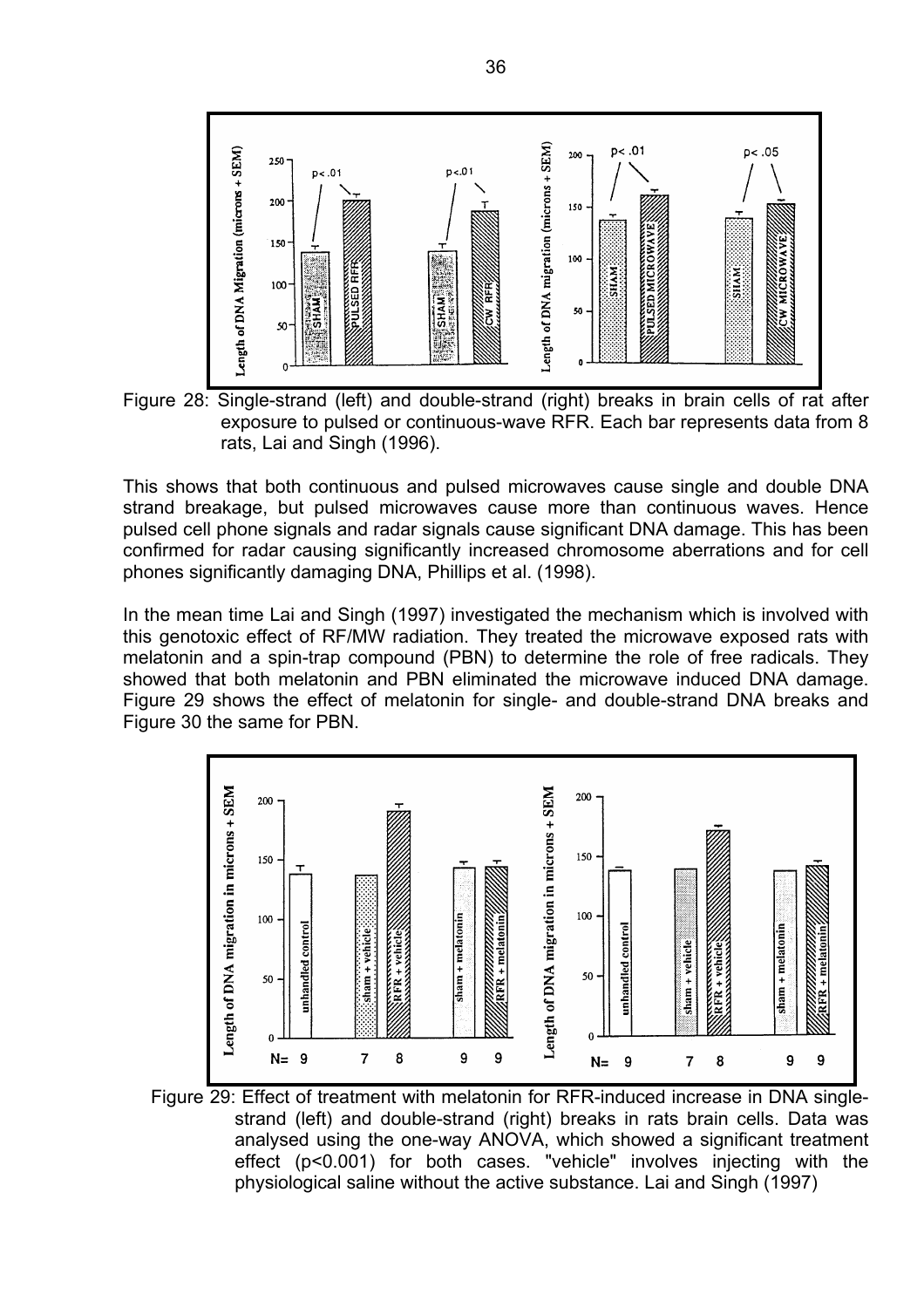

Figure 30: Effect of treatment with PBN for RFR-induced increase in DNA single-strand (left) and double-strand (right) breaks in rats brain cells. Data was analysed using the one-way ANOVA, which showed a significant treatment effect (p<0.001) for both cases. "vehicle" involves injecting with the physiological saline without the active substance. Lai and Singh (1997).

Lai and Singh (1997) conclude that if free radicals are involved in the RFR-induced DNA strand breaks in brain cells, the results of their study could have an important implication of the health effects of RFR exposure. Involvement of free radicals in human diseases, such as cancer and atherosclerosis has been associated. Free radicals also play an important role in aging processes, Reiter, (1995). They also point out that both melatonin and PBN can have other actions on cells in the brain that can decrease DNA damage. Therefore further support is necessary to interpret these results.

Phelan et al. (1992) exposed B-16 melanoma cell line to pulsed 2.45 GHz, 100 pps, 1hr exposure SAR = 0.2 W/kg. This resulted in changes of membrane ordering. Their data indicated that a significant, specific alteration of the cell-membrane ordering followed microwave exposure and that the alteration was due at least part, to the generation of oxygen radicals. Hence there is independent support for the generation of free radicals by microwaves, as well as the Lai/Singh evidence that PBN and Melatonin reduce the RFR induced DNA damage.

Two other laboratories have recorded RF/MW produced significant DNA stands breaks. Verschave et al. (1994), who used a GSM cell phone signal to expose human and rat peripheral blood lymphocytes, found significantly increased strand breaks at high, but nonthermal exposure levels. Phillips et al. (1998) exposed Molt-4 T-lymphoblastoid cells to cell phone radiation in the SAR range 0.0024 W/kg to 0.026 W/kg for both iDEN and TDMA signals.

A 2 hr and 21 hr exposure to these low levels of cell phone radiation significantly increased (p<0.0001) or decreased (p<0.0001) the DNA damage. Decreased DNA damage is evidence of increased repair that is evidence of damage, Meltz (1995). This is shown in the DNA damage time sequences above. Significance at these levels is usually taken as causal because there are other independent laboratories showing the RF/MW radiation and cellphone radiation damages chromosomes, forms micronuclei and damages DNA, and the change of the result being random is less than 1 in 10,000.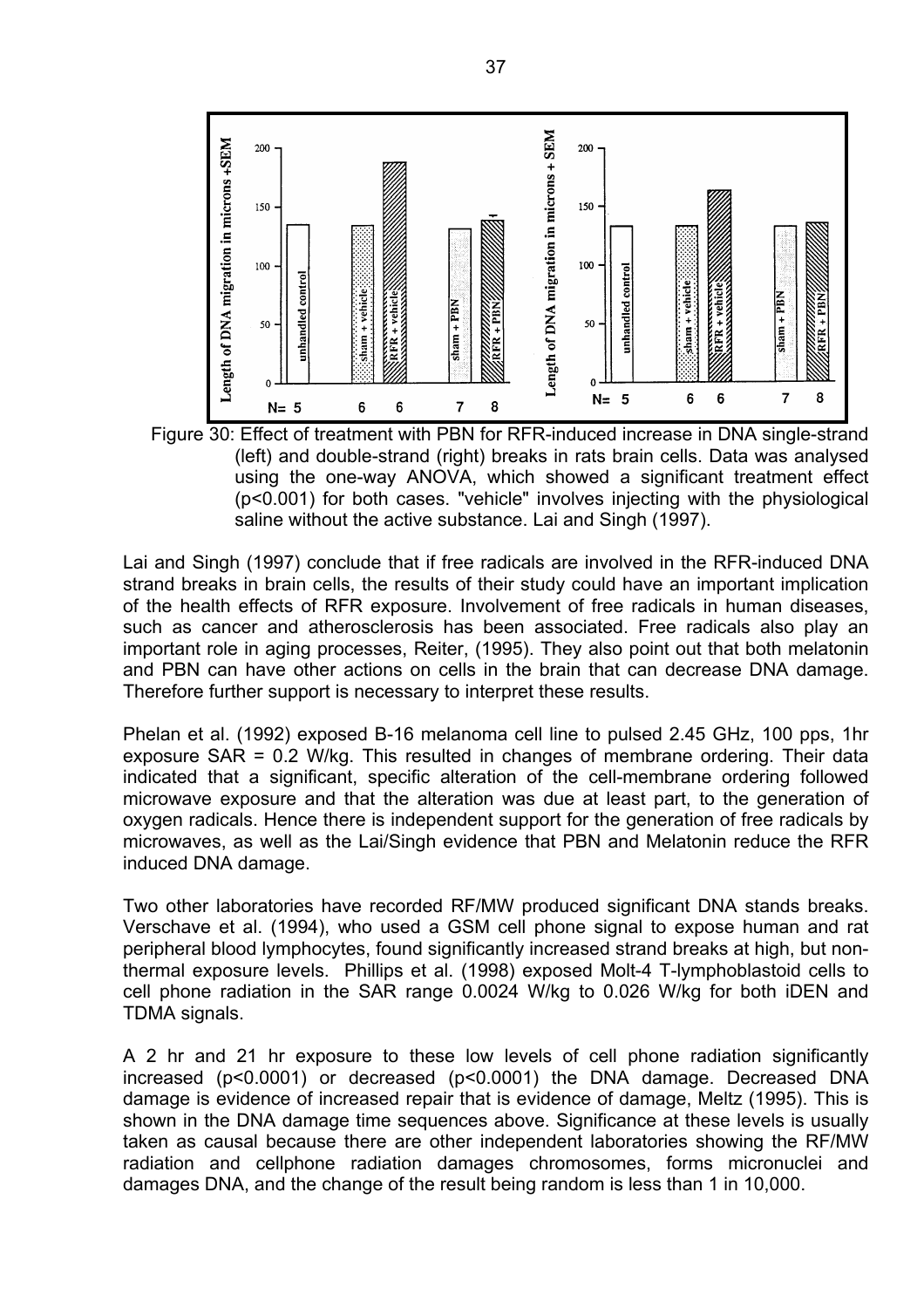Hence RF/MW radiation has been confirmed to enhance DNA damage under RF/MW exposure from radar-like and cell phone exposures, including an exposure level which is 0.22% of the ICNIRP guideline, and 0.022% of the US guideline. And since this is causally genotoxic the damage occurs cell-by-cell and the safe level of exposure is zero.

### **5.5.5 ELF Exposure and DNA strand breakage:**

Because of the much higher coupling of fields to tissue at the higher frequencies, if chromosomes and DNA is damaged from 50/60 Hz exposures then it is much more likely to occur at RF/MW frequencies. Hence evidence that 50/60 Hz exposures damage chromosomes and DNA supports and confirms that EMR across the spectrum is genotoxic.

Four independent laboratories have also published data on ELF induced DNA strand breaks confirming that ELF EMR damages DNA strands; Lai and Singh (1997a), Svedenstal et al. (1998), Phillips et al. (1998a), and Ahuja et al. (1997). Lai and Singh (1997a) also demonstrate the involvement of free radicals and the protective effect of melatonin. With the evidence above that EMR reduces melatonin this confirms that reduced melatonin causes higher concentrations of free radicals which produce more DNA strand breaks from EMR exposure from ELF to RF/MW frequencies. Increased DNA strand breaks will result in increased chromosome aberrations.

Multiple evidence from independent laboratories established that EMR from ELF to RF/MW causes DNA single- and double-strand breaks at very low, non-thermal exposure levels. This extends and confirms the genotoxic evidence from chromosome aberration studies.

### **5.5.6 EMR Altered Gene Activity**

There is also evidence that EMR not only can damage chromosomes and DNA strands, but it is observed to alter cellular calcium ions and the activity levels of proto oncogenes (cancer genes).

Blackman (1990) concluded that there was overwhelming evidence that EMR can alter normal calcium ion homeostasis and lead to changes in the response of biological systems to their environment. On of these changes is altered gene transcription and expression. The lowest published exposure level associated with significant EMR-induced alteration of cellular calcium ions occur is reported by Schwartz et al. (1990). It was 0.00015 W/kg in a 30 min exposure to a 240 MHz signal modulated at 16 Hz. The medium was frog hearts. This is equivalent to an exposure level of about 0.08  $\mu$ W/cm<sup>2</sup>.

Calcium ion fluxes occur in "windows" of exposure parameter combinations. Two studies associate EMR exposure alteration of gene transcription with exposure windows. Litovitz et al. (1990) identified amplitude (intensity) windows, and Wei et al. (1990) frequency windows in the range 15 to 150 Hz. They observed a peak effect in c-myc gene transcription at 45 Hz. Liburdy et al. (1993) show that c-myc induction occurs in a direct sequence from calcium ion influx. Increased c-myc gene transcripts by 50/60 Hz fields has also been observed, Goodman et al. (1989, 1992) and Lin et al. (1994). Phillips et al. (1992, 1993) observed time-dependent changes in the transcription of c-fos, c-jun, c-myc and protein kinase C, from 60 Hz exposure and a linear reduction in ras p21 expression by a 72 Hz signal. 50/60 Hz signals altered c-jun and c-fos gene expression as observed by and Lagroye and Poncy (1998) and c-fos expression by Rao and Henderson (1996) and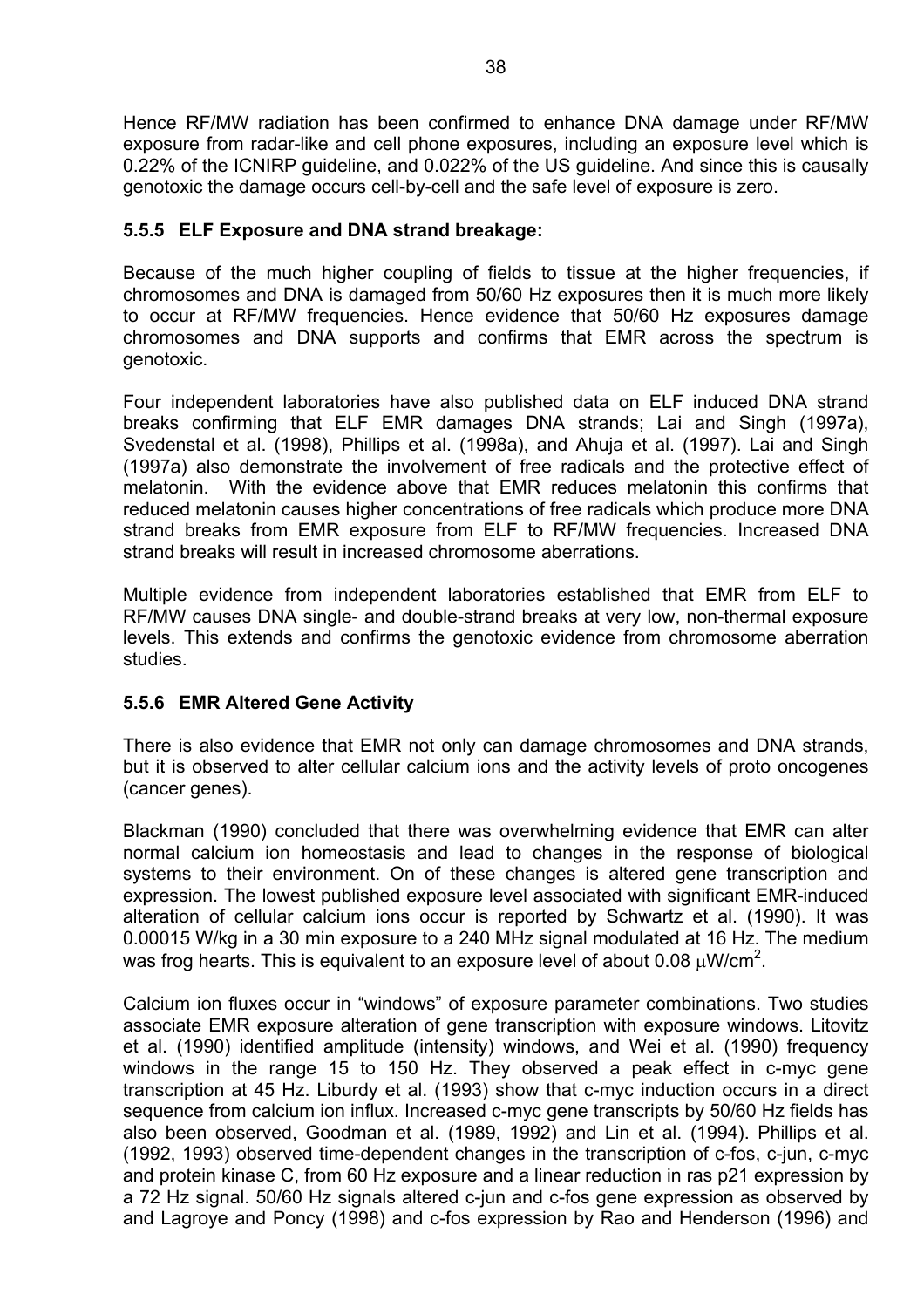Campbell-Beachler et al. (1998). The ppSom gene is very important in human neurological disorders, and is regulated by calcium ions Capone, Choi and Vertifuille (1998).

Cell phone radiation (836.55 MHz) significantly altered c-jun transcript levels, Ivaschuk et al. (1997). Cell phone radiation significantly enhances the proto oncogene c-fos activity in C3H 10T 1/2 cells, from a 40 % (p=0.04) increase from a digital cell phone and a 2-fold increase (p=0.001) from an analogue cell phone, Goswami et al. (1999).

Hence proto-oncogene activity is altered and enhanced in multiple independent experiments from ELF and RF/MW exposure, including cell phone radiation.

### **5.5.7 Immune system impairment by EMR**

Immune system impairment by an agent is evidence of carcinogenicity because one of the primary repair and body protection systems is the immune system. Hence any evidence that EMR impairs the immune system is highly relevant to cancer risk.

Impairment of the immune system is related to calcium ion efflux, Walleczek (1992) and to reduced melatonin, Reiter and Robinson (1995). Cossarizza et al. (1993) showed that ELF fields increased both the spontaneous and PHA and TPA- induced production of interleukin-1 and IL-6 in human peripheral blood. Rats exposed to microwaves showed a significant reduction in splenic activity of natural killer (NK) cells, Nakamura et al. (1997).

Dmoch and Moszczynski (1998) found that microwave exposed workers had decreased NK cells and a lower value of the T-helper/T-suppressor ratio was found. Moszczynski et al. (1999) observed increased IgG and IgA and decreased lymphocytes and T8 cells in TV signal exposed workers. Quan et al. (1992) showed that microwave heating of human breast milk highly significantly suppressed the specific immune system factors for E.Coli bacteria compared with conventional heating. Chronic, 25 year, exposure to an extremely low intensity (<0.1 $\mu$ W/cm<sup>2</sup>) 156-162 MHz, 24.4 Hz pulse frequency, radar signal in Latvia produced significant alterations in the immune system factors of chronic exposed villagers, Bruvere et al. (1998).

## **5.6 Genotoxicity Conclusions:**

There is strong and consistent evidence from multiple independent laboratories, and at very low non-thermal exposure levels, the electromagnetic radiation across the spectrum is genotoxic.

This is shown by significant and dose-response increases in chromosome aberrations, micronuclei and DNA strand breakage. It is confirmed by significantly altered oncogene activity, cell malignant transformation, stimulating Toxic Shock Proteins, reduced melatonin and impaired immune system competence resulting from exposure to electromagnetic radiation.

This is independently confirmed by hundreds of groups experiencing elevated and significantly elevated rates of cancer from EMR exposure across the spectrum, including many dose-response relationships that indicate a near zero threshold, fully consistent with EMR being genotoxic. Two of the strongest and most consistent epidemiological associations with EMR are Leukaemia/Lymphoma and Brain Tumor, including Astrocytoma.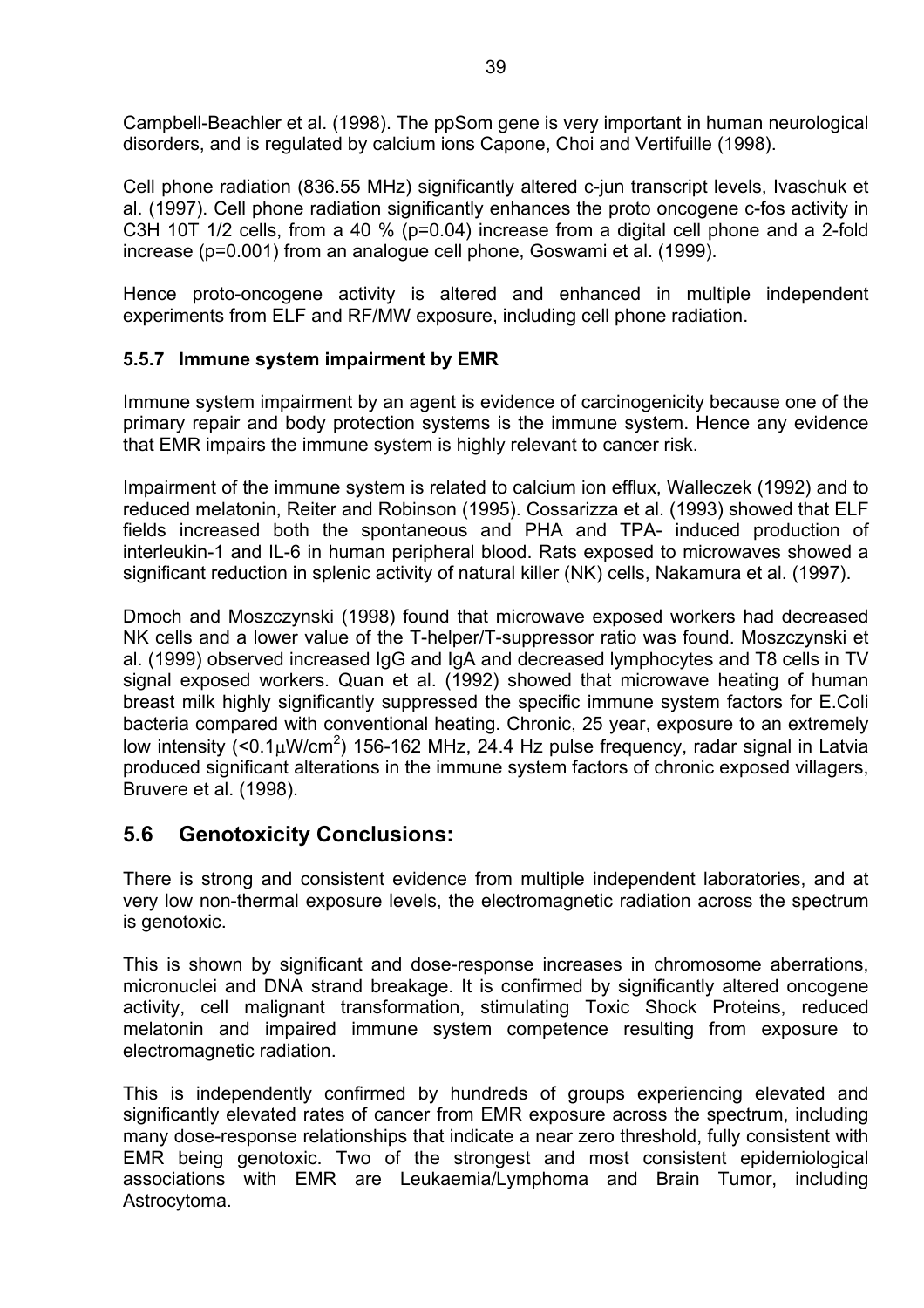## **6. Neurological evidence of EMR effects:**

## **6.1 Early Evidence of Neurological Symptoms from chronic radar exposure:**

Early and acute symptoms of neurological interactions between external EMR and brain cells is evidence of headaches, dizziness, loss of concentration, memory loss, lethargy and fatigue. These symptoms were frequently recorded from radar exposed workers and became known as the Radiofrequency Syndrome or the Microwave Syndrome.

| Table 4: Neurological Symptoms per 1000 p-y, Male employees: (Lilienfeld et al. |               |            |           |         |  |
|---------------------------------------------------------------------------------|---------------|------------|-----------|---------|--|
| (1978) Table 6.31).                                                             |               |            |           |         |  |
|                                                                                 | <b>Moscow</b> | Comparison | <b>RR</b> | p-value |  |
| Depression                                                                      | 1.3           | 0.73       | 1.78      | 0.004   |  |
| Migraine                                                                        | 1.8           | 0.97       | 1.86      |         |  |
| Lassitude                                                                       | 1.2           | 0.78       | 1.54      |         |  |
| <b>Irritability</b>                                                             | 1.3           | 0.66       | 1.97      | 0.009   |  |
| <b>Nervous Disorders</b>                                                        | 1.5           | 0.64       | 2.34      |         |  |
| Difficulty in Concentrating                                                     | 1.4           | 0.52       | 2.96      | 0.001   |  |
| <b>Memory Loss</b>                                                              | 1.6           | 0.50       | 3.20      | 0.008   |  |
| <b>Dizziness</b>                                                                | 1.2           | 0.85       | 1.41      |         |  |
| <b>Finger Tremor</b>                                                            | 1.3           | 0.71       | 1.83      |         |  |
| Insomnia                                                                        | 1.1           | 0.90       | 1.22      |         |  |
| <b>Neurosis</b>                                                                 | 1.3           | 0.76       | 1.71      |         |  |

These symptoms were observed in the staff of the US Embassy in Moscow, Lilienfeld et al. (1978), Table 6.31, here in Table 4. The radar intensity was measured outside the Embassy and over most of the time the maximum was 5  $\mu$ W/cm<sup>2</sup>. Inside the signal strength was typically less than  $0.1 \mu$ W/cm<sup>2</sup>. This is consistent with the sleep disturbance in the Schwarzenburg Swiss study, Altpeter et al. (1995). This found that significant resident sleep disturbance occurred down to RF exposure of 0.0004 $\mu$ W/cm<sup>2</sup>.

Lilienfeld et al. (1978) also shows a number of increased cancers in various groups related to the U.S. Embassy in Moscow. One of these was adult dependents who had a significant increase in brain tumor, SMR = 20.0, 95%CI: 2.4-72.2, n=2.

A very large Scandanavian study of cellphone users found highly significant doseresponse increases in these symptoms with both analogue and digital phone users, Mild et al. (1998), Figure 31.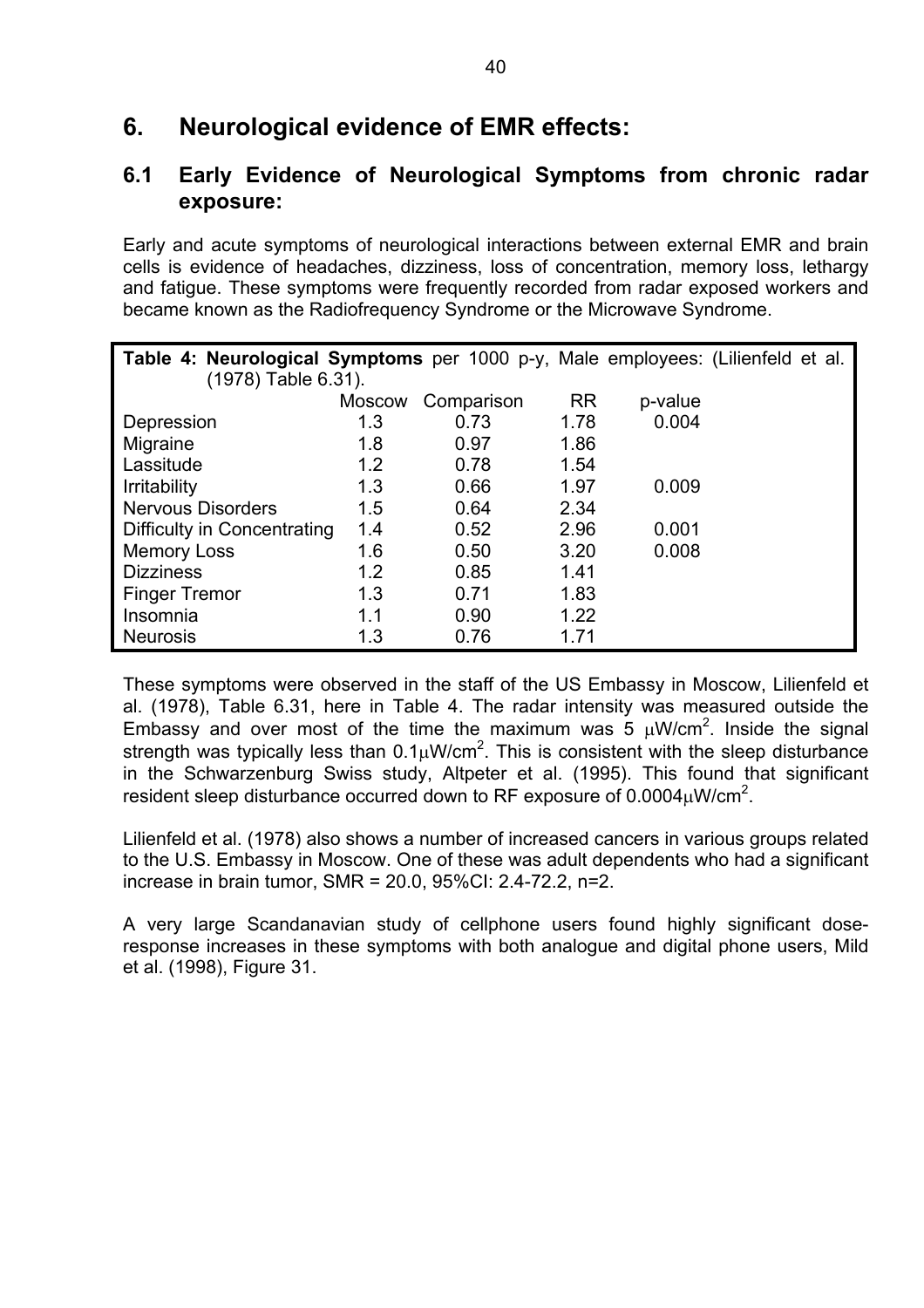

Figure 31: The prevalence of symptoms with various categories of calling times/day, A. Norway, B. Sweden, Mild et al. (1998).

With the concentration of research over recent years to the effects of cellphone radiation, we now have multiple, independent confirmation that the radar-like radiation from cellphones affects the brain electrical activity:

- Alters brain activity including EEG, Von Klitzing (1995), Mann and Roschkle (1996), Krause et al. (2000), Huber et al. (2000) and Lebedeva et al. (2000).
- Disturbs sleep, Mann and Roschkle (1996), Bordely et al. (1999).
- Alters human reaction times, Preece et al. (1999), Induced potentials, Eulitz et al. (1998), slow brain potentials, Freude et al. (1998), Response and speed of switching attention (need for car driving) significantly worse, Hladky et al. (1999). Altered reaction times and working memory function, Koivisto et al. (2000), Krause et al. (2000).
- Weakens the blood brain barrier (p<0.0001): Persson, B.R.R., Salford, L.G. and Brun, A., 1997. Opening the BBB allows toxic chemicals to move into the brain.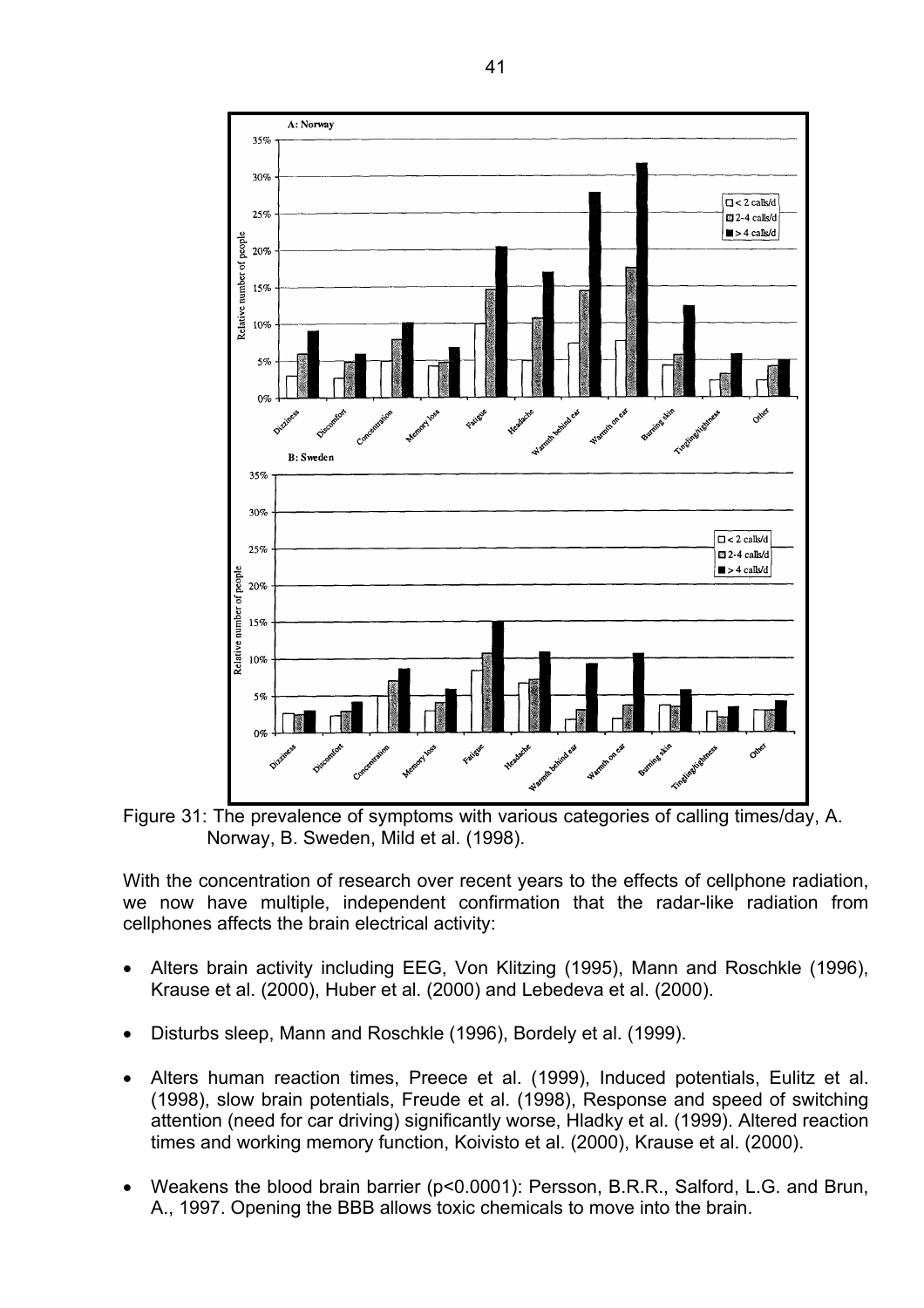The evidence was strong enough in 1982 for the Supreme Court of New York to award workers compensation for "Radiofrequency Sickness Syndrome" for chronic occupational microwave exposure to a technician servicing TV transmitters in the 87th floor of the Empire State Building, Yannon vs New York Telephone Co. The compensation also recognized that the chronic microwave exposure caused his death. A request to get leave to appeal was declined by the court. A primary expert witness in this case was Dr Milton Zaret. Dr Zaret's studies also show that radar exposed workers had highly significant increased Astrocytoma brain tumors, Zaret (1977).

The evidence is now very higher significantly stronger with the genotoxic and epidemiological studies.

### **6.2 Biological Mechanisms for Neurological Effects:**

Biological mechanism for these neurological effects have been well identified. Pulsed and modulated RF/MW radiation is shown to induce efflux/influx of calcium ions and GABA from brain cells. ELF induced altered calcium ions efflux and GABA efflux was observed, Kaczmarek and Adey (1973).

GABA related neurotransmitters are changed in a dose response manner by 915 MHz microwaves, Figure 32. Altered GAMA is shown to cause all of the neurological symptoms identified above. GABA (gamma-amino butyric acid) and glutamatergic synapses make up to 60 % of the synapses in the CNS and 40 % in the brain, Kolomytkin et al. (1994).



Figure 32: Exposure related alteration of GABA related molecules in rat brains exposed for 5 minutes to 915 MHz microwaves, pulsed at 16 pps. Differences from controls are still significant at  $10 \mu W/cm^2$ . Kolomytkin et al. (1994)

Hence induced alteration of GABA in the brain can have serious consequences. Figure 30 shows that a 5 minute exposure to pulsed microwaves have a dose-response effect on GABA related receptors. This biological reaction in the brain is occurring below the exposure level of the police traffic radar of the officer in the car. Frey (1995) concludes that EMR affects the dopamine systems of the brain through its effects on GABA. He also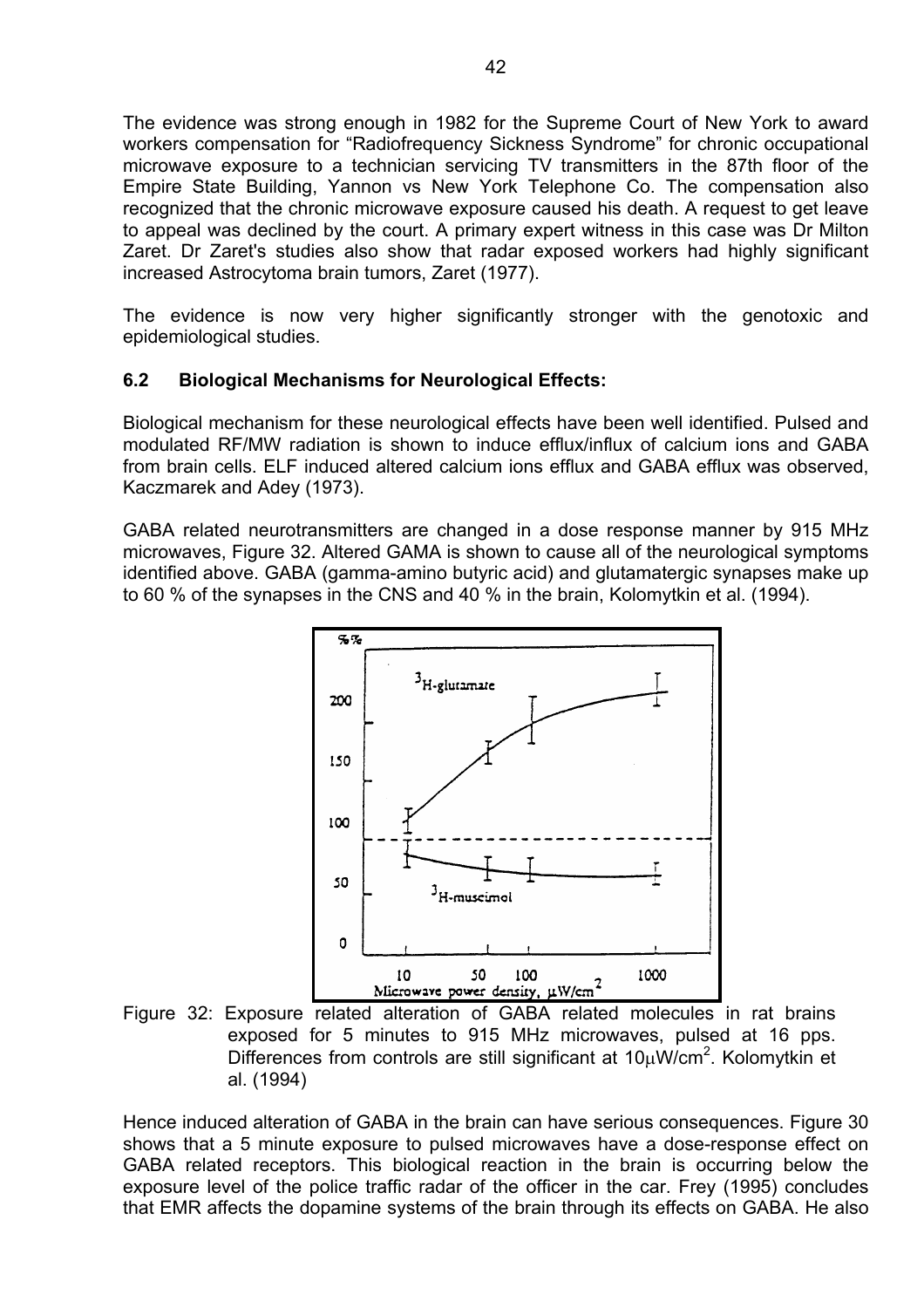notes that the dopamine-opiate systems interact with the pineal melatonin/serotonin system. Hence there is a biochemical pathway to cancer.

## **6.3 Biophysical Mechanism:**

The primary biophysical mechanism for EMR to interact with brain cells at very low levels of exposure intensity is the resonant interaction with the calcium ion currents that regulate the neurotransmitters and form part of the EEG system. Dr Carl Blackman reviewed the extensive research literature on calcium ion efflux. He was well qualified to do this since he and his group at the U.S. E.P.A. had been responsible to replicating and extending all of the research shown in other laboratories. Blackman (1990) concludes:

**"Taken together, the evidence overwhelmingly indicates that electric and magnetic fields can alter normal calcium ion homeostasis and lead to changes in the response of biological systems to their environment".** 

Veteran EMR researcher, Dr Ross Adey considered and rejected the conclusions of a WHO review panel. He states, Adey (1975):

**"Even a recent review body of the World Health Organization decided after discussion to dismiss from its concerns possible biological effects that might occur in the absence of significant heating. It has become clear, however, that interactions with the mammalian central nervous system can be reliably produced by oscillating electric and electromagnetic fields without significant heating of tissues."** 

Now that we are 27 years later, the evidence of significant effects at extremely low field intensities, especially in brain tissue, is overwhelmingly strong and conclusive.

### **6.4 Neurological human studies:**

This is illustrated by the Schwarzenburg Study in Switzerland where a causal relationship between extremely low mean intensity of a shortwave radio signal and human sleep disturbance. This was causal through a measured mechanism, reduced melatonin, significant dose response relationships, and experimentation by turning the transmitter off and altering the beam angles which both resulted in altered sleep disturbance.

Figure 33 shows the significant dose-response relationship with measured mean RF exposure and the level of sleep disturbance in the rural residential population.

The lowest exposure level for Group C was 0.4 nW/cm<sup>2</sup>. The impact of the radio signal was firmly confirmed when the transmitter was secretly turned off for 3 days. Group C showed a significant, p<0.001, improvement in sleep quality, revealing that 25 % sleep disturbance is elevated by the RF exposure even at 0.4 nW/cm<sup>2</sup> (0.0000004 mW/cm<sup>2</sup>). This is a proven RF/MW exposures cause a significant neurological effect at millions of times lower than the radar exposure of the policeman in this case.

Sleep disturbance led to many other significant increased health effects including chronic fatigue, anxiety, aches and pains, head aches, vertigo, altered heart beat, cough and sputum, Altpeter et al. (1995). These effects are related to reduced melatonin, which is also related to cancer.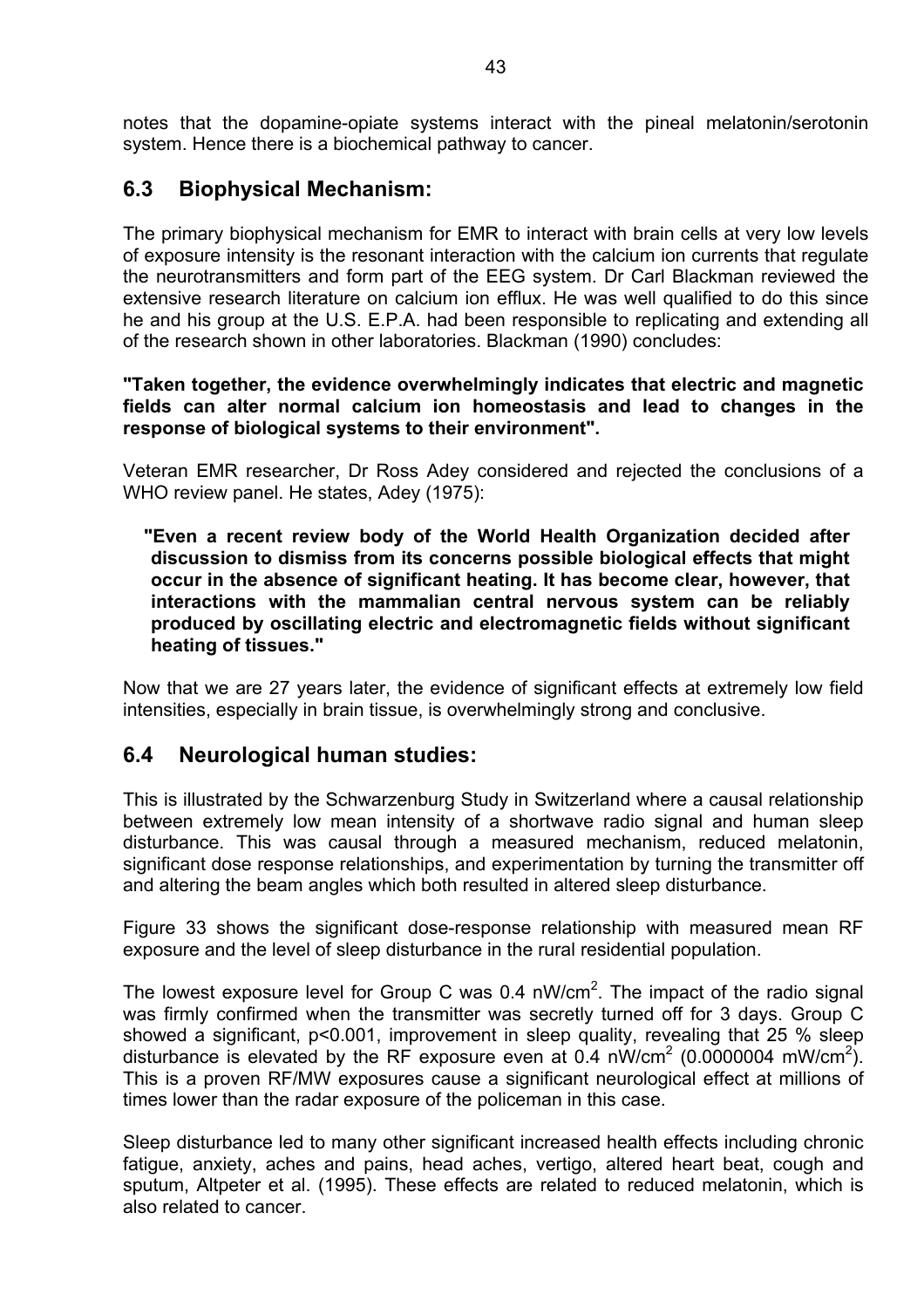

Figure 33: Dose-response relationship for Sleep Disturbance at Schwarzenburg with exposure in nW/cm<sup>2</sup>. Note: 1nW/cm<sup>2</sup>= 0.001 $\mu$ W/cm<sup>2</sup>.

Deapen and Henderson (1986) found that electrically related occupation had significantly increased amyotrophic lateral sclerosis disease, OR = 3.8, 95%CI: 1.4-13.0. Davanipour et al. also found increased amyotrophic lateral sclerosis in electrical occupations for the  $75<sup>th</sup>$  percentile and total exposure OR = 7.5, 95%CI: 1.4-38.1, and average exposure OR = 5.5, 95%CI: 1.3-22.5.

Savitz, Checkoway and Loomis (1998) also found that long-term electric utility workers in the United States had significantly higher amyotrophic lateral sclerosis, OR = 3.0, 95%CI: 1.0-9.2. In a large study of Danish utility workers, Johansen (2000) found dose-response increases in Senile dementia, Pre-senility, and Epilepsy. These studies confirm that electromagnetic fields and radiation cause significant increases of neurological diseases.

A reduced melatonin related neurological health effect is depression and suicide. Perry et al. (1981) found a highly significant association between suicide and the exposure to magnetic fields from High Voltage Powerlines. Baris and Armstrong (1990) also found RF exposure shows a significant 53% increase in suicide or British Radio and Radar Mechanics, and 156 % increase for Telegraph radio operators.

A very large study in the United States electric utility workers, with many having their electromagnetic fields measured, identified a significant dose-response increase in suicide in relation to recent exposure to EMF, Van Wijngaarden et al. (2000), Figure 34.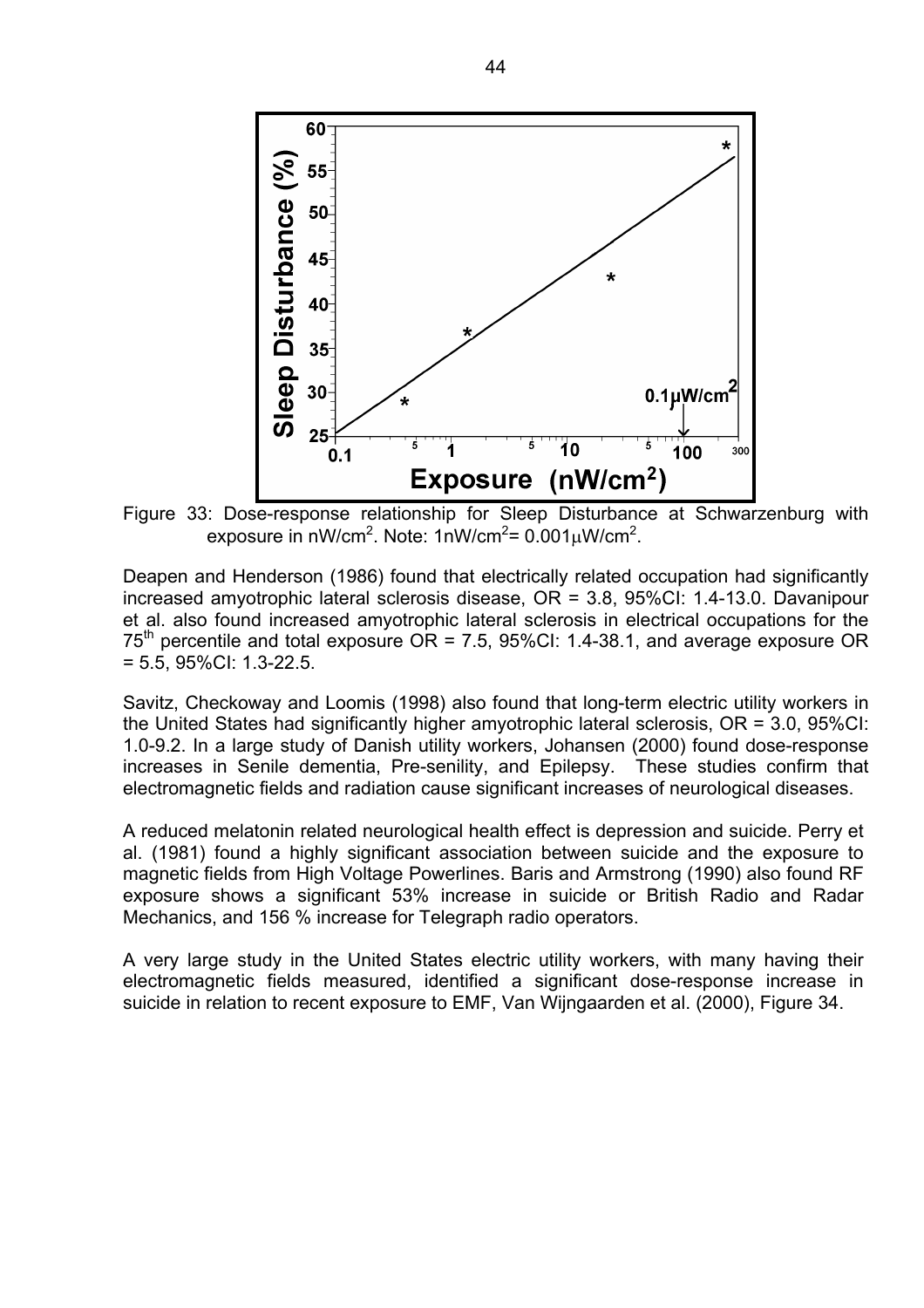

Figure 34: Dose response relationship of Suicide after recent monitored exposure to cumulative 50 Hz magnetic fields for men <50 years, adjusted for work, class, location and exposure to sunlight and solvents, Van Wijngaarden et al. (2000).

Hence, there is strong evidence that ELF and RF/MW, including radar and cellphone exposure, produces significant increases of neurological effects, diseases and death.

## **7. Epidemiology of RF cancer:**

Residents, workers and military personnel who are exposed to an RF signal, usually experience whole body exposure. Their body acts and an aerial and induced fields produce currents that flow to earth through people's feet. Hence there is no single organ that is more exposed than any other and being genotoxic, RF radiation is predicted to cause cancers across many body organs and sites. This is confirmed by multiple studies, Table 5.

Because the whole body is exposed to a damaging toxic substance the whole body organs, the blood, bone marrow and lymph system are particularly vulnerable and leukaemia and lymphoma are predicted to result. This is confirmed by multiple studies, Table 6. The studies have been ranked by mean exposure levels and Relative Risk shows a global dose-response relationship.

Since brains are electromagnetically active they are especially sensitive to interference and genetic damage from external electromagnetic signals. The very slow rate of cell replacement means that compared to other body organs, there is limited repair mechanisms. The extensive number of brain tumor epidemiological studies associated with ELF/RF/MW exposure is set out in tabular form in section 8.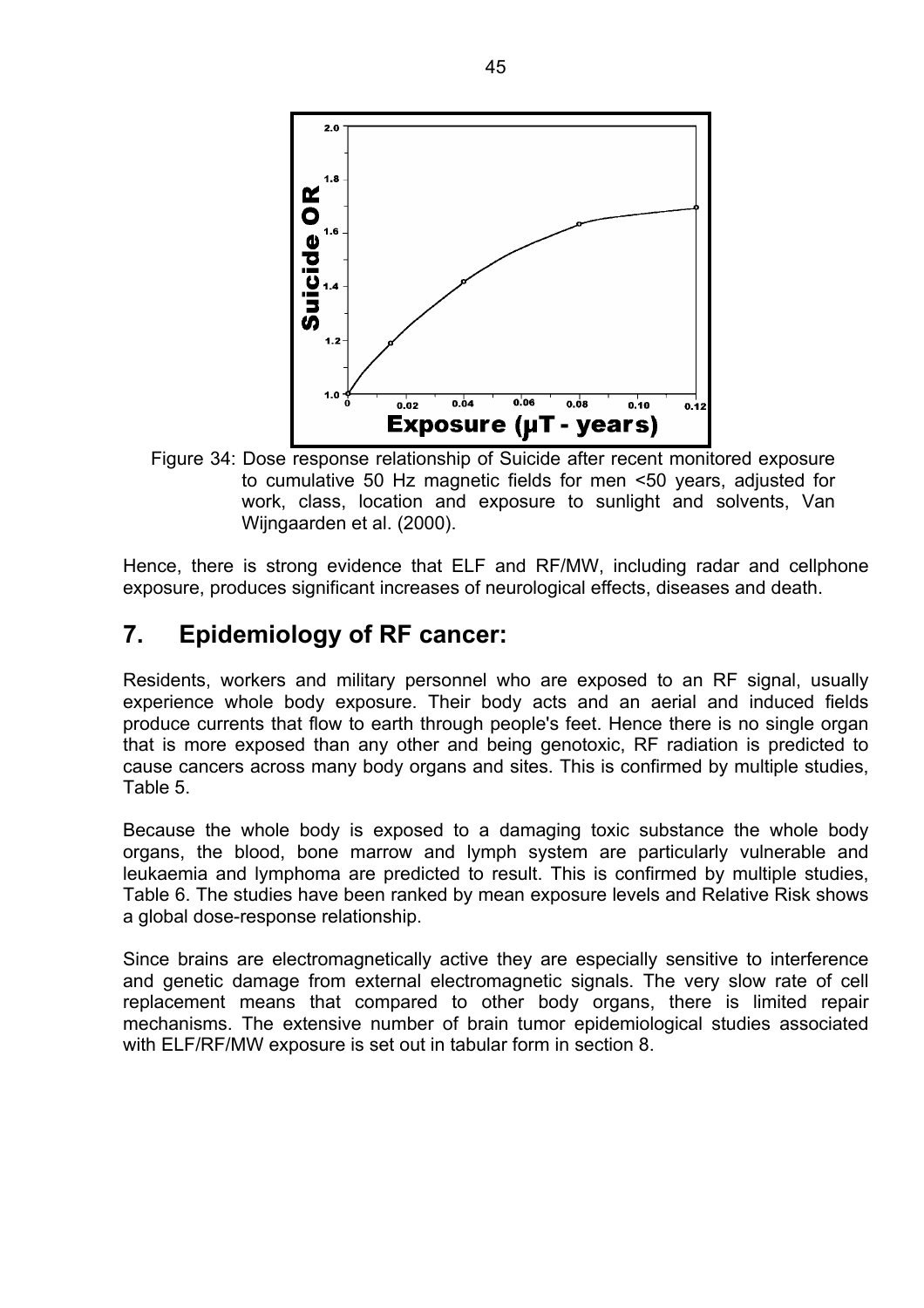#### **Table 5: Summary of all site cancers from Robinette et al. (1980), using AT/ET except for Brain cancer (FT/ET), Milham (1985), Szmigielski (1996) and for Dolk (1997a,b) using the maximum and/or significant result in the radial patterns.**

| <b>Exposure Regime</b>                    | Robinette<br>RF/MW<br>High | Milham<br>Mixed<br>Mod. | Szmigielski<br>RF/MW<br>High | Dolk(a)<br>RF/MW<br>Low | Dolk(b)<br>RF/MW<br>Low |  |  |  |
|-------------------------------------------|----------------------------|-------------------------|------------------------------|-------------------------|-------------------------|--|--|--|
| Relationship                              | <b>RR</b>                  | <b>PMR</b>              | <b>RR</b>                    | O/E                     | O/E                     |  |  |  |
| Sample Size(N)                            | 202                        | 2649                    | 55,500                       | 17409                   | 13372                   |  |  |  |
| Symptoms                                  |                            |                         |                              |                         |                         |  |  |  |
| All Malignant Neoplasms                   | $1.66*$                    | 106**                   | $2.07*$                      | $1.20*$                 |                         |  |  |  |
| Esophageal and Stomach                    |                            |                         | $3.24**$                     |                         |                         |  |  |  |
| Respiratory Tract, Lung                   | 1.75                       | $114**$                 | 1.06                         |                         |                         |  |  |  |
| Colorectal/ bladder (1)                   |                            |                         | $3.19**$                     | 1.36/1.76               | 1.10                    |  |  |  |
| Liver, pancreas                           |                            | $117*$                  | 1.47                         |                         |                         |  |  |  |
| Skin, Melanoma                            | 2.66                       |                         | $1.67*$                      | $2.39*$                 | 1.11                    |  |  |  |
| Thyroid                                   |                            |                         | 1.54                         |                         |                         |  |  |  |
| Brain, CNS (2)                            | 2.39                       | $143**$                 | $1.91*$                      | 1.31                    | 1.06                    |  |  |  |
| Leukaemia                                 | $2.22*$                    | 136*                    | $6.31***$                    | $1.74*$                 | 1.15                    |  |  |  |
| Non-Hodgkins Lymphoma                     |                            | $164**$                 | 5.82***                      | $1.30*$                 |                         |  |  |  |
| Acute Leukaemia (Lympho)                  |                            | $162**$                 | $5.75*$                      | 3.57                    | 1.04                    |  |  |  |
| Acute Myeloblastic Leuk.                  |                            |                         | $8.62***$                    | 1.02                    | 1.17                    |  |  |  |
| Chronic Myelocytic Leuk.                  |                            |                         | 13.90***                     | 1.23                    |                         |  |  |  |
| Chronic Lymphoblastic Leuk                |                            |                         | $3.68**$                     | $2.56*$                 | 1.20                    |  |  |  |
| p-values: $*$ <0.05; ** <0.01; *** <0.001 |                            |                         |                              |                         |                         |  |  |  |
|                                           |                            |                         |                              |                         |                         |  |  |  |

Note (1): Colorectal for Szmigielski and the left Dolk(a) and bladder for the right Dolk(a) and Dolk(b).

Note (2): In Milham 16 of the unspecified neoplasms were brain tumors that have been added to this group.

### **Table 6: A summary of epidemiological studies involving adult leukaemia mortality or incidence, ranked by probable RF/MW exposure category.**

| Study                                              | Reference            | Exposure<br>Category | Leukaemia<br>Type                                          | <b>Risk</b><br>Ratio                  | 95% Confidence<br>Interval                                            |
|----------------------------------------------------|----------------------|----------------------|------------------------------------------------------------|---------------------------------------|-----------------------------------------------------------------------|
| Polish Military<br>(Mortality)                     | Szmigielski (1996)   | High                 | <b>ALL</b><br><b>CML</b><br><b>CLL</b><br>AML<br>All Leuk. | 5.75<br>13.90<br>3.68<br>8.62<br>6.31 | 1.22-18.16<br>6.72-22.12<br>$1.45 - 5.18$<br>3.54-13.67<br>3.12-14.32 |
| Radio and TV<br>Repairmen                          | Milham (1985)        | Moderate             | Acute Leuk.<br>Leuk.                                       | 3.44<br>1.76                          |                                                                       |
| Amateur Radio<br>(Mortality)                       | Milham (1988)        | Moderate             | AML                                                        | 1.79                                  | 1.03-2.85                                                             |
| North Sydney<br><b>TV/FM towers</b><br>(Mortality) | Hocking et al.(1996) | Low                  | All Leuk.<br>ALL+CLL<br>AML+CML<br><b>Other Leuk</b>       | 1.17<br>1.39<br>1.01<br>1.57          | $0.96 - 1.43$<br>1.00-1.92<br>$0.82 - 1.24$<br>1.01-2.46              |
| UK TV/FM<br>(Incidence)                            | Dolk et al. (1997a)  | Low                  | Adult Leuk.                                                | 1.03                                  | 1.00-1.07                                                             |

Note: ALL : Acute Lymphatic Leukemia; CLL: Chronic Lymphatic Leukaemia; AML Acute Myeloid Leukaemia; CML: Chronic Myeloid Leukaemia; and All Leuk.: All Adult Leukaemia.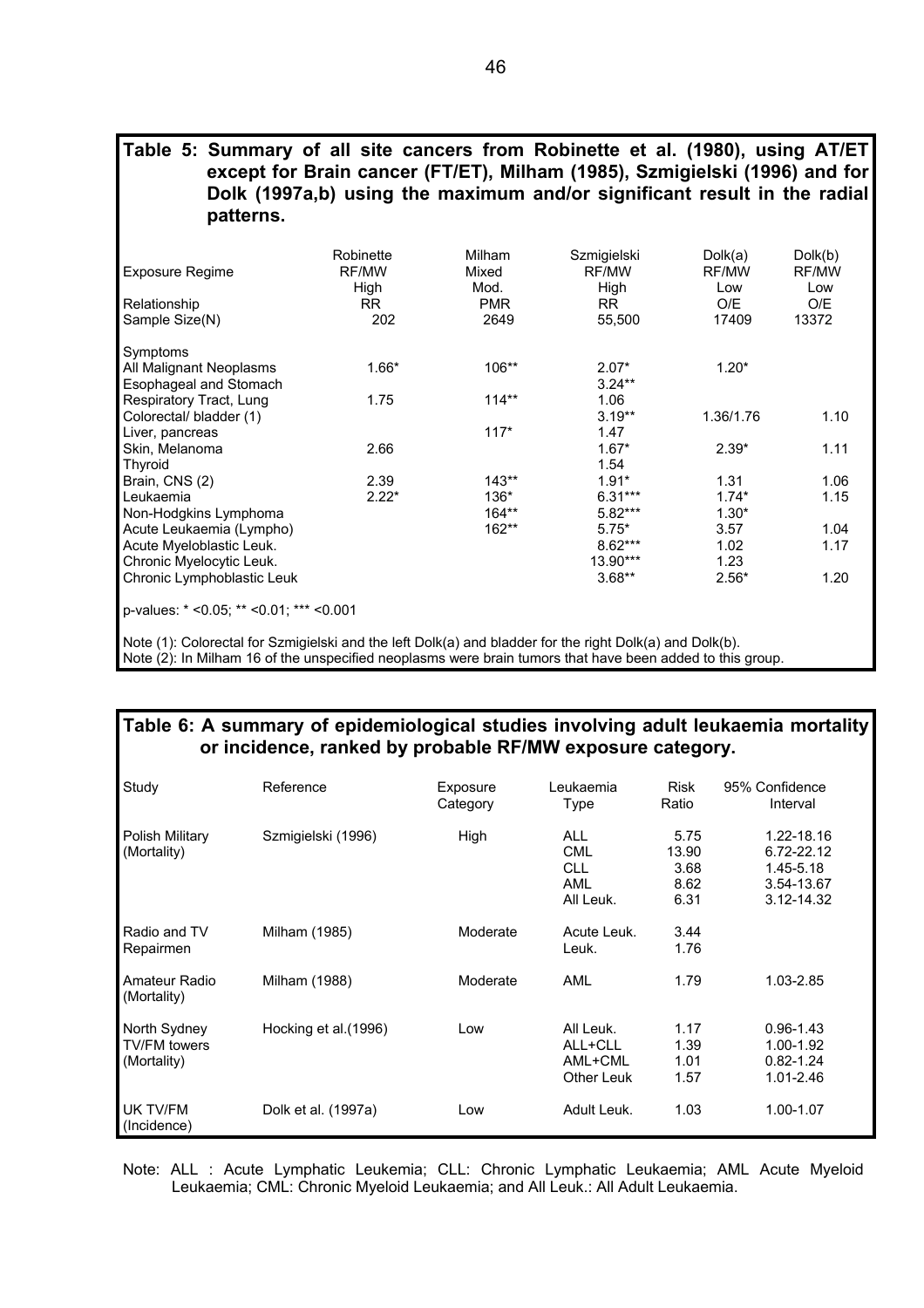# **8. Epidemiology of Brain Tumour:**

## **8.1 Context:**

WHO staff and ICNIRP members, such as Dr Michael Repacholi, along with most western EMR authorities, including the FCC, ANSI and IEEE, make the assumption that the only established effect of EMR exposure is tissue heating. Hence standards are based on avoiding measurable body temperature rises. This report shows conclusive evidence that EMR is genotoxic with a safe exposure level of zero. This is confirmed by many studies showing increases, significant increases and dose-response increases of cancer for people exposed to EMR/EMF. Other scientists, including epidemiologists, have come to similar conclusions with even less evidence than is presented here.

Eminent academic epidemiologist late Dr John Goldsmith, reviewed the research of RF/MW health effects. He concludes, Goldsmith (1995):

**"There are strong political and economic reasons for wanting there to be no health effect of RF/MW exposure, just as there are strong public health reasons for more accurately portraying the risks. Those of us who intend to speak for public health must be ready for opposition that is nominally but not truly, scientific. At present there seems to be little interest in or understanding of epidemiologic information among regulatory bodies that should provide protection."** 

Goldsmith (1997):

**"Available data suggest that RF radiation be considered a carcinogenic risk, a position already taken in an internal U.S. E.P.A. document in 1990 when there was much less evidence of the potential harmfulness of RF radiation."** 

The evidence in this report confirms and significantly strengthens Dr Goldsmith's conclusions.

Dr Goldsmith had not seen the evidence of genotoxicity except the blood tests from the US Embassy in Moscow and the early Lai and Singh paper. He had seen some of the cancer studies. They are cited in Goldsmith (1997). However there is much more now.

## **8.2 Brain Tumor Epidemiological studies:**

For brain tumor alone the epidemiological studies showing elevated, Table 7, significantly elevated, Table 8 and dose-response elevated, Table 9, brain tumors in human populations exposed to EMR across the spectrum, including microwaves and radar.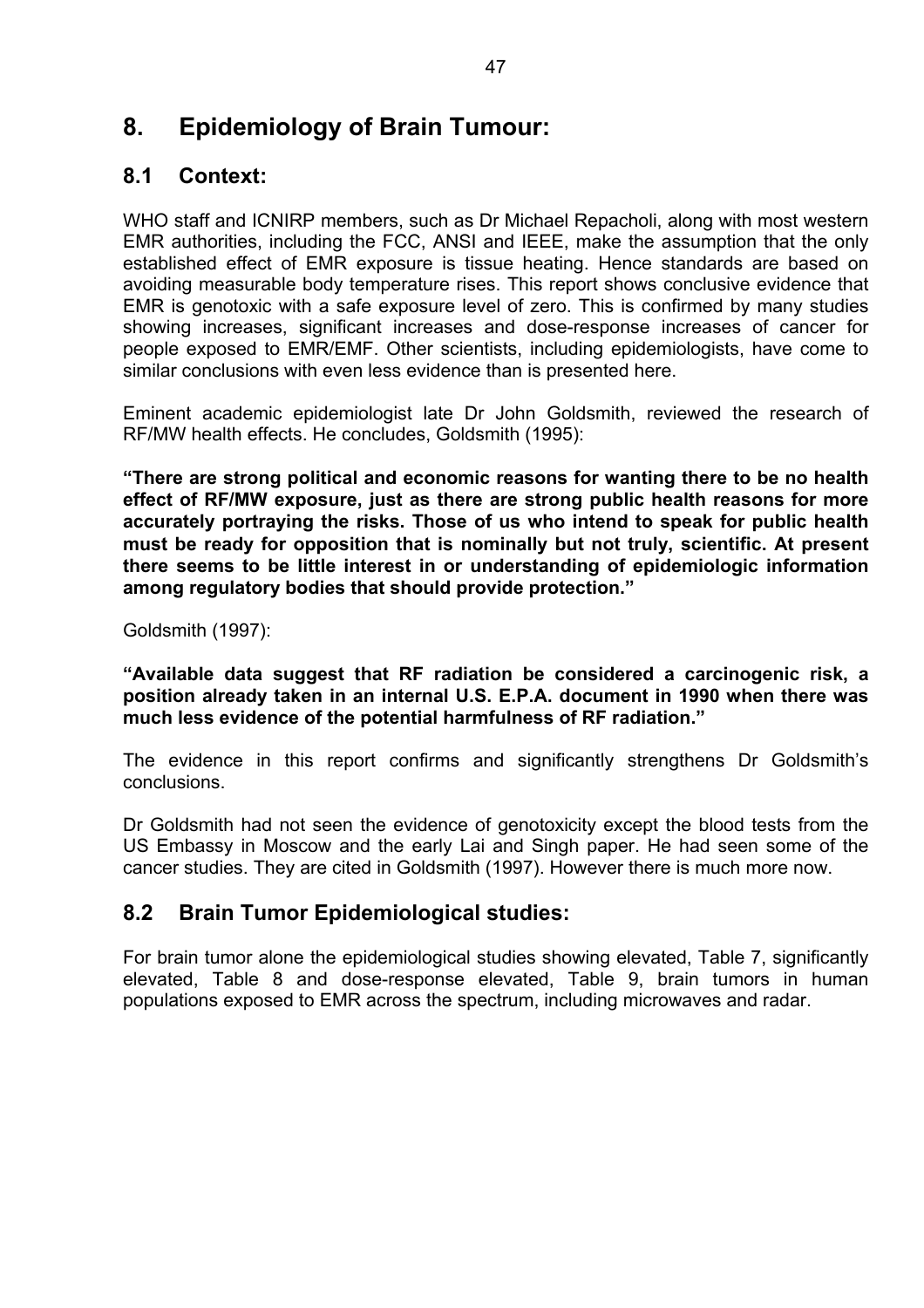**Table 7: Studies showing elevated Risk of Brain tumor from EMR exposure:** 

| Sweden, Power linesmen<br>Brain tumour and CNS tumour                                                                               |                        |            | $SMR = 1.3$ (0.9-2.4)  |                                              |                      | Tornqvist et al. (1986) |                                    |
|-------------------------------------------------------------------------------------------------------------------------------------|------------------------|------------|------------------------|----------------------------------------------|----------------------|-------------------------|------------------------------------|
| <b>Washington and California</b><br><b>Amateur Radio Operators</b><br>RF/MW                                                         |                        | California | Washington<br>Combined | $SMR = 115$<br>$SMR = 145$                   | $SMR = 139 (93-200)$ |                         | Milham (1988)                      |
| Geneva, Switzerland<br>Electricians                                                                                                 | mortality<br>incidence |            |                        | $SMR = 154 (27-484)$<br>$SIR = 118(21-370)$  |                      | $n=2$<br>$n=2$          | Guberan et al. (1989)              |
| United States, Illinois, Occupational Exposure Mallin, Rubin and Joo, (1989)<br>Communications industry Elevated brain cancer risk. |                        |            |                        |                                              |                      |                         |                                    |
| Sweden, power lines<br>Children, CNS tumour $> 0.1 \mu T$ RR = 2.5 (0.9-6.6)                                                        |                        |            |                        | $> 0.2 \mu T$ RR = 1.5 (0.4-4.9)             |                      |                         | Feychting and Ahlbom (1993)        |
| The Netherlands, electricity transmission equipment<br>Residents (1-11 mG)<br>Women                                                 |                        |            |                        | $SMR = 175 (20-633)$                         |                      |                         | Schreiber et al. (1993)            |
| Denmark, power lines<br>Children, CNS tumours<br>$> 0.4 \mu T$ ,                                                                    |                        |            |                        | $OR = 5.0 (0.7-44)$                          |                      |                         | Olsen, Nielson and Schulgen (1993) |
| Ontario, Quebec and France<br><b>Electric Utility Workers</b>                                                                       |                        |            |                        | $OR = 1.95 (0.76-5.0)$                       |                      |                         | Theriault et al. (1994)            |
| Quebec and French<br>Electric Utility workers All brain cancer OR = $1.90$ (0.48-7.58)                                              | Astrocytoma            |            |                        | $OR = 6.26 (0.3-132.2)$                      |                      | $n=9$<br>$n=3$          | Armstrong et al. (1994)            |
| China, workers (Age Adjusted)<br>Electric generation<br><b>Electrical repairs</b>                                                   |                        |            |                        | $OR = 2.2 (0.6-5.5)$<br>$OR = 1.3 (0.5-2.7)$ |                      | $n=4$<br>$n=7$          | Heineman et al. (1995)             |
| United States, Meta Analysis<br><b>Electrical Occupations</b>                                                                       |                        |            |                        | $RR = 1.1$ to 1.2                            |                      |                         | Kheifets et al. (1995)             |
| Pooled Scandanavian Childhood, Powerlines<br>CNS tumors, Cumul. Exp:                                                                |                        |            |                        |                                              |                      |                         | Feychting et al. (1995)            |
|                                                                                                                                     | 0.1 to 0.9 $\mu$ T-yr  |            |                        | RR=1.2 (0.6-2.2)                             |                      |                         | $n = 15$                           |
| Air Canada pilots<br>ELF/RF                                                                                                         |                        |            |                        | $SMR = 1.42 (0.56 - 2.98)$                   |                      | $n=5$                   | Band et al. (1996)                 |
| U.S. Air Force personnel                                                                                                            |                        |            |                        |                                              |                      |                         | Grayson (1996)                     |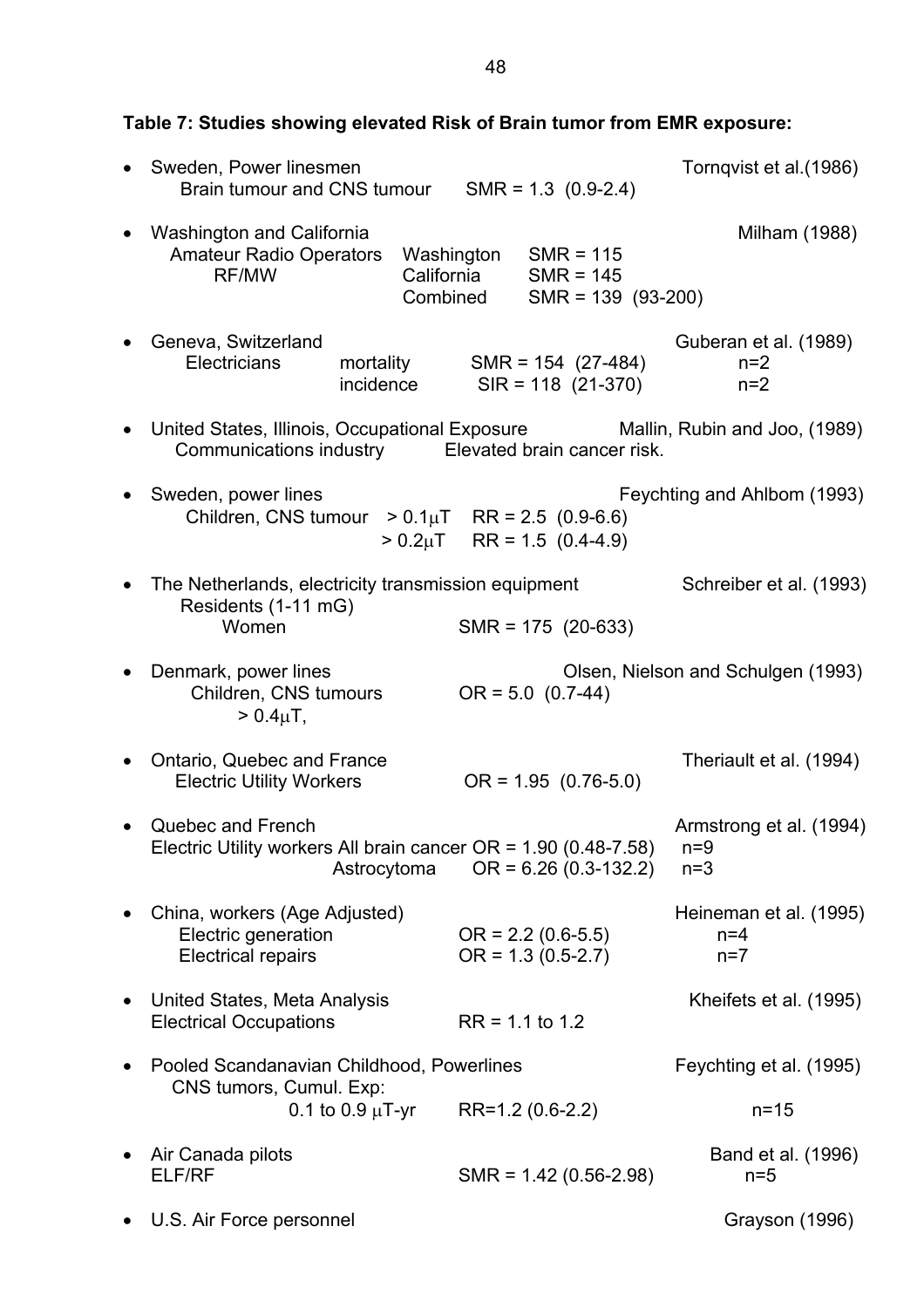|           | <b>ELF</b> fields                                                                                       | $OR = 1.28 (0.95 - 1.74)$                                                                       |                                           |
|-----------|---------------------------------------------------------------------------------------------------------|-------------------------------------------------------------------------------------------------|-------------------------------------------|
|           | Germany, Meta Analysis                                                                                  | $OR = 1.5(0.69-3.26)$                                                                           | Meinert and Michaelis (1996)              |
| $\bullet$ | North Sydney, FM/TV, residential<br>Childhood incidence                                                 | $RR = 1.10 (0.59 - 2.06)$                                                                       | Hocking et al. (1996)<br>$n = 64$         |
|           | <b>Sweden Powerlines</b><br>Residents CNS tumor<br>Astrocytoma III - IV                                 | $RR = 1.3$ (0.3-4.8)<br>$RR = 2.2$ (0.6-8.5)                                                    | Feychting et al. (1997)<br>$n=3$<br>$n=3$ |
| $\bullet$ | United Kingdom, Sutton Coldfield FM/TV tower<br>Residents 0-2 km from the tower                         | $O/E = 1.31 (0.75-2.29)$                                                                        | Dolk et al. (1997a)                       |
|           | • United Kingdom, 20 Regional FM/TV towers<br>Residents 0-10km from the towers                          | $O/E = 1.03 (0.93 - 1.20)$                                                                      | Dolk et al. (1997b)                       |
| $\bullet$ | United States, Commercial aircrew<br>ELF/RF                                                             | Increased brain tumour mortality                                                                | Nicholas et al. (1998)                    |
| $\bullet$ | New Zealand, Residential Fields<br>Childhood CNS Tumors.>0.2µT                                          | $OR = 1.6 (0.4 - 7.1)$                                                                          | Dockerty et al. (1998)                    |
| $\bullet$ | Sweden<br>meningioma<br><b>Electrical Occupations</b><br>Measured $> 0.4 \mu T$<br>glioma<br>meningioma | $RR = 1.8$ (0.3-3.6)<br>$RR = 1.9 (0.8-5.0)$<br>$RR = 1.6 (0.3-10.2)$                           | Rodvall et al. (1998)<br>$n = 20$         |
|           | Sweden, Cell phone users<br>left side,<br>right side                                                    | $OR = 2.40 (0.52-10.9)$<br>$OR = 2.45 (0.78 - 7.76)$                                            | Hardell et al. (1999)<br>$n = 206$        |
|           | <b>United States Utility Workers</b><br>5 studies combined<br>$>10 \mu T$ -years                        | $RR = 1.12(0.98 - 1.28)$                                                                        | Kheifets et al. (1999)                    |
|           | United States, Motorola Study                                                                           |                                                                                                 | Morgan et al. (2000)                      |
|           | <b>High Exposure</b><br><b>Moderate Exposure</b><br>High/Mod vs Low                                     | $RR = 1.07$ (0.32-2.66) n = 3<br>$RR = 1.18$ (0.36-2.92) n = 3<br>$RR = 1.13$ (0.49-2.31) n = 6 |                                           |

Definitions: RR is the Risk Ratio, OR the Odds Ratio, SMR the Standardized Mortality Ratio, PMR the Proportionate Mortality Ratio, SIR the Standardized Incidence Ratio, MOR the Mortality Odds Ratio, O/E the observed vs expected ratio, PPR the Proportionate Probable Ratio, N is the total population sample size and n is the exposed sample size.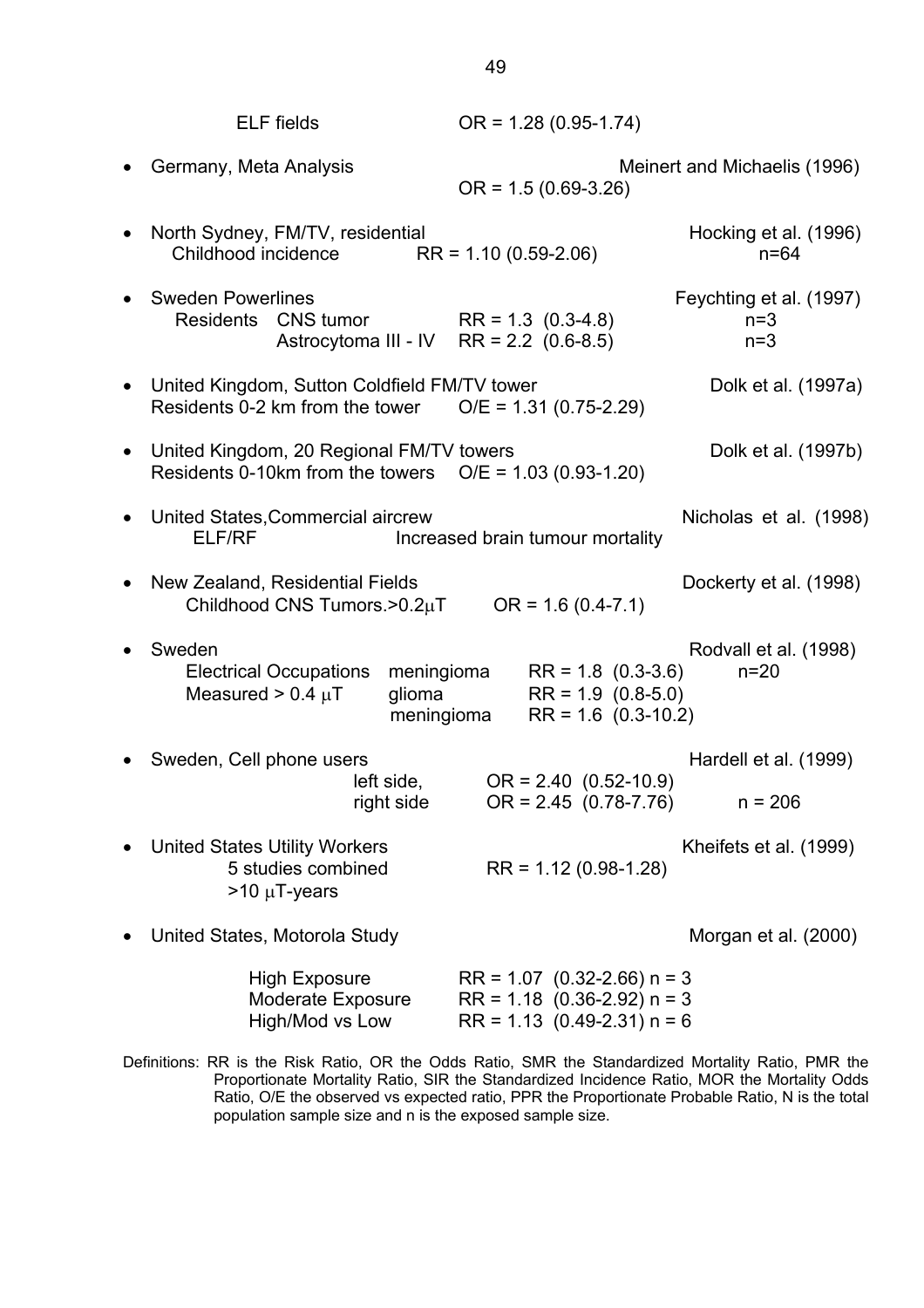**Table 8: Significant Increases in Brain Tumor from EMR exposure:** 

| $\bullet$ | United States: Microwave repair workers<br>Astrocytoma brain tumors RR = $74.1$ (15.0-367), p<0.0001                                                                              |                                                                                              | Zarek (1977)<br>$n=2$                                        |
|-----------|-----------------------------------------------------------------------------------------------------------------------------------------------------------------------------------|----------------------------------------------------------------------------------------------|--------------------------------------------------------------|
| $\bullet$ | United States Embassy in Moscow:<br>Radar RF/MW exposure                                                                                                                          |                                                                                              | Lilienfeld et al. (1978)                                     |
|           | Males Working in the Embassy                                                                                                                                                      | SMR = 20 $(2.4-72.2)$ , p<0.01                                                               | $n=2$                                                        |
|           | Navy, Korean War, FT/ET groups, RF/MW<br>For brain, eye and CNS                                                                                                                   | $RR = 1.66$ (1.06-2.60)                                                                      | Robinette et al. (1980)<br>$n=8$                             |
|           | <b>Washington State, Electrical Workers</b><br><b>All Groups</b><br>Electrical and electronic technicians<br><b>Power Station Operators</b><br>Electricians                       | $PMR = 123$ , $p < 0.05$ )<br>$PMR = 134$<br>$PMR = 130$<br>$PMR = 155 p < 0.01$             | Milham (1985)<br>$n = 101$<br>$n=7$<br>$n=3$<br>$n=46$       |
|           | Maryland, U.S. electrical industries<br><b>Brain tumours</b>                                                                                                                      | Died significantly earlier                                                                   | Lin et al. (1985)<br>$n = 951$                               |
|           | Sweden, Power lines, Children<br><b>CNS</b> tumour                                                                                                                                | $RR = 3.9, p<0.05$                                                                           | Tomenius (1986)                                              |
|           | Denver, Residential, children                                                                                                                                                     |                                                                                              | Savitz et al.                                                |
|           | (1988)<br>2-level wire code                                                                                                                                                       | $OR = 2.04$ (1.11-3.76)                                                                      |                                                              |
|           | New Zealand, electrical workers<br>Radio and TV repair<br>Electricians<br><b>Total electrical workers</b>                                                                         | $OR = 7.86 (2.2 - 28.1)$<br>$OR = 1.68(0.75-3.79)$<br>$OR = 1.62 (1.04 - 2.52)$              | Pearce, Reif and Fraser (1989)<br>$n=2$<br>$n=6$<br>$n = 21$ |
|           | U.S., prenatal electric blanket<br>Brain cancer in children                                                                                                                       | $OR = 2.5 (1.1-5.5)$                                                                         | Savitz, John and Kleckner (1990)                             |
|           | United States, 16 States (Mortality)<br>Electrical engineers and technicians<br>Telephone workers,<br>Electric power workers<br>Electrical workers in<br>manufacturing industries | $OR = 2.7$ (2.1-3.4)<br>$OR = 1.6 (1.1-2.4)$<br>$OR = 1.7 (1.1-2.7)$<br>$OR = 2.1$ (1.3-3.4) | Loomis and Savitz (1990)                                     |
|           | Finland, Occupational exposures                                                                                                                                                   |                                                                                              | Juutilainen, Laara and Pukkala (1990)                        |
|           | CNS tumour, 25-64 year old male<br>Probable exposure<br>Possible exposure                                                                                                         | $RR = 1.3$ (0.7-2.3)<br>$RR = 1.3$ (1.0-1.6)                                                 |                                                              |
|           | Aerospace electromechanical workers<br>All workers<br>For hourly workers with up to                                                                                               | $PMR = 4.2 (p<0.0001)$                                                                       | Park et al. (1990)<br>$n = 583$                              |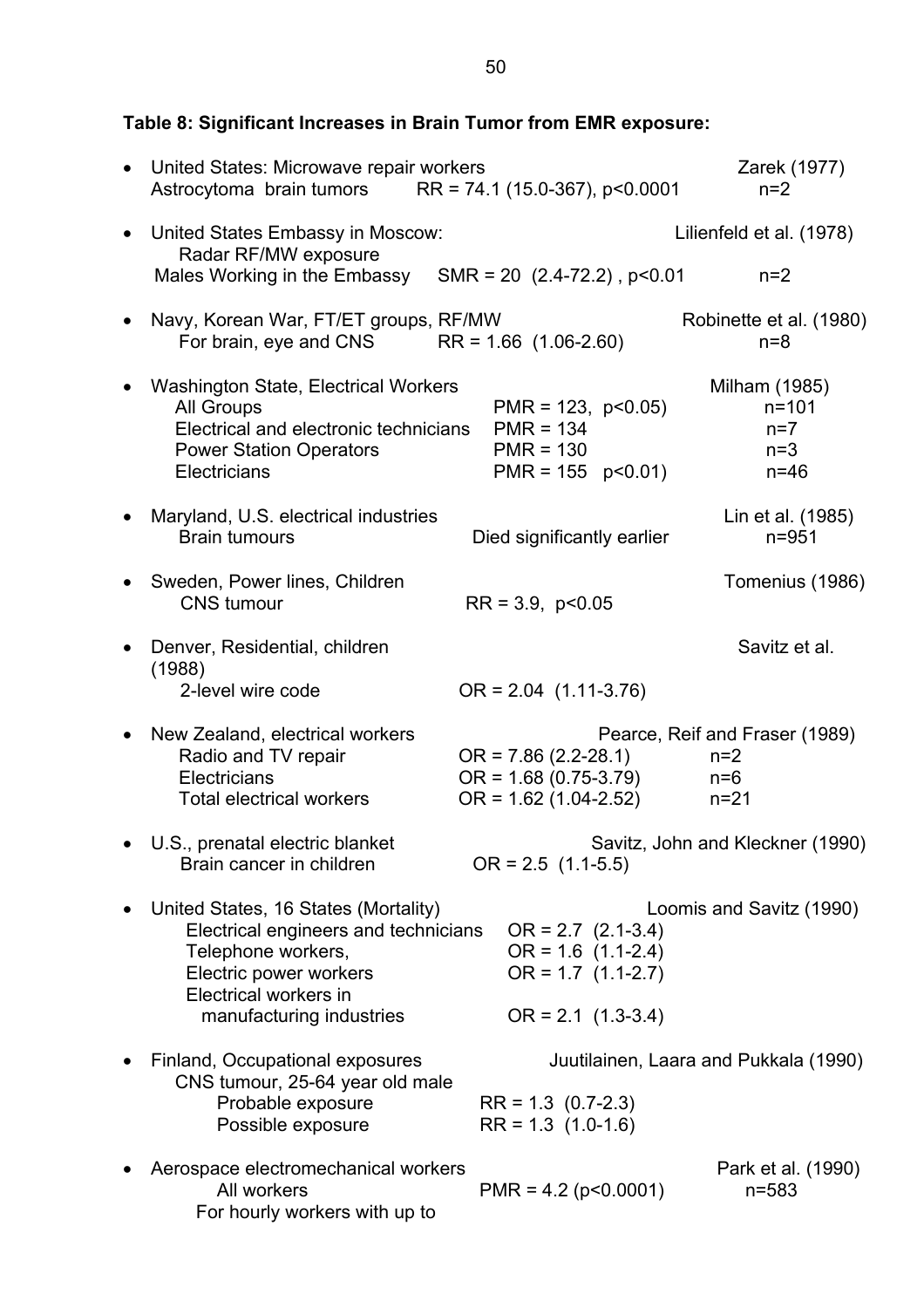| 20 years of work                                                                                                    | $PMR = 8.7$ (p=0.000003).                                             |                                      |
|---------------------------------------------------------------------------------------------------------------------|-----------------------------------------------------------------------|--------------------------------------|
| Germany, electrical workers<br>Women<br>Men                                                                         | $RR = 5.2$ (1.4-20.1)<br>$RR = 0.9 (0.2-2.3)$                         | Schlehofer et. al. (1990)            |
| Canada, Commercial pilots<br><b>ELF/RF</b>                                                                          | SMR = $4.17$ (1.4-9.5), p=0.017<br>$SIR = 3.45 (1.2 - 7.9), p=0.03$   | Band et al. (1990)<br>$n=4$<br>$n=4$ |
| Canada, British Colombia pilots<br>Elevated PMRs for brain cancer and nervous system cancer.                        |                                                                       | Salisbury et al. (1991)              |
| Sweden, Occupational exposure                                                                                       |                                                                       | Tornqvist et al. (1991)              |
| Assemblers and repairmen in radio and TV industry<br>All brain tumours<br>Glioblastomas                             | SMR=2.9, (1.2-5.9)<br>SMR=3.4, (1.1-8.0)                              |                                      |
| All welders<br>Iron/steel industry<br>For glioblastomas                                                             | SMR=1.3, (1.0-1.7)<br>SMR=3.2, (1.0-7.4)<br>SMR=1.5 (1.1-2.1).        |                                      |
| England, British Airways pilots<br>ELF/RF                                                                           | $PMR = 2.68$ , $p < 0.05$                                             | Irvine and Davies (1992)             |
| Norway, Occupational electric<br>and magnetic exposures.                                                            |                                                                       | Tynes, Andersen and Langmark (1992)  |
| Finland, power lines<br>CNS tumours in boys<br>$>0.2\mu$ T or $>0.4\mu$ T-years                                     | $SIR = 4.2, (1.4-9.9)$                                                | Verkasalo et al. (1993)              |
| Denmark, High voltage installations<br>Children, $>0.4\mu$ T Significantly increased cancer, including CNS tumours. |                                                                       | Olsen et al. (1993)                  |
| Denver, Residence<br>Children, Wire Code                                                                            | $OR = 2.5 (1.1-5.5)$                                                  | Savitz and Kaune (1993)              |
| New Zealand, electrical workers<br>Electricians<br><b>Electrical engineers</b>                                      | $OR = 4.6$ (1.7-12.2)<br>$OR = 8.2$ (2.0 - 34)                        | Preston-Martin et al. (1993)         |
| Sweden, Occupational exposure<br>Low exposure<br>Moderate Exposure<br><b>High Exposure</b>                          | $RR = 1.0 (0.7 - 1.6)$<br>$RR = 1.5(1.0-2.2)$<br>$RR = 1.4 (0.9-2.1)$ | Floderus et al. (1993)<br>$n = 261$  |
|                                                                                                                     |                                                                       |                                      |

51

• U.S. Meta Analysis of 13 studies Washburn et al. (1994)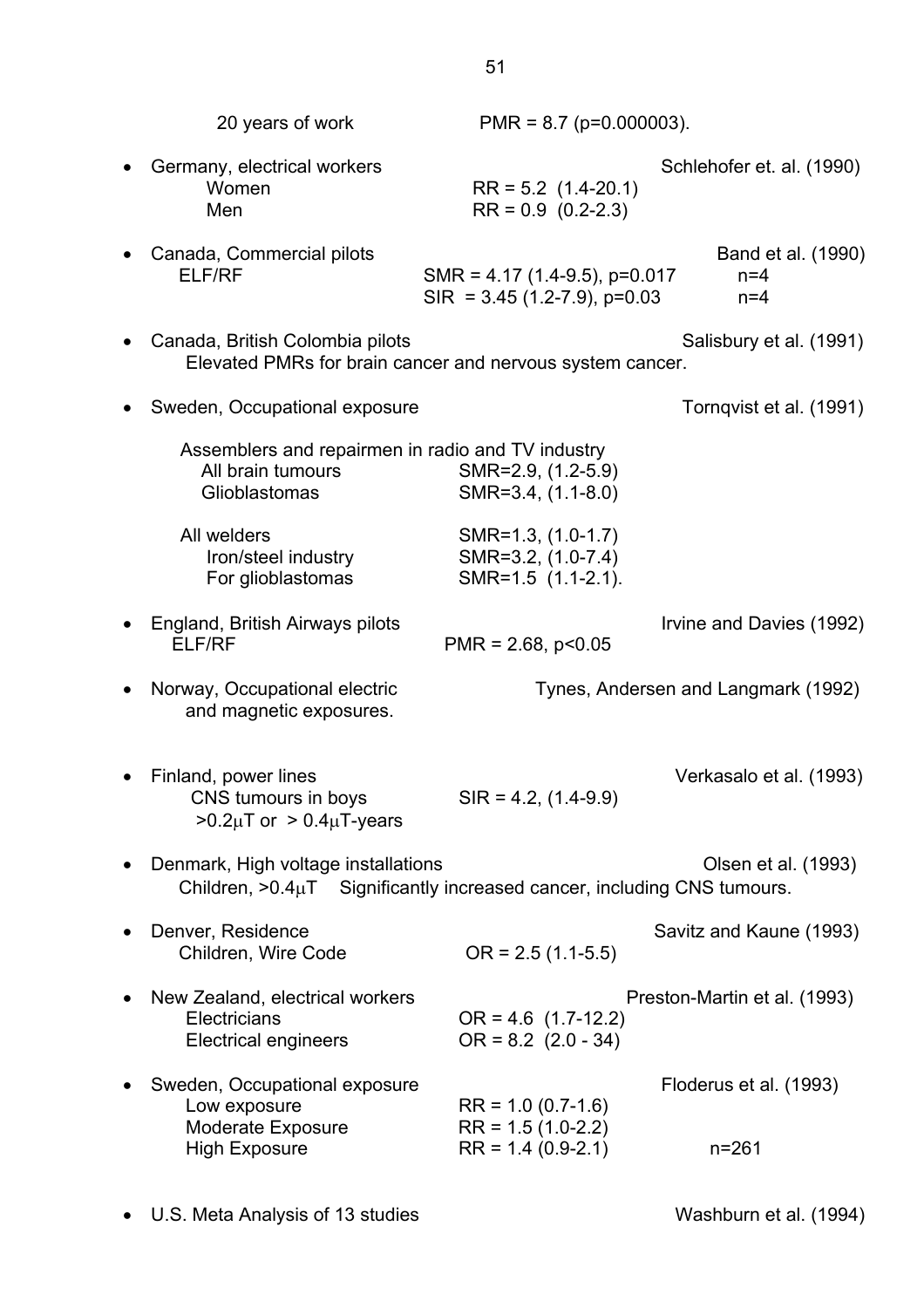| <b>Residential Children, CNS</b>                                                                                                                                                                                                                            | $RR = 1.89(1.34 - 2.67)$                                                                                                                                                                                                                                                                    |                                                         |
|-------------------------------------------------------------------------------------------------------------------------------------------------------------------------------------------------------------------------------------------------------------|---------------------------------------------------------------------------------------------------------------------------------------------------------------------------------------------------------------------------------------------------------------------------------------------|---------------------------------------------------------|
| Overall brain tumour<br>ISCO code weak magnetic/                                                                                                                                                                                                            | $SIR = 1.09 (0.9-1.41)$                                                                                                                                                                                                                                                                     | $n = 77$                                                |
| electric exposure<br><b>Tram drivers</b><br>Radio/telegraph operators<br>Electricians, installation<br>Electricians, power supply<br>Power plant operators<br>Power line workers<br>Telephone installers<br>Railway track walkers<br>Total for these groups | $SIR = 2.20$ (1.01-4.18)<br>$SIR = 2.04$ (0.42-5.98)<br>$SIR = 1.20 (0.25-3.49)$<br>$SIR = 1.23 (0.67 - 2.07)$<br>$SIR = 1.16 (0.43 - 2.53)$<br>$SIR = 1.15 (0.24 - 3.36)$<br>$SIR = 1.51 (0.78-2.64)$<br>$SIR = 1.22 (0.49 - 2.51)$<br>$SIR = 2.20$ (1.1-4.18)<br>$SIR = 1.14, (0.9-1.42)$ |                                                         |
| United States, Telephone industry<br>Women from 24 states                                                                                                                                                                                                   | $OR = 2.1 (1.2-3.7)$                                                                                                                                                                                                                                                                        | Dosemeci and Blair (1994)                               |
| England, Electrical workers                                                                                                                                                                                                                                 | PPR = 118 (103-136)                                                                                                                                                                                                                                                                         | Fear et al. (1996)                                      |
| France electrical utility workers<br><b>Brain tumour</b><br>5 year latency                                                                                                                                                                                  | $OR = 3.06(1.08-8.74)$<br>$OR = 3.69(1.10-12.43)$                                                                                                                                                                                                                                           | Guenel et al. (1996)<br>$n=69$                          |
| <b>Polish Military</b><br><b>Mortality</b>                                                                                                                                                                                                                  | RR=1.9 (1.08-3.47), p<0.05                                                                                                                                                                                                                                                                  | Szmigielski (1996)<br>n=55,500                          |
| U.S. Air Force<br>Aircrew compared<br>with non-flying crew<br>Adjusted for rank, socioecom.                                                                                                                                                                 | $OR = 1.77(1.17-2.68)$<br>$OR = 1.22 (0.76-1.95)$                                                                                                                                                                                                                                           | Grayson and Lyons (1996)<br>$n = 37$                    |
| U.S. Air Force personnel<br>Age-race-adjusted odds ratios<br><b>Senior Rank</b><br>Ionizing radiation<br><b>ELF</b> fields<br><b>RF/MW fields</b>                                                                                                           | $OR = 2.11 (1.48-3.01)$<br>$OR = 0.58$ (0.22-1.52)<br>$OR = 1.28(0.95-1.74)$<br>$OR = 1.39(1.01-1.90)$                                                                                                                                                                                      | Grayson (1996)                                          |
| Brazil, San Paulo, Utility workers                                                                                                                                                                                                                          | $PCMR = 7.7 (1.02-9.65)$                                                                                                                                                                                                                                                                    | Mattos and Koifman (1996)                               |
| <b>Danish Utility Workers</b><br>Women<br>Women >10yrs < $0.09\mu$ T<br>$0.1 - 0.29 \mu T$                                                                                                                                                                  | $SIR = 1.3 (0.7 - 2.2)$<br>$SIR = 1.9$<br>$SIR = 9.2 p < 0.05$                                                                                                                                                                                                                              | Johansen and Olsen (1998)<br>$n = 15$<br>$n=4$<br>$n=2$ |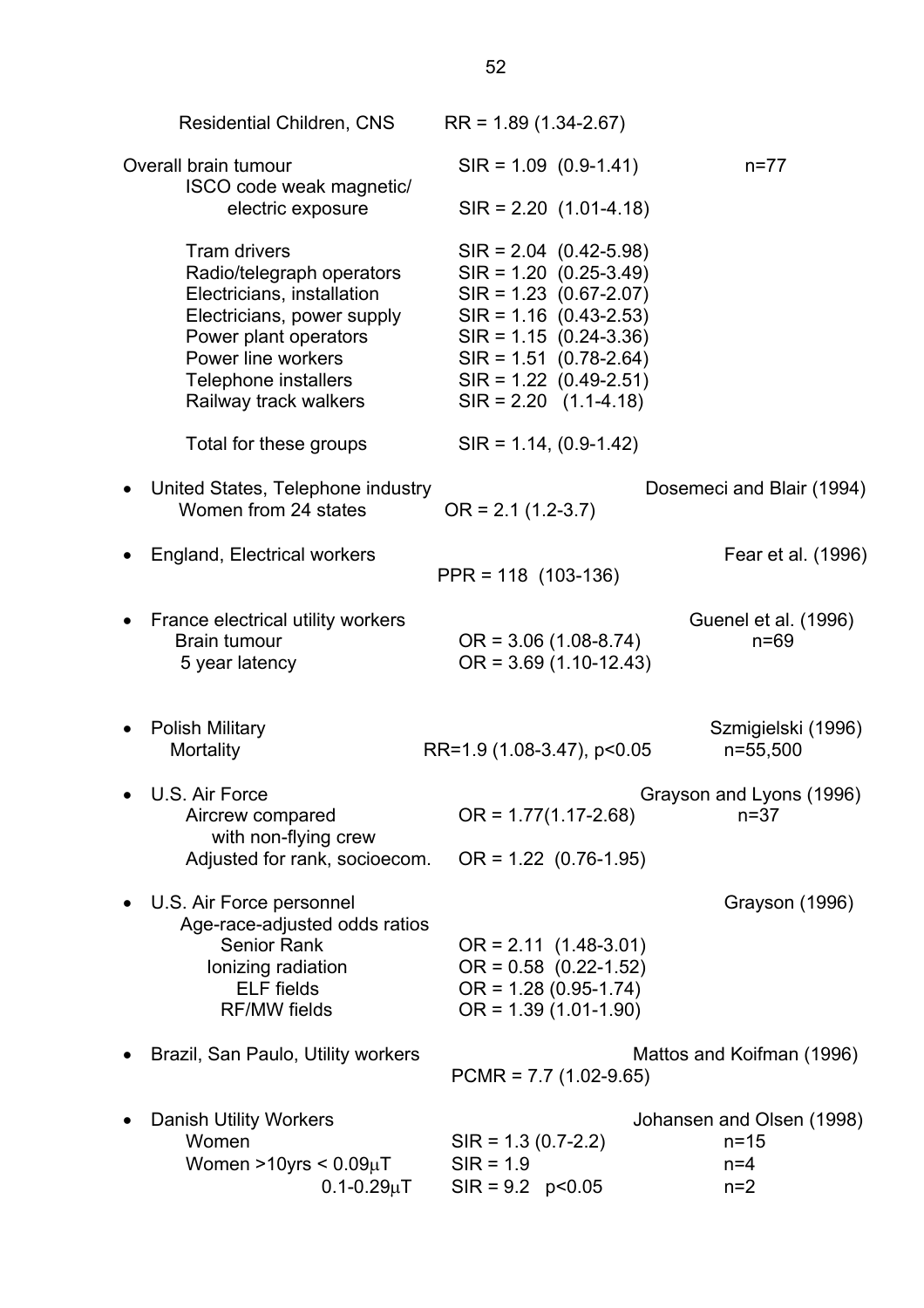|           |                                                                                                                                | ິ                                                   |                      |                                                    |  |
|-----------|--------------------------------------------------------------------------------------------------------------------------------|-----------------------------------------------------|----------------------|----------------------------------------------------|--|
|           | • United States, Occupational<br><b>CNS</b> cancer                                                                             |                                                     | RR=1.2 to 1.3 p<0.05 | Cocco, Heineman and Dosemeci (1999)<br>$n = 12980$ |  |
| $\bullet$ | <b>Brazilian Naval Personnel</b><br>Aged <56 yrs<br>Unmarried men                                                              | $OR = 4.63 (2.54 - 8.45)$<br>$OR = 3.18(1.69-5.99)$ |                      | Santana, Silva and Loomis (1999)<br>$n = 40$       |  |
|           | • United States Utility Workers<br>Highest exposure categories:<br>Career exposure (2yr lag) Cumulative $RR = 1.8 (0.7 - 4.7)$ |                                                     |                      | Savitz et al. (2000)                               |  |

- Career exposure (2yr lag) Average RR =  $2.5$  (1.0-6.3)\* Cumulative exposure (2-10 years) RR =  $2.62$  (1.2-6.0)\* Average exposure (2-10 years) RR =  $2.38$  (1.1-5.0)\* Cumulative exposure  $(10-20 \text{ years})$  RR = 1.58  $(0.7-3.7)$ Average exposure (10-20 years) RR = 2.25 (0.9-5.4)
- Multivariate Analysis of therapeutic example of the Hardell et al. (2000) Exposures and cellphone use, Sweden

For cellphone use and head exposure position OR = 2.62 (1.09-6.71)

### **Table 9: Studies showing dose-response relationships for EMR exposure and brain tumor:**

| Denver, United States, power lines<br>Childhood )<br>CNS tumors) | <b>Birth Address</b><br>Death Address | Dose related for children living at same address. | $RR = 1.83$ , $p=0.04$<br>$RR = 1.76$ , $p=0.017$ |     |                                            |                     | Wertheimer and Leeper (1979)<br>$n = 22$<br>$n=30$ |
|------------------------------------------------------------------|---------------------------------------|---------------------------------------------------|---------------------------------------------------|-----|--------------------------------------------|---------------------|----------------------------------------------------|
| Electrical Occupations in Maryland, U.S.                         |                                       | Glioma/Astrocytoma                                |                                                   |     | <b>Other Brain Tumors</b>                  |                     | Lin et al. (1987)                                  |
| Definite Exposure                                                |                                       | $2.15(1.10-4.06)$ n = 27                          |                                                   |     | $1.54(0.68-3.38)$ n = 15                   |                     |                                                    |
| Probable exposure                                                |                                       | $1.95(0.94-3.91)$ n = 21                          |                                                   |     | $1.30(0.60-2.78)$ n = 19                   |                     |                                                    |
| Possible exposure                                                |                                       | $1.44(1.00-1.95 n = 128$                          |                                                   |     | $0.94$ (0.68-1.31) $n = 87$                |                     |                                                    |
| No exposure                                                      | 1.0                                   |                                                   | $n = 323$                                         | 1.0 |                                            |                     | $n = 286$                                          |
|                                                                  |                                       | Trend p<0.01                                      |                                                   |     | Trend p<0.05                               |                     |                                                    |
| Eastern U.S. Electronic Industries                               |                                       |                                                   |                                                   |     |                                            |                     | Thomas et al. (1987)                               |
| Astrocytic brain tumours                                         |                                       |                                                   | RR=4.9 (1.9-13.2)                                 |     |                                            |                     |                                                    |
|                                                                  |                                       |                                                   |                                                   |     | Duration Employed (yr)                     |                     |                                                    |
|                                                                  |                                       |                                                   | Unexposed                                         |     | $<$ 5                                      | $5-19$              | $\geq 20$                                          |
|                                                                  | <b>RR</b>                             |                                                   | 1.0                                               |     | 3.3 7.6                                    |                     | 10.4                                               |
| Solder fume adjusted                                             | <b>RR</b>                             |                                                   | 1.0                                               |     | 1.65                                       | 3.8                 | 5.2                                                |
|                                                                  |                                       |                                                   |                                                   |     |                                            | $($ trend $p<0.05)$ |                                                    |
| East Texas, Males Glioma                                         |                                       |                                                   |                                                   |     |                                            |                     | Speers, Dobbins and Miller (1988)                  |
|                                                                  |                                       |                                                   |                                                   |     |                                            | $n = 202$           |                                                    |
| Transportation, communication                                    |                                       |                                                   |                                                   |     |                                            |                     |                                                    |
| and utilities industries                                         |                                       |                                                   | $OR = 2.26$ (1.18-4.32)                           |     |                                            |                     |                                                    |
| Electricity or electromagnetic fields                            |                                       |                                                   |                                                   |     | OR = $3.94$ (1.52-10.20) Trend: $p < 0.01$ |                     |                                                    |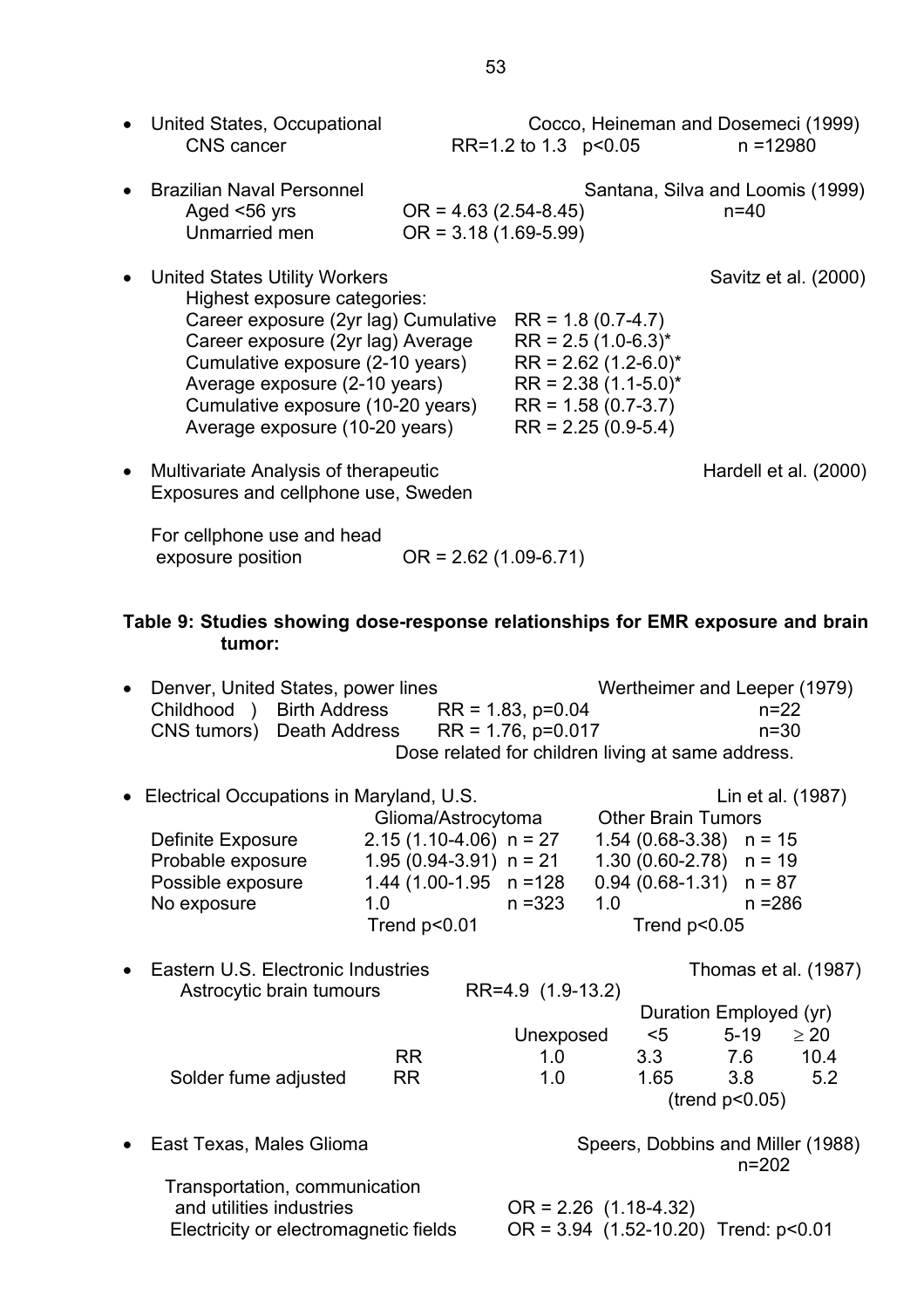| Los Angeles County, Occupational exposure<br>High exposure to electric and magnetic fields                                                         |                                                                                               | Preston-Martin et al. (1989)<br>$n = 272$                                               |
|----------------------------------------------------------------------------------------------------------------------------------------------------|-----------------------------------------------------------------------------------------------|-----------------------------------------------------------------------------------------|
| Glioma<br>Astrocytoma, >5 years emplt.                                                                                                             | OR=1.8 (0.8-4.3)<br>OR=4.4 (1.2-15.6)                                                         | $p$ for trend = 0.05                                                                    |
| Los Angeles Country, electrical industry                                                                                                           |                                                                                               | Mack et al. (1991)                                                                      |
| Astrocytomas                                                                                                                                       | $RR = 10.3$ (1.3-80.8)                                                                        | $n = 272$<br>trend, $p=0.01$                                                            |
| • San Francisco, Sutra Tower (FM/TV)<br>Children < 21 yrs<br>Comparing <4.5km and >4.5 km                                                          | $RR = 2.87, (1.30-6.32), p<0.01$                                                              | Selvin et al. (1992)<br>$n=35$<br>Trend $p < 0.001$                                     |
| Canada, Provincial Residential Electric Consumption (REC)<br>Childhood brain cancer significantly increases with REC in a<br>dose-response manner. |                                                                                               | Kraut et al. (1994)                                                                     |
| <b>U.S. Electrical Workers</b><br>Mortality Dose-response                                                                                          | OR = $1.94$ per $\mu$ T-yr                                                                    | Savitiz and Loomis (1995)                                                               |
| U.S. Computer exposures<br>Computer Programmers (>10 yrs)<br>Engineering/Technical (>10 yrs)<br>Glioma, All subjects, 5yr progrm.                  | $OR = 2.8$ (1.1-7.0)<br>$OR = 1.7 (1.0-3.0)$<br>$OR = 3.9$ (1.2-12.4)                         | Beall et al. (1996)<br>Trend $p = 0.04$<br>Trend $p = 0.07$<br>Trend $p = 0.08$         |
| United States, office workers<br><b>Transformer fields</b>                                                                                         | $SIR = 389(156-801)$                                                                          | Milham (1996)<br>$N = 410$<br>Exposure trend p=0.0034<br>Employment period trend p<0.05 |
| Ontario Hydro male employees (Adjusted ORs)<br><b>Brain Tumour</b><br>Mod. Field                                                                   | $OR = 1.27 (0.32 - 5.41)$                                                                     | Miller at al. (1996)                                                                    |
| High Field<br>Mod. Field<br><b>Benign Brain</b><br>Tumour<br>High Field                                                                            | $OR = 1.33 (0.52 - 10.8)$<br>$OR = 5.38(0.42-69.3)$<br>$OR = 5.64 (0.3-105)$                  | Both show trends.                                                                       |
| French electric utility workers<br>Allowing for a 10 year latency, V/m-yrs                                                                         |                                                                                               | Guenel et al. (1996)                                                                    |
| ~166<br>166-229<br>230-294<br>>294                                                                                                                 | $OR = 1.0$<br>$OR = 1.67 (0.67 - 4.19)$<br>$OR = 1.79(0.60-5.36)$<br>$OR = 2.15(0.63 - 7.26)$ | $n = 22$<br>$n = 14$<br>$n = 9$<br>$n = 7$                                              |
| Norway                                                                                                                                             |                                                                                               | Tynes and Haldorsen (1997)                                                              |
| Children<br>$<$ 0.05 $\mu$ T<br>$RR =$<br>1.0                                                                                                      | $0.05 - 0.14 \mu T$<br>$>0.14 \mu T$<br>$2.6$ $(0.5-12.0)$<br>$2.3(0.8-6.6)$                  | $n = 10$<br>$p=0.07$                                                                    |
| <b>United States Electric Utility Workers</b><br>Reference                                                                                         | $OR = 1.0$                                                                                    | Savitz et al. (2000)                                                                    |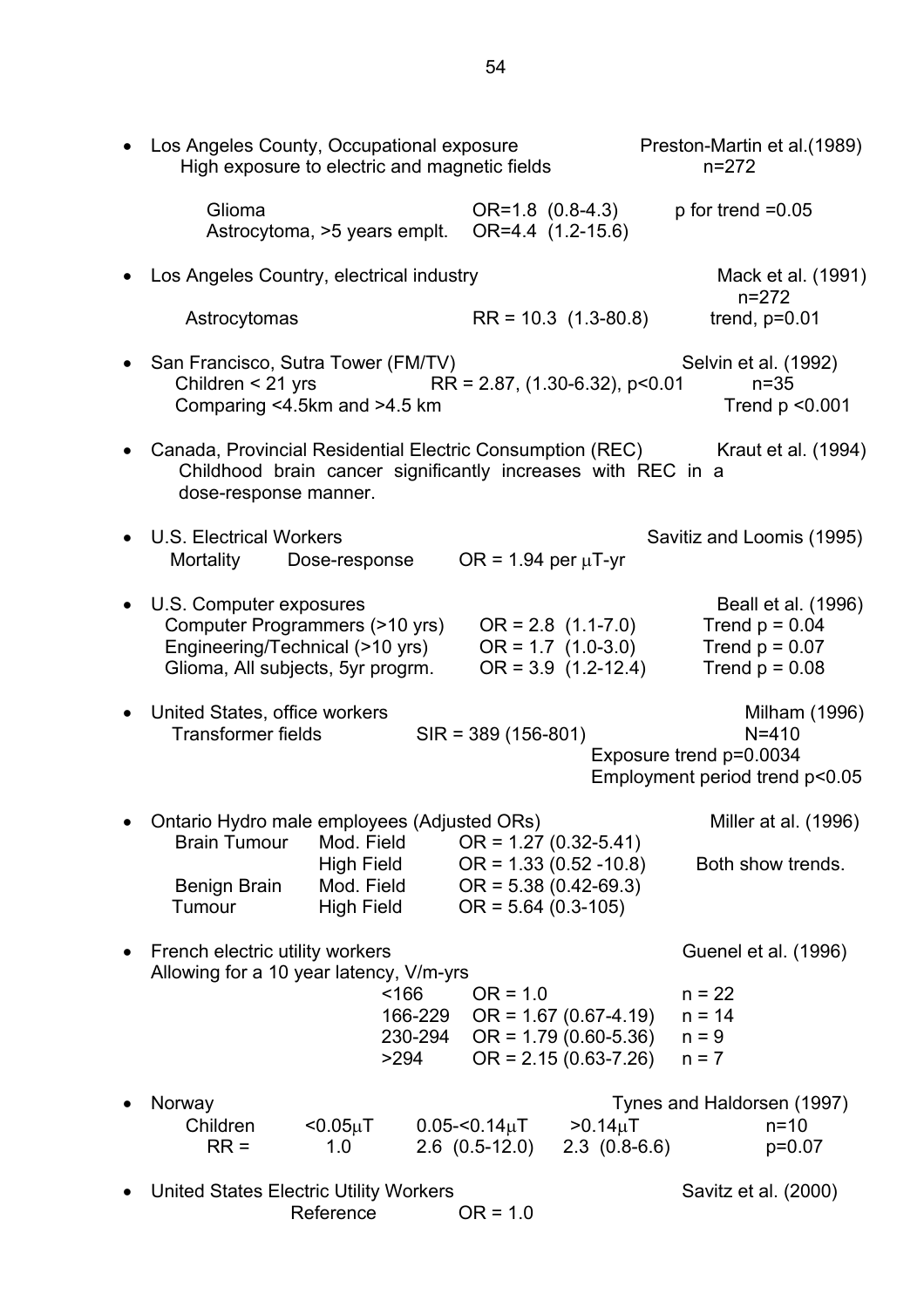| Middle exposure<br>High exposure | $OR = 1.8 (0.7 - 4.7)$<br>$OR = 2.5 (1.0-6.3)$ Trend $p < 0.05$ |  |
|----------------------------------|-----------------------------------------------------------------|--|
|                                  |                                                                 |  |

| • Cell phone users in Denmark        |         |                    |      | Johansen et al. (2001) |
|--------------------------------------|---------|--------------------|------|------------------------|
| Duration of digital subscription     | — <1 vr | 1-2 $yrs$ ≥3 $yrs$ |      |                        |
| Relative to reference group SIR      | 0.7     | 0.9                |      |                        |
| Relative to $\leq$ 1 yr group<br>RR. | 1 ()    | 1.29               | 1 71 |                        |

### **8.3 Brain Tumor Summary:**

The US electrical utility workers who were studied by Professor David Savitz's group had a dose-response increase in cardiac death, suicide and brain tumor. Figure 35 shows the brain tumor dose-response with a threshold for RR=1.0 of zero exposure.



Figure 35: U.S. electric utility workers dose-response increase in brain tumours, Savitz et al. (2000).

The epidemiological studies on EMR associated brain cancer include over 60 studies of over 110 separate groups with elevated brain cancer from EMR exposure from across the spectrum. Of the 119 groups, 85 show significant increases, 16 show dose-response relationships and 10 of these are statistically significant. This evidence is more than sufficient, using the Bradford-Hill guidance, Hill (1965), to conclude that there is a causal relationship between EMR exposure across the spectrum and brain tumour incidence and mortality. Six studies specifically identify Astrocytoma from EMR exposure.

## **9. Cellphone radiation evidence:**

Because cellphone radiation is similar to radar signals it is appropriate to consider cellphone genotoxic and brain tumor evidence.

The cellphone brain tumor study provided, Muscat et al. (2000) reports an elevated neuroepitheliomatous cancer,  $OR = 2.1$ ,  $95\%CI: 0.9-4.7$ , n=9. This is reported by the director of the WTR program that funded this study, Dr George Carlo (Carlo and Schram (2001)) to originally have been significantly elevated at OR = 2.8.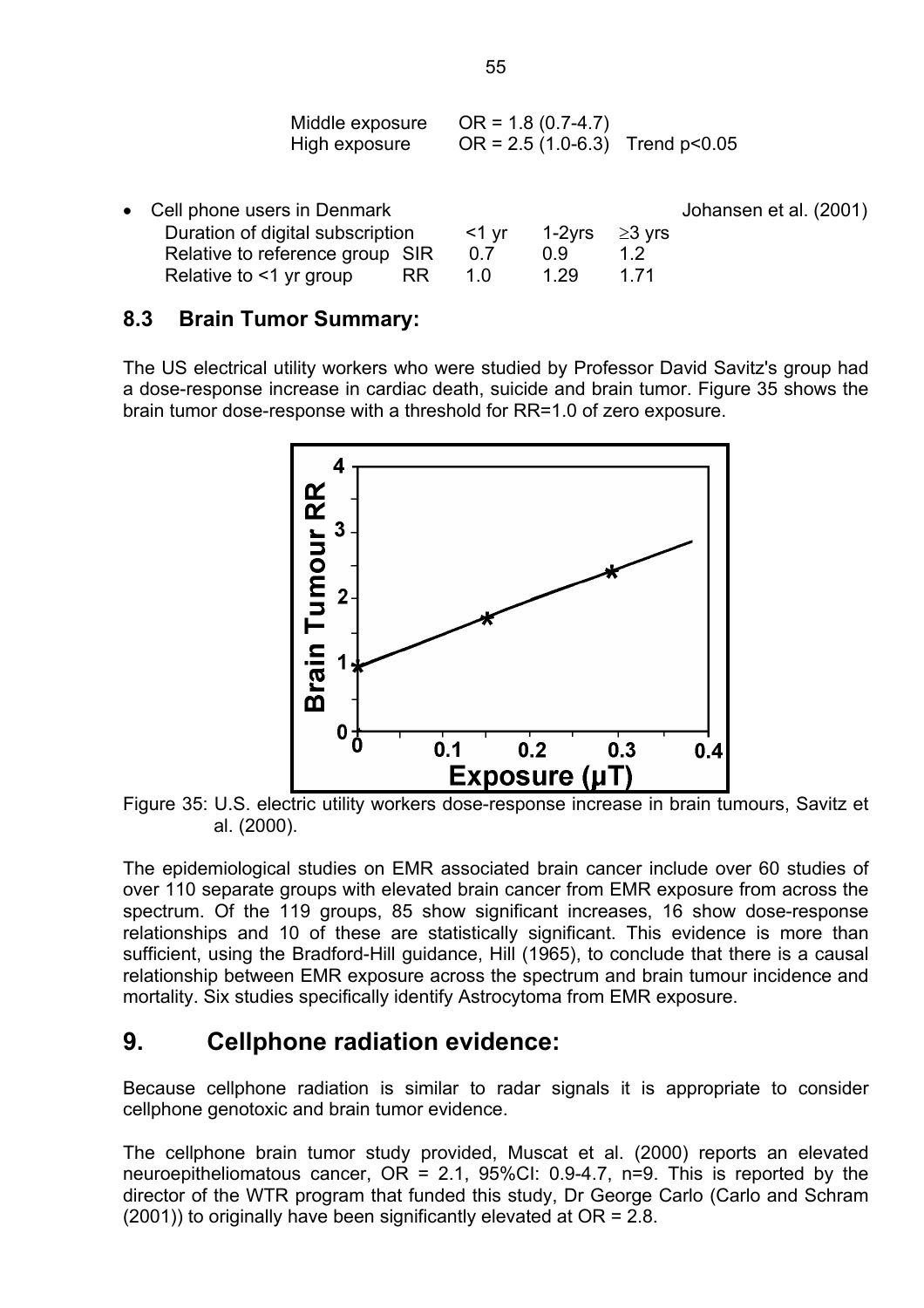Johansen et al. (2001) showed a dose-response increase in brain cancer associated with GSM cellphone use. Repacholi et al. (1997) showed that GSM phone microwave radiation double the lymphomas in mice. Hardell et al. (2001) showed that there was a significant increase in brain tumors for cellphone users between where the aerial was and the brain tumor site, OR = 2.62, 95%CI: 1.09-6.71. Significantly increases the incidence of eye cancer (Uveal Melanoma) was caused by cellphone use by between OR = 4.2, 95%CI: 1.2-14.5, and OR = 10.1, 95%CI: 1.1-484.4, Stang et al. (2001).

Despite the fact that the vast majority of cell phone users have been activity using cellphones from less than 5 years and that laboratory research into cellphone radiation effects is limited, significant adverse effects have already emerged. Cellphone analogue systems are similar to FM radio and digital systems are very similar to radar. Laboratory studies have shown that cellphone radiation is genotoxic though chromosome damage, micronuclei formation, DNA strand breakage, enhancement of proto oncogene activity and increases in brain tumor, eye cancer, testicular cancer cervical cancer and other cancers, especially around the head and neck. This is completely consistent with ELF and RF/MW effects shown over more than 40 years of research. It confirms that RF/MW radiation is genotoxic with a safe exposure level of zero.

The genetic and environmental diversity of the general population means that most people will not get cancer but a significant number do and will get cancer and die earlier because of their use of cellphones. This was evident as early as 1994, Rothman et al. (1996), Table 10.

| Table 10: Comparative mortality rates between mobile phone users and<br>portable phone users in the United States for 1994, Rothman et al. (1996). |           |               |         |  |  |  |  |
|----------------------------------------------------------------------------------------------------------------------------------------------------|-----------|---------------|---------|--|--|--|--|
| Group                                                                                                                                              | <b>RR</b> | 95%CI         | p-value |  |  |  |  |
| For Men                                                                                                                                            | 1.40      | $1.06 - 1.86$ | 0.017   |  |  |  |  |
| For Women                                                                                                                                          | 1.52      | $0.78 - 2.95$ | 0.31    |  |  |  |  |
| All People                                                                                                                                         | 1.38      | $1.07 - 1.79$ | 0.013   |  |  |  |  |

Rothman et al. (1996) show that those who used the early larger mobile phone with the transmitter in a box with an aerial that exposed the whole body, had higher mortality rates that those using the small cellphone held against the head. Since this time the smaller head exposing phones have been shown in four studies to increase the incidence of brain tumors and other cancers.

# **10. Police radar Genotoxicity:**

Some studies are not relevant for this case and they are general and do not investigate the specific use of radio or radar. Demers et al. (1992) found that a number of cancers were elevated in Tacoma fire fighters and police officers but not brain cancer. The study data set covered the period 1944-1979 before the type of radar in use in this case has been introduced. Because of the cancer registry and the growth of the services, over 90% of the mortality occurred in the 1974-89 period. Both Fire and Police officers had widespread use of radio with aerials on their vehicles not aimed at their heads. EMR was not a subject of the investigation. One of the objects of the study was to compare the use of cancer registries versus death certificates. The reference group was white males in Washington State, bringing in an element of the healthy worker effect.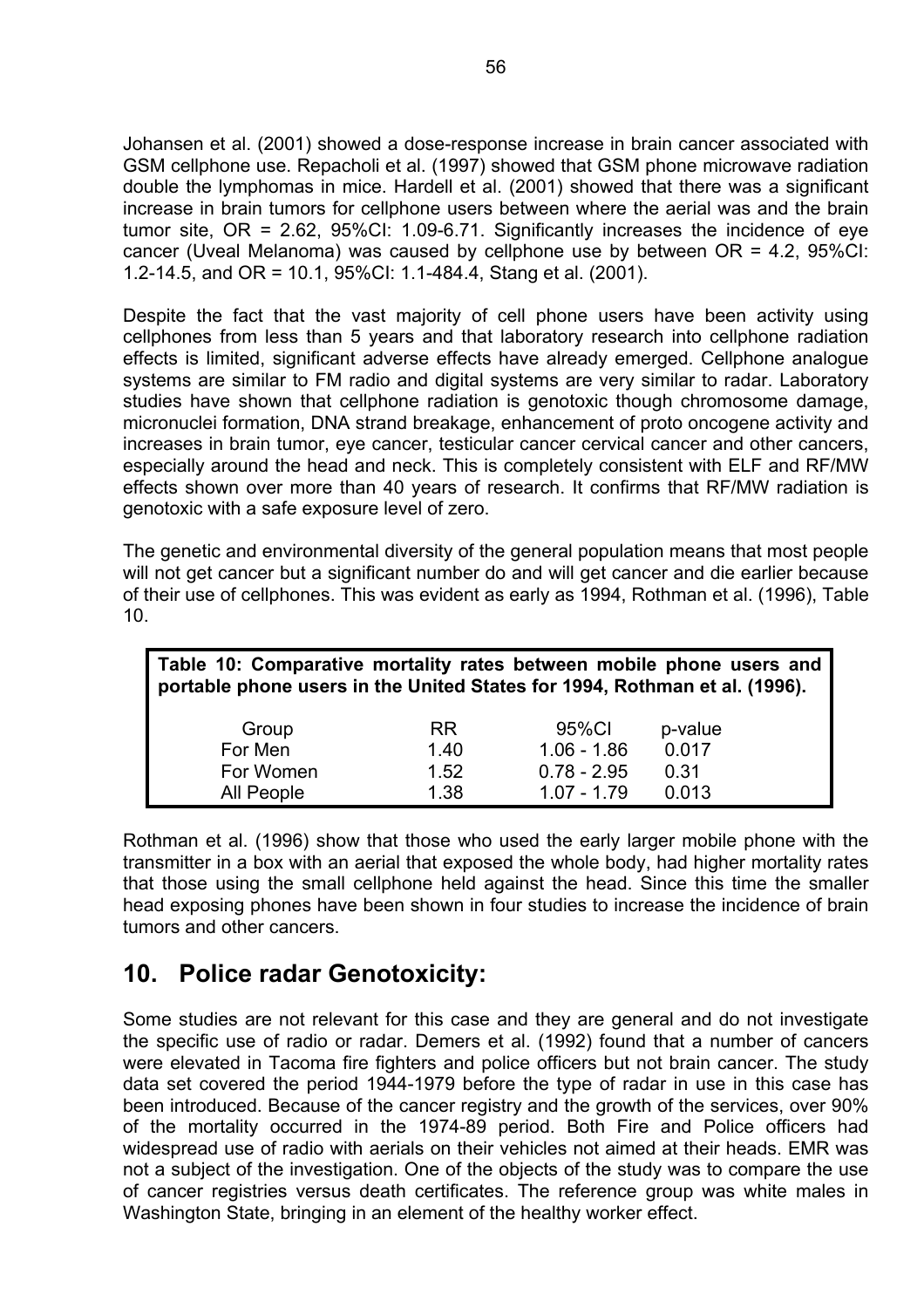The papers reviewing the overall mortality and cancer in police officers show varied results.

Vena et al. (1986) found that police officers had significantly higher malignancies, O/E= 1.27, 95CI: 1,08-1.49 and elevated brain and CNS cancer, O/E = 1.63, 95%CI: 0.52-3.79. For the 20-29 year group it is significantly elevated,  $O/E = 4.4$ . They note that brain cancer is related to some chemical exposures but it had been significantly related to exposure to electromagnetic radiation and that police officers used radios and radars.

Violanti, Vena and Petralia (1988) studied New York police officers and compared them with the average white male population. They found significantly higher than expected mortality for all cause mortality, for malignant neoplasms, SMR = 1.25, 95%CI: 1.10-1.41 and for suicide, SMR = 1.53, 95%CI: 1.0-7.29. Brain and CNS cancers were elevated, SMR = 1.40, 95%CI: 0.56-2.88. If an internal cohort has been used these rates would have been higher.

Finkelstein (1998) studied cancer in Ontario police officers and found elevated testicular cancer, SIR = 1.3, 95%CI: 0.89-1.84, n=23. This could have been the result of the use of hand-held radar. He found no elevation of brain cancer and overall cancer rates were lower than average. All cancer  $SIR = 0.9$ , 95%CI: 0.83-0.96. This is probably an example of the Healthy Worker effect and the reference group was the general Ontario population. When the overall mortality or cancer rate are less than 1.0 then this confirms that it is not a reliable comparison.

Davis and Mostofi (1993) specifically investigated testicular cancer and the use of handheld radars by police officers. They found a highly significant (p<0.001) 6.9-fold increase in testicular cancer.

The observed elevated rates in this study could partly be the response to stress. However, but it is consistent with a recently published set of studies from a large group of electric utility workers, over 2800 of whom had their personal EMR exposures measured, Van Wijngaarden et al. (2000) and Savitz et al. (1999, 2000). These studies showed significant dose-response increase in suicide, heart disease and brain tumor mortality. These are all related to melatonin reduction and show the strong link between melatonin reduction and neurological diseases, suicide and brain cancer. Hence since police officers are regular users of radios, a proportion of the elevated risks can be associated with EMR exposure.

This small and rather limited set of studies confirms that police radar radiation is genotoxic and carcinogenic. When it exposes the testes and brains it increases the incidence of testicular cancer and brain tumors.

## **11. Conclusions and Recommendations:**

A somewhat more comprehensive review of the scientific evidence of genotoxicity, cancer, brain tumor and astrocytoma from chronic pulsed microwave exposure shows that the risk is real and significant. The safe level of exposure of this toxic agent is zero for human populations. The police officer concerned had his head regularly exposed to a pulsed radar signal from a traffic radar over an 8 year period, at intensities 23 to 167 times higher than the level that significant DNA damage has been observed. Hence he had a real and significant risk of developing a brain tumor. His astrocytoma shows that he did.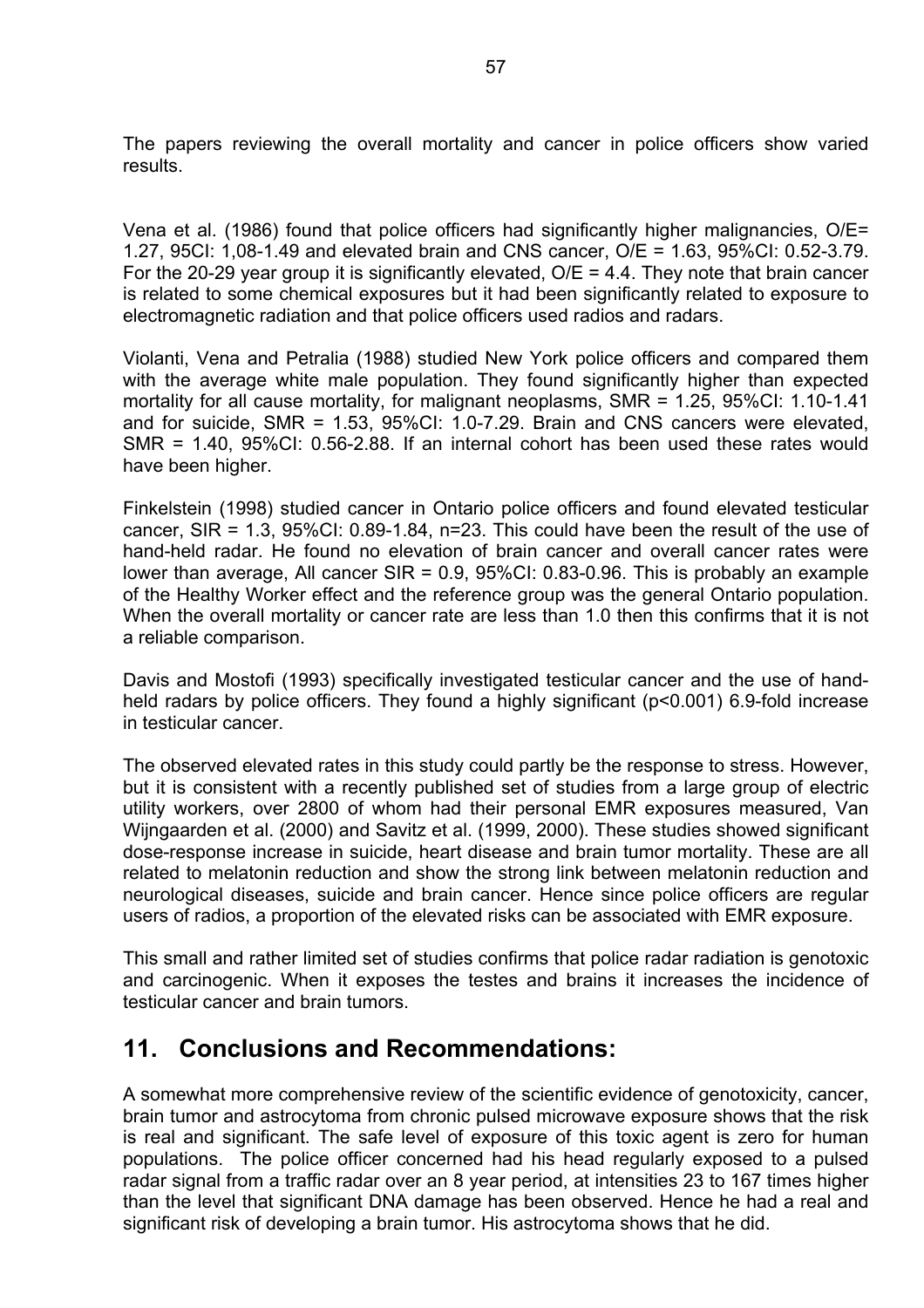This officer's fellow police officers were at the same risk and some may still develop cancer or neurological diseases in their brains, but their genetics and broader exposure history and DNA repair capability has thus far helped to protect them.

## **Hence it is my expert scientific opinion that State Trouper, Wayne Dixon, received his astrocytoma from his police service that involved regularly and chronically exposing his head to a pulsed microwave signal from a traffic radar.**

#### **References:**

- Adey, W.R., 1975: "Introduction: Effects of electromagnetic radiation on the nervous system". Annals N.Y. Acad. Sci. 247: 15-20.
- Adey, W.R., 1988: "Cell membranes: The electromagnetic environment and cancer promotion"., Neurochemical Research, 13 (7): 671-677.
- Adey, W.R., 1990: "Joint actions of environmental nonionizing electromagnetic fields and chemical pollution in cancer promotion". Environmental Health Perspectives 86: 297-305.
- Adey, W.R., 1990a: "Nonlinear electrodynamics in cell membrane transductive coupling". In: Membrane Transport and Information Storage. Publ. Alan R Liss Inc. pp1-27.
- Ahuja YR, Bhargava A, Sircar S, Rizwani W, Lima S, Devadas AH, Bhargava SC., 1997: "Comet assay to evaluate DNA damage caused by magnetic fields. In: Proceedings of the International Conference on Electromagnetic Interference and Compatibility, India Hyderabad, December 1997: 272-276.
- Alberts B, Bray D, Lewis J, Raff M, Roberts K, Watson JD., 1994: "Molecular Biology of the cell". 3rd edition, New York, Garland Publishing.
- Altpeter ES, Krebs Th, Pfluger DH, von Kanel J, Blattmann R, Emmenegger D, Cloetta B, Rogger U, Gerber H, Manz B, Coray R, Bauman R, Staerk K, Griot Ch, Abelin Th., 1995: "Study of health effects of Short-wave Transmitter Station of Schwarzenburg, Berne, Switzerland". University of Berne, Institute for Social and Preventative Medicine.
- Altpeter ES, Sprenger K, Madarasz K, Abelin Th., 1997: "Do radiofrequency electromagnetic fields cause sleep disorders?" In: Proceedings of the IAE meeting, Munster, Germany, Abst. No. 351.
- Antipenko EN, Koveshnikova IV, Timchenko OI., 1984: "Effect of microwaves of nonthermal intensity on the number of aberrant hepatocytes in rats". Radiobiologiia 24(3): 403-405.
- Armstrong B, Theriault G, Guenel P, Deadman J, Goldberg M, Heroux P., 1994: "Association between exposure to pulsed electromagnetic fields and cancer in electric utility workers in Quebec, Canada and France". Am J Epidemiol 140(9): 805-820.
- Arnetz, B.B. and Berg, M., 1996: "Melatonin and Andrenocorticotropic Hormone levels in video display unit workers during work and leisure. J Occup Med 38(11): 1108-1110.
- Balcer-Kubiczek EK., 1995: "Experimental studies of electromagnetic field-induced carcinogenesis in cultured mammalian cells". In: On the nature of electromagnetic field interactions with biological systems, Allan H Frey ed. Austin Texas, R.G. Landes Co.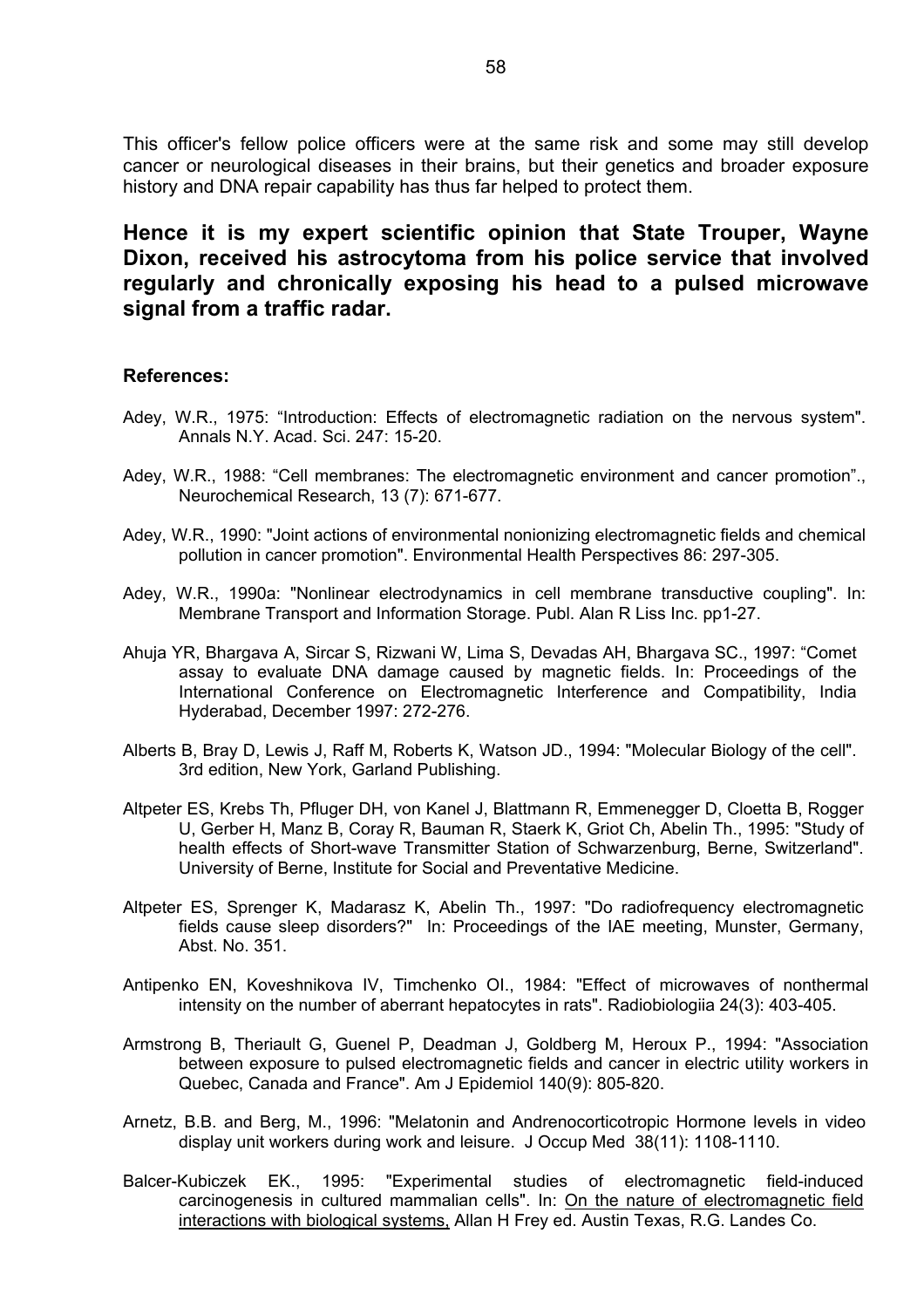- Balcer-Kubiczek, E.K. and Harrison G.H., 1991: "Neoplastic transformation of C3H/10T1/2 cells following exposure to 120-Hz modulated 2.45-GHz microwaves and phorbol ester tumor promoter". Radiat Res 125: 65-72.
- Balode, Z., 1996: "Assessment of radio-frequency electromagnetic radiation by the micronucleus test in Bovine peripheral erythrocytes". The Science of the Total Environment, 180: 81-86.
- Band PR, Le ND, Fang R, Deschamps R, Coldman A, Gallagher RP, Moody J., 1996: "Cohort study of Air Canada pilots: mortality incidence and leukaemia risk". Am J Epidemiol 143(2):137-143.
- Band PR, Spinelli JJ, Ng VT, Moody J, Gallagher RP., 1990: "Mortality and cancer incidence in a cohort of commercial airline pilots". Aviat Space Environ Med 61(4): 299-302.
- Banerjee R, Goldfeder A, Mitra J., 1983: "Combined effects of misonidazole, microwave hyperthermia, and X-rays on the in vivo sister chromatid exchanges and chromosomal abnormalities of the dbrB tumor and on the survival of its host". Cancer Res 43(5): 2210- 2215.
- Banerjee R, Goldfeder A, Mitra J., 1983: "Sister chromatid exchanges and chromosome aberrations induced by radiosensitizing agents in bone marrow cells of treated tumorbearing mice". J Natl Cancer Inst 70(3): 517-521.
- Baris, D. and Armstrong, B., 1990: "Suicide among electric utility workers in England and Wales". Br J Indust Med 47:788-789.
- Beechey CV, Brooker D, Kowalczuk CI, Saunders RD, Searle AG., 1986: "Cytogenetic effects of microwave irradiation on male germ cells of the mouse". Int J Radiat Biol Relat Stud Phys Chem Med 50(5): 909-918.
- Bawin, S.M. and Adey, W.R., 1976: "Sensitivity of calcium binding in cerebral tissue to weak electric fields oscillating at low frequency". Proc. Natl. Acad. Sci. USA, 73: 1999-2003.
- Beaglehole, R., Bonita, R. and Kjellstrom, T., 1993: "Basic Epidemiology" World Health Organization, Geneva.
- Beale IL, Pearce NE, Conroy DM, Hemming MA, Murrell KA., 1997: "Psychological effects of chronic exposure to 50 Hz magnetic fields in human living near extra-high-voltage transmission lines". Bioelectromagnetics 18(8): 584-594.
- Beall C, Delzell E, Cole P, Brill I., 1996: "Brain Tumors among electronics Industry Workers". Epidemiology 7(2): 125-130.
- Berwick, M. and Vineis, P, 2000: "Markers of DNA repair and susceptibility in humans: an epidemiologic review". J Natl Cancer Inst 92(11): 874-897.
- Blackman, C.F., Benane, S.G., Elliott, D.J., and Pollock, M.M., 1988: "Influence of Electromagnetic Fields on the Efflux of Calcium Ions from Brain Tissue in Vitro: A Three-Model Analysis Consistent with the Frequency Response up to 510 Hz". Bioelectromagnetics, 9:215-227.
- Blackman, C.F., Kinney, L.S., House, D.E., and Joines, W.T., 1989: "Multiple power-density windows and their possible origin". Bioelectromagnetics, 10: 115-128.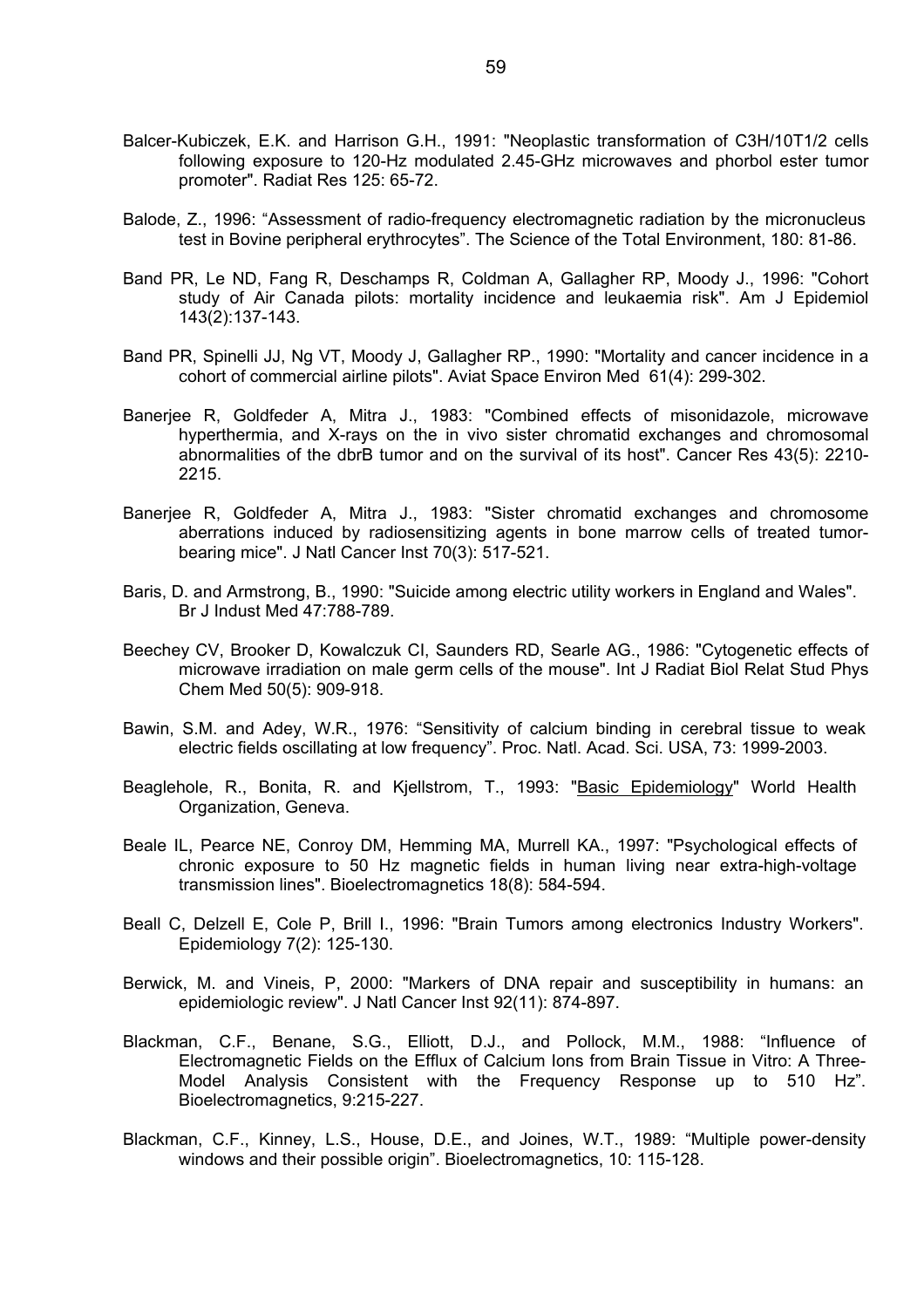- Blackman, C.F., 1990: "ELF effects on calcium homeostasis". In "Extremely low frequency electromagnetic fields: The question of cancer", BW Wilson, RG Stevens, LE Anderson Eds, Publ. Battelle Press Columbus: 1990; 187-208.
- Blackman, C.F., Benane, S.G., and House, D.E., 1991: "The influence of temperature during electric- and magnetic-field induced alteration of calcium-ion release from in vitro brain tissue". Bioelectromagnetics, 12: 173-182.
- Borbely, AA, Huber, R, Graf, T, Fuchs, B, Gallmann, E, Achermann, P, 1999: Pulsed highfrequency electromagnetic field affects human sleep and sleep electroencephalogram. Neurosci Lett 275(3):207-210.
- Brueve R, Feldmane G, Heisele O, Volrate A, Balodis V., 1998: "Several immune system functions of the residents from territories exposed to pulse radio-frequency radiation". Presented to the Annual Conference of the ISEE and ISEA, Boston Massachusetts July 1998.
- Burch, J.B., Reif, J.S., Pittrat, C.A., Keefe, T.J. and Yost, M.G., 1997: "Cellular telephone use and excretion of a urinary melatonin metabolite". In: Annual review of Research in Biological Effects of electric and magnetic fields from the generation, delivery and use of electricity, San Diego, CA, Nov. 9-13, P-52.
- Burch, J.B., Reif, J.S., Yost, M.G., Keefe, T.J. and Pittrat, C.A., 1998: "Nocturnal excretion of urinary melatonin metabolite among utility workers". Scand J Work Environ Health 24(3): 183-189.
- Burch, J.B., Reif, J.S., Yost, M.G., Keefe, T.J. and Pittrat, C.A., 1999a: "Reduced excretion of a melatonin metabolite among workers exposed to 60 Hz magnetic fields" Am J Epidemiology 150(1): 27-36.
- Burch, J.B., Reif, J.S. and Yost, M.G., 1999b: "Geomagnetic disturbances are associated with reduced nocturnal excretion of melatonin metabolite in humans". Neurosci Lett 266(3):209-212.
- Burch, J.B., Reif, J.S., Noonan, C.W. and Yost, M.G., 2000: "Melatonin metabolite levels in workers exposed to 60-Hz magnetic fields: work in substations and with 3-phase conductors". J of Occupational and Environmental Medicine, 42(2): 136-142.
- Campbell-Beachler, M., Ishida-Jones, T., Haggren, W. and Phillips, J.L., 1998: "Effect of 60 Hz magnetic field exposure on c-fos expression in stimulated PC12 cells". Mol Cell Biochem 189(1-2): 107-111.
- Capone, G., Choi, C. and Vertifuille, J., 1998: "Regulation of the prepromsomatostatin gene by cyclic-AMP in cerebrocortical neurons". Bran Res Mol Brain Res 60(2): 247-258.
- Carlo, G. and Schram, M, 2001: "Cell phones: Invisible hazards in the wireless age". Carroll and Graf Publishers, Inc, New York.
- Chen KM, Samuel A, Hoopingarner R., 1974: "Chromosomal aberrations of living cells induced by microwave radiation". Environ Lett 6(1): 37-46.
- Cocco P, Heineman EF, Docemeci M., 1999: "Occupational risk factors for cancer of the central nervous system (CNS) among US women". Am J Ind Med 36(1): 70-74.
- Cohan, M.M., Kunska, A., Astemborski, J.A., McCullock, D. and Paskewitz, D.A., 1986: "The effect of low-level 60-Hz electromagnetic fields on human lymphoid cells. I Mitotic rate and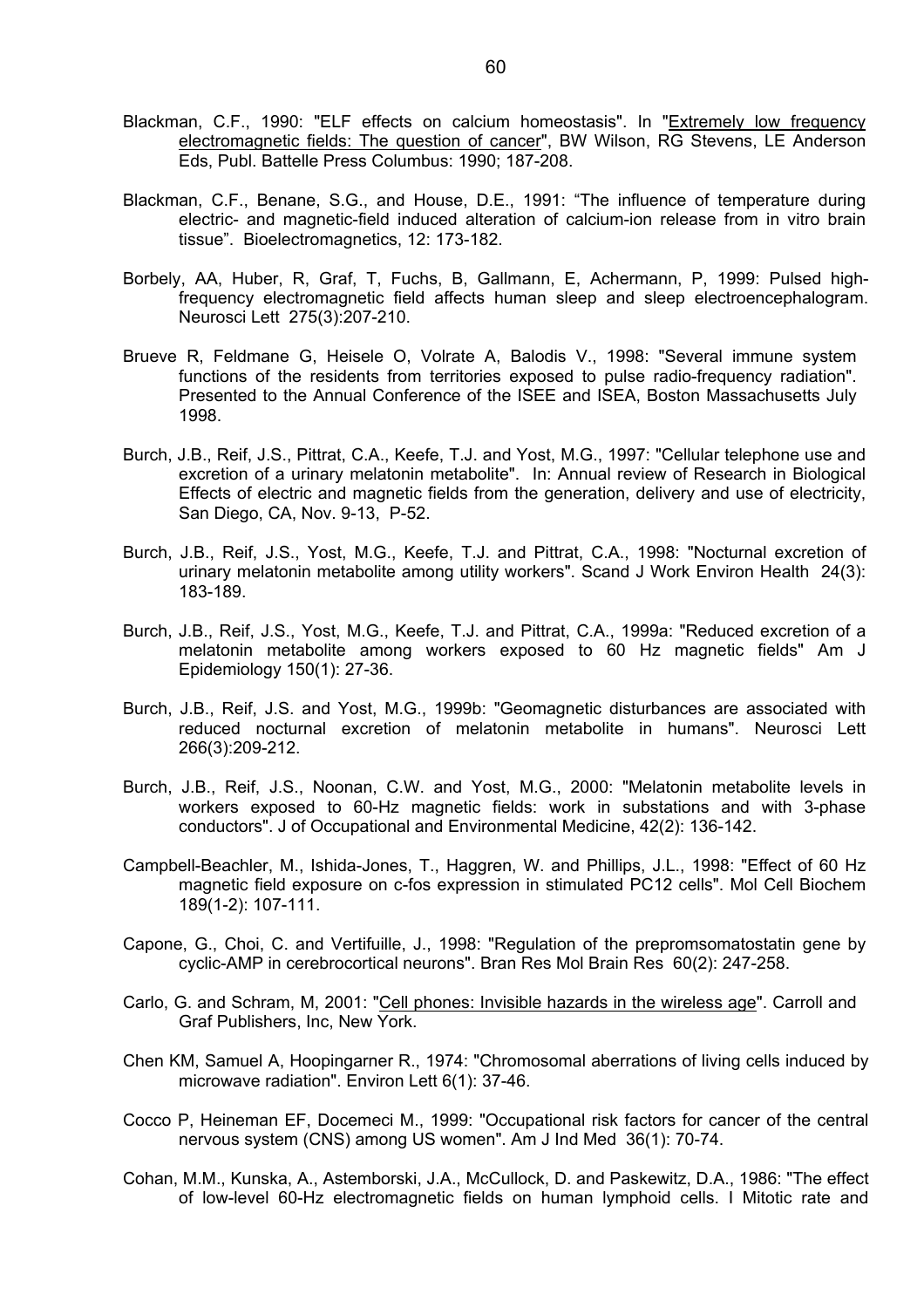chromosome breakage in human peripheral lymphocytes". Bioelectromagnetics 7(4): 415- 423.

- Cohan, M.M., Kunska, A., Astemborski, J.A. and McCullock, D., 1986: "The effect of low-level 60- Hz electromagnetic fields on human lymphoid cells. II Sister-chromatid exchanges in peripheral lymphocytes and lymphoblastoid cell lines". Mut Res 172(2): 177-184.
- Cooke, P. and Morris, P.G., 1981: "The effects of NMR exposure on living organisms. II A genetic study of human lymphocytes". Br J Radiol 54(643): 622-625.
- Cossarizza, A., Angioni, S., Petraglia, F., Genazzani, A.R., Monti, D., Capri, M., Bersani, F., Cadossi, R. and Franceschi, C., 1993: "Exposure to low frequency pulsed electromagnetic fields increases interleukin-1 and interleukin-6 production by human peripheral blood mononuclear cells". Exp Cell Res 204(2):385-387.
- Davanipour Z, Sobel E, Bowman JD, Qian Z, Will AD., 1997: "Amyotrophic Lateral Sclerosis and occupational exposure to electromagnetic fields". Bioelectromagnetics 18: 28-35.
- Davis, R.L. and Mostofl, F.K., 1993: "Cluster of testicular cancer in police officers exposed to hand-held radar". Am J Indust Med 24: 231-233.
- Davis, S., 1997: "Weak residential Magnetic Fields affect Melatonin in Humans", Microwave News, Nov/Dec 1997.
- Deapen DM, Henderson BE., 1986: "A case-control study of Amyotrophic Lateral Sclerosis". Am. J. Epidemiol 123(5): 790-799.
- Demers, P.A., Vaughan, T.L., Checkoway, H., Weiss, N.S., Heyer, N.J. and Rosenstock, L., 1992: "Cancer identification using a tumor registry versus death certificates in occupational cohort studies in the United States". Am J Epidemiol 136(10): 1232-1240.
- De Pomerai, D., Daniells, C., David, H., Allan, J., Duce, I., Mutwakil, M., Thomase, M., Sewell, P., Tattersall, J., Jones, D. and Candido, P., 2000: "Non-thermal heat-shock response to microwaves". Nature 405 (25 May 2000): 417-418.
- de Seze R, Fabbro-Peray P, Miro L., 1999: "GSM radiocellular telephones do not disturb the secretion of antipituitary hormones in humans". Bioelectromagnetics 19(5): 271-278.
- Dmoch, A. and Moszczynski, P., 1998: "Levels of immunoglobulin and subpopulations of T lymphocytes and NK cells in men occupationally exposed to microwave radiation in frequencies of 6-12GHz". Med Pr 49(1):45-49.
- Dockerty JD, Elwood JM, Skegg DC, Herbison GP., 1998: "Electromagnetic field exposures and childhood cancers in New Zealand". Cancer Causes and Control 9(3): 299-309.
- Dolk H, Shaddick G, Walls P, Grundy C, Thakrar B, Kleinschmidt I, Elliott P., 1997a: "Cancer incidence near radio and television transmitters in Great Britain, I Sutton Coldfield transmitter". Am J Epidemiol 145(1): 1-9.
- Dolk H, Elliott P, Shaddick G, Walls P, Grundy C, Thakrar B., 1997b: "Cancer incidence near radio and television transmitters in Great Britain, II All high power transmitters". Am J Epidemiol 145(1): 10-17.
- Dorland's, 1994: "Dorland's illustrated medical dictionary, edition 28", Publ. W.B. Saunders and Co., Philadelphia, USA.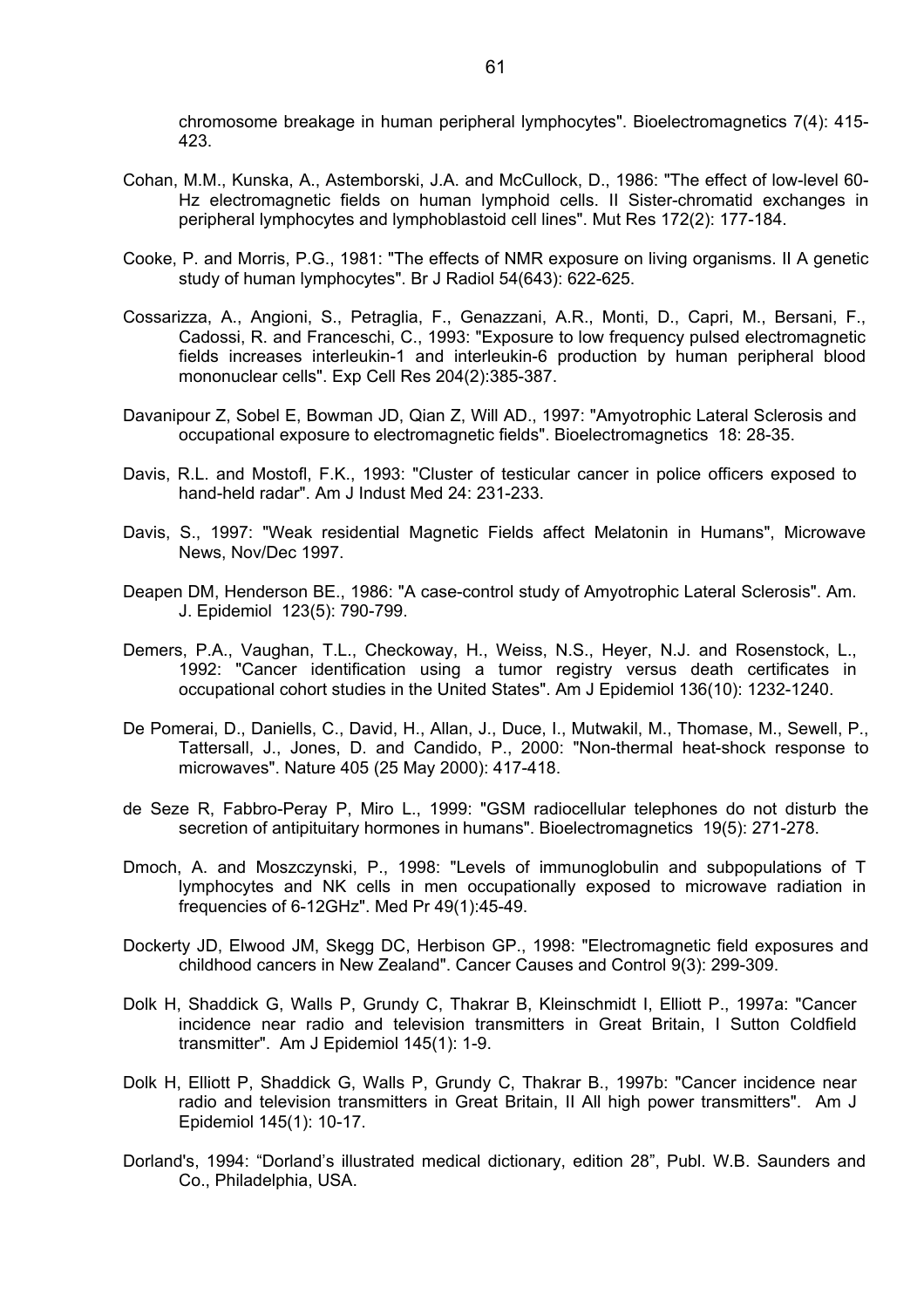- Dosemeci M, Blair A., 1994: "Occupational Cancer Mortality Among Women Employed in the Telephone Industry". J Occup Med 36 (11):1204-1209.
- Durante, M., Gialanella, G., Grossi, G.F., Mappo, M., Pugliese, M., Bettega, D., Calzolari, P., Chiorda, G.N., Ottolenghi, A., and Tallone-Lombardi, L., 1994: "Radiation induced chromosome aberrations in mouse 10T1/2 cells: dependence on the cell cycle state at the time of irradiation". Int J Radiat Biol 65(4): 437-447.
- Elliott, W.H. and Elliott, D.C., 1997: "Biochemistry and Molecular Biology". Oxford University Press, Oxford, United Kingdom.
- El Nahas, S.M. and Oraby, H.A., 1989: "Micronuclei formation in somatic cells of mice exposed to 50 Hz electric fields. Environ Mol Mutagen 13(2):107-111.
- Eulitz, C, Ullsperger, P, Freude, G, Elbert ,T, 1998: Mobile phones modulate response patterns of human brain activity. Neuroreport 9(14):3229-3232.
- Fanelli C, Coppola S, Barone R, Colussi C, Gualandi G, Volpe P, Ghibelli L., 1999: "Magnetic fields increase cell survival by inhibiting apoptosis via modulation of  $Ca<sup>2+</sup>$  influx". FASEB Journal 13(1): 95-102.
- Fear NT, Roman E, Carpenter LM, Newton R, Bull D., 1996: "Cancer in electrical workers: an analysis of cancer registrations in England, 1981-1987". Br J Cancer 73(7): 935-939.
- Feychting M, Pedersen NL, Svedberg P, Floderus B, Gatz M., 1998: "Dementia and occupational exposure to magnetic fields". Scand J Work Environ Health 24(1): 46-53.
- Feychting M, Ahlbom A., 1993: "Magnetic fields and cancer in children residing near Swedish High-voltage power lines". Am J Epidemiol 138 (7): 467-481.
- Feychting M, Forssen U, Floderus B., 1997: "Occupational and residential magnetic field exposure and leukemia and central nervous system tumors". Epidemiology 8(4):384-389.
- Feychting M, Schulgen G, Olsen JH, Ahlbom A., 1995: "Magnetic fields and childhood cancerpooled analysis of two Scandinavian studies". Europ J Cancer 31A (12): 2035-2039.
- Finkelstein, M.M., 1998: "Cancer incidence among Ontario police officers". Am J Ind Med 34: 157- 162.
- Floderus B, Persson T, Stenlund C, Wennberg A, Ost A, Knave B., 1993: "Occupational exposure to electromagnetic fields in relation to leukemia and brain tumors: a case-control study in Sweden". Cancer Causes Control 4(5): 465-76.
- Fraumeni JF, Devesa SS, Hoover RN, Kinlen LJ., 1993: "Epidemiology of cancer". In: Cancer: Principles and Practice of Oncology, 4th edition, (Vincent T De Vita, Jr, Samuel Hellman, Steven A Rosenberg, ed), Philadelphia, J.B. Lippincott Co., 150-181.
- Freude, G, Ullsperger, P, Eggert ,S, Ruppe, I, 1998: Effects of microwaves emitted by cellular phones on human slow brain potentials. Bioelectromagnetics 19(6):384-387.
- Freude, G, Ullsperger, P, Eggert, S, Ruppe, I, 2000: Microwaves emitted by cellular telephones affect human slow brain potentials. Eur J Appl Physiol 81(1-2): 18-27.
- Frey, A.H., 1995: "An integration of the data on mechanisms with particular reference to cancer", Chapter 2 in "On the Nature of electromagnetic Field Interactions with Biological Systems", Ed A.H. Frey, Publ. R.G. Landes Co. Medical Intellegence Unit, Austin, Texas.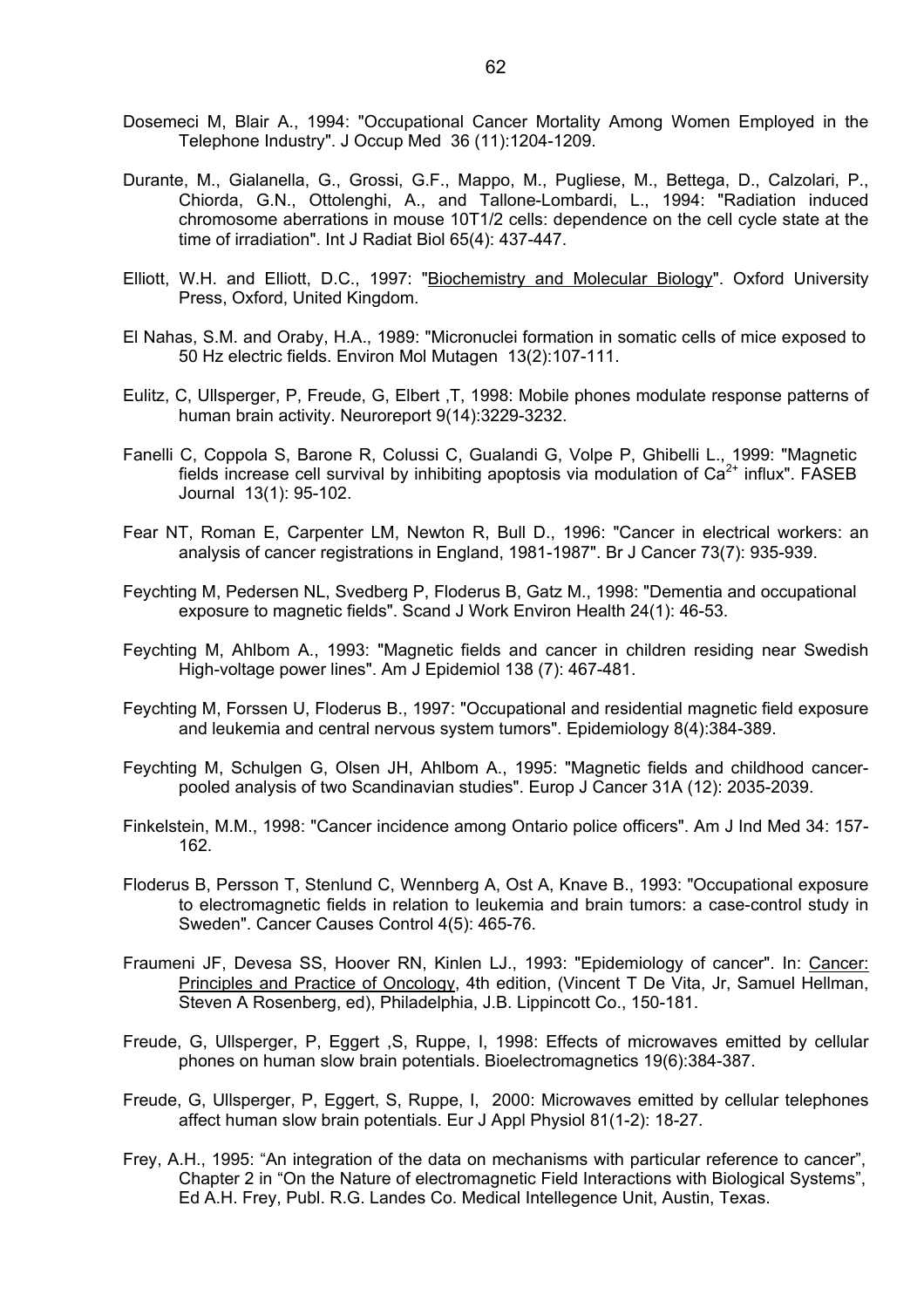- Frey AH., 1998: "Headaches from cellular telephones: are they real and what are the impacts". Environ Health Perspect 106(3): 101-103.
- Fritze K, Wiessner C, Kuster N, Sommer C, Gass P, Hermann DM, Kiessling M, Hossmann KA, 1997: Effect of global system for mobile communication microwave exposure on the genomic response of the rat brain. Neuroscience 81(3): 627-639.
- Garaj-Vrhovac, V., Fucic, A, and Horvat, D., 1990: "Comparison of chromosome aberration and micronucleus induction in human lymphocytes after occupational exposure to vinyl chloride monomer and microwave radiation"., Periodicum Biologorum, Vol 92, No.4, pp 411-416.
- Garaj-Vrhovac, V., Horvat, D. and Koren, Z., 1990: "The effect of microwave radiation on the cell genome". Mutat Res 243: 87-93.
- Garaj-Vrhovac, V., Horvat, D. and Koren, Z., 1991: "The relationship between colony-forming ability, chromosome aberrations and incidence of micronuclei in V79 Chinese Hamster cells exposed to microwave radiation". Mutat Res 263: 143-149.
- Garaj-Vrhovac, V., Fucic, A, and Horvat, D., 1992: The correlation between the frequency of micronuclei and specific aberrations in human lymphocytes exposed to microwave radiation in vitro". Mutation Research, 281: 181-186.
- Garaj-Vrhovac, V., Fucic, A. and Pevalek-Kozlina, B., 1993: "The rate of elimination of chromosomal aberrations after accidental exposure to microwave radiation". Bioelectrochemistry and Bioenergetics, 30: 319-325.
- Garaj-Vrhovac, V., 1999: "Micronucleus assay and lymphocyte mitotic activity in risk assessment of occupational exposure to microwave radiation". Chemosphere 39(13): 2301-2312.
- Garcia-Sagredo, J.M. and Monteagudo, J.L., 1991: "Effect of low-level pulsed electromagnetic fields on human chromosomes in vitro: analysis of chromosome aberrations". Hereditas 115(1): 9-11.
- Gavalas-Medici R, Day-Magdaleno SR., 1976: "Extremely low frequency weak electric fields affect schedule-controlled behaviour of monkeys". Nature 261:256-258.
- Glantz, S.A., 1997: "Primer of Biostatistics (4<sup>th</sup> Edition)". McGraw-Hill, New York.
- Goswami PC, Albee LD, Parsian AJ, Baty JD, Moros EG, Pickard WF, Roti Roti JL, Hunt CR., 1999: "Proto-oncogene mRNA levels and activities of multiple transcription factors in C3H 10T 1/2 murine embryonic fibroblasts exposed to 835.62 and 847.74 MHz cellular telephone communication frequency radiation". Radiat Res 151(3): 300-309.
- Goldsmith, J.R., 1995: "Epidemiological Evidence of Radiofrequency Radiation (Microwave) Effects on Health in Military, Broadcasting, and Occupational Studies". International Journal of Occupational and Environmental Health, 1: 47-57.
- Goldsmith, J.R., 1996: "Epidemiological studies of radio-frequency radiation: current status and areas of concern". The Science of the Total Environment, 180: 3-8.
- Goldsmith, J.R., 1997a: "TV Broadcast Towers and Cancer: The end of innocence for Radiofrequency exposures". Am. J. Industrial Medicine 32: 689-692.
- Goldsmith, J.R., 1997b: "Epidemiologic evidence relevant to radar (microwave) effects". Environmental Health Perspectives, 105 (Suppl 6): 1579-1587.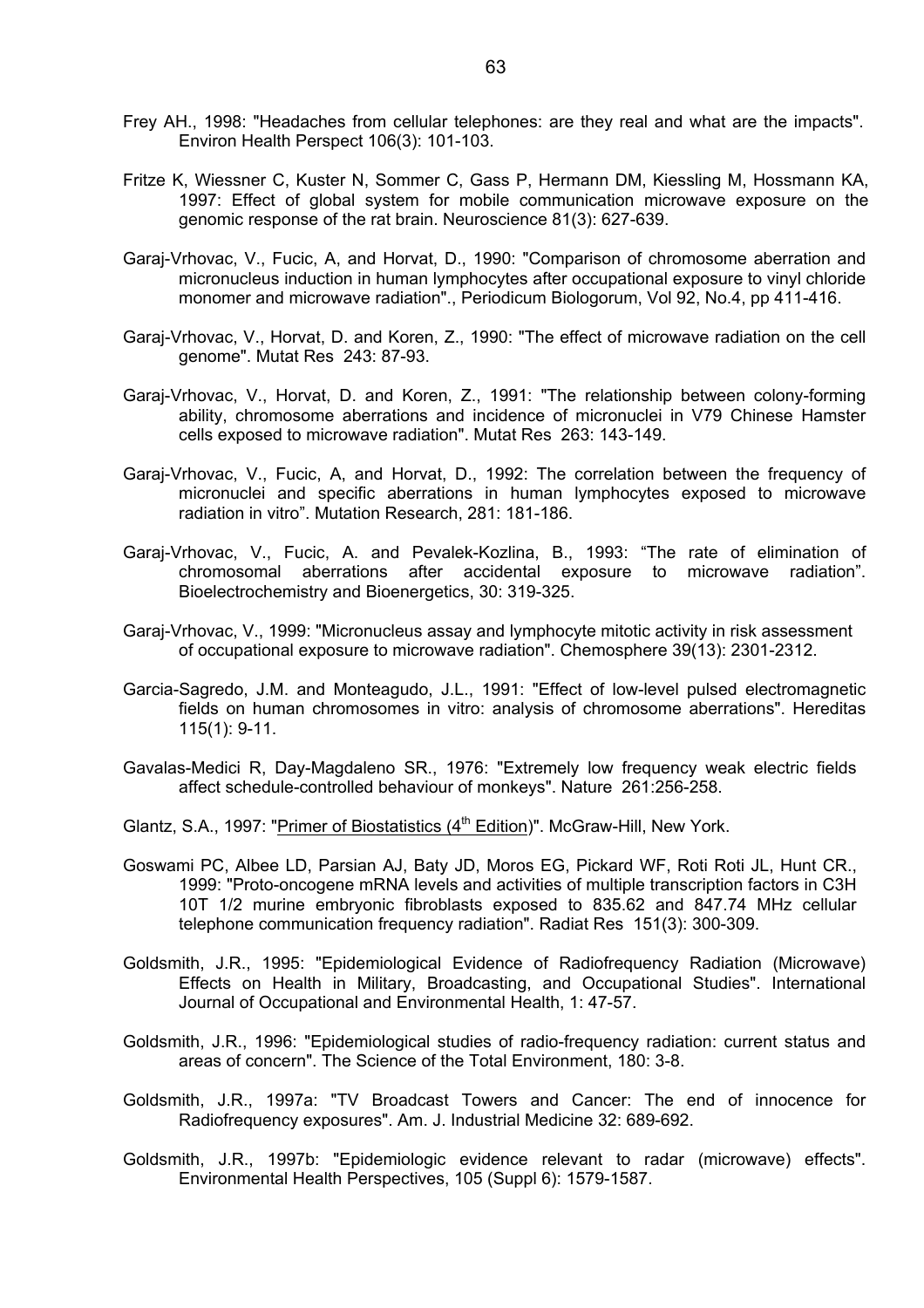- Goldsmith, J.R., 1997c: "From sanitation to cellphones: Participants and principles involved in environmental health protection". Public Health review 25: 123-149.
- Goodman, R., Wei., L.X., Xu, J.C. and Henderson, A., 1989: "Exposure of human cells to lowfrequency electromagnetic fields results in quantitative changes in transcripts". Biochim Biophys Acta 1009(3): 216-220.
- Goodman, R., Weisbrot, D., Uluc, A. and Henderson A., 1992: "Transcription in Drosophila melanogaster salivary cells is altered following exposure to low-frequency electromagnetic fields: analysis of chromosome 3R". Bioelectromagnetics 13(2): 111-118.
- Gore, S.M., Jones, I.G. and Rytter, E.C., 1977: "Misuse of statistical methods: critical assessment of articles in BJM from January to March 1976". BMJ 1(6053): 85-87.
- Graham, C., Cook, M.R., Cohen, H.D. and Gerkovich, M.M., 1994: "A dose response study of human exposure to 60Hz electric and magnetic fields". Bioelectromagnetics 15: 447-463.
- Graham, C., Cook, M.R., Sastre, A., Riffle, D.W. and Gerkovich, M.M., 2000: "Multi-night exposure to 60 Hz magnetic fields: effects on melatonin and its enzymatic metabolite". J Pineal Res 28(1): 1-8.
- Grayson JK., 1996: "Radiation Exposure, Socioeconomic Status, and Brain Tumour Risk in the US Air Force: A nested Case-Control Study". Am J Epidemiol 143 (5), 480-486.
- Grayson JK, Lyons TJ., 1996: "Cancer incidence in the United States Air Force". Aviat Space Environ Med 67(2): 101-104.
- Guberan E, Usel M, Tissot R, Sweetnam PM., 1989: "Disability, mortality and incidence of cancer among Geneva painters and electricians: a historical prospective study". Br J Ind Med 46: 16-23.
- Guenel P, Nicolau J, Imbernon E, Chevalier A, Goldberg M., 1996: "Exposure to electric field and incidence of leukemia, brain tumors, and other cancers among French electric utility workers". Am J Epidemiol 144(12): 1107-1121.
- Haider, T., Knasmueller, S., Kundi, M, and Haider, M., 1994: "Clastogenic effects of radiofrequency radiation on chromosomes of Tradescantia". Mutation Research, 324:65- 68.
- Hardell, L, Reizenstein, J, Johansson, B, Gertzen, H, Mild, KH, 1999: Angiosarcoma of the scalp and use of a cordless (portable) telephone. Epidemiology 10(6):785-786.
- Hardell, L, Nasman, A, Pahlson, A, Hallquist, A, Hansson Mild, K, 1999: Use of cellular telephones and the risk for brain tumours: A case-control study. Int J Oncol 15(1):113-116.
- Hardell, L, Nasman, A, Hallquist, A, 2000: "Case-control study of radiology work, medical X-ray investigations and use of cellular telephones as risk factors". J of General Medicine. <www.medscape.com/Medscape/GeneralMedicine/journal/2000/v02.n03/>
- Heineman EF, Gao YT, Dosemeci M, McLaughlin JK., 1995: "Occupational risk factors for brain tumors among women in Shanghai, China". J Occup Environ Med 37(3): 288-293.
- Heller JH, Teixeira-Pinto AA., 1959: "A new physical method of creating chromosome aberrations". Nature 183 (4665): 905-906.
- Hill A.B., 1965: "The environment and disease: Association or causation?". Proc Royal Soc Med 58: 295-300.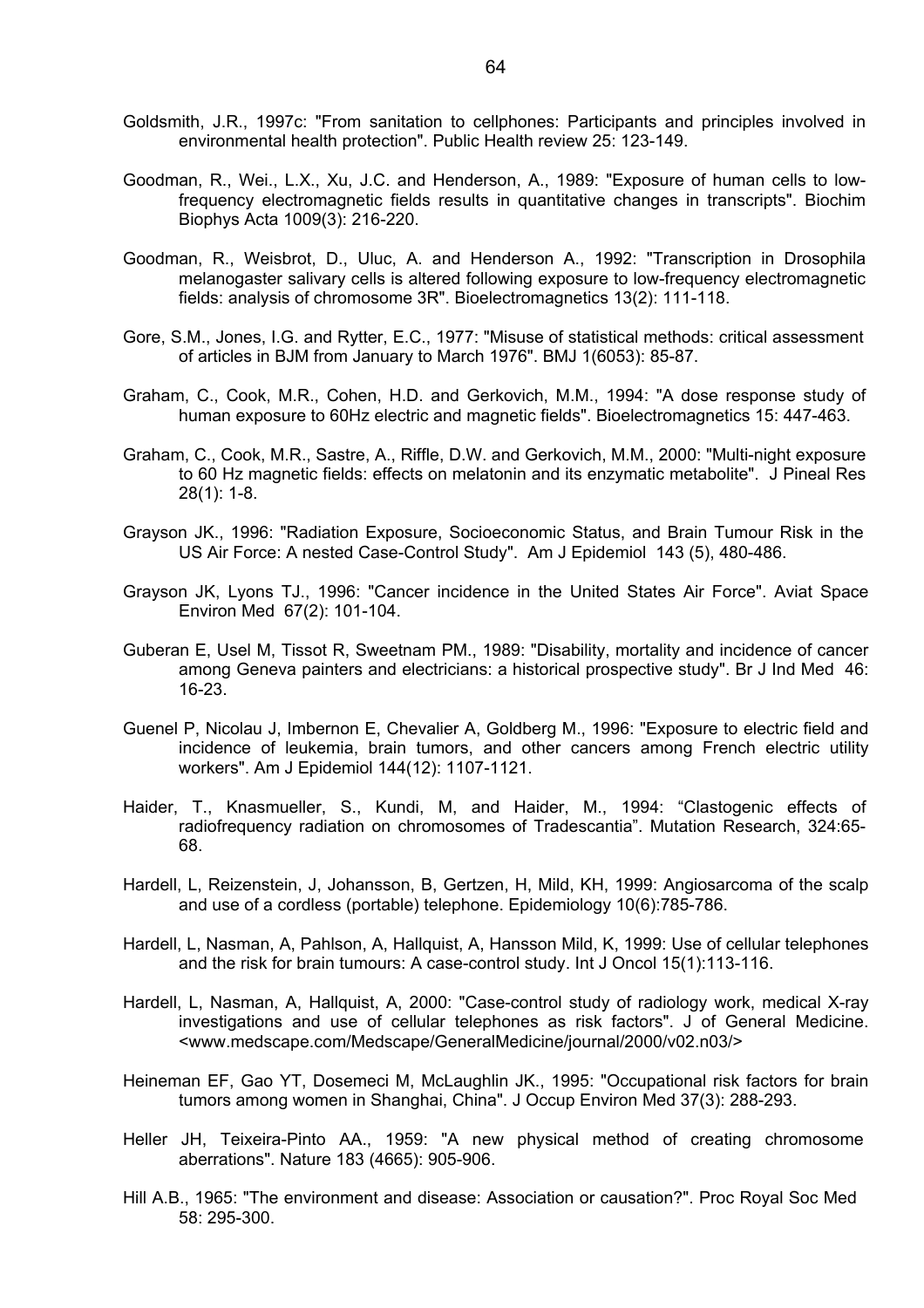- Hintenlang, D.E., 1993: "Synergistic effects of ionizing radiation and 60 Hz magnetic fields". Bioelectromagnetics 14(6): 545-551.
- Hladky, A, Musil, J, Roth, Z, Urban, P, Blazkova, V, 1999: Acute effects of using a mobile phone on CNS functions. Cent Eur J Public Health 7(4):165-167.
- Hocking B, 1998: "Preliminary report: Symptoms associated with mobile phone use". Occup Med 48(6): 357-360 (1998).
- Hocking B, Gordon IR, Grain HL, Hatfield GE., 1996: "Cancer incidence and mortality and proximity to TV towers". Med J Australia 165: 601-605.
- Huber, R., Graf, T., Cote, K.A., Wittmann, L., Gallman, E., Matter, D., Schuderer, J., Kuster, N., Bordely, A.A. and Achermann, P., 2000: "Exposure to high-frequency electroamgnetic field during waking affects human sleep EEG". Neuroreport 11(15): 3321-3325.
- Irvine D, Davies DM., 1992: "The mortality of British Airways pilots, 1966-1989: a proportional mortality study". Aviat Space Environ Med 63(4): 276-279.
- Ivaschuk OI, Jones RA, Ishida-Jones T, Haggren Q, Adey WR and Phillips JL., 1997: "Exposure of nerve growth factor-treated PC12 rat pheochromscytoma cells to a modulated radiofrequency field at 836.55 MHz: effects on c-jun and c-fos expression". Bioelectromagnetics 18(3): 223-229.
- Jacobson, C.B., 1969: Progress report on SCC 31732, (Cytogenic analysis of blood from the staff at the U.S. Embassy in Moscow), George Washington University, Reproductive Genetics Unit, Dept. of Obstertics and Genocolgy, February 4, 1969.
- Johansen C, Olsen JH.. 1998: "Risk of cancer among Danish utility workers a nationwide cohort study". Am J Epidemiol 147(6):548-555(1998).
- Johanson C, Koch-Hendriksen N, Rasmussen S, JØorgen OH. Multiple Sclerosis among utility workers. Neurology 52(6): 1279-1282.
- Johansen, C., 2000: "Exposure to electromagnetic fields and risk of central nervous system disease in utility workers". Epidemiology 11(5): 539-543.
- Johansen, C., Boice, J.D., McLaughtin, J.K., and Olsen, J., 2001: "Cellular telephones and cancera nationwide cohort study in Demark". J Nat Cancer Inst 93(3): 203-207.
- Juutilainen, J., Stevens, R.G., Anderson, L.E., Hansen, N.H., Kilpelainen, M., Laitinen, J.T., Sobel, E. and Wilson, B.W., 2000: "Nocturnal 6-hydroxymelatonin sulphate excretion in female workers exposed to magnetic fields". J Pineal Res 28(2): 97-104.
- Juutilainen J, Laara E, Pukkala E., 1990: "Incidence of leukaemia and brain tumours in Finnish workers exposed to ELF magnetic fields". Intl Arch Occup Environ Health 62(4): 289-293.
- Kaczmarek LK, Adey WR., 1973: "The efflux of  $45Ca^{2+}$  and (3H)gamma-aminobutyric acid from cats cerebral cortex". Brain Res 63: 331-342.
- Karasek, M., Woldanska-Okonska, M., Czernicki, J., Zylinska, K. and Swietoslawski, J., 1998: "Chronic exposure to 2.9 mT, 40 Hz magnetic field reduces melatonin concentrations in humans". J Pineal Research 25(4): 240-244.
- Kellenyi, L, Thuroczy, G, Faludy, B, Lenard, L, 1999: Effects of mobile GSM radiotelephone exposure on the auditory brainstem response (ABR). Neurobiology 7:79-81.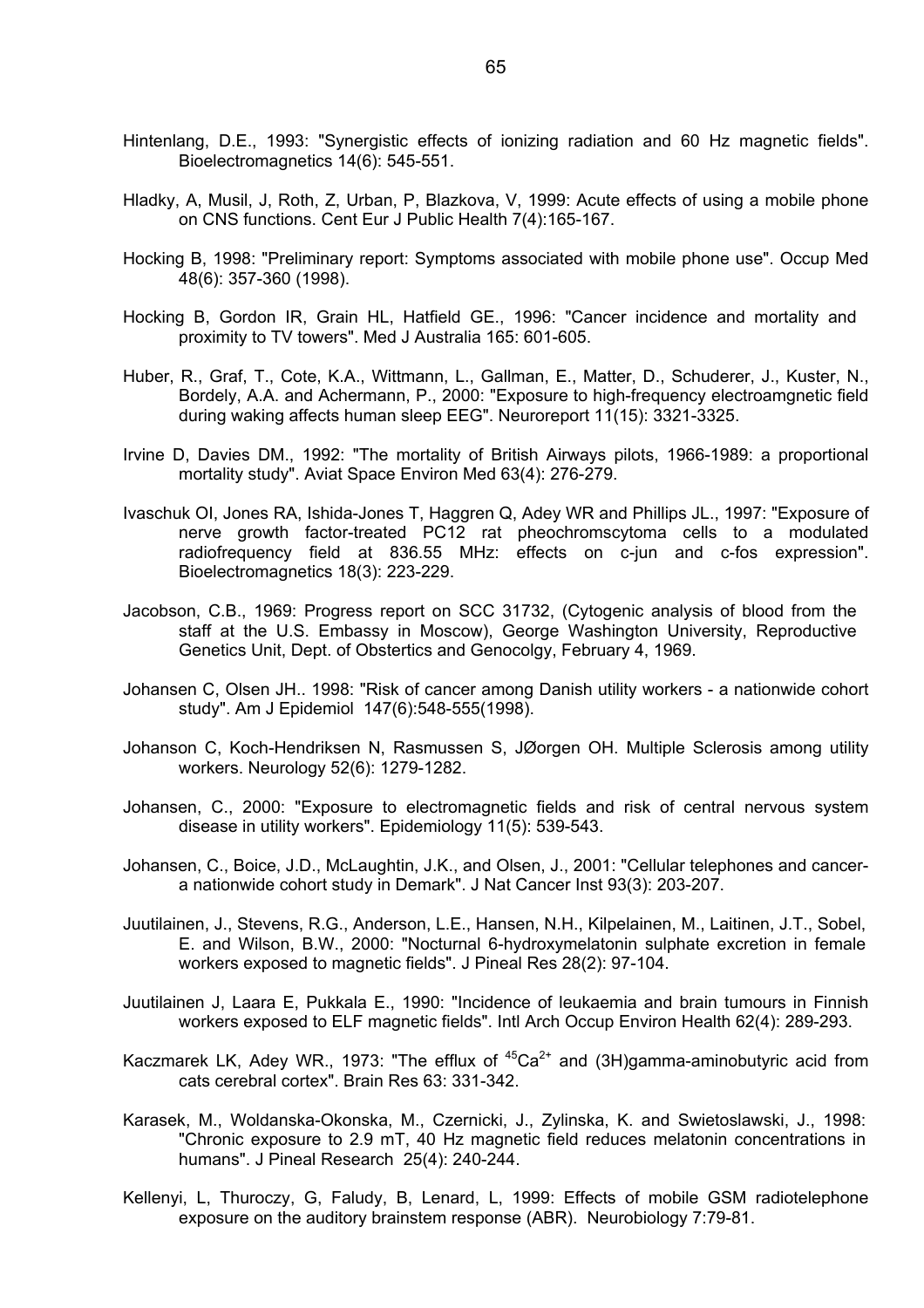- Khaili, A.M. and Qassem, W., 1991: "Cytogenetic effects of pulsing electromagnetic field on human lymphocytes in vitro: chromosome aberrations, sister-chromatid exchanges and cell kinetics". Mutat Res 247: 141-146.
- Kheifets LI, Afifi AA, Buffler, Zhang ZW., 1995: "Occupational electric and magnetic field exposure and brain cancer: a meta-analysis". J Occup Environ Med 37(12): 1327-1341.
- Kheifets LI, Gilbert ES, Sussman SS, Guenel P, Sahl JD, Savitz DA, Theriault G., 1999: "Comparative analyses of the studies of magnetic fields and cancer in electric utility workers: studies from France, Canada and the United States". Occup Environ Med 56(8): 567-574.
- Koivisto, M, Revonsuo, A, Krause, C, Haarala, C, Sillanmaki, L, Laine, M, Hamalainen, H, 2000: Effects of 902 MHz electromagnetic field emitted by cellular telephones on response times in humans. Neuroreport 11(2):413-415.
- Kolomytkin O, Kuznetsov V, Yurinska M, Zharikova A, Zharikov S., 1995: "Response of brain receptor systems to microwave energy exposure". In On the nature of electromagnetic field interactions with biological systems, Allan H Frey ed; 195-206.
- KÖnig HL, Behavioural changes in human subjects associated with ELF electric fields. In: ELF and VLF electromagnetic field effects (Persinger MA ed), New York, Plenum Press, 1974; 81- 99.
- Koveshnikov, I.V. and Antipenko, E.N., 1991a: "Quantitative patterns in the cytogenetic action of microwaves". Radiobiologiia 31(1): 149-151.
- Koveshnikova, I.V. and Antipenko, E.N., 1991b: "The participation of thyroid hormones in modifying the mutagenic effect of microwaves". Radiobiologiia 31(1): 147-149.
- Krause, C.M., Sillanmaki, L., Koivisto, M., Haggqvist, A., Saarela, C., Revonsuo, A., Laine, M. and Hamalainen H., 2000: "Effects of electromagnetic field emitted by cellular phones on the EEG during a memory task". Neuroreport 11(4): 761-764.
- Kraut A, Tate R, Tran NM., 1994: "Residential electric consumption and childhood cancer in Canada (1971-1986)". Arch Environ Health 49(3): 156-159.
- Lagroye, I, and Poncy J.L., 1998: "Influences of 50 Hz magnetic fields and ionizing radiation on cjun and c-fos oncoproteins". Bioelectromagnetics 19(2): 112-116.
- Lai, H. and Singh, N.P., 1995: "Acute low-intensity microwave exposure increases DNA singlestrand breaks in rat brain cells". Bioelectromagnetics 16: 207-210.
- Lai, H. and Singh, N.P., 1996: "Single- and double-strand DNA breaks in rat brain cells after acute exposure to radiofrequency electromagnetic radiation". Int. J. Radiation Biology, 69 (4): 513-521.
- Lai, H. and Singh, N.P., 1996a: "Reply to "Comment on 'Acute low-intensity microwave exposure increases DNA single-strand breaks in rat brain cells' ". Bioelectromagnetics 17: 166.
- Lai, H., and Singh, N.P., 1997a: "Melatonin and N-tert-butyl-a-phenylnitrone Block 60 Hz magnetic field-induced DNA single- and double-strands Breaks in Rat Brain Cells." Journal of Pineal Research 22:152-162.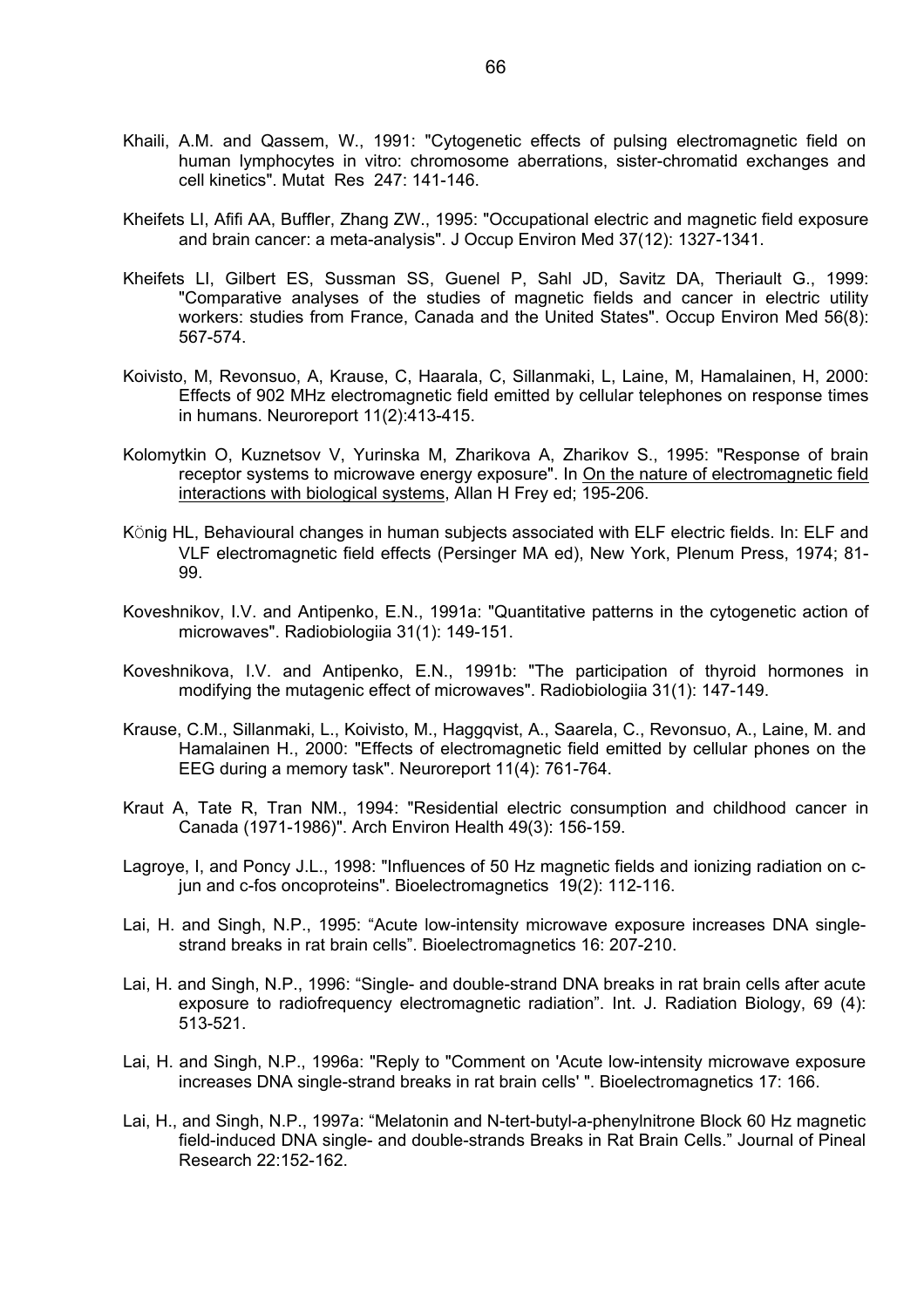- Lai, H., and Singh, N.P., 1997b: "Melatonin and Spin-Trap compound Block Radiofrequency Electromagnetic Radiation-induced DNA Strands Breaks in Rat Brain Cells." Bioelectromagnetics 18:446-454.
- Lebedeva, N.N., Sulimov, A.V., Sulimova, O.P., Kotrovskaya, T.I. and Galius, T., 2000: "Cellular phone electromagnetic field effects on the bioelectric activity of human brain". Crit. Rev Biomed Eng 28(1-2): 323-327.
- Lester, J.R., and Moore, D.F., 1982a: "Cancer incidence and electromagnetic radiation". Journal of Bioelectricity, 1(1):59-76.
- Lester, J.R., and Moore, D.F., 1982b: "Cancer mortality and air force bases". Journal of Bioelectricity, 1(1):77-82.
- Lester, J.R., 1985: "Reply to: Cancer mortality and air force bases, a reevaluation". Journal of Bioelectricity, 4(1):129-131.
- Li, C.M., Chiang, H., Fu, Y.D., Shao, B.J., Shi, J.R. and Yao, G.D., 1999: "Effects of 50Hz magnetic fields on gap junction intercellular communication". Bioelectromagnetics 20(5):290-294.
- Liburdy, R.P., Callahan, D.E., Harland, J., Dunham, E., Sloma, T.R. and Yaswen, P., 1993: "Experimental evidence for 60 Hz magnetic fields operating through the signal transduction cascade - effects on calcium influx and c-MYC mRNA induction". FEBS Lett 334(3): 301- 308.
- Lilienfeld AM, Tonascia J, Tonascia S, Libauer CA, Cauthen GM, 1978: "Foreign Service health status study - evaluation of health status of foreign service and other employees from selected eastern European posts". Final Report (Contract number 6025-619073) to the U.S. Department of State, July 31, 1978, 429pp.
- Lilienfeld, A.M., 1983: "Practical limitations of epidemiologic method". Environmental Health Perspectives, 52:3-8.
- Lin RS, Dischinger PC, Conde J, Farrel KP., 1985: "Report on the relationship between the incidence of brain tumors and occupational electromagnetic exposure". J Occup Med 27: 413-419.
- Lin, H., Goodman, R. and Shirley-Henderson, A., 1994: "Specific region of the c-myc promoter is responsible for electric and magnetic fields". J Cell Biochem 54 30: 281-288.
- Lisiewicz, J., 1993: "Immunotoxic and hematotoxic effects of occupation exposures". Foila Med Cracov 34(1-4): 29-47.
- Litovitz, T.A., Montrose, C.J., Goodman, R. and Elson, E.C., 1990: "Amplitude windows and transiently augmented transcription from exposure to electromagnetic fields". Bioelectromagnetics 11(4): 297-312.
- Loomis DP, Savitz DA., 1990: "Mortality from brain cancer and leukaemia among electrical workers". Br J Ind Med 47(9): 633-638.
- Mack W, Preston-Martin S, Peters JM., 1991: "Astrocytoma risk related to job exposure to electric and magnetic fields". Bioelectromagnetics 12(1): 57-66.
- Maes, A., Verschaeve, L., Arroyo, A., De Wagter, C. and Vercruyssen, L., 1993: "In vitro effects of 2454 MHz waves on human peripheral blood lymphocytes". Bioelectromagnetics 14: 495- 501.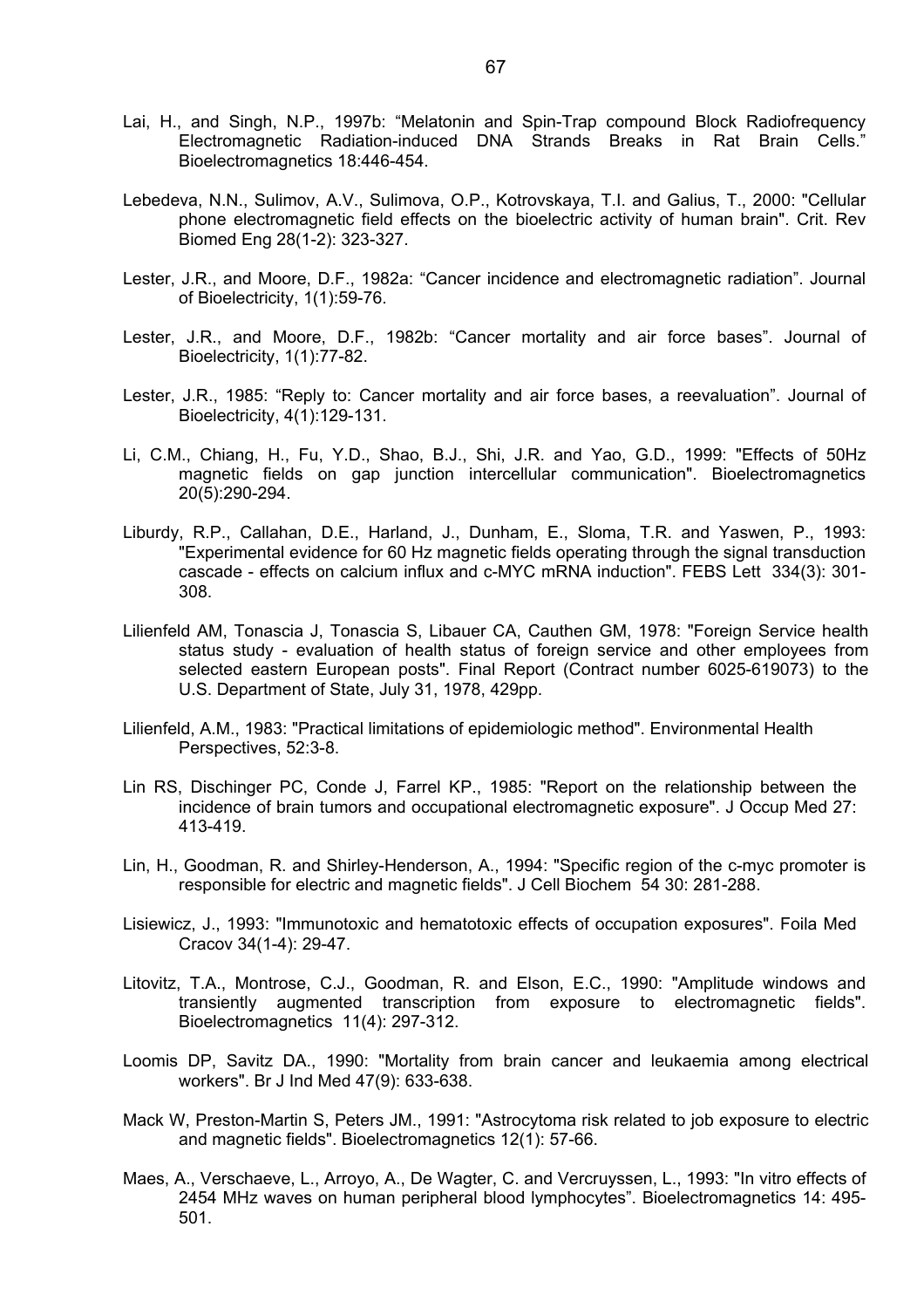- Maes, A., Collier, M., Slaets, D., and Verschaeve, L., 1996: "954 MHz Microwaves enhance the mutagenic properties of Mitomycin C". Environmental and Molecular Mutagenesis, 28: 26- 30.
- Maes, A., Collier, M., Van Gorp, U., Vandoninck, S. and Verschaeve, L., 1997: "Cytogenetic effects of 935.2-MHz (GSM) microwaves alone and in combination with mitomycin C". Mutat Res 393(1-2): 151-156.
- Mailhes, J.B., Young, D., Marino, A.A. and London, S.N., 1997: "Electromagnetic fields enhance chemically-induced hyperploidy in mammalian oocytes". Mutagenesis 12(5): 347-351.
- Mallin K, Rubin M, Joo E., 1989: "Occupational cancer mortality in Illinois white and black males, 1979-1984, for seven cancer sites". Am. J. Ind. Med 15(6): 699-717.
- Malyapa, R.S., Ahern, E.W., Straube, W.L., Moros, E.G., Pickard, W.F. and Roti Roti, J.L., 1997a: "Measurement of DNA damage after exposure to 2450 MHz electromagnetic radiation". Radiation Research 148: 608-617.
- Malyapa, R.S., Ahern, E.W., Bi, C., Straube, W.L., Moros, E.G., Pickard, W.F. and Roti Roti, J.L., 1997b: "Measurement of DNA damage after exposure to electromagnetic radiation in the cellular phone communication frequency band (835.62 and 847.74 MHz)". Radiation Research 148: 618-627.
- Manikowska, E., Luciani, J.M., Servantie, B., Czerski, P., Obrenovitch, J. and Stahl, A., 1979: "Effects of 9.4 GHz microwave exposure on meiosis in mice". Experientia 35(3): 388-390.
- Manikowska-Czerska E, Czerski P, Leach WM., 1985: "Effects of 2.45 GHz microwaves on meiotic chromosomes of male CBA/CAY mice". J Hered 76(1): 71-73.
- Mann K, Roschke J., 1996: "Effects of pulsed high-frequency electromagnetic fields on human sleep". Neuropsychobiology 33: 41-47.
- Mattos IE, Koifman S., 1996: "Cancer mortality among electricity utility workers in the state of Sao Paulo, Brazil". Rev Saude Publica 30(6): 564-575.
- Meinert R, Michaelis J., 1996: "Meta-Analysis of studies on the association between electromagnetic fields and childhood cancer". Radiat Environ Biophys 35(1): 11-18.
- Meltz ML., 1995: "Biological effects versus health effects: an investigation of the genotoxicity of microwave radiation". In: Radiofrequency Radiation Standards, NATO ASI Series (B.J. Klauebberg Ed). New York, Plenum Press, 1995: 235-241.
- Mild H.K., Oftedak G, Sandstrom M, Wilen J, Tynes T, Haugsdal B, Hauger E., 1998: "Comparison of symptoms experienced by users of analogue and digital mobile phones - a Swedish-Norwegian epidemiological study". Rpt No 1998:23. National Institute for Working Life, Umea, Sweden.
- Milham S Jr., 1996: "Increased incidence of cancer in a cohort of office workers exposed to strong magnetic fields". Am J Ind Med 30(5): 702-704.
- Milham S., 1985: "Mortality in workers exposed to electromagnetic fields". Environ Health Perspectives 62: 297-300.
- Milham S., 1988: "Increased mortality in amateur radio operators due to lymphatic and hematopoietic malignancies". Am J Epidemiol 127(1): 50-54.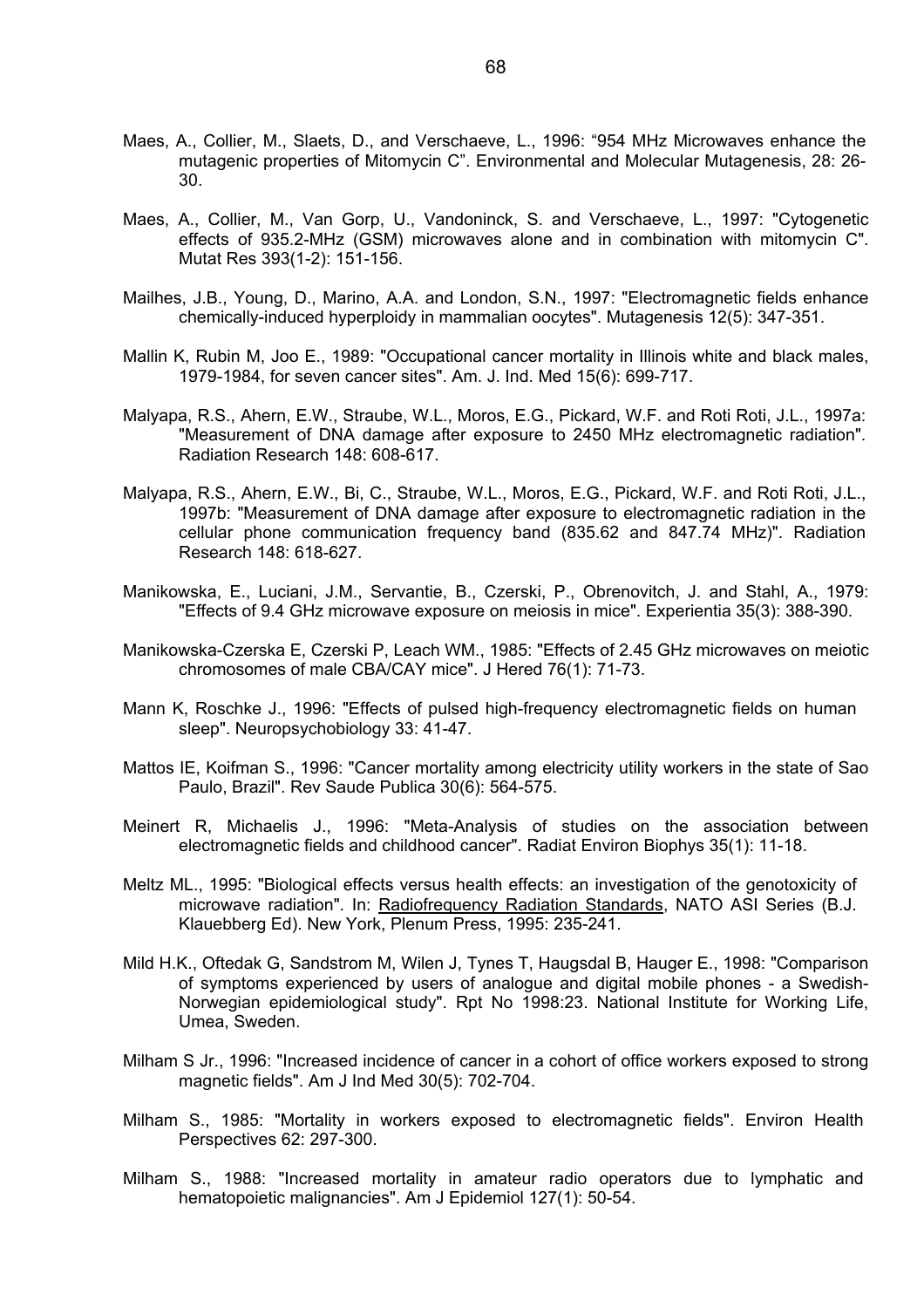Miller, RD, Neuberger JS, Gerald KB. Epidemiologic Reviews 19(2):273-293.

- Miller AB, To T, Agnew DA, Wall C, Green LM., 1996: "Leukemia following occupational exposure to 60-Hz electric and magnetic fields among Ontario electric utility workers". Am J Epidemiol 144(2): 150-160.
- Moszczynski, P., Lisiewicz, J., Dmoch, A., Zabinski, Z., Bergier, L., Rucinska, M. and Sasiadek, U., 1999: "The effect of various occupational exposures to microwave radiation on the concentrations of immunoglobulins and T lymphocyte subsets". Wiad Lek 52(1-2):30-34.
- Muscat, J.E., Malkin, M.G., Thompson, S., Shore, R.E., Stellman, S.D., McRee, D. and Neugut, A.I., 2000: "Handheld cellular telephone use and risk of brain cancer". JAMA 284(23): 3001-3007.
- Muscat, J.E., Stellman, S.D., Malkin, M.G., Thompson, S., Shore, R.E. and Neugut, A.I., 2001: "Handheld cellular telephones and brain cancer risk". JAMA 285(14): 1838-1839.
- Nakamura, H., Seto,T., Nagase, H., Yoshida, M., Dan, S. and Ogina, K., 1997: "Effects of exposure to microwaves on cellular immunity and placental steroids in pregnant rats. Occup Environ Med 54(9):676-680.
- Nawrot, PS, McRee, DI and Staples, RE, 1981: "Effects of 2.45 GHz CW microwave radiation on embryofetal development in mice". Teratology 24(3): 303-314.
- Nicholas JS, Lackland DT, Butler GC, Mohr LC Jr, Dunbar JB, Kraune WT, Grosche B, Hoel DG. Cosmic radiation and magnetic field exposure to airline flight crews. Am J Ind Med 34(6):574-580 (1998).
- Nicholas JS, Lackland DT, Dosemeci M, Mohr LC Jr, Dunbar JB, Grosche B, Hoel DG., 1998: "Mortality among US commercial pilots and navigators". J Occup Environ Med 40(11): 980-985.
- Nordenson, I., Mild, K.H., Nordstrom, S., Sweins, A. and Birke, E., 1984: "Clastogenic effects in human lymphocytes of power frequency electric fields". Radiat Environ Biophys 23(3): 191-201.
- Nordenson, I., Mild, K.H., Ostman, U. and Ljungberg, H., 1988: "Chromosome effects in lymphocytes of 400 kV-substation workers". Radiat Environ Biophys 27(1): 39-47.
- Nordenson, I., Mild, K.H., Andersson, G., and Sandstrom, M., 1994: "Chromosomal aberrations in human amniotic cells after intermittent exposure to 50 Hz magnetic fields". Bioelectromagnetics 15(4):293-301.
- Olive, P.L., Banath, J.P. and Durand, R.E., 1990: "Heterogeneity in radiation-induced DNA damage and repair in tumor and normal cells measured using the "comet" assay". Radiat Res 122(1): 86-94.
- Olsen JH, Jensen JK, Nielsen A, Schulgen G., 1994: "Electromagnetic fields from high-voltage transmissions and cancer in childhood". Ugeskr Laeger 156(17): 2579-2584.
- Olsen JH, Nielson A, Schulgen G., 1993: "Residence near high voltage facilities and risk of cancer in children". BMJ 307: 891-895.
- Park RM, Silverstein MA, Green MA, Mirer FE., 1990: "Brain cancer mortality at a manufacture of aerospace electrochemical systems". Am J Ind Med 17(5): 537-552.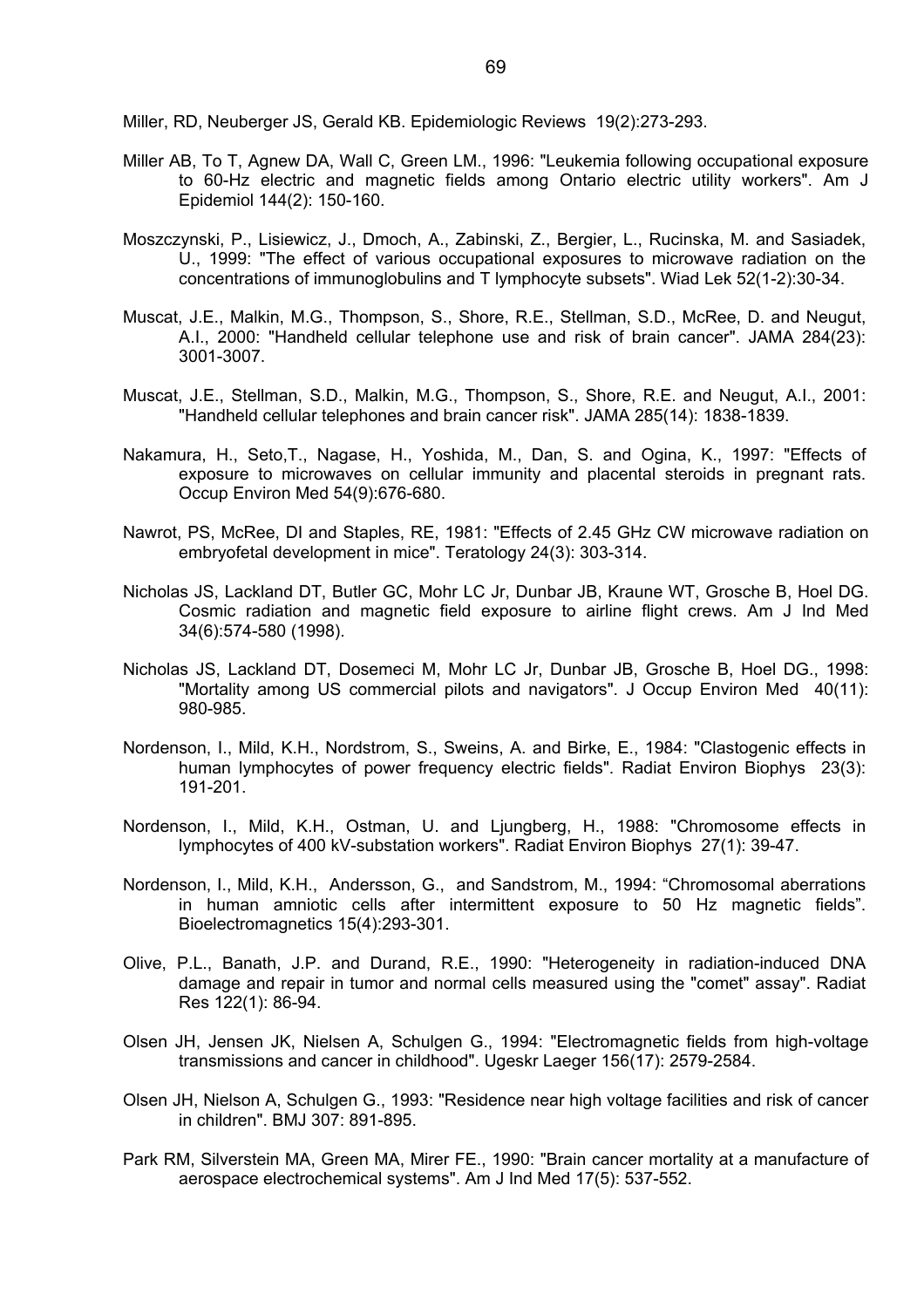- Pavel A, Ungureanu CE, Bara II, Gassner P, Creanga DE., 1998: "Cytogenetic changes induced by low-intensity microwaves in the species Triticum aestivum". Rev Med Chir Soc Med Nat Iasi 102(3-4): 89-92.
- Pearce N, Reif J, Fraser J., 1989: "Case-control studies of cancer in New Zealand electrical workers". Int J Epidemiol 18(1): 55-59.
- Perry FS, Reichmanis M, Marino A, Becker RO., 1981: "Environmental power-frequency magnetic fields and suicide". Health Phys 41(2): 267-277.
- Persson, B.R.R., Salford, L.G. and Brun, A., 1997: "Blood-brain barrier permeability in rats exposed to electromagnetic fields used in wireless communication". Wireless Network 3: 455-461.
- Pfluger, D.M. and Minder, C.E., 1996: "Effects of 16.7 Hz magnetic fields on urinary 6 hydroxymelatonin sulfate excretion of Swiss railway workers". J Pineal Research 21(2): 91- 100.
- Phelan, A.M., Lange, D.G., Kues, H.A, and Lutty, G.A., 1992: "Modification of membrane fluidity in Melanin-containing cells by low-level microwave radiation". Bioelectromagnetics, 13 : 131- 146.
- Philips, J.L., Haggren, W., Thomas, W.J., Ishida-Jones, T. and Adey, W.R., 1992: "Magnetic fieldinduced changes in specific gene transcription". Biochem Biophys Acta 1132(2): 140-144.
- Philips, J.L., Haggren, W., Thomas, W.J., Ishida-Jones, T. and Adey, W.R., 1993: "Effect of 72 Hz pulsed magnetic field exposure on ras p21 expression in CCRF-CEM cells". Cancer Biochem Biophys 13(3): 187-193.
- Phillips, J.L., Ivaschuk, O., Ishida-Jones, T., Jones, R.A., Campbell-Beachler, M. and Haggnen, W.,1998: "DNA damage in molt-4 T-lymphoblastoid cells exposed to cellular telephone radiofrequency fields in vitro". Bioelectrochem Bioenerg 45: 103-110.
- Polson, P. and Merritt, J.H., 1985: "Cancer mortality and Air Force bases. A Re-evaluation". J Bioelectricity 4: 121-127.
- Preece AW, Iwi G, Davies-Smith A, Wesnes K, Butler S, Lim E, Varey A., 1999: "Effect of a 915- MHz simulated mobile phone signal on cognitive function in man". Int J Radiat Biol 75(4): 447-456.
- Preston-Martin S, Navidi W, Thomas D, Lee PJ, Bowman J, Pogoda J., 1996: "Los Angeles study of residential magnetic fields and childhood brain tumors". Am J Epidemiol 143: 105-119.
- Preston-Martin S, Lewis S, Winkelmann R, Borman B, Auld J, Pearce N., 1993: "Descriptive epidemiology of primary cancer of the brain, cranial nerves, and cranial meninges in New Zealand, 1948-88". Cancer Causes and Control 4(6): 529-538.
- Preston-Martin S, Mack W, Henderson BE., 1989: "Risk factors for gliomas and meningiomas in males Los Angeles County". Cancer Research 49: 6137.
- Quan, R., Yang, C., Rubinstein, S., Lewiston, N.J., Sunshine, P., Stevenson, D.K. and Kerner, J.A., 1992: "Effects of microwave radiation on anti-infective factors in human milk". Pediatrics 89(4):667-669.
- Reiter, R.J., and Robinson, J., 1995: "Melatonin: your body's natural wonder drug". Bantam Books, New York.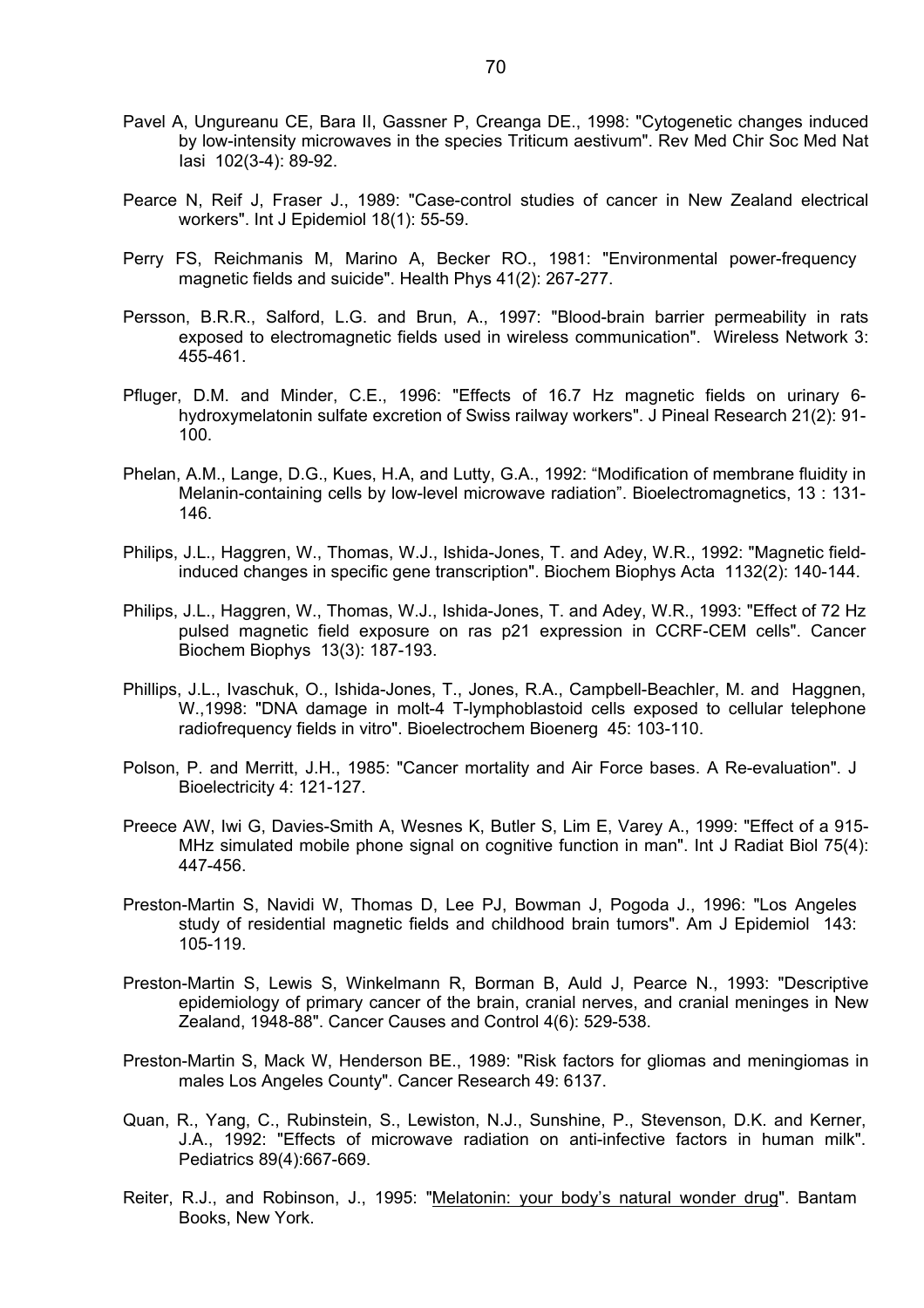- Reiter RJ., 1997: "Melatonin biosynthesis, regulation and effects". In: The Melatonin Hypothesis: breast cancer and electric power. Richard Stevens, Barry Wilson and Larry Anderson eds. Battelle Press, Richland, Washington, 25-48.
- Reiter, R.J., 1994: "Melatonin suppression by static and extremely low frequency electromagnetic fields: relationship to the reported increased incidence of cancer". Reviews on Environmental Health. 10(3-4): 171-186.
- Repacholi MH, Basten A, Gebski V, Noonan D, Finnie JH, Harris AW., 1997: "Lymphomas in Eµ-*Pim1* Transgenic Mice Exposed to Pulsed 900 MHz Electromagnetic Fields". Radiation Research 147: 631-640.
- Rao, S. and Henderson, A., 1996: "Regulation of c-fos is affected by electromagnetic fields". J Cell Biochem 63(3): 358-365.
- Robinette CD, Silverman C, Jablon S., 1980: "Effects upon health of occupational exposure to microwave radiation (radar)". Am J Epidemiol 112(1): 39-53.
- Rodvall Y, Ahlbom A, Stenlund C, Preston-Martin S, Lindh T, Spannare B., 1998: "Occupational exposure to magnetic fields and brain tumors in central Sweden". Eur J Epidemiol 14(6): 563-569.
- Rosen, L.A., Barber, I. and Lyle D.B., 1998: "A 0.5 G, 60 HZ magnetic field suppresses melatonin production in pinealocytes". Bioelectromagnetics 19: 123-127.
- Rosenthal, M. and Obe, G., 1989: "Effects of 50 Hz electromagnetic fields on proliferation and on chromosomal alterations in human peripheral lymphocytes untreated and pretreated with chemical mutagens". Mutation Research 210(2): 329-335.
- Rothman KJ, Loughlin JE, Funch DP, Dreyer NA., 1996: "Overall mortality of cellular telephone customers". Epidemiology 7(3): 303-305.
- Roti Roti, J., 2000: "Cellphone radiation induced micronuclei", cited in Carlo and Schram (2001).
- Sagripanti, J. and Swicord, M.L., 1976: DNA structural changes caused by microwave radiation. Int. J. of Rad. Bio., 50(1), pp 47-50, 1986.
- Salford, L.G., Brun, A., Sturesson, K., Eberhardt, J.L. and Persson, B.R.R., 1994: Permeability of the Blood-Brain Barrier induced by 915 MHz electromagnetic radiation, continuous wave and modulated at 8, 16, 50 and 200 Hz.
- Salisbury DA, Band PR, Threlfall WJ, Gallagher RP, 1991: "Mortality among British Colombia pilots". Aviat Space Environ Med 62(4): 351-352.
- Santana VS, Silva M, Loomis D., 1999: "Brain neoplasms among naval military men". Int J Occup Environ Health 5(2): 88-94.
- Sarkar, S., Sher, A., and Behari, J., 1994: "Effect of low power microwave on the mouse genome: A direct DNA analysis". Mutation Research, 320: 141-147.
- Savitz DA, Loomis DP, 1995: "Magnetic field exposure in relation to leukemia and brain cancer mortality among electric utility workers". Am J Epidemiol 141(2): 123-134.
- Savitz DA, Kaune WT., 1993: "Childhood cancer in relation to a modified residential wire code". Environ Health Perspect 101(1): 76-80.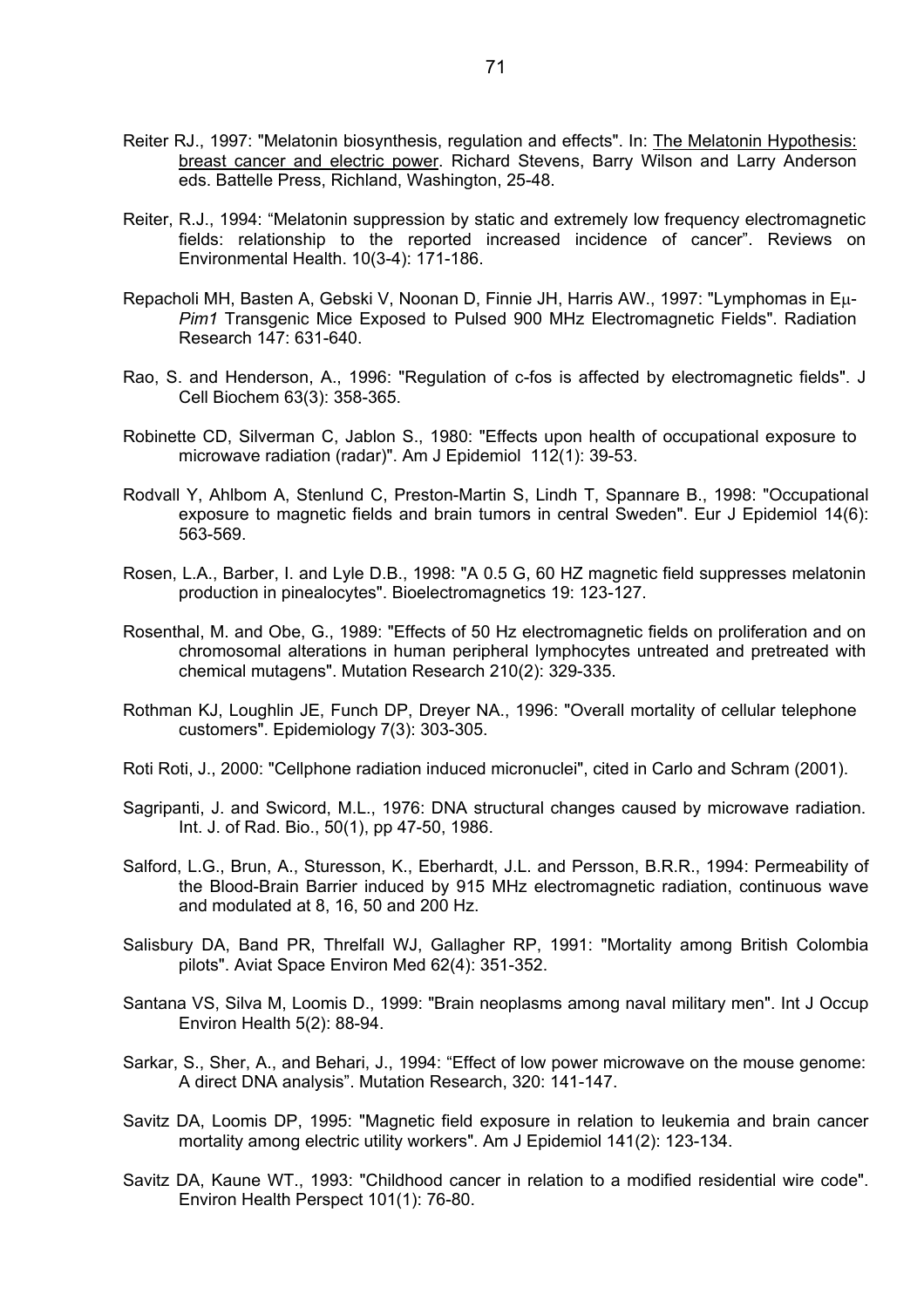- Savitz DA, John EM, Kleckner RC., 1990: "Magnetic field exposure from electric appliances and childhood cancer". Am J Epidemiol 131(5): 763-773.
- Savitz DA, Wachtel H, Barnes FA, John EM, Tvrdik JG, 1988: "Case-control study of childhood cancer and exposure to 60-Hz magnetic fields". Am J Epidemiol 128(1): 21-38
- Savitz DA, Checkoway H, Loomis DP., 1998: "Magnetic field exposure and neurodegenerative disease mortality among electric utility workers". Epidemiology 9(4): 398-404.
- Savitz DA, Loomis DP, Tse CK., 1998: "Electrical occupations and neurodegenerative disease: analysis of U.S. mortality data". Arch Environ Health 53(1): 71-74.
- Savitz, D.A., Liao, D., Sastre, A., Klecjner, R.C., and Kavet, R., 1999: "Magnetic field exposure and cardiovascular disease mortality among electric utility workers". Am. J. Epidemiology, 149(2): 135-142.
- Savitz, D.A., Cai, J., van Wijngaarden, E., Loomis, D., Mihlan, G., Dufort, V., Kleckner, R.C., Nylander-French, L., Kromhout, H. and Zhou, H., 2000: "Case-cohort analysis of brain cancer and leukemia in electric utility workers using a refined magnetic field job-exposure matrix". Am J Ind Med 38(4): 417-425.
- Schlehofer B, Kunze S, Sachsenheimer W, Blettner M, Niehoff D, Wahrendorf J., 1990: "Occupational risk factors for brain tumors: results from a population-bsed case-control study in Germany". Cancer Causes and Control 1(3): 209-215.
- Schreiber GH, Swaen GM, Meijers JM, Slangen JJ, Sturmans F, 1993: "Cancer mortality and residence near electricity transmission equipment: a retrospective cohort study". Int J Epidemiol 22(1): 9-15.
- Schwan HP, 1985: "Biophysical principles of interactions and forces". In Grandolfo, M., Michaelson, SM and Rindi A, ed. Biological effects and dosimetry of static and ELF electromagnetic fields. New York, London, Plenum Press, p 243-271.
- Schwartz JL, House DE, Mealing AR., 1990: "Exposure of frog hearts to CW or amplitude modulated VHF fields: selective efflux of calcium ions at 16 Hz". Bioelectromagnetics 11: 349-358.
- Selvin S, Schulman J, Merrill DW., 1992: "Distance and risk measurements for the analysis of spatial data: a case study of childhood cancers". Soc Sc. Med 34(7): 769-777.
- Silman, A.J., 1995: "Epidemiological studies: a practical guide". Cambridge University Press, Cambridge United Kingdom.
- Singh, N.P., McCoy, M.T., Tice, R.R. and Schneider, E.L., 1988: "A simple technique for quantification of low levels of DNA damage in individual cells". Exp Cell Res 175(1): 184- 191.
- Singh, N.P., Stevens, R.E., and Schneider, E.L., 1994: "Modification of alkaline microgel electrophoresis for sensitive detection of DNA damage". Int. J. of Rad. Biolo. 66: 23-28.
- Skyberg, K., Hansteen, I.L., and Vistnes, A.I., 1993: "Chromosome aberrations in lymphocytes of high-voltage laboratory cable splicers exposed to electromagnetic fields". Scandinavian Journal of Work, Environment & Health.19(1):29-34.
- Sobel E, Davanipour DVM., 1996: "Electromagnetic field exposure may cause increased production of amyloid beta and eventually lead to Alzheimer's disease". Neurology 47(12): 1594-1600.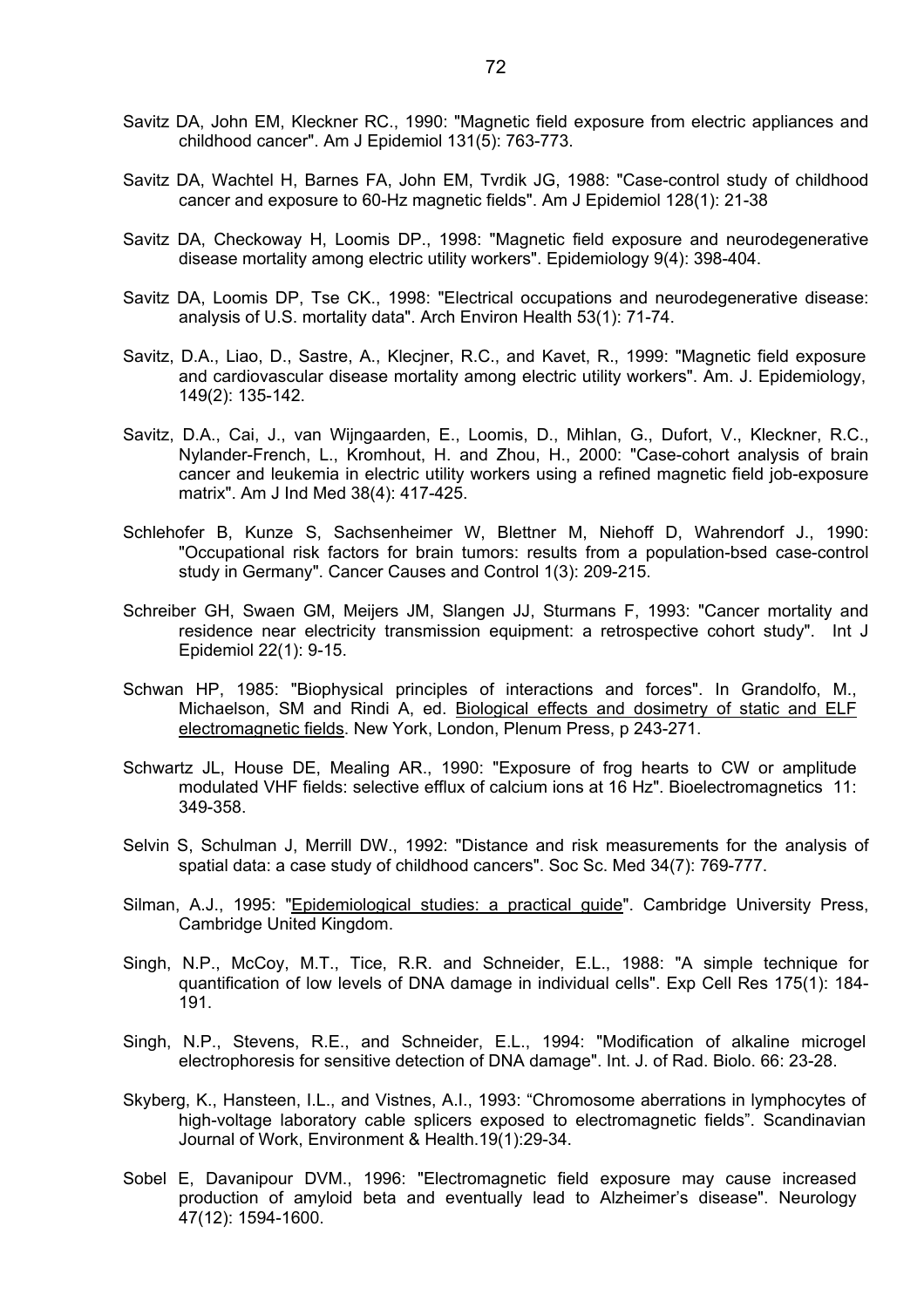- Sobel E, Davanipour Z, Sulkava R, Erkinjuntti T, Wikstrom J, Henderson VW, Bucjwalter G, Bowman D, Lee P-J., 1995: "Occupations with exposure to electromagnetic fields: a possible risk factor for Alzheimer's Disease". Am J Epidemiol 142(5): 515-524.
- Sobel E, Dunn M, Davanipour DVM, Qian MS, Chui MD., 1996: "Elevated risk of Alzheimer's disease among workers with likely electromagnetic field exposure". Neurology 47(12): 1477-1481.
- Speers MA, Dobbins JG, Miller VS., 1988: "Occupational exposures and brain cancer mortality: a preliminary study of East Texas Residents". Am J Ind Med 13: 629-638.
- Spiegel, R.J., 1984: "A review of numerical models for predicting the energy deposition and resultant thermal responses of humans exposed to electromagnetic fields". IEEE trans on microwave theory and techniques, MIT-32(8): 730-746.
- Spitz, M.R. and Bondy, M.L., 1993: "Genetic susceptibility to cancer". Cancer 72(3 suppl): 991- 995.
- Stang, A., Anastassiou, G., Ahrens, W., Bromen, K., Bornfeld, N. and Jockel, K-H., 2001: "The possible role of radiofrequency radiation in the development of Uveal Melanoma". Epidemiology 12(1): 7-12.
- Stark, K.D.C., Krebs, T., Altpeter, E., Manz, B., Griol, C. and Abelin, T., 1997: "Absence of chronic effect of exposure to short-wave radio broadcast signal on salivary melatonin concentrations in dairy cattle". J Pineal Research 22: 171-176.
- Stodolnik-Baranska, W., 1967: "Lymphoblastoid transformation of human lymphocyte cells in vitro after microwave irradiation". Nature 214: 102-103.
- Svedenstgal, B-M., Johanson, K-L., Mattsson, M-O. and Paulson, L-E., 1998: "DNA damage, ODC activities and cell kinetics in CBA mice exposed to magnetic fields generated by transmission lines". In: Annual Review of Research on Biological Effects of Electric and Magnetic Fields from Generation, Delivery and Use of Electricity, W/L Associated Ltd, Frederick, MD.
- Szmigielski S, Bielec M, Lipski S, Sokolska G., 1988: "Immunological and cancer-related aspects of exposure to low level microwave and radiofrequency fields". In: Modern Bioelectricity, Marino A ed. New York, Marcel Bekker, 861-925.
- Szmigielski, S., 1991: International Scientific Meeting, Beograd, 8-11 April 1991, p34., cited in Garaj-Vrhovac, Fucic and Pevalek-Kozlina (1993).
- Szmigielski, S., 1996: "Cancer morbidity in subjects occupationally exposed to high frequency (radiofrequency and microwave) electromagnetic radiation". Sci Total Env 180: 9-17.
- Theriault G, Goldberg M, Miller AB, Armstrong B, Guenel P, Deadman J, Imbernon E, To T, Chevalier A, Cyr D, et.al., 1994: "Cancer risks associated with occupational exposure to magnetic fields among electric utility workers in Ontario and Quebec, Canada, and France: 1970-1989". Am J Epidemiol 139(6): 550-572.
- Thomas TL, Stolley PD, Stemhagen A, Fontham ETH, Bleecker ML, Stewart PA, Hoover RN., 1987: "Brain tumor mortality risk among men with electrical and electronic jobs: A casecontrol study". J Nat Canc Inst 79(2): 233-238.
- Tice R, Hook G, McRee DI., 1999: "Chromosome aberrations from exposure to cell phone radiation. Microwave News, Jul/Aug (1999) p7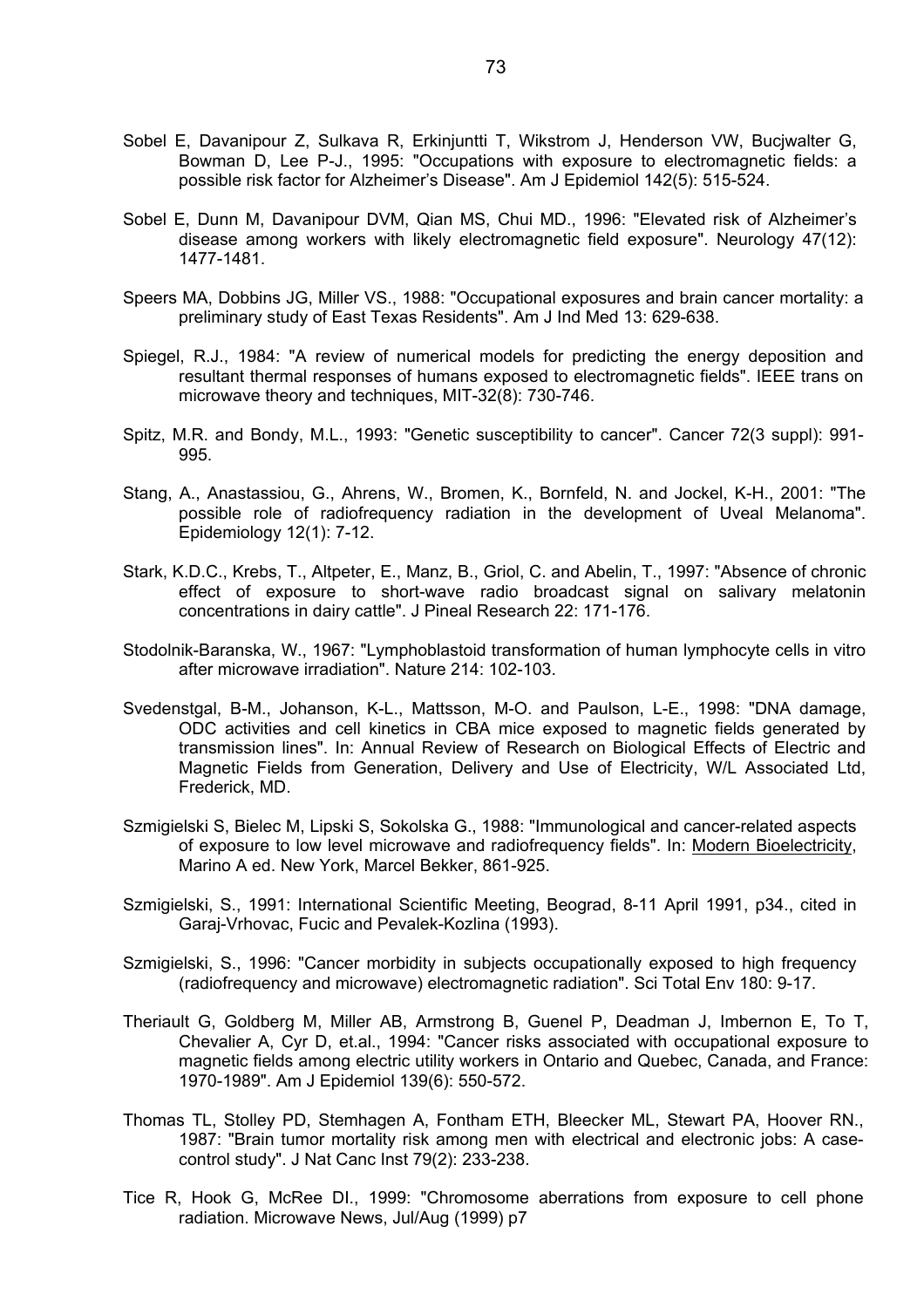- Timchenko, O.I., and Ianchevskaia, N.V., 1995: "The cytogenetic action of electromagnetic fields in the short-wave range". Psychopharmacology Series, Jul-Aug;(7-8): 37-39.
- Tomenius L., 1986: "50-Hz electromagnetic environment and the incidence of childhood tumors in Stockholm Country". Bioelectromagnetics 7(2): 191-207.
- Tonascia, J.A. and Tonascia, S., 1976: "Hematology Study. October 7, 1976" Report Declassified under Freedom of Information Act. Cited by Goldsmith (1995).
- Tornqvist S, Norell S, Ahlbom A, Knave B., 1986: "Cancer in the electric power industry". Br J Ind Med 43(3): 212-213.
- Tornqvist S, Knave B, Ahlbom A, Persson T., 1991: "Incidence of leukaemia and brain tumours in some 'electrical occupations". Br J Ind Med 48: 597-603.
- Tynes T, Haldorsen T., 1997: "Electromagnetic fields and cancer in children residing near Norwegian high-voltage power lines". Am J Epidemiol 145(3): 219-226.
- Tynes T, Anderson A, Langmark F., 1992: "Incidence of cancer in Norwegian workers potentially exposed to electromagnetic fields". Am J Epidemiol 136(1): 81-88.
- United Kingdom Royal Commission on Environmental Pollution (UKRCEP), 1998: "Setting environmental standards". Report No. 23 October 1998, 232 pp. Publ. The Stationary Office, P.O. Box 276, London SW8 5DT, England.
- Valjus, J., Norppa, H., Jarventaus, H., Sorsa, M., Nykyri, E., Salomaa, S., Jarvinen, P., and Kajander, J., 1993: "Analysis of chromosomal aberrations, sister chromatid exchanges and micronuclei among power linesmen with long-term exposure to 50-Hz electromagnetic fields". Radiation & Environmental Biophysics, 32(4): 325-36.
- Van Wijngaarden, E., Savitz, D.A., Kleckner, R.C., Dai, J. and Loomis, D., 2000: "Exposure to electromagnetic fields and suicide among electric utility workers: a nested case-control study". Occupational and Environ Medicine, 57: 258-263.
- Violanti, J.M., Vena, J.E. and Petralia, S., 1998: "Mortality of a police cohort: 1950-1990". Am J Ind Med 33: 366-373.
- Vena, J.E., Violanti, J.M., Marshall, J. and Fiedler, R.C., 1986: "Mortality of a municipal worker cohort: III. Police officers". Am J Ind Med 10: 383-397.
- Verkasalo PK, Haprio J, Varjonen J, Romanov K, Heikkila K, Koskenvuo M., 1997: "Magnetic fields of transmission lines and depression". Am J Epidemiol 146(12): 1037-1045.
- Verkasola PK, Pukkala E, Hongistro MY, Valjus JE, Jarvinen PJ, Heikkila, KV, Koskenvuo M., 1993: "Risk of cancer in Finnish children living close to power lines". BMJ 307(6909): 895- 899.
- Verschaeve, L., Slaets, D., Van Gorp, U., Maes, A. and Vanderkom, J., 1994: "In vitro and in vivo genetic effects of microwaves from mobile phone frequencies in human and rat peripheral blood lymphocytes". Proceedings of Cost 244 Meetings on Mobile Communication and Extremely Low Frequency field: Instrumentation and measurements in Bioelectromagnetics Research. Ed. D, Simunic, pp 74-83.
- Vignati M, Giuliani L. , 1997: "Radiofrequency exposure near high-voltage lines". Environ Health Perspect 105 (Suppl 6): 1569-1573.